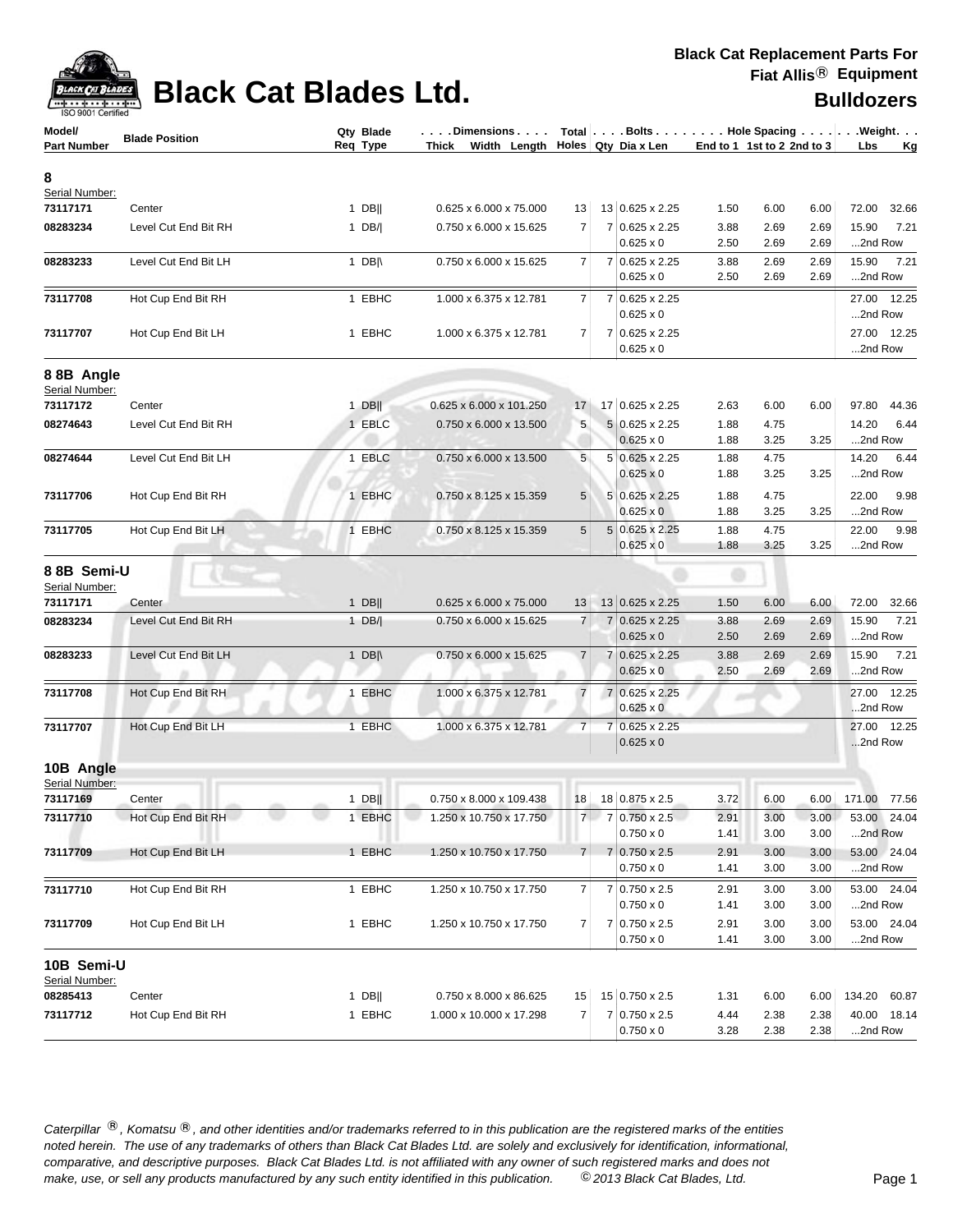

| <br>ISO 9001 Certified       |                       |                             |                                    |                 |                                             |              |                            |              | <b>DUIIUUZEI S</b>                                   |
|------------------------------|-----------------------|-----------------------------|------------------------------------|-----------------|---------------------------------------------|--------------|----------------------------|--------------|------------------------------------------------------|
| Model/<br><b>Part Number</b> | <b>Blade Position</b> | Qty Blade<br>Req Type       | . Dimensions<br>Thick Width Length |                 | Holes Qty Dia x Len                         |              | End to 1 1st to 2 2nd to 3 |              | Total Bolts Hole Spacing Weight.<br>Lbs<br><u>Kg</u> |
| 73117711                     | Hot Cup End Bit LH    | 1 EBHC                      | 1.000 x 10.000 x 17.313            | $\overline{7}$  | 7 0.750 x 2.5<br>$0.750 \times 0$           | 4.44<br>3.28 | 2.38<br>2.38               | 2.38<br>2.38 | 40.00 18.14<br>2nd Row                               |
| 73117712                     | Hot Cup End Bit RH    | 1 EBHC                      | 1.000 x 10.000 x 17.298            | 7               | 7 0.750 x 2.5<br>$0.750 \times 0$           | 4.44<br>3.28 | 2.38<br>2.38               | 2.38<br>2.38 | 40.00 18.14<br>2nd Row                               |
| 73117711                     | Hot Cup End Bit LH    | 1 EBHC                      | 1.000 x 10.000 x 17.313            | 7               | 7 0.750 x 2.5<br>$0.750 \times 0$           | 4.44<br>3.28 | 2.38<br>2.38               | 2.38<br>2.38 | 40.00 18.14<br>2nd Row                               |
| 08282607                     | Level Cut End Bit RH  | 1 EBLC                      | 1.000 x 8.000 x 16.500             | 7               | 7 0.750 x 2.5                               |              |                            |              | 30.00<br>13.61                                       |
| 08282608                     | Level Cut End Bit LH  | 1 EBLC                      | 1.000 x 8.000 x 16.500             | $\overline{7}$  | 7 0.750 x 2.5                               |              |                            |              | 30.00<br>13.61                                       |
| 10C Angle<br>Serial Number:  |                       |                             |                                    |                 |                                             |              |                            |              |                                                      |
| 73117701                     | Center                | 2 DB                        | 0.750 x 8.000 x 35.709             | 6               | $6 0.750 \times 3$                          | 2.94         | 6.00                       | 6.00         | 55.40<br>25.13                                       |
| 73117714                     | Hot Cup End Bit RH    | 1 EBHC                      | 1.000 x 10.000 x 17.500            | 6               | $6 0.750 \times 3$<br>$0.750 \times 0$      | 2.50<br>2.50 | 4.00<br>4.00               | 4.00<br>4.00 | 40.20<br>18.23<br>2nd Row                            |
| 73117713                     | Hot Cup End Bit LH    | 1 EBHC                      | 1.000 x 10.000 x 17.500            | 6               | $6 0.750 \times 3$                          | 2.50         | 4.00                       | 4.00         | 40.20 18.23                                          |
|                              |                       |                             |                                    |                 | $0.750 \times 0$                            | 2.50         | 4.00                       | 4.00         | 2nd Row                                              |
| 73117714                     | Hot Cup End Bit RH    | 1 EBHC                      | 1.000 x 10.000 x 17.500            | 6               | $6 \ 0.750 \times 3$                        | 2.50         | 4.00                       | 4.00         | 40.20 18.23                                          |
|                              |                       |                             |                                    |                 | $0.750 \times 0$                            | 2.50         | 4.00                       | 4.00         | 2nd Row                                              |
| 73117713                     | Hot Cup End Bit LH    | 1 EBHC                      | 1.000 x 10.000 x 17.500            | 6               | $6 \mid 0.750 \times 3$<br>$0.750 \times 0$ | 2.50<br>2.50 | 4.00<br>4.00               | 4.00<br>4.00 | 40.20 18.23<br>2nd Row                               |
| 10C Semi-U<br>Serial Number: |                       |                             |                                    |                 |                                             |              |                            |              |                                                      |
| 73117717                     | Center                | $1$ DB                      | 0.750 x 8.000 x 32.875             | 5               | $5 0.750 \times 2.5$                        | 4.44         | 6.00                       | 6.00         | 52.00<br>23.59                                       |
| 73117718                     | End                   | $2$ DB                      | 0.750 x 8.000 x 26.625             | $5\phantom{.0}$ | $5 0.750 \times 2.5$                        | 1.31         | 6.00                       | 6.00         | 42.00<br>19.05                                       |
| 73117716                     | Hot Cup End Bit RH    | 1 EBHC                      | 1.000 x 10.210 x 17.630            | 6               | $6 0.750 \times 2.75$<br>$0.750 \times 0$   | 2.00<br>2.00 | 4.00<br>4.00               | 4.00<br>4.00 | 41.00<br>18.60<br>2nd Row                            |
| 73117715                     | Hot Cup End Bit LH    | 1 EBHC                      | 1.000 x 10.219 x 17.625            | 6               | 6 0.750 x 2.75<br>$0.750 \times 0$          | 2.00<br>2.00 | 4.00<br>4.00               | 4.00<br>4.00 | 41.00<br>18.60<br>2nd Row                            |
| 73117716                     | Hot Cup End Bit RH    | 1 EBHC                      | 1.000 x 10.210 x 17.630            | 6               | 6 0.750 x 2.75<br>$0.750 \times 0$          | 2.00<br>2.00 | 4.00<br>4.00               | 4.00<br>4.00 | 41.00<br>18.60<br>2nd Row                            |
| 73117715                     | Hot Cup End Bit LH    | <b>EBHC</b><br>$\mathbf{1}$ | 1.000 x 10.219 x 17.625            | 6               | 6 0.750 x 2.75<br>$0.750 \times 0$          | 2.00<br>2.00 | 4.00<br>4.00               | 4.00<br>4.00 | 41.00 18.60<br>2nd Row                               |
| 10C Semi-U                   |                       |                             |                                    |                 |                                             |              |                            |              |                                                      |
| Serial Number:<br>73129038   |                       | $\mathbf{1}$                | 0.750 x 8.000 x 21.000             | 3 <sup>2</sup>  | $3 0.750 \times 2.5$                        | 4.50         | 6.00                       | 6.00         | 32.00<br>14.51                                       |
| 73117718                     | End                   | $2$ DB                      | 0.750 x 8.000 x 26.625             | 5               | $5 0.750 \times 2.5$                        | 1.31         | 6.00                       | 6.00         | 42.00<br>19.05                                       |
| 73117716                     | Hot Cup End Bit RH    | 1 EBHC                      | 1.000 x 10.210 x 17.630            | $6 \mid$        | 6 0.750 x 2.75<br>$0.750 \times 0$          | 2.00<br>2.00 | 4.00<br>4.00               | 4.00<br>4.00 | 41.00 18.60<br>2nd Row                               |
| 73117715                     | Hot Cup End Bit LH    | 1 EBHC                      | 1.000 x 10.219 x 17.625            | 6               | $6 0.750 \times 2.75$<br>$0.750 \times 0$   | 2.00<br>2.00 | 4.00<br>4.00               | 4.00<br>4.00 | 41.00 18.60<br>2nd Row                               |
| 73117716                     | Hot Cup End Bit RH    | 1 EBHC                      | 1.000 x 10.210 x 17.630            | 6               | 6 0.750 x 2.75                              | 2.00         | 4.00                       | 4.00         | 41.00 18.60                                          |
| 73117715                     | Hot Cup End Bit LH    | 1 EBHC                      | 1.000 x 10.219 x 17.625            | 6               | $0.750 \times 0$<br>6 0.750 x 2.75          | 2.00<br>2.00 | 4.00<br>4.00               | 4.00<br>4.00 | 2nd Row<br>41.00 18.60                               |
| 10C Straight                 |                       |                             |                                    |                 | $0.750 \times 0$                            | 2.00         | 4.00                       | 4.00         | 2nd Row                                              |
| Serial Number:<br>08298624   | Center                | $2$ DB                      | 0.750 x 8.000 x 42.500             | $\overline{7}$  | 7 0.750 x 2.5                               | 3.13         | 6.00                       | 6.00         | 66.00<br>29.94                                       |
| 08297646                     | Hot Cup End Bit RH    | 1 EBHC                      | 1.250 x 7.563 x 14.438             | 6               | $6 0.750 \times 2.5$                        |              |                            |              | 46.00<br>20.87                                       |
| 08297645                     | Hot Cup End Bit LH    | 1 EBHC                      | 1.250 x 7.563 x 14.438             | 6 <sup>1</sup>  | $6 0.750 \times 2.5 $                       |              |                            |              | 46.00 20.87                                          |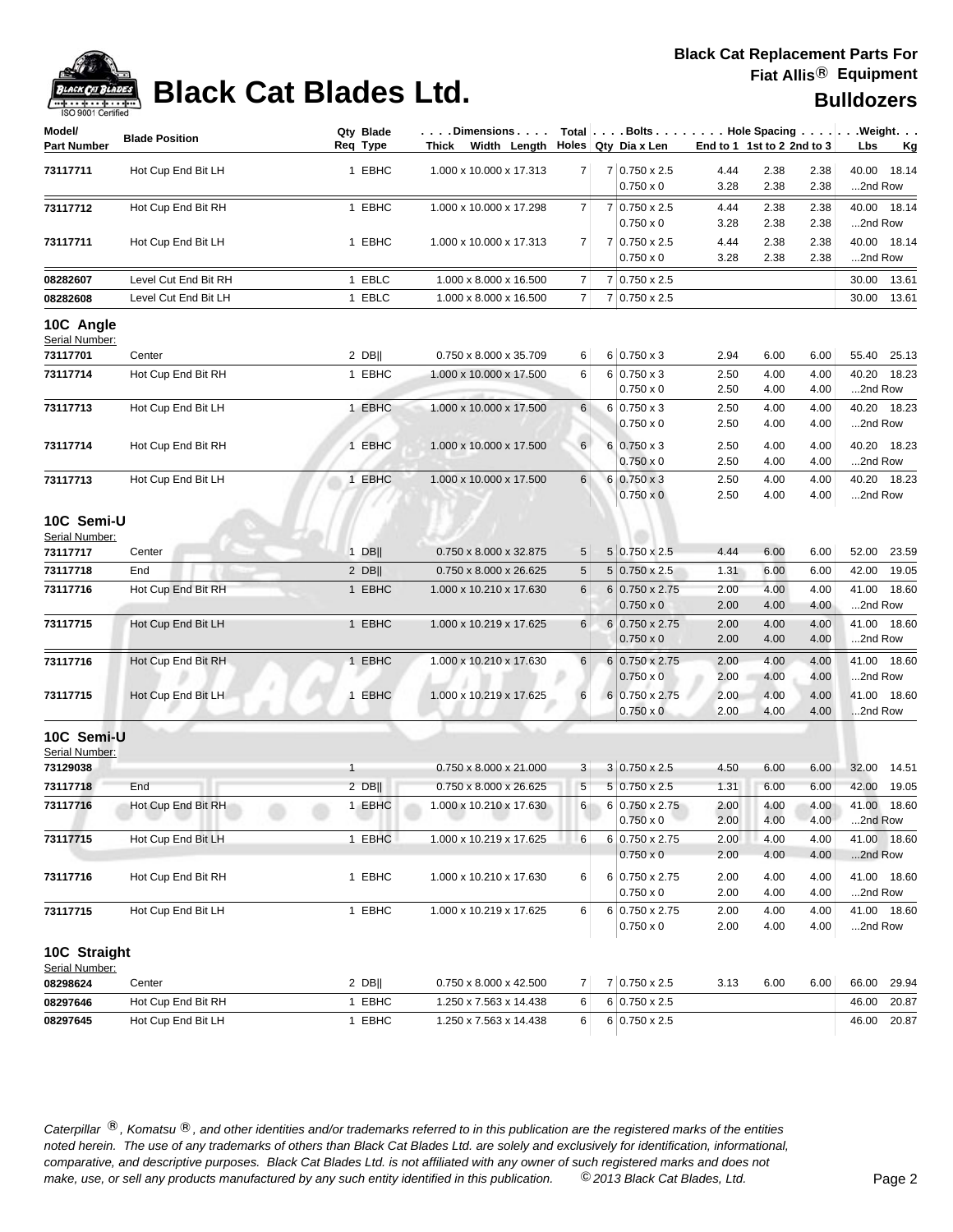| <b>ACK CAT</b> |
|----------------|
|                |

| Model/<br><b>Part Number</b>      | <b>Blade Position</b> | Qty Blade<br>Req Type | . Dimensions<br>Width Length<br>Thick |          | Total Bolts Hole Spacing Weight.<br>Holes   Qty Dia x Len |              | End to 1 1st to 2 2nd to 3 |              | Lbs                     | <u>Kg</u>   |
|-----------------------------------|-----------------------|-----------------------|---------------------------------------|----------|-----------------------------------------------------------|--------------|----------------------------|--------------|-------------------------|-------------|
| 08297646                          | Hot Cup End Bit RH    | 1 EBHC                | 1.250 x 7.563 x 14.438                | 6        | 6 0.750 x 2.5                                             |              |                            |              | 46.00                   | 20.87       |
| 08297645                          | Hot Cup End Bit LH    | 1 EBHC                | 1.250 x 7.563 x 14.438                | 6        | 6 0.750 x 2.5                                             |              |                            |              | 46.00                   | 20.87       |
| 10 Straight LGP<br>Serial Number: |                       |                       |                                       |          |                                                           |              |                            |              |                         |             |
| 79026239                          | Center                | $2$ DB                | 0.750 x 8.000 x 53.500                | 9        | $9 0.750 \times 2.5$                                      |              |                            |              | 83.00                   | 37.65       |
| 08297646                          | Hot Cup End Bit RH    | 1 EBHC                | 1.250 x 7.563 x 14.438                | 6        | 6 0.750 x 2.5                                             |              |                            |              | 46.00                   | 20.87       |
| 08297645                          | Hot Cup End Bit LH    | 1 EBHC                | 1.250 x 7.563 x 14.438                | 6        | $6 0.750 \times 2.5$                                      |              |                            |              | 46.00                   | 20.87       |
| 08297646                          | Hot Cup End Bit RH    | 1 EBHC                | 1.250 x 7.563 x 14.438                | 6        | $6 0.750 \times 2.5$                                      |              |                            |              | 46.00                   | 20.87       |
| 08297645                          | Hot Cup End Bit LH    | 1 EBHC                | 1.250 x 7.563 x 14.438                | 6        | 6 0.750 x 2.5                                             |              |                            |              | 46.00                   | 20.87       |
| 14C Semi-U<br>Serial Number:      |                       |                       |                                       |          |                                                           |              |                            |              |                         |             |
| 73117701                          | Center                | $1$ DB                | 0.750 x 8.000 x 35.709                | 6        | $6 0.750 \times 3$                                        | 2.94         | 6.00                       | 6.00         | 55.40                   | 25.13       |
| 73117698                          | End                   | $2$ DB                | 0.750 x 8.000 x 29.875                | 5        | $5 0.750 \times 3$                                        | 2.94         | 6.00                       | 6.00         | 46.20                   | 20.96       |
| 73117700                          | Hot Cup End Bit RH    | 1 EBHC                | 1.000 x 10.197 x 17.835               | 6        | $3 0.750 \times 3$                                        | 2.40         | 4.00                       | 4.00         |                         | 37.60 17.06 |
|                                   |                       |                       |                                       |          | $3 0.750 \times 3$                                        | 2.40         | 4.00                       | 4.00         | 2nd Row                 |             |
| 73117699                          | Hot Cup End Bit LH    | 1 EBHC                | 1.000 x 10.197 x 17.835               | 6        | $3 0.750 \times 3$                                        | 2.40         | 4.00                       | 4.00         |                         | 37.60 17.06 |
|                                   |                       |                       |                                       |          | 3   0.750 x 3                                             | 2.40         | 4.00                       | 4.00         | 2nd Row                 |             |
| 14C Straight<br>Serial Number:    |                       |                       |                                       |          |                                                           |              |                            |              |                         |             |
| 73117701                          | Center                | $1$ DB                | 0.750 x 8.000 x 35.709                | 6        | $6 0.750 \times 3$                                        | 2.94         | 6.00                       | 6.00         |                         | 55.40 25.13 |
| 73117719                          | End                   | $2$ DB                | 0.750 x 8.000 x 41.875                | 7        | $7 0.750 \times 3$                                        | 2.94         | 6.00                       | 6.00         | 66.00                   | 29.94       |
| 73117714                          | Hot Cup End Bit RH    | 1 EBHC                | 1.000 x 10.000 x 17.500               | 6        | $6 0.750 \times 3$                                        | 2.50         | 4.00                       | 4.00         |                         | 40.20 18.23 |
|                                   |                       |                       |                                       |          | $0.750 \times 0$                                          | 2.50         | 4.00                       | 4.00         | 2nd Row                 |             |
| 73117713                          | Hot Cup End Bit LH    | 1 EBHC                | 1.000 x 10.000 x 17.500               | 6        | $6 0.750 \times 3$<br>$0.750 \times 0$                    | 2.50<br>2.50 | 4.00<br>4.00               | 4.00<br>4.00 | 2nd Row                 | 40.20 18.23 |
|                                   |                       |                       |                                       |          |                                                           |              |                            |              |                         |             |
| 73117714                          | Hot Cup End Bit RH    | 1 EBHC                | 1.000 x 10.000 x 17.500               | 6        | $6 0.750 \times 3$<br>$0.750 \times 0$                    | 2.50<br>2.50 | 4.00<br>4.00               | 4.00<br>4.00 | 2nd Row                 | 40.20 18.23 |
| 73117713                          | Hot Cup End Bit LH    | 1 EBHC                | 1.000 x 10.000 x 17.500               | $6 \mid$ | $6 0.750 \times 3$                                        | 2.50         | 4.00                       | 4.00         |                         | 40.20 18.23 |
|                                   |                       |                       |                                       |          | $0.750 \times 0$                                          | 2.50         | 4.00                       | 4.00         | 2nd Row                 |             |
| 14E Semi-U<br>Serial Number:      |                       |                       |                                       |          |                                                           |              |                            |              |                         |             |
| 73117701                          | Center                | $1$ DB                | 0.750 x 8.000 x 35.709                | 6        | $6 0.750 \times 3$                                        | 2.94         | 6.00                       | 6.00         | 55.40                   | 25.13       |
| 73117698                          | End                   | $2$ DB                | 0.750 x 8.000 x 29.875                | 5        | $5 0.750 \times 3$                                        | 2.94         | 6.00                       | 6.00         | 46.20                   | 20.96       |
| 79094511                          | Hot Cup End Bit RH    | 1 EBHC                | 1.000 x 9.450 x 19.441                | 6        | $6 0.750 \times 3$                                        | 2.40         | 4.00                       | 4.00         |                         | 38.80 17.60 |
|                                   |                       |                       |                                       |          | $0.750 \times 0$                                          | 2.40         | 4.00                       | 4.00         | 2nd Row                 |             |
| 79094512                          | Hot Cup End Bit LH    | 1 EBHC                | 1.000 x 9.450 x 19.441                | $6 \mid$ | $6 0.750 \times 3$                                        | 2.40         | 4.00                       | 4.00         |                         | 38.80 17.60 |
|                                   |                       |                       |                                       |          | $0.750 \times 0$                                          | 2.40         | 4.00                       | 4.00         | 2nd Row                 |             |
| 31 Full-U                         |                       |                       |                                       |          |                                                           |              |                            |              |                         |             |
| Serial Number:                    |                       |                       |                                       |          |                                                           |              |                            |              |                         |             |
| 73113273                          | Center                | $2$ DB                | 1.375 x 13.000 x 47.625               | 8        | $8 \mid 1.250 \times 4$                                   | 2.81         | 6.00                       | 6.00         | 223.00 101.15           |             |
| 73113271                          | End                   | $2$ DB                | 1.375 x 13.000 x 32.000               | 5        | $5 \mid 1.250 \times 4$                                   | 4.00         | 6.00                       | 6.00         | 136.00 61.69            |             |
| 73115304                          | Hot Cup End Bit RH    | 1 EBHC                | 1.750 x 15.500 x 28.594               | 8        | $8 \mid 1.250 \times 4$<br>$1.250 \times 0$               | 3.25<br>5.63 | 4.50<br>4.50               | 4.50<br>4.50 | 197.00 89.36<br>2nd Row |             |
| 73115303                          | Hot Cup End Bit LH    | 1 EBHC                | 1.750 x 15.500 x 28.594               | 8        | $8 \mid 1.250 \times 4$                                   | 3.25         | 4.50                       | 4.50         | 197.00 89.36            |             |
|                                   |                       |                       |                                       |          | $1.250 \times 0$                                          | 5.63         | 4.50                       | 4.50         | 2nd Row                 |             |
| 73113274                          | Center                | $2$ DB                | 1.625 x 13.000 x 47.625               | 8        | $8 \mid 1.250 \times 4$                                   | 2.81         | 6.00                       | 6.00         | 262.00 118.84           |             |
| 73113272                          | End                   | $2$ DB                | 1.625 x 13.000 x 32.000               | 5        | $5 \mid 1.250 \times 4$                                   | 4.00         | 6.00                       | 6.00         | 165.00 74.84            |             |
|                                   |                       |                       |                                       |          |                                                           |              |                            |              |                         |             |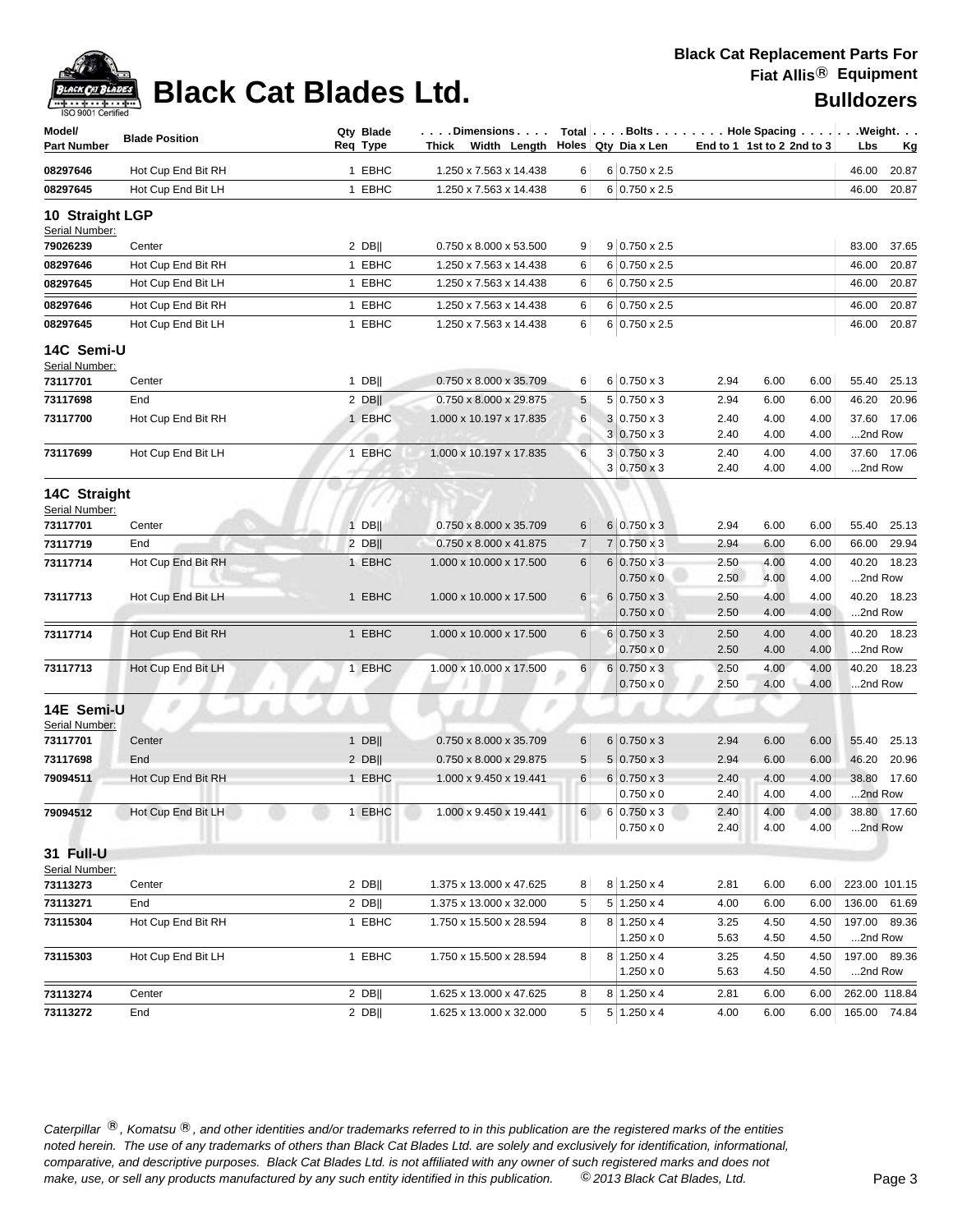

| 190 300 I CENTING             |                       |                       |                                    |                |                |                                        |              |                            |              |                                                            |
|-------------------------------|-----------------------|-----------------------|------------------------------------|----------------|----------------|----------------------------------------|--------------|----------------------------|--------------|------------------------------------------------------------|
| Model/<br><b>Part Number</b>  | <b>Blade Position</b> | Qty Blade<br>Req Type | . Dimensions<br>Thick Width Length |                |                | Holes Qty Dia x Len                    |              | End to 1 1st to 2 2nd to 3 |              | Total   Bolts   Hole Spacing   Weight.<br>Lbs<br><u>Kg</u> |
| 73115304                      | Hot Cup End Bit RH    | 1 EBHC                | 1.750 x 15.500 x 28.594            | 8              |                | $8 \mid 1.250 \times 4$                | 3.25         | 4.50                       | 4.50         | 197.00 89.36                                               |
|                               |                       |                       |                                    |                |                | $1.250 \times 0$                       | 5.63         | 4.50                       | 4.50         | 2nd Row                                                    |
| 73115303                      | Hot Cup End Bit LH    | 1 EBHC                | 1.750 x 15.500 x 28.594            | 8              |                | $8 1.250 \times 4$                     | 3.25         | 4.50                       | 4.50         | 197.00 89.36                                               |
|                               |                       |                       |                                    |                |                | $1.250 \times 0$                       | 5.63         | 4.50                       | 4.50         | 2nd Row                                                    |
| 31 Semi-U<br>Serial Number:   |                       |                       |                                    |                |                |                                        |              |                            |              |                                                            |
| 73113273                      | Center                | 3 DB                  | 1.375 x 13.000 x 47.625            | 8              |                | $8 1.250 \times 4$                     | 2.81         | 6.00                       | 6.00         | 223.00 101.15                                              |
| 73115302                      | Hot Cup End Bit RH    | 1 EBHC                | 1.750 x 15.750 x 28.050            | $\overline{7}$ |                | $7 1.250 \times 4$<br>$1.250 \times 0$ | 3.88<br>3.88 | 6.00<br>4.50               | 6.00<br>4.50 | 160.80 72.94<br>2nd Row                                    |
| 73115301                      | Hot Cup End Bit LH    | 1 EBHC                | 1.750 x 15.750 x 28.050            | $\overline{7}$ |                | $71.250 \times 4$                      | 3.88         | 6.00                       | 6.00         | 160.80 72.94                                               |
|                               |                       |                       |                                    |                |                | $1.250 \times 0$                       | 3.88         | 4.50                       | 4.50         | 2nd Row                                                    |
| 73113274                      | Center                | 3 DB                  | 1.625 x 13.000 x 47.625            | 8              |                | $8 \mid 1.250 \times 4$                | 2.81         | 6.00                       | 6.00         | 262.00 118.84                                              |
| 73115302                      | Hot Cup End Bit RH    | 1 EBHC                | 1.750 x 15.750 x 28.050            | 7              |                | $7 1.250 \times 4$                     | 3.88         | 6.00                       | 6.00         | 160.80 72.94                                               |
|                               |                       |                       |                                    |                |                | $1.250 \times 0$                       | 3.88         | 4.50                       | 4.50         | 2nd Row                                                    |
| 73115301                      | Hot Cup End Bit LH    | 1 EBHC                | 1.750 x 15.750 x 28.050            | $\overline{7}$ |                | $7 1.250 \times 4$                     | 3.88         | 6.00                       | 6.00         | 160.80 72.94                                               |
|                               |                       |                       |                                    |                |                | $1.250 \times 0$                       | 3.88         | 4.50                       | 4.50         | 2nd Row                                                    |
| 31 Straight<br>Serial Number: |                       |                       |                                    |                |                |                                        |              |                            |              |                                                            |
| 73113273                      | Center                | $2$ DB                | 1.375 x 13.000 x 47.625            | 8              |                | $8 1.250 \times 4$                     | 2.81         | 6.00                       | 6.00         | 223.00 101.15                                              |
| 73113270                      | Level Cut End Bit RH  | 1 EBLC                | 1.625 x 13.000 x 25.000            | 6              |                | 6 1.250 x 4                            | 5.34         | 8.50                       |              | 136.00 61.69                                               |
|                               |                       |                       |                                    |                |                | $1.250 \times 0$                       | 3.34         | 4.00                       | 4.50         | 2nd Row                                                    |
| 73113269                      | Level Cut End Bit LH  | 1 EBLC                | 1.625 x 13.000 x 25.000            | 6              |                | $6 1.250 \times 4$                     | 5.34         | 8.50                       |              | 136.00 61.69                                               |
|                               |                       |                       |                                    |                |                | $1.250 \times 0$                       | 3.34         | 4.00                       | 4.50         | 2nd Row                                                    |
| 73113274                      | Center                | $2$ DB                | 1.625 x 13.000 x 47.625            | 8              | 8 <sup>1</sup> | $1.250 \times 4$                       | 2.81         | 6.00                       | 6.00         | 262.00 118.84                                              |
| 73113270                      | Level Cut End Bit RH  | 1 EBLC                | 1.625 x 13.000 x 25.000            | 6              | 6              | $1.250 \times 4$                       | 5.34         | 8.50                       |              | 136.00 61.69                                               |
|                               |                       |                       |                                    |                |                | $1.250 \times 0$                       | 3.34         | 4.00                       | 4.50         | 2nd Row                                                    |
| 73113269                      | Level Cut End Bit LH  | 1 EBLC                | 1.625 x 13.000 x 25.000            | 6              |                | $6 1.250 \times 4$                     | 5.34         | 8.50                       |              | 136.00 61.69                                               |
|                               |                       |                       |                                    |                |                | $1.250 \times 0$                       | 3.34         | 4.00                       | 4.50         | 2nd Row                                                    |
| 41-B Full-U<br>Serial Number: |                       |                       |                                    |                |                |                                        |              |                            |              |                                                            |
| 70663503                      | Center                | $2$ DB                | 1.250 x 13.000 x 53.875            | 9              |                | $9 1.250 \times 4$                     | 2.94         | 3.00                       | 3.00         | 232.00 105.23                                              |
| 70674048                      | End                   | $2$ DB                | 1.250 x 13.000 x 48.750            | 8              | 8              | $1.250 \times 4$                       | 3.38         | 6.00                       | 6.00         | 207.00<br>93.89                                            |
| 73115304                      | Hot Cup End Bit RH    | 1 EBHC                | 1.750 x 15.500 x 28.594            | 8              |                | $8 1.250 \times 4$                     | 3.25         | 4.50                       | 4.50         | 197.00<br>89.36                                            |
|                               |                       |                       |                                    |                |                | $1.250 \times 0$                       | 5.63         | 4.50                       | 4.50         | 2nd Row                                                    |
| 73115303                      | Hot Cup End Bit LH    | 1 EBHC                | 1.750 x 15.500 x 28.594            | 8 <sup>1</sup> |                | $8 1.250 \times 4$                     | 3.25         | 4.50                       | 4.50         | 197.00<br>89.36                                            |
|                               |                       |                       |                                    |                |                | $1.250 \times 0$                       | 5.63         | 4.50                       | 4.50         | 2nd Row                                                    |
| 70696788                      | Center                | $2$ DB                | 1.625 x 13.000 x 53.875            | 9              |                | $9 \mid 1.250 \times 4$                | 2.94         | 6.00                       | 6.00         | 296.00 134.26                                              |
| 70696790                      | End                   | $2$ DB                | 1.625 x 12.000 x 48.750            | 8              |                | $8 1.250 \times 4$                     |              |                            |              | 257.00 116.57                                              |
| 73115304                      | Hot Cup End Bit RH    | 1 EBHC                | 1.750 x 15.500 x 28.594            | 8              |                | $8 1.250 \times 4$                     | 3.25         | 4.50                       | 4.50         | 197.00 89.36                                               |
|                               |                       |                       |                                    |                |                | $1.250 \times 0$                       | 5.63         | 4.50                       | 4.50         | 2nd Row                                                    |
| 73115303                      | Hot Cup End Bit LH    | 1 EBHC                | 1.750 x 15.500 x 28.594            | 8              |                | $8 \mid 1.250 \times 4$                | 3.25         | 4.50                       | 4.50         | 197.00 89.36                                               |
|                               |                       |                       |                                    |                |                | $1.250 \times 0$                       | 5.63         | 4.50                       | 4.50         | 2nd Row                                                    |
| 41-B Semi-U<br>Serial Number: |                       |                       |                                    |                |                |                                        |              |                            |              |                                                            |
| 70663503                      | Center                | 3 DB                  | 1.250 x 13.000 x 53.875            | 9              |                | $9 1.250 \times 4$                     | 2.94         | 3.00                       | 3.00         | 232.00 105.23                                              |
| 73115302                      | Hot Cup End Bit RH    | 1 EBHC                | 1.750 x 15.750 x 28.050            | 7              |                | 7 1.250 x 4                            | 3.88         | 6.00                       | 6.00         | 160.80 72.94                                               |
|                               |                       |                       |                                    |                |                | $1.250 \times 0$                       | 3.88         | 4.50                       | 4.50         | 2nd Row                                                    |
| 73115301                      | Hot Cup End Bit LH    | 1 EBHC                | 1.750 x 15.750 x 28.050            | 7              |                | $7 1.250 \times 4$                     | 3.88         | 6.00                       | 6.00         | 160.80 72.94                                               |
|                               |                       |                       |                                    |                |                | $1.250 \times 0$                       | 3.88         | 4.50                       | 4.50         | 2nd Row                                                    |
|                               |                       |                       |                                    |                |                |                                        |              |                            |              |                                                            |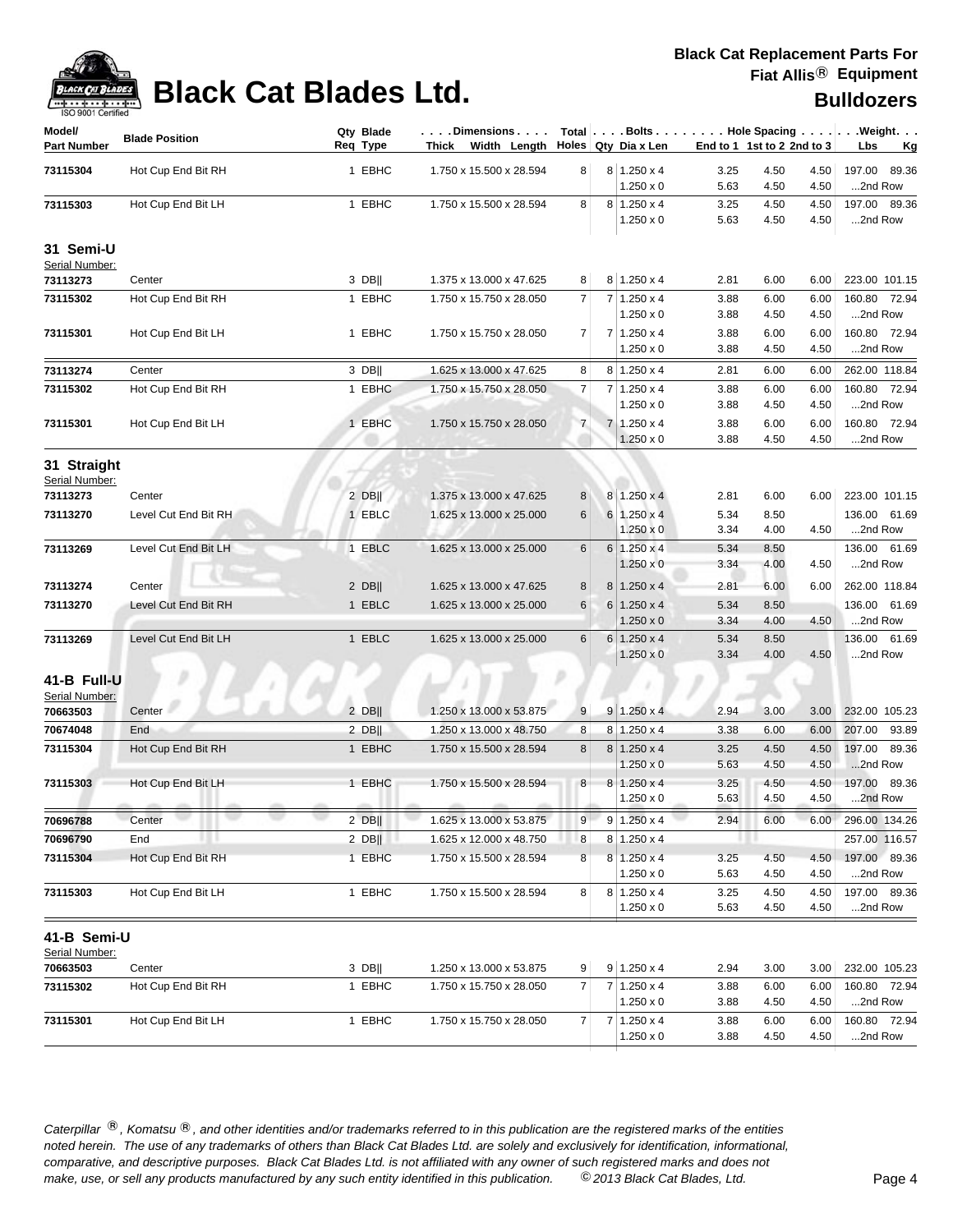

# **Black Cat Blades Ltd. Black Cat Blades Ltd. Black Cat Blades Ltd. Bulldozers**

| Model/<br><b>Part Number</b>         | <b>Blade Position</b> | Qty Blade<br>Req Type | $\ldots$ . Dimensions $\ldots$ .<br>Thick Width Length Holes Qty Dia x Len |                 |                |                                        | End to 1 1st to 2 2nd to 3 |              |              | Total   Bolts   Hole Spacing   Weight.<br>Lbs<br>Kg |
|--------------------------------------|-----------------------|-----------------------|----------------------------------------------------------------------------|-----------------|----------------|----------------------------------------|----------------------------|--------------|--------------|-----------------------------------------------------|
| 70696788                             | Center                | $1$ DB                | 1.625 x 13.000 x 53.875                                                    | 9               |                | $9 1.250 \times 4$                     | 2.94                       | 6.00         | 6.00         | 296.00 134.26                                       |
| 73115302                             | Hot Cup End Bit RH    | 1 EBHC                | 1.750 x 15.750 x 28.050                                                    | $\overline{7}$  | 7 <sup>1</sup> | $1.250 \times 4$                       | 3.88                       | 6.00         | 6.00         | 160.80 72.94                                        |
|                                      |                       |                       |                                                                            |                 |                | $1.250 \times 0$                       | 3.88                       | 4.50         | 4.50         | 2nd Row                                             |
| 73115301                             | Hot Cup End Bit LH    | 1 EBHC                | 1.750 x 15.750 x 28.050                                                    | $\overline{7}$  |                | $7 1.250 \times 4$<br>$1.250 \times 0$ | 3.88<br>3.88               | 6.00<br>4.50 | 6.00<br>4.50 | 160.80 72.94<br>2nd Row                             |
| 41-B Straight                        |                       |                       |                                                                            |                 |                |                                        |                            |              |              |                                                     |
| Serial Number:                       |                       |                       |                                                                            |                 |                |                                        |                            |              |              |                                                     |
| 73113273                             | Center                | $2$ DB                | 1.375 x 13.000 x 47.625                                                    | 8               |                | $8 \mid 1.250 \times 4$                | 2.81                       | 6.00         | 6.00         | 223.00 101.15                                       |
| 73113270                             | Level Cut End Bit RH  | 1 EBLC                | 1.625 x 13.000 x 25.000                                                    | 6               | 6              | $1.250 \times 4$<br>$1.250 \times 0$   | 5.34<br>3.34               | 8.50<br>4.00 | 4.50         | 136.00 61.69<br>2nd Row                             |
| 73113269                             | Level Cut End Bit LH  | 1 EBLC                | 1.625 x 13.000 x 25.000                                                    | 6               |                | $6 1.250 \times 4$                     | 5.34                       | 8.50         |              | 136.00 61.69                                        |
|                                      |                       |                       |                                                                            |                 |                | $1.250 \times 0$                       | 3.34                       | 4.00         | 4.50         | 2nd Row                                             |
| 73113274                             | Center                | $2$ DB                | 1.625 x 13.000 x 47.625                                                    | 8               |                | $8 1.250 \times 4$                     | 2.81                       | 6.00         | 6.00         | 262.00 118.84                                       |
| 73113270                             | Level Cut End Bit RH  | 1 EBLC                | 1.625 x 13.000 x 25.000                                                    | 6               |                | $6 1.250 \times 4$                     | 5.34                       | 8.50         |              | 61.69<br>136.00                                     |
|                                      |                       |                       |                                                                            |                 |                | $1.250 \times 0$                       | 3.34                       | 4.00         | 4.50         | 2nd Row                                             |
| 73113269                             | Level Cut End Bit LH  | 1 EBLC                | 1.625 x 13.000 x 25.000                                                    | 6               |                | $6 1.250 \times 4$<br>$1.250 \times 0$ | 5.34<br>3.34               | 8.50<br>4.00 | 4.50         | 136.00 61.69<br>2nd Row                             |
| 255<br>Serial Number:<br>76029398-10 |                       | $\mathbf{1}$          | 1.250 x 10.000 x 38.000                                                    | 6               |                | 6 1.000 x 3.5                          | 4.00                       | 6.00         | 6.00         | 126.10 57.20                                        |
| 419<br>Serial Number:<br>70606872    | Center                | $1$ DB                | 0.625 x 6.000 x 122.500                                                    | 16              |                | 16 0.625 x 2.5                         | m                          |              |              |                                                     |
| 652<br>Serial Number:                |                       |                       |                                                                            |                 |                |                                        |                            |              |              |                                                     |
| 71010861                             | Center                | $1$ DB                | 0.625 x 6.000 x 68.375                                                     | 11              |                | 11 0.625 x 2                           |                            |              |              | 59.00<br>26.76                                      |
| 70612680                             | Level Cut End Bit RH  | 1 EBLC                | 0.750 x 6.000 x 15.688                                                     | $\overline{4}$  |                | $4 0.625 \times 2$                     | 2.00                       | 3.50         | 3.50         | 18.00<br>8.16                                       |
| 70612679                             | Level Cut End Bit LH  | 1 EBLC                | 0.750 x 6.000 x 15.688                                                     | $\overline{4}$  |                | $4 0.625 \times 2$                     | 2.00                       | 3.50         | 3.50         | 18.00<br>8.16                                       |
| 653 Inside Dozer<br>Serial Number:   |                       |                       |                                                                            |                 |                |                                        |                            |              |              |                                                     |
| 71010860                             | Center                | $1$ DB                | 0.625 x 6.000 x 61.375                                                     | 10 <sup>°</sup> |                | $10 0.625 \times 2$                    | 3.69                       | 6.00         | 6.00         | 59.00<br>26.76                                      |
| 70612680                             | Level Cut End Bit RH  | 1 EBLC                | 0.750 x 6.000 x 15.688                                                     | 4               |                | $4 0.625 \times 2$                     | 2.00                       | 3.50         | 3.50         | 18.00<br>8.16                                       |
| 70612679                             | Level Cut End Bit LH  | 1 EBLC                | 0.750 x 6.000 x 15.688                                                     | $\overline{4}$  |                | $4 0.625 \times 2$                     | 2.00                       | 3.50         | 3.50         | 18.00<br>8.16                                       |
| AD-7C<br>Serial Number:              |                       |                       |                                                                            |                 |                |                                        |                            |              |              |                                                     |
| 08283256                             | Center                |                       | 1 DB     0.625 x 6.000 x 102.953   19   19   0.625 x 2.25                  |                 |                |                                        |                            |              |              | 1.87   5.51   5.51   99.20   45.00                  |
| 08274643                             | Level Cut End Bit RH  | 1 EBLC                | 0.750 x 6.000 x 13.500                                                     | 5               |                | 5 0.625 x 2.25<br>$0.625 \times 0$     | 1.88<br>1.88               | 4.75<br>3.25 | 3.25         | 14.20 6.44<br>2nd Row                               |
| 08274644                             | Level Cut End Bit LH  | 1 EBLC                | 0.750 x 6.000 x 13.500                                                     | 5               |                | 5 0.625 x 2.25                         | 1.88                       | 4.75         |              | 14.20<br>6.44                                       |
|                                      |                       |                       |                                                                            |                 |                | $0.625 \times 0$                       | 1.88                       | 3.25         | 3.25         | 2nd Row                                             |
| 08292098                             |                       | $\mathbf{1}$          | 0.750 x 7.500 x 14.438                                                     | 5               |                | 5 0.625 x 2.25<br>$0.625 \times 0$     | 1.88<br>1.88               | 4.75<br>3.25 | 3.25         | 19.00<br>8.62<br>2nd Row                            |
| 08292099                             |                       | $\mathbf{1}$          | 0.750 x 7.500 x 14.438                                                     | 5               |                | 5 0.625 x 2.25                         | 1.88                       | 4.75         |              | 19.00<br>8.62                                       |
| <b>AD-10</b>                         |                       |                       |                                                                            |                 |                | $0.625 \times 0$                       | 1.88                       | 3.25         | 3.25         | 2nd Row                                             |
| Serial Number:                       |                       |                       |                                                                            |                 |                |                                        |                            |              |              |                                                     |
| 73117169                             | Center                | $1$ DB                | 0.750 x 8.000 x 109.438                                                    | 18              |                | 18 0.875 x 2.5                         | 3.72                       | 6.00         | 6.00         | 171.00 77.56                                        |
| 73117710                             | Hot Cup End Bit RH    | 1 EBHC                | 1.250 x 10.750 x 17.750                                                    | 7               |                | 7 0.750 x 2.5<br>$0.750 \times 0$      | 2.91<br>1.41               | 3.00<br>3.00 | 3.00<br>3.00 | 53.00 24.04<br>2nd Row                              |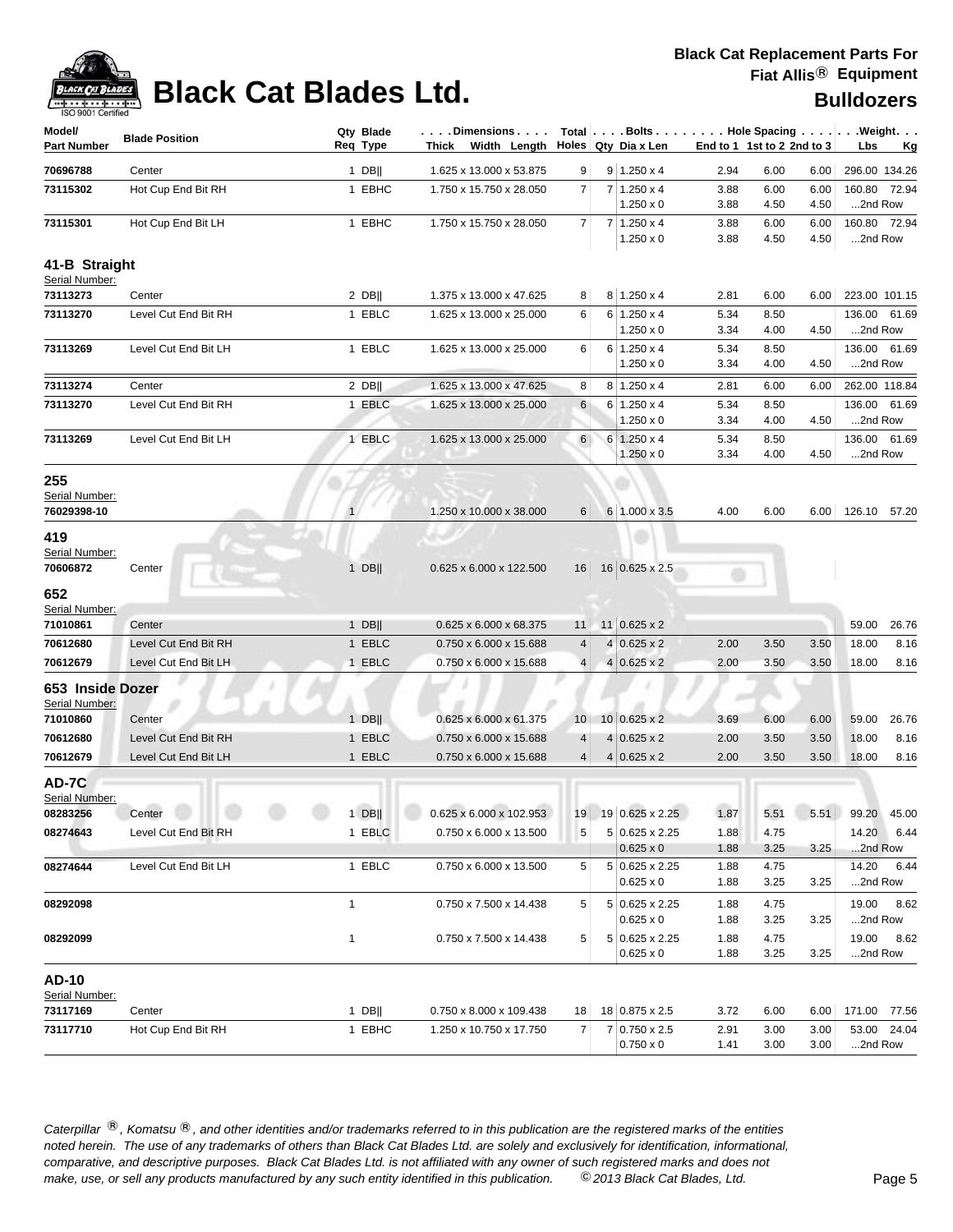

## **Black Cat Blades Ltd. Black Cat Blades Ltd. Bulldozers**

| ISO 9001 Certified                   | $+ \cdot + \cdot$     |                       |                                   |                 |                                          |              | <b>DUIIUUZEI S</b>         |              |                                                            |
|--------------------------------------|-----------------------|-----------------------|-----------------------------------|-----------------|------------------------------------------|--------------|----------------------------|--------------|------------------------------------------------------------|
| Model/<br>Part Number                | <b>Blade Position</b> | Qty Blade<br>Req Type | .Dimensions<br>Thick Width Length |                 | Holes Qty Dia x Len                      |              | End to 1 1st to 2 2nd to 3 |              | Total   Bolts   Hole Spacing   Weight.<br>Lbs<br><u>Kg</u> |
| 73117709                             | Hot Cup End Bit LH    | 1 EBHC                | 1.250 x 10.750 x 17.750           | 7               | 7 0.750 x 2.5<br>$0.750 \times 0$        | 2.91<br>1.41 | 3.00<br>3.00               | 3.00<br>3.00 | 53.00 24.04<br>2nd Row                                     |
| 73117710                             | Hot Cup End Bit RH    | 1 EBHC                | 1.250 x 10.750 x 17.750           | 7               | $7 0.750 \times 2.5$<br>$0.750 \times 0$ | 2.91<br>1.41 | 3.00<br>3.00               | 3.00<br>3.00 | 53.00 24.04<br>2nd Row                                     |
| 73117709                             | Hot Cup End Bit LH    | 1 EBHC                | 1.250 x 10.750 x 17.750           | 7               | 7 0.750 x 2.5<br>$0.750 \times 0$        | 2.91<br>1.41 | 3.00<br>3.00               | 3.00<br>3.00 | 53.00 24.04<br>2nd Row                                     |
| 08292092                             | Level Cut End Bit RH  | 1 EBLC                | 1.000 x 8.000 x 16.500            | 7               | 7 0.750 x 2.5                            |              |                            |              | 13.15<br>29.00                                             |
| 08292093                             | Level Cut End Bit LH  | 1 EBLC                | 1.000 x 8.000 x 15.563            | 7               | $7 0.750 \times 2.5$                     |              |                            |              | 29.00<br>13.15                                             |
| <b>AD-12 AD-14</b><br>Serial Number: |                       |                       |                                   |                 |                                          |              |                            |              |                                                            |
| 08285416                             | Center                | $1$ DB                | 0.750 x 8.000 x 120.875           | 21              | 21 0.750 x 2.5                           |              |                            |              | 188.00<br>85.28                                            |
| 73117710                             | Hot Cup End Bit RH    | 1 EBHC                | 1.250 x 10.750 x 17.750           | 7               | 7 0.750 x 2.5<br>$0.750 \times 0$        | 2.91<br>1.41 | 3.00<br>3.00               | 3.00<br>3.00 | 53.00<br>24.04<br>2nd Row                                  |
| 73117709                             | Hot Cup End Bit LH    | 1 EBHC                | 1.250 x 10.750 x 17.750           | $\overline{7}$  | 7 0.750 x 2.5                            | 2.91         | 3.00                       | 3.00         | 53.00 24.04                                                |
|                                      |                       |                       |                                   |                 | $0.750 \times 0$                         | 1.41         | 3.00                       | 3.00         | 2nd Row                                                    |
| 73117710                             | Hot Cup End Bit RH    | 1 EBHC                | 1.250 x 10.750 x 17.750           | $\overline{7}$  | 7 0.750 x 2.5<br>$0.750 \times 0$        | 2.91<br>1.41 | 3.00<br>3.00               | 3.00<br>3.00 | 53.00 24.04<br>2nd Row                                     |
| 73117709                             | Hot Cup End Bit LH    | 1 EBHC                | 1.250 x 10.750 x 17.750           | $\overline{7}$  | 7 0.750 x 2.5                            | 2.91         | 3.00                       | 3.00         | 53.00 24.04                                                |
|                                      |                       |                       |                                   |                 | $0.750 \times 0$                         | 1.41         | 3.00                       | 3.00         | 2nd Row                                                    |
| <b>BD-7C</b><br>Serial Number:       |                       |                       |                                   |                 |                                          |              |                            |              |                                                            |
| 73117171                             | Center                | $1$ DB                | 0.625 x 6.000 x 75.000            | 13              | 13 0.625 x 2.25                          | 1.50         | 6.00                       | 6.00         | 72.00<br>32.66                                             |
| 08283234                             | Level Cut End Bit RH  | 1 $DB/$               | 0.750 x 6.000 x 15.625            | 7               | 7 0.625 x 2.25<br>$0.625 \times 0$       | 3.88<br>2.50 | 2.69<br>2.69               | 2.69<br>2.69 | 15.90<br>7.21<br>2nd Row                                   |
| 08283233                             | Level Cut End Bit LH  | 1 DB $\parallel$      | 0.750 x 6.000 x 15.625            | 7               | 7 0.625 x 2.25<br>$0.625 \times 0$       | 3.88<br>2.50 | 2.69<br>2.69               | 2.69<br>2.69 | 15.90<br>7.21<br>2nd Row                                   |
| 73117708                             | Hot Cup End Bit RH    | 1 EBHC                | 1.000 x 6.375 x 12.781            | 7               | 7 0.625 x 2.25<br>$0.625 \times 0$       |              |                            |              | 12.25<br>27.00<br>2nd Row                                  |
| 73117707                             | Hot Cup End Bit LH    | 1 EBHC                | 1.000 x 6.375 x 12.781            | $\overline{7}$  | $0.625 \times 2.25$<br>$0.625 \times 0$  |              |                            |              | 27.00 12.25<br>2nd Row                                     |
| <b>BD-10</b><br>Serial Number:       |                       |                       |                                   |                 |                                          |              |                            |              |                                                            |
| 08285413                             | Center                | $1$ DB                | 0.750 x 8.000 x 86.625            | 15              | 15 0.750 x 2.5                           | 1.31         | 6.00                       | 6.00         | 134.20<br>60.87                                            |
| 73117712                             | Hot Cup End Bit RH    | 1 EBHC                | 1.000 x 10.000 x 17.298           | $\overline{7}$  | 7 0.750 x 2.5<br>$0.750 \times 0$        | 4.44<br>3.28 | 2.38<br>2.38               | 2.38<br>2.38 | 18.14<br>40.00<br>2nd Row                                  |
| 73117711                             | Hot Cup End Bit LH    | 1 EBHC                | 1.000 x 10.000 x 17.313           | $\overline{7}$  | 7 0.750 x 2.5<br>$0.750 \times 0$        | 4.44<br>3.28 | 2.38<br>2.38               | 2.38<br>2.38 | 40.00 18.14<br>2nd Row                                     |
| 73117712                             | Hot Cup End Bit RH    | 1 EBHC                | 1.000 x 10.000 x 17.298           | $\overline{7}$  | 7 0.750 x 2.5<br>$0.750 \times 0$        | 4.44<br>3.28 | 2.38<br>2.38               | 2.38<br>2.38 | 40.00 18.14<br>2nd Row                                     |
| 73117711                             | Hot Cup End Bit LH    | 1 EBHC                | 1.000 x 10.000 x 17.313           | 7               | $7 0.750 \times 2.5$<br>$0.750 \times 0$ | 4.44<br>3.28 | 2.38<br>2.38               | 2.38<br>2.38 | 40.00 18.14<br>2nd Row                                     |
| 08282607                             | Level Cut End Bit RH  | 1 EBLC                | 1.000 x 8.000 x 16.500            | 7               | 7 0.750 x 2.5                            |              |                            |              | 30.00 13.61                                                |
| 08282608                             | Level Cut End Bit LH  | 1 EBLC                | 1.000 x 8.000 x 16.500            | $\overline{7}$  | 7 0.750 x 2.5                            |              |                            |              | 30.00 13.61                                                |
| <b>BD-12 BD-14</b><br>Serial Number: |                       |                       |                                   |                 |                                          |              |                            |              |                                                            |
| 08285417                             | Center                | $1$ DB                | 0.750 x 8.000 x 94.813            | 17 <sup>1</sup> | 17 0.750 x 2.5                           |              |                            |              | 148.00<br>67.13                                            |
| 08280975                             | Hot Cup End Bit RH    | 1 EBHC                | 1.250 x 8.250 x 18.500            | 7               | 7 0.750 x 2.5                            |              |                            |              | 52.00<br>23.59                                             |
| 08280976                             | Hot Cup End Bit LH    | 1 EBHC                | 1.250 x 8.250 x 18.500            | 7 <sup>1</sup>  | $7 0.750 \times 2.5$                     |              |                            |              | 52.00 23.59                                                |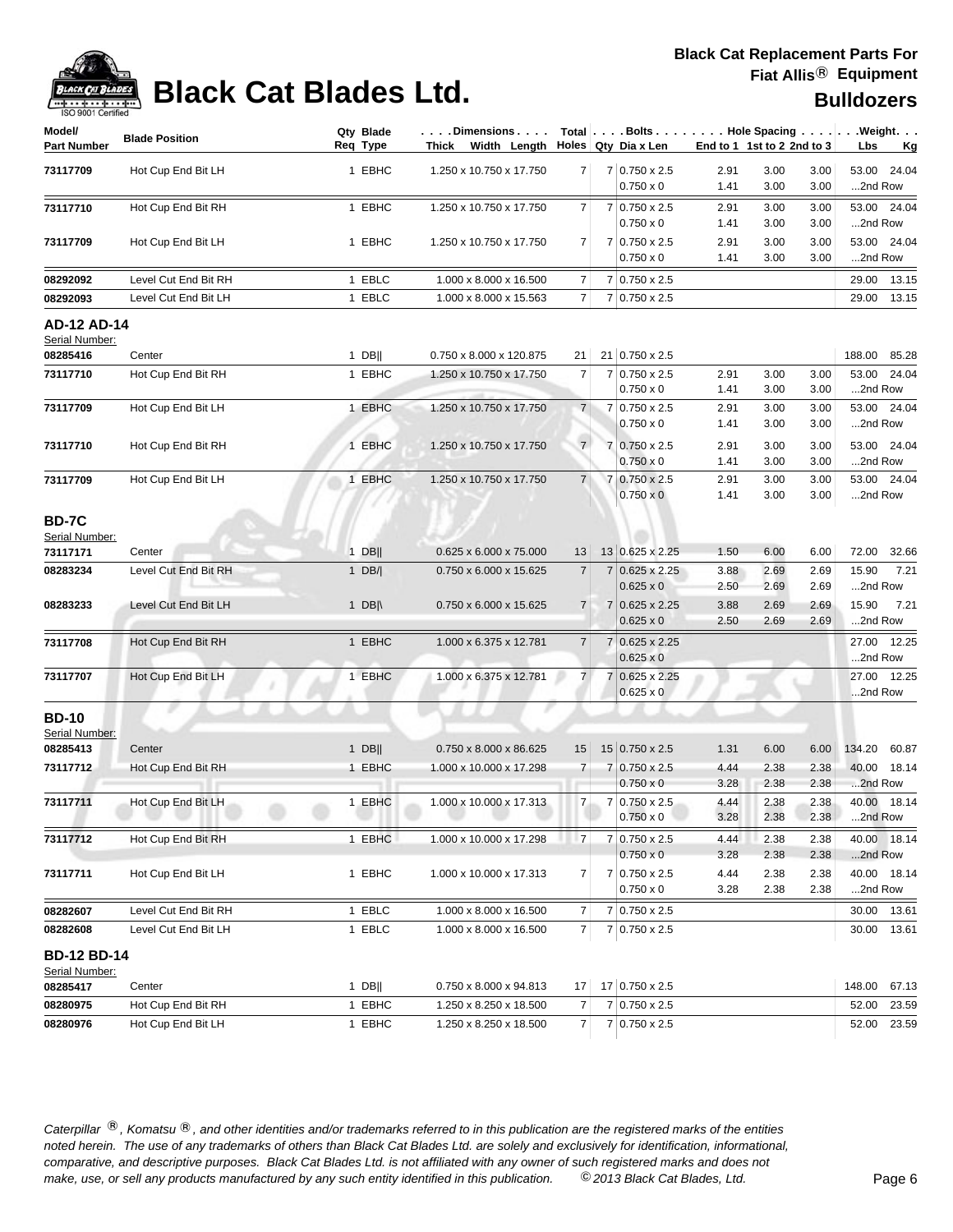

# **Black Cat Blades Ltd. Black Cat Blades Ltd. Black Cat Blades Ltd. Bulldozers**

| Model/<br>Part Number                     | <b>Blade Position</b> | Qty Blade<br>Reg Type | . Dimensions<br>Thick Width Length Holes Qty Diax Len |                |                                        |              | Total $\left[\ldots\right]$ Bolts $\ldots$ $\left[\ldots\right]$ Hole Spacing $\ldots\left[\ldots\right]$ . Weight. $\ldots$<br>End to 1 1st to 2 2nd to 3 | Lbs          | <u>Kg</u>              |
|-------------------------------------------|-----------------------|-----------------------|-------------------------------------------------------|----------------|----------------------------------------|--------------|------------------------------------------------------------------------------------------------------------------------------------------------------------|--------------|------------------------|
| 08280975                                  | Hot Cup End Bit RH    | 1 EBHC                | 1.250 x 8.250 x 18.500                                | 7              | 7 0.750 x 2.5                          |              |                                                                                                                                                            | 52.00        | 23.59                  |
| 08280976                                  | Hot Cup End Bit LH    | 1 EBHC                | 1.250 x 8.250 x 18.500                                | 7              | 7 0.750 x 2.5                          |              |                                                                                                                                                            | 52.00        | 23.59                  |
| 08281269                                  | Center                | $1$ DB                | 0.750 x 8.000 x 104.778                               | 19             | 19 0.750 x 2.5                         |              |                                                                                                                                                            | 167.00       | 75.75                  |
| 08280975                                  | Hot Cup End Bit RH    | 1 EBHC                | 1.250 x 8.250 x 18.500                                | 7              | 7 0.750 x 2.5                          |              |                                                                                                                                                            | 52.00        | 23.59                  |
| 08280976                                  | Hot Cup End Bit LH    | 1 EBHC                | 1.250 x 8.250 x 18.500                                | 7              | $7 0.750 \times 2.5$                   |              |                                                                                                                                                            | 52.00        | 23.59                  |
| 08280975                                  | Hot Cup End Bit RH    | 1 EBHC                | 1.250 x 8.250 x 18.500                                | 7              | 7 0.750 x 2.5                          |              |                                                                                                                                                            | 52.00        | 23.59                  |
| 08280976                                  | Hot Cup End Bit LH    | 1 EBHC                | 1.250 x 8.250 x 18.500                                | 7              | 7 0.750 x 2.5                          |              |                                                                                                                                                            | 52.00        | 23.59                  |
| <b>BD-18</b><br>Serial Number:            |                       |                       |                                                       |                |                                        |              |                                                                                                                                                            |              |                        |
| 08280216                                  | Center                | 1 DB                  | 1.000 x 10.000 x 102.188                              | 17             | 17 0.750 x 3                           |              |                                                                                                                                                            |              |                        |
| 08280977                                  | Hot Cup End Bit RH    | 1 EBHC                |                                                       | $\overline{7}$ | $7 0.750 \times 3$                     |              |                                                                                                                                                            |              |                        |
| 08280978                                  | Hot Cup End Bit LH    | 1 EBHC                |                                                       | 7              | $7 0.750 \times 3$                     |              |                                                                                                                                                            |              |                        |
| <b>BD-20</b><br>Serial Number:            |                       |                       |                                                       |                |                                        |              |                                                                                                                                                            |              |                        |
| 73121902                                  | End                   | 3 DB                  | 1.000 x 10.000 x 35.875                               | 6              | $6 1.000 \times 3$                     | 2.94         | 6.00<br>6.00                                                                                                                                               | 92.00        | 41.73                  |
| 08287740                                  | Hot Cup End Bit RH    | 1 EBHC                | 1.500 x 9.750 x 17.375                                | $\overline{7}$ | $7 1.000 \times 3$                     |              |                                                                                                                                                            | 85.00        | 38.56                  |
| 08287741                                  | Hot Cup End Bit LH    | 1 EBHC                | 1.500 x 9.750 x 17.375                                | 7              | $7 1.000 \times 3$                     |              |                                                                                                                                                            | 85.00        | 38.56                  |
| 08287740                                  | Hot Cup End Bit RH    | 1 EBHC                | 1.500 x 9.750 x 17.375                                | $\overline{7}$ | $7 1.000 \times 3$                     |              |                                                                                                                                                            | 85.00        | 38.56                  |
| 08287741                                  | Hot Cup End Bit LH    | 1 EBHC                | 1.500 x 9.750 x 17.375                                | $\overline{7}$ | 7 1.000 x 3                            |              |                                                                                                                                                            | 85.00        | 38.56                  |
| D-30 Semi-U<br>Serial Number:<br>70670089 | Center                | $1$ DB                | 0.875 x 8.000 x 96.750                                | 16             | 16 0.875 x 3.5                         | 3.38         | 6.00<br>6.00                                                                                                                                               | 177.00       | 80.29                  |
| 70635562                                  | Level Cut End Bit LH  | 1 EBLC                | 1.500 x 11.500 x 21.000                               | 6              | $6 0.875 \times 3.5$                   |              |                                                                                                                                                            | 100.00       | 45.36                  |
| 70635561                                  | Level Cut End Bit RH  | 1 EBLC                | 1.500 x 11.500 x 21.000                               | 6              | $6 0.875 \times 3.5$                   |              |                                                                                                                                                            | 100.00       | 45.36                  |
| 70635562                                  | Level Cut End Bit LH  | 1 EBLC                | 1.500 x 11.500 x 21.000                               | 6              | $6 0.875 \times 3.5$                   |              |                                                                                                                                                            | 100.00       | 45.36                  |
| 70635561                                  | Level Cut End Bit RH  | 1 EBLC                | 1.500 x 11.500 x 21.000                               | 6              | $6 0.875 \times 3.5$                   |              |                                                                                                                                                            | 100.00       | 45.36                  |
| D-30 Straight<br>Serial Number:           |                       |                       |                                                       |                |                                        |              |                                                                                                                                                            |              |                        |
| 70670089                                  | Center                | $1$ DB                | 0.875 x 8.000 x 96.750                                | 16             | 16 0.875 x 3.5                         | 3.38         | 6.00<br>6.00                                                                                                                                               | 177.00       | 80.29                  |
| 70691686                                  | Hot Cup End Bit RH    | 1 EBHC                | 1.375 x 10.750 x 23.000                               | 6              | $6 0.875 \times 3$                     | 5.00         | 8.00                                                                                                                                                       | 76.00        | 34.47                  |
|                                           |                       |                       |                                                       |                | $0.875 \times 0$                       | 3.00         | 4.00<br>4.00                                                                                                                                               | 2nd Row      |                        |
| 70691685                                  | Hot Cup End Bit LH    | 1 EBHC                | 1.375 x 10.750 x 23.000                               | 6              | $6 0.875 \times 3$                     | 5.00         | 8.00                                                                                                                                                       |              | 76.00 34.47            |
|                                           |                       |                       |                                                       |                | $0.875 \times 0$                       | 3.00         | 4.00<br>4.00                                                                                                                                               | 2nd Row      |                        |
| 70691686                                  | Hot Cup End Bit RH    | 1 EBHC                | 1.375 x 10.750 x 23.000                               | 6              | $6 0.875 \times 3$<br>$0.875 \times 0$ | 5.00<br>3.00 | 8.00<br>4.00<br>4.00                                                                                                                                       |              | 76.00 34.47<br>2nd Row |
| 70691685                                  | Hot Cup End Bit LH    | 1 EBHC                | 1.375 x 10.750 x 23.000                               | 6              | $6 0.875 \times 3$                     | 5.00         | 8.00                                                                                                                                                       |              | 76.00 34.47            |
|                                           |                       |                       |                                                       |                | $0.875 \times 0$                       | 3.00         | 4.00<br>4.00                                                                                                                                               | 2nd Row      |                        |
| D-40 Semi-U<br>Serial Number:             |                       |                       |                                                       |                |                                        |              |                                                                                                                                                            |              |                        |
| 70619720                                  | Center                | 1 DB                  | 1.250 x 10.000 x 48.500                               | 8              | 8 1.000 x 3.5                          | 3.25         | 6.00<br>6.00                                                                                                                                               | 155.00       | 70.31                  |
| 70619403                                  | End                   | $2$ DB                | 1.250 x 10.000 x 36.750                               | 6              | 6 1.000 x 3.5                          |              |                                                                                                                                                            | 123.00       | 55.79                  |
| 70619776                                  | Hot Cup End Bit RH    | 1 EBHC                | 1.500 x 13.000 x 22.000                               | 6              | 6 1.000 x 3.5                          |              |                                                                                                                                                            | 103.00       | 46.72                  |
| 70619775                                  | Hot Cup End Bit LH    | 1 EBHC                | 1.500 x 13.000 x 22.000                               | 6              | 6 1.000 x 3.5                          |              |                                                                                                                                                            | 103.00       | 46.72                  |
| D-40 Straight<br>Serial Number:           |                       |                       |                                                       |                |                                        |              |                                                                                                                                                            |              |                        |
| 70619720                                  | Center                | $1$ DB                | 1.250 x 10.000 x 48.500                               | 8              | 8 1.000 x 3.5                          | 3.25         | 6.00<br>6.00                                                                                                                                               | 155.00 70.31 |                        |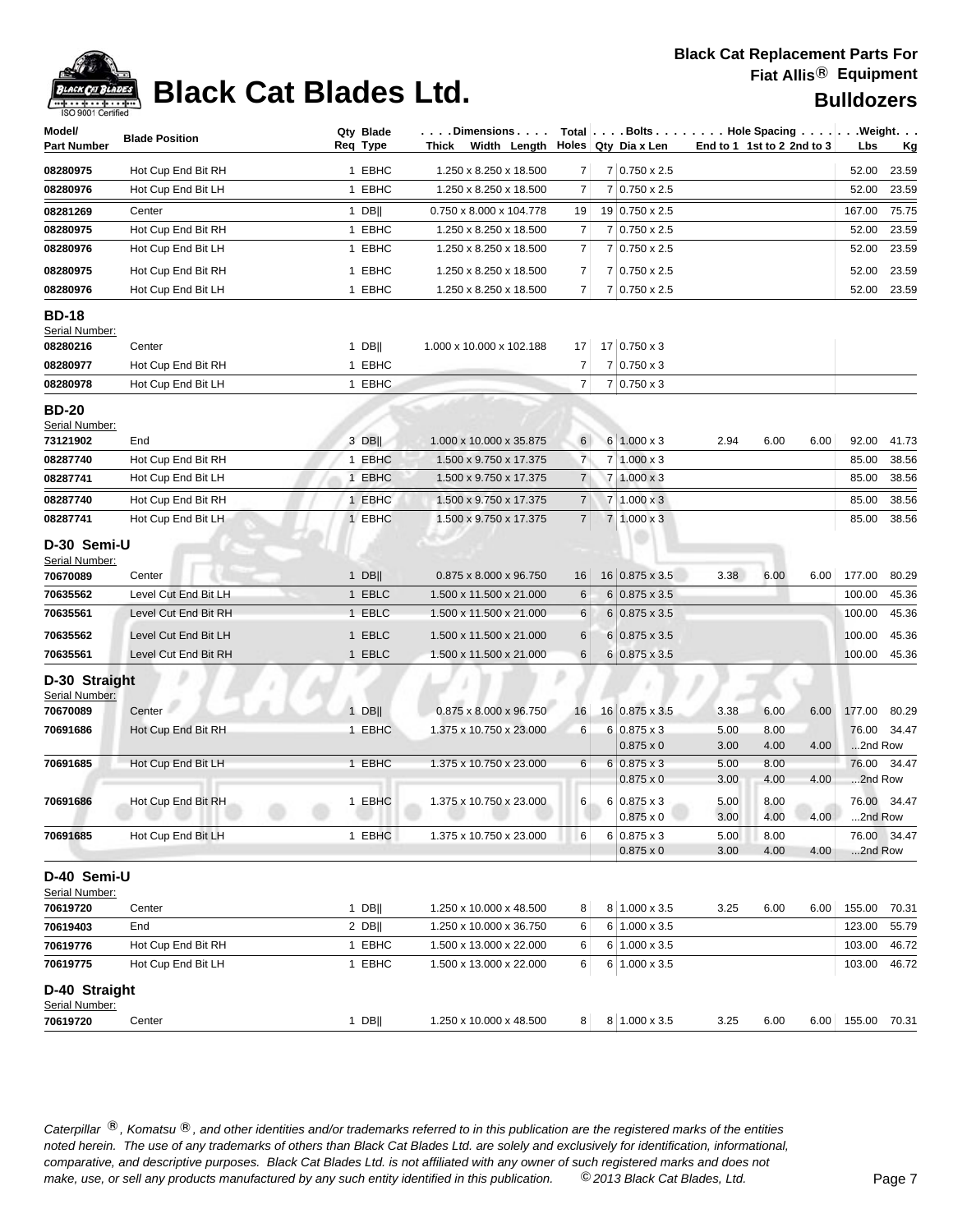| Model/<br><b>Part Number</b>                   | <b>Blade Position</b>   | Qty Blade<br>Req Type | . Dimensions<br>Width Length<br>Thick |                |                | Total   Bolts Hole Spacing Weight.<br>Holes $Qty$ Dia x Len |              | End to 1 1st to 2 2nd to 3 |              | Lbs                     | <u>Kg</u> |
|------------------------------------------------|-------------------------|-----------------------|---------------------------------------|----------------|----------------|-------------------------------------------------------------|--------------|----------------------------|--------------|-------------------------|-----------|
| 70619403                                       | End                     | $2$ DB                | 1.250 x 10.000 x 36.750               | 6              |                | $6 1.000 \times 3.5$                                        |              |                            |              | 123.00                  | 55.79     |
| 70619398                                       | Hot Cup End Bit RH      | 1 EBHC                | 1.500 x 10.375 x 17.938               | 6              |                | $6 1.000 \times 3.5$                                        |              |                            |              | 105.00                  | 47.63     |
| 70619397                                       | Hot Cup End Bit LH      | 1 EBHC                | 1.500 x 10.375 x 17.938               | 6              |                | $6 1.000 \times 3.5$                                        |              |                            |              | 105.00                  | 47.63     |
| 70691694                                       | Level Cut End Bit LH/RH | 2 EBLC                | 1.500 x 11.000 x 18.000               | 6              |                | $6 1.000 \times 3.5$                                        |              |                            |              | 78.00                   | 35.38     |
| FD- 5 FD-7 Straight<br>Serial Number:          |                         |                       |                                       |                |                |                                                             |              |                            |              |                         |           |
| 79030667                                       | Center                  | $2$ DB                | 0.625 x 6.000 x 28.500                | 5              |                | $5 0.750 \times 2$                                          | 3.00         | 6.00                       | 6.00         | 26.00                   | 11.79     |
| 79030652                                       | Level Cut End Bit RH    | 1 EBLC                | 0.625 x 6.000 x 17.500                | 4              |                | $4 0.750 \times 2$                                          | 2.25         | 4.00                       | 4.00         | 15.90                   | 7.21      |
| 79030653                                       | Level Cut End Bit LH    | 1 EBLC                | 0.625 x 6.000 x 17.441                | 4              |                | $4 0.750 \times 2$                                          | 2.28         | 4.00                       | 4.00         | 15.90                   | 7.21      |
| <b>FD-5 FD-7</b><br>Serial Number:<br>79033809 | Center                  | 1 DB                  | 0.625 x 6.000 x 20.787                | 3              |                | $3 0.750 \times 2.25$                                       | 4.39         | 6.00                       | 6.00         | 20.00                   | 9.07      |
| 08298398                                       | End                     | $2$ DB                | 0.625 x 6.000 x 21.000                | 4              |                | 4 0.750 x 2.25                                              | 1.50         | 6.00                       | 6.00         | 21.00                   | 9.53      |
| 79030668                                       | Level Cut End Bit LH/RH | $2$ DB                | 0.625 x 6.000 x 19.409                | 4 <sup>1</sup> |                | 4 0.750 x 2.25                                              | 3.71         | 6.00                       | 6.00         | 18.50                   | 8.39      |
| FD-20 Semi-U<br>Serial Number:                 |                         |                       |                                       |                |                |                                                             |              |                            |              |                         |           |
| 73122334                                       | Center                  | $1$ DB                | 1.250 x 10.000 x 32.000               | 5              |                | $5 1.000 \times 3$                                          | 4.00         | 6.00                       | 6.00         | 103.00                  | 46.72     |
| 73122335                                       | End                     | $2$ DB                | 1.250 x 10.000 x 39.375               | 7 <sup>1</sup> |                | $7 1.000 \times 3$                                          | 1.69         | 6.00                       | 6.00         | 126.00                  | 57.15     |
| 73139712                                       |                         | 1                     |                                       |                | 7 <sup>1</sup> | x <sub>3</sub>                                              |              |                            |              |                         |           |
| 73139711                                       |                         | $\mathbf{1}$          |                                       |                | 7 <sup>1</sup> | x <sub>3</sub>                                              |              |                            |              |                         |           |
| FD-20 Straight<br>Serial Number:               |                         |                       |                                       |                |                |                                                             |              |                            |              |                         |           |
| 08287749                                       | Center                  | $1$ DB                | 1.000 x 10.000 x 65.875               | 11             |                | $11$   1.000 x 3                                            | 2.94         | 6.00                       | 6.00         | 168.00                  | 76.20     |
| 73121902                                       | End                     | $2$ DB                | 1.000 x 10.000 x 35.875               | 6              |                | $6 1.000 \times 3$                                          | 2.94         | 6.00                       | 6.00         | 92.00                   | 41.73     |
| 73122080                                       | Hot Cup End Bit RH      | 1 EBHC                | 1.250 x 13.125 x 21.563               | $\overline{7}$ |                | 3 1.000 x 3.25<br>4 1.000 x 3.25                            | 2.13<br>2.13 | 4.00<br>3.00               | 4.00<br>3.00 | 84.00<br>2nd Row        | 38.10     |
| 73122079                                       | Hot Cup End Bit LH      | 1 EBHC                | 1.250 x 13.125 x 21.563               | $\overline{7}$ |                | $3 1.000 \times 3.25$<br>4 1.000 x 3.25                     | 2.13<br>2.13 | 4.00<br>3.00               | 4.00<br>3.00 | 84.00<br>2nd Row        | 38.10     |
| FD-30 FD-30B Angle<br>Serial Number:           |                         |                       |                                       |                |                |                                                             |              |                            |              |                         |           |
| 70619404                                       | Center                  | 1 DB                  | 1.250 x 10.000 x 41.000               | 7 <sup>1</sup> |                | 7 1.000 x 3.5                                               | 2.50         | 6.00                       | 6.00         | 131.00                  | 59.42     |
| 70619720                                       | Center                  | $2$ DB                | 1.250 x 10.000 x 48.500               | 8              |                | 8 1.000 x 3.5                                               | 3.25         | 6.00                       | 6.00         | 155.00                  | 70.31     |
| 70691744                                       | Hot Cup End Bit RH      | 1 EBHC                | 1.375 x 13.063 x 21.625               | 6              |                | $6 1.000 \times 3.5$                                        | 4.25         | 8.00                       |              | 100.00                  | 45.36     |
|                                                |                         |                       |                                       |                |                | $1.000 \times 0$                                            | 2.31         | 4.00                       | 4.00         | 2nd Row                 |           |
| 70691743                                       | Hot Cup End Bit LH      | 1 EBHC                | 1.375 x 13.063 x 21.625               | 6              |                | 6 1.000 x 3.5<br>$1.000 \times 0$                           | 4.25<br>2.31 | 8.00<br>4.00               | 4.00         | 100.00 45.36<br>2nd Row |           |
| 70675496                                       | Center                  | $1$ DB                | 1.000 x 10.000 x 65.250               | 11             |                | $11$ 1.000 x 3.5                                            | 2.63         | 6.00                       | 6.00         | 166.00                  | 75.30     |
| 70670247                                       | End                     | $2$ DB                | 1.000 x 10.000 x 36.500               | 6              |                | $6 1.000 \times 3.5$                                        | 3.25         | 6.00                       | 6.00         | 93.00                   | 42.18     |
| 70691744                                       | Hot Cup End Bit RH      | 1 EBHC                | 1.375 x 13.063 x 21.625               | 6              |                | $6 1.000 \times 3.5$                                        | 4.25         | 8.00                       |              | 100.00 45.36            |           |
|                                                |                         |                       |                                       |                |                | $1.000 \times 0$                                            | 2.31         | 4.00                       | 4.00         | 2nd Row                 |           |
| 70691743                                       | Hot Cup End Bit LH      | 1 EBHC                | 1.375 x 13.063 x 21.625               | 6              |                | $6 1.000 \times 3.5$                                        | 4.25         | 8.00                       |              | 100.00 45.36            |           |
|                                                |                         |                       |                                       |                |                | $1.000 \times 0$                                            | 2.31         | 4.00                       | 4.00         | 2nd Row                 |           |
| 70619646                                       | Center                  | $1$ DB                | 1.000 x 10.000 x 138.250              | 23             |                | 23 0.875 x 3.5                                              |              |                            |              | 370.00 167.83           |           |
| 70691744                                       | Hot Cup End Bit RH      | 1 EBHC                | 1.375 x 13.063 x 21.625               | 6              |                | $6 1.000 \times 3.5$                                        | 4.25         | 8.00                       |              | 100.00 45.36            |           |
|                                                |                         |                       |                                       |                |                | $1.000 \times 0$                                            | 2.31         | 4.00                       | 4.00         | 2nd Row                 |           |
| 70691743                                       | Hot Cup End Bit LH      | 1 EBHC                | 1.375 x 13.063 x 21.625               | 6              |                | $6 1.000 \times 3.5$<br>1.000 x 0                           | 4.25<br>2.31 | 8.00<br>4.00               | 4.00         | 100.00 45.36<br>2nd Row |           |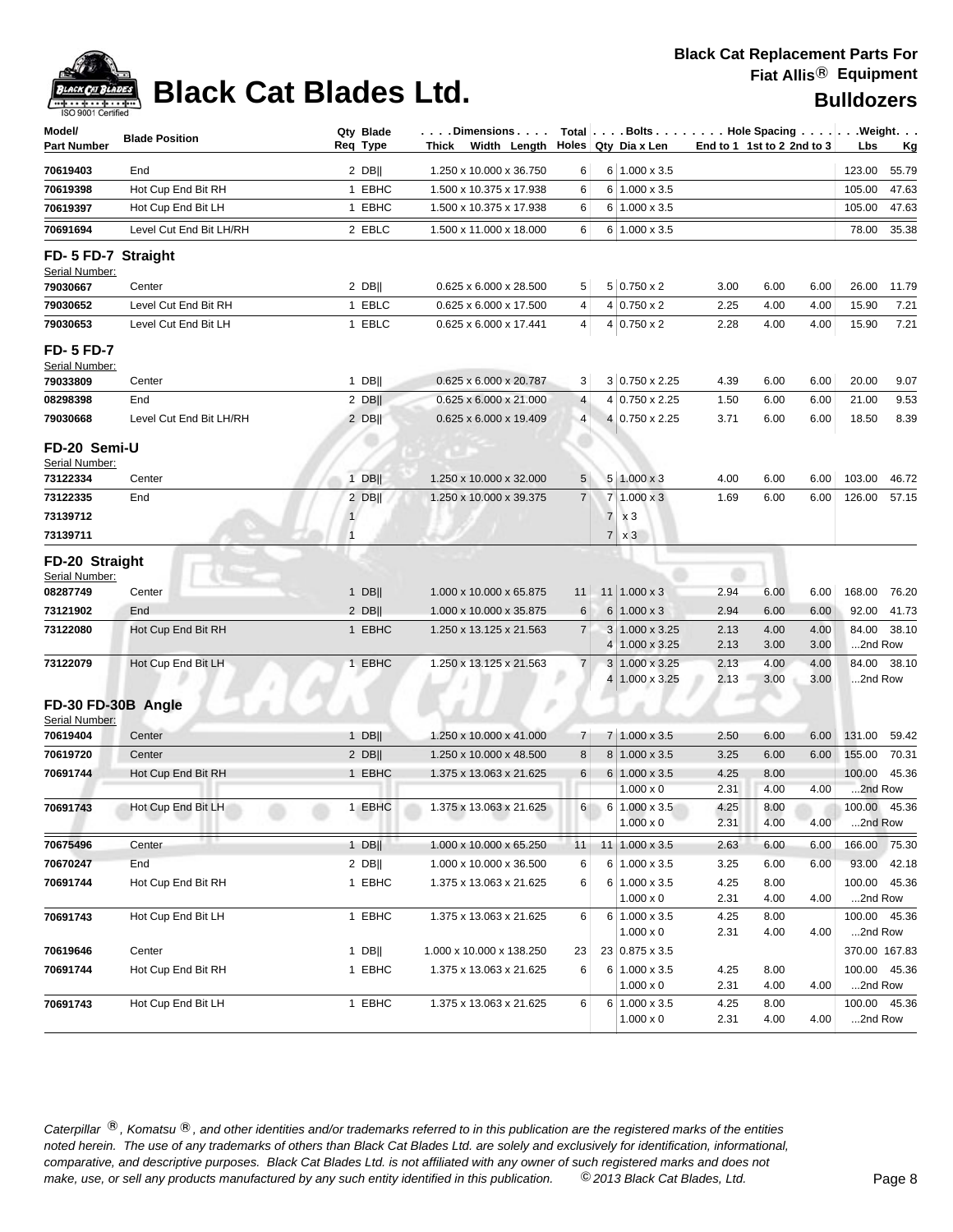

| Model/<br><b>Part Number</b>          | <b>Blade Position</b> | Qty Blade<br>Reg Type | . Dimensions   Total   Bolts   Hole Spacing   Weight.<br>Thick Width Length Holes Qty Diax Len |                |                |                                          | End to 1 1st to 2 2nd to 3 |              |              | Lbs<br><u>Kg</u>           |
|---------------------------------------|-----------------------|-----------------------|------------------------------------------------------------------------------------------------|----------------|----------------|------------------------------------------|----------------------------|--------------|--------------|----------------------------|
| 70691722                              | Level Cut End Bit RH  | 1 EBLC                | 1.500 x 10.000 x 21.500                                                                        | 6              |                | $6 1.000 \times 3.5$                     | 4.25                       | 8.00         |              | 82.20 37.29                |
|                                       |                       |                       |                                                                                                |                |                | $1.000 \times 0$                         | 2.25                       | 4.00         | 4.00         | 2nd Row                    |
| 70691721                              | Level Cut End Bit LH  | 1 EBLC                | 1.500 x 10.000 x 21.500                                                                        | 6              |                | $6 1.000 \times 3.5$<br>$1.000 \times 0$ | 4.25<br>2.25               | 8.00<br>4.00 | 4.00         | 82.20 37.29<br>2nd Row     |
| FD-30 FD-30B Full-U<br>Serial Number: |                       |                       |                                                                                                |                |                |                                          |                            |              |              |                            |
| 70669676                              | Center                | $1$ DB                | 1.000 x 10.000 x 77.750                                                                        | 13             |                | 13 1.000 x 3.5                           | 2.88                       | 6.00         | 6.00         | 199.00 90.26               |
| 70669675                              | End                   | $2$ DB                | 1.000 x 10.000 x 29.750                                                                        | 5              |                | 5 1.000 x 3.5                            | 2.88                       | 6.00         | 6.00         | 76.00 34.47                |
| 70691722                              | Level Cut End Bit RH  | 1 EBLC                | 1.500 x 10.000 x 21.500                                                                        | 6              |                | 6 1.000 x 3.5<br>$1.000 \times 0$        | 4.25<br>2.25               | 8.00<br>4.00 | 4.00         | 82.20 37.29<br>2nd Row     |
| 70691721                              | Level Cut End Bit LH  | 1 EBLC                | 1.500 x 10.000 x 21.500                                                                        | 6              |                | $6 1.000 \times 3.5$<br>$1.000 \times 0$ | 4.25<br>2.25               | 8.00<br>4.00 | 4.00         | 82.20 37.29<br>2nd Row     |
| 70691744                              | Hot Cup End Bit RH    | 1 EBHC                | 1.375 x 13.063 x 21.625                                                                        | 6              |                | $6 1.000 \times 3.5$<br>$1.000 \times 0$ | 4.25<br>2.31               | 8.00<br>4.00 | 4.00         | 100.00 45.36<br>2nd Row    |
| 70691743                              | Hot Cup End Bit LH    | 1 EBHC                | 1.375 x 13.063 x 21.625                                                                        | 6              |                | 6 1.000 x 3.5<br>$1.000 \times 0$        | 4.25<br>2.31               | 8.00<br>4.00 | 4.00         | 100.00 45.36<br>2nd Row    |
| 73113370                              | Center                | $1$ DB                | 1.500 x 10.000 x 77.625                                                                        | 13             |                | 13 1.000 x 3.5                           | 2.81                       | 6.00         | 6.00         | 299.00 135.62              |
| 73113371                              | End                   | $2$ DB                | 1.500 x 10.000 x 29.625                                                                        | 5              |                | 5 1.000 x 3.5                            | 2.81                       | 6.00         | 6.00         | 116.00 52.62               |
| 70691744                              | Hot Cup End Bit RH    | 1 EBHC                | 1.375 x 13.063 x 21.625                                                                        | 6              |                | $6 1.000 \times 3.5$<br>$1.000 \times 0$ | 4.25<br>2.31               | 8.00<br>4.00 | 4.00         | 100.00 45.36<br>2nd Row    |
| 70691743                              | Hot Cup End Bit LH    | 1 EBHC                | 1.375 x 13.063 x 21.625                                                                        | 6              |                | 6 1.000 x 3.5<br>$1.000 \times 0$        | 4.25<br>2.31               | 8.00<br>4.00 | 4.00         | 45.36<br>100.00<br>2nd Row |
| 73113372                              | Center                | $1$ DB                | 1.625 x 10.000 x 77.625                                                                        | 13             |                | $13 1.000 \times 3.5$                    |                            |              |              | 337.00 152.86              |
| 73113373                              | End                   | $2$ DB                | 1.625 x 10.000 x 29.625                                                                        | 5              |                | $5 1.000 \times 3.5$                     |                            |              |              | 130.00 58.97               |
| 73113364                              | Hot Cup End Bit RH    | 1 EBHC                | 2.000 x 13.060 x 21.640                                                                        | 6              |                | $6 1.000 \times 3.5$<br>$1.000 \times 0$ | 4.25<br>2.25               | 8.00<br>4.00 | 4.00         | 151.00 68.49<br>2nd Row    |
| 73113363                              | Hot Cup End Bit LH    | 1 EBHC                | 2.000 x 13.060 x 21.640                                                                        | 6              |                | $6 1.000 \times 3.5$<br>$1.000 \times 0$ | 4.25<br>2.25               | 8.00<br>4.00 | 4.00         | 151.00 68.49<br>2nd Row    |
| Serial Number:                        | FD-30 FD-30B Semi-U   |                       |                                                                                                |                |                |                                          |                            |              |              |                            |
| 70670252                              | Center                | $2$ DB                | 1.000 x 10.000 x 59.875                                                                        | 10             |                | 10 1.000 x 3.25                          | 2.94                       | 6.00         | 6.00         | 153.00<br>69.40            |
| 73143234                              | Level Cut End Bit RH  | 1 EBLC                | 1.375 x 10.500 x 20.938                                                                        | $\overline{7}$ |                | 7 1.000 x 3.5<br>$1.000 \times 0$        | 2.88<br>2.88               | 4.00<br>3.00 | 4.00<br>3.00 | 79.00 35.83<br>2nd Row     |
| 73143233                              | Level Cut End Bit LH  | 1 EBLC                | 1.375 x 10.500 x 20.938                                                                        | $\overline{7}$ |                | 7 1.000 x 3.5<br>$1.000 \times 0$        | 2.88<br>2.88               | 4.00<br>3.00 | 4.00<br>3.00 | 79.00 35.83<br>2nd Row     |
| 70661214                              | Hot Cup End Bit RH    | 1 EBHC                | 1.375 x 13.100 x 24.020                                                                        | $\overline{7}$ |                | 7 1.000 x 3.5<br>$1.000 \times 0$        | 2.88<br>3.00               | 4.00<br>3.00 | 4.00<br>3.00 | 85.00 38.56<br>2nd Row     |
| 70661213                              | Hot Cup End Bit LH    | 1 EBHC                | 1.375 x 13.100 x 24.020                                                                        | $\overline{7}$ |                | 7 1.000 x 3.5<br>$1.000 \times 0$        | 2.88<br>2.88               | 4.00<br>3.00 | 4.00<br>3.00 | 85.00 38.56<br>2nd Row     |
| 73113360                              | Center                | $2$ DB                | 1.500 x 10.000 x 59.875                                                                        | 10             |                | 10 1.000 x 3.25                          | 2.94                       | 6.00         | 6.00         | 233.00 105.69              |
| 70673082                              | Hot Cup End Bit RH    | 1 EBHC                | 1.375 x 13.000 x 24.000                                                                        | 7              | 7 <sup>1</sup> | $1.000 \times 3.5$<br>$1.000 \times 0$   | 2.75<br>2.75               | 4.00<br>3.00 | 4.00<br>3.00 | 94.00 42.64<br>2nd Row     |
| 70673081                              | Hot Cup End Bit LH    | 1 EBHC                | 1.375 x 13.000 x 24.000                                                                        | 7              |                | $7 1.000 \times 3.5$<br>$1.000 \times 0$ | 2.75<br>2.75               | 4.00<br>3.00 | 4.00<br>3.00 | 94.00 42.64<br>2nd Row     |
| 73113369                              | Center                | $2$ DB                | 1.625 x 10.000 x 59.875                                                                        | 10             |                | 10 1.000 x 3.25                          | 2.94                       | 6.00         | 6.00         | 253.00 114.76              |
| 73113366                              | Hot Cup End Bit RH    | 1 EBHC                | 1.750 x 10.500 x 16.406                                                                        | 7              |                | 7 1.000 x 3.5                            |                            |              |              | 49.44<br>109.00            |
| 73113365                              | Hot Cup End Bit LH    | 1 EBHC                | 1.750 x 10.500 x 16.406                                                                        | $\overline{7}$ |                | $7 1.000 \times 3.5$                     |                            |              |              | 109.00 49.44               |
| 73143234                              | Level Cut End Bit RH  | 1 EBLC                | 1.375 x 10.500 x 20.938                                                                        | $\overline{7}$ |                | $7 1.000 \times 3.5$<br>$1.000 \times 0$ | 2.88<br>2.88               | 4.00<br>3.00 | 4.00<br>3.00 | 79.00 35.83<br>2nd Row     |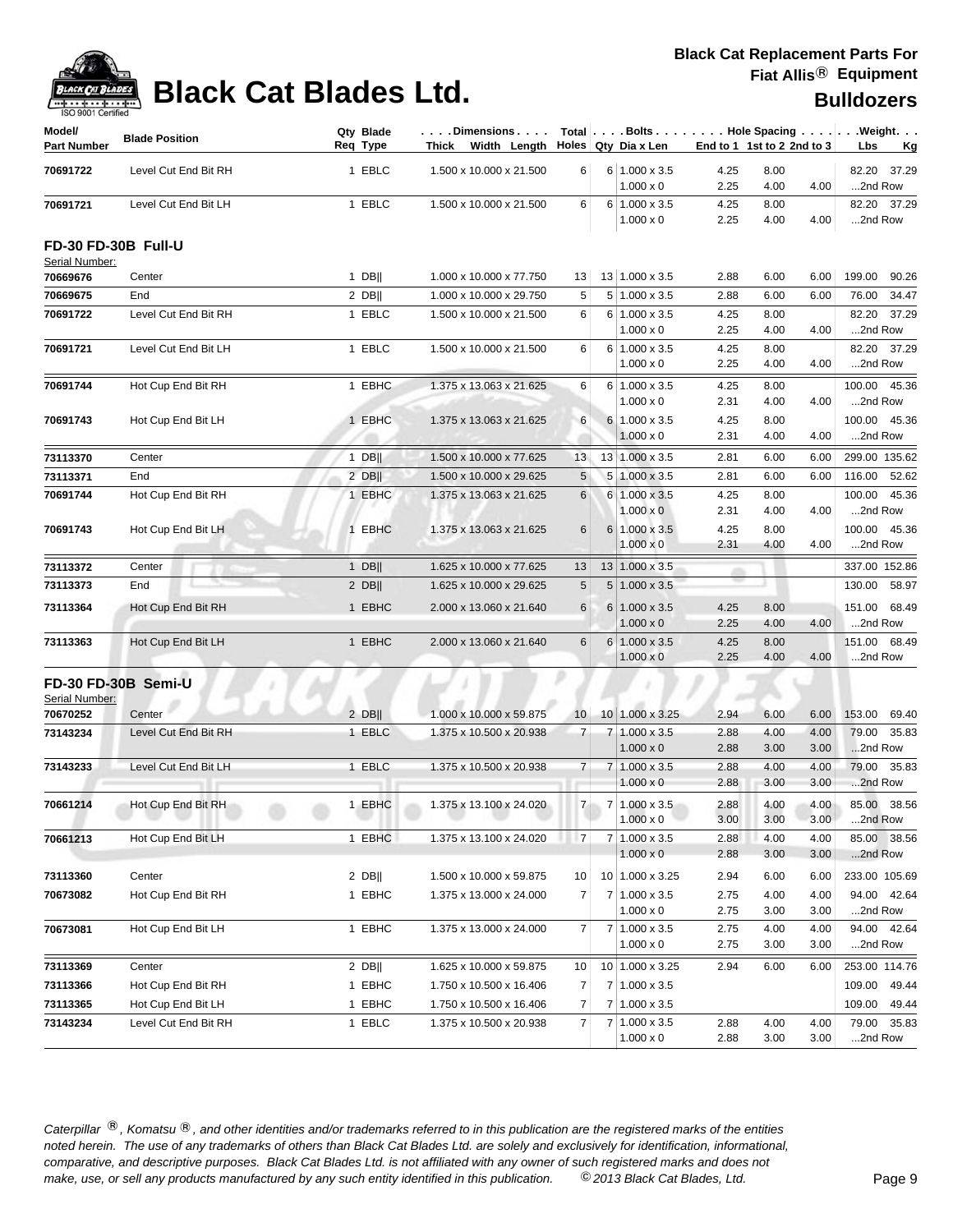

| Model/<br><b>Part Number</b>          | <b>Blade Position</b> | Qty Blade<br>Req Type | Dimensions<br>Thick Width Length |                 |                | $Total   \ldots$ Bolts $\ldots   \ldots$ . Hole Spacing $\ldots   \ldots$ . Weight. $\ldots$<br>Holes Qty Dia x Len |              | End to 1 1st to 2 2nd to 3 |              | Lbs     | <u>Kg</u>     |
|---------------------------------------|-----------------------|-----------------------|----------------------------------|-----------------|----------------|---------------------------------------------------------------------------------------------------------------------|--------------|----------------------------|--------------|---------|---------------|
| 73143233                              | Level Cut End Bit LH  | 1 EBLC                | 1.375 x 10.500 x 20.938          | $\overline{7}$  |                | 7 1.000 x 3.5                                                                                                       | 2.88         | 4.00                       | 4.00         |         | 79.00 35.83   |
|                                       | FD-30 FD-30B Semi-U   |                       |                                  |                 |                | $1.000 \times 0$                                                                                                    | 2.88         | 3.00                       | 3.00         | 2nd Row |               |
| Serial Number:                        |                       |                       |                                  |                 |                |                                                                                                                     |              |                            |              |         |               |
| 70661214                              | Hot Cup End Bit RH    | 1 EBHC                | 1.375 x 13.100 x 24.020          | 7               |                | 7 1.000 x 3.5<br>$1.000 \times 0$                                                                                   | 2.88<br>3.00 | 4.00<br>3.00               | 4.00<br>3.00 | 2nd Row | 85.00 38.56   |
| 70661213                              | Hot Cup End Bit LH    | 1 EBHC                | 1.375 x 13.100 x 24.020          | $\overline{7}$  |                | 7 1.000 x 3.5<br>$1.000 \times 0$                                                                                   | 2.88<br>2.88 | 4.00<br>3.00               | 4.00<br>3.00 | 2nd Row | 85.00 38.56   |
| 73113368                              | Hot Cup End Bit RH    | 1 EBHC                | 2.000 x 10.500 x 16.500          | 7               |                | 7 1.000 x 3.5                                                                                                       |              |                            |              | 125.00  | 56.70         |
| 73113367                              | Hot Cup End Bit LH    | 1 EBHC                | 2.000 x 10.500 x 16.500          | $\overline{7}$  |                | 7 1.000 x 3.5                                                                                                       |              |                            |              | 125.00  | 56.70         |
| FD-40 FD-40B Full-U<br>Serial Number: |                       |                       |                                  |                 |                |                                                                                                                     |              |                            |              |         |               |
| 73113273                              | Center                | $2$ DB                | 1.375 x 13.000 x 47.625          | 8               |                | $8 \mid 1.250 \times 4$                                                                                             | 2.81         | 6.00                       | 6.00         |         | 223.00 101.15 |
| 73113271                              | End                   | $2$ DB                | 1.375 x 13.000 x 32.000          | 5               |                | $5 1.250 \times 4$                                                                                                  | 4.00         | 6.00                       | 6.00         | 136.00  | 61.69         |
| 73115304                              | Hot Cup End Bit RH    | 1 EBHC                | 1.750 x 15.500 x 28.594          | 8               |                | 8 1.250 x 4<br>$1.250 \times 0$                                                                                     | 3.25<br>5.63 | 4.50<br>4.50               | 4.50<br>4.50 | 2nd Row | 197.00 89.36  |
| 73115303                              | Hot Cup End Bit LH    | 1 EBHC                | 1.750 x 15.500 x 28.594          | 8               |                | 8 1.250 x 4                                                                                                         | 3.25         | 4.50                       | 4.50         |         | 197.00 89.36  |
|                                       |                       |                       |                                  |                 |                | $1.250 \times 0$                                                                                                    | 5.63         | 4.50                       | 4.50         | 2nd Row |               |
| 73113274                              | Center                | $2$ DB                | 1.625 x 13.000 x 47.625          | 8               |                | 8 1.250 x 4                                                                                                         | 2.81         | 6.00                       | 6.00         |         | 262.00 118.84 |
| 73113272                              | End                   | $2$ DB                | 1.625 x 13.000 x 32.000          | $5\phantom{.0}$ | 5 <sub>5</sub> | $1.250 \times 4$                                                                                                    | 4.00         | 6.00                       | 6.00         | 165.00  | 74.84         |
| 73115304                              | Hot Cup End Bit RH    | 1 EBHC                | 1.750 x 15.500 x 28.594          | 8               |                | $8 1.250 \times 4$                                                                                                  | 3.25         | 4.50                       | 4.50         | 197.00  | 89.36         |
|                                       |                       |                       |                                  |                 |                | $1.250 \times 0$                                                                                                    | 5.63         | 4.50                       | 4.50         | 2nd Row |               |
| 73115303                              | Hot Cup End Bit LH    | 1 EBHC                | 1.750 x 15.500 x 28.594          | 8               |                | $8 1.250 \times 4$<br>$1.250 \times 0$                                                                              | 3.25<br>5.63 | 4.50<br>4.50               | 4.50<br>4.50 | 2nd Row | 197.00 89.36  |
|                                       | FD-40 FD-40B Semi-U   |                       |                                  |                 |                |                                                                                                                     |              |                            |              |         |               |
| Serial Number:                        |                       |                       |                                  |                 |                |                                                                                                                     |              |                            |              |         |               |
| 73113273                              | Center                | $3$ DB                | 1.375 x 13.000 x 47.625          | 8 <sup>1</sup>  |                | 8 1.250 x 4                                                                                                         | 2.81         | 6.00                       | 6.00         |         | 223.00 101.15 |
| 73115302                              | Hot Cup End Bit RH    | 1 EBHC                | 1.750 x 15.750 x 28.050          | 7 <sup>1</sup>  |                | $7 1.250 \times 4$<br>$1.250 \times 0$                                                                              | 3.88<br>3.88 | 6.00<br>4.50               | 6.00<br>4.50 | 2nd Row | 160.80 72.94  |
| 73115301                              | Hot Cup End Bit LH    | 1 EBHC                | 1.750 x 15.750 x 28.050          | $\overline{7}$  |                | $7 1.250 \times 4$<br>$1.250 \times 0$                                                                              | 3.88<br>3.88 | 6.00<br>4.50               | 6.00<br>4.50 | 2nd Row | 160.80 72.94  |
| 73113274                              | Center                | $3$ DB                | 1.625 x 13.000 x 47.625          | 8               |                | $8 1.250 \times 4$                                                                                                  | 2.81         | 6.00                       | 6.00         |         | 262.00 118.84 |
| 73115302                              | Hot Cup End Bit RH    | 1 EBHC                | 1.750 x 15.750 x 28.050          | $\overline{7}$  | $\overline{7}$ | $1.250 \times 4$                                                                                                    | 3.88         | 6.00                       | 6.00         |         | 160.80 72.94  |
|                                       |                       |                       |                                  |                 |                | $1.250 \times 0$                                                                                                    | 3.88         | 4.50                       | 4.50         | 2nd Row |               |
| 73115301                              | Hot Cup End Bit LH    | 1 EBHC                | 1.750 x 15.750 x 28.050          | $\overline{7}$  |                | $7 1.250 \times 4$<br>$1.250 \times 0$                                                                              | 3.88<br>3.88 | 6.00<br>4.50               | 6.00<br>4.50 | 2nd Row | 160.80 72.94  |
|                                       | FD-40 FD-40B Straight |                       |                                  |                 |                |                                                                                                                     |              |                            |              |         |               |
| Serial Number:<br>73113273            | Center                | $2$ DB                | 1.375 x 13.000 x 47.625          | 8               |                | 8 1.250 x 4                                                                                                         | 2.81         | 6.00                       | 6.00         |         | 223.00 101.15 |
| 73113270                              | Level Cut End Bit RH  | 1 EBLC                | 1.625 x 13.000 x 25.000          | 6               |                | $6 1.250 \times 4$                                                                                                  | 5.34         | 8.50                       |              |         | 136.00 61.69  |
|                                       |                       |                       |                                  |                 |                | $1.250 \times 0$                                                                                                    | 3.34         | 4.00                       | 4.50         | 2nd Row |               |
| 73113269                              | Level Cut End Bit LH  | 1 EBLC                | 1.625 x 13.000 x 25.000          | 6               |                | $6 1.250 \times 4$                                                                                                  | 5.34         | 8.50                       |              |         | 136.00 61.69  |
|                                       |                       |                       |                                  |                 |                | $1.250 \times 0$                                                                                                    | 3.34         | 4.00                       | 4.50         | 2nd Row |               |
| 73113274                              | Center                | $2$ DB                | 1.625 x 13.000 x 47.625          | 8               |                | $8 \mid 1.250 \times 4$                                                                                             | 2.81         | 6.00                       | 6.00         |         | 262.00 118.84 |
| 73113270                              | Level Cut End Bit RH  | 1 EBLC                | 1.625 x 13.000 x 25.000          | 6               |                | $6 1.250 \times 4$                                                                                                  | 5.34         | 8.50                       |              |         | 136.00 61.69  |
|                                       |                       |                       |                                  |                 |                | $1.250 \times 0$                                                                                                    | 3.34         | 4.00                       | 4.50         | 2nd Row |               |
| 73113269                              | Level Cut End Bit LH  | 1 EBLC                | 1.625 x 13.000 x 25.000          | 6               |                | $6 1.250 \times 4$                                                                                                  | 5.34         | 8.50                       |              |         | 136.00 61.69  |
|                                       |                       |                       |                                  |                 |                | $1.250 \times 0$                                                                                                    | 3.34         | 4.00                       | 4.50         | 2nd Row |               |

**FD-50 Semi-U**

Serial Number: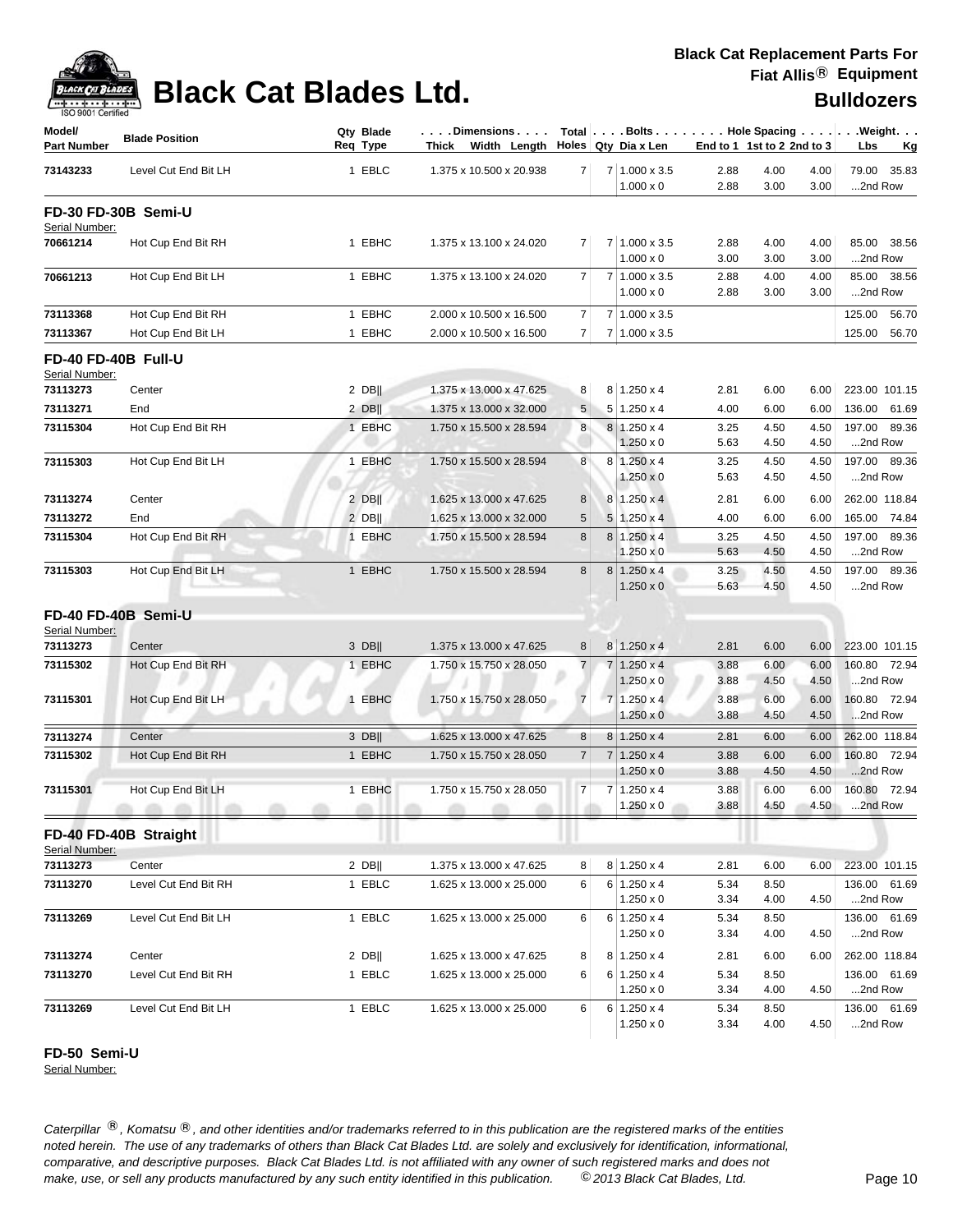

# **Black Cat Blades Ltd. Black Cat Blades Ltd. Black Cat Blades Ltd. Bulldozers**

| Model/                                      | <b>Blade Position</b>        | Qty Blade | Dimensions                         |                 |                |                                      |              |                            |              | Total $\vert \ldots$ Bolts $\ldots \vert \ldots$ Hole Spacing $\ldots \vert \ldots$ Weight. $\ldots$ |
|---------------------------------------------|------------------------------|-----------|------------------------------------|-----------------|----------------|--------------------------------------|--------------|----------------------------|--------------|------------------------------------------------------------------------------------------------------|
| <b>Part Number</b>                          |                              | Req Type  | Thick Width Length                 |                 |                | Holes Qty Dia x Len                  |              | End to 1 1st to 2 2nd to 3 |              | Lbs<br><u>Kg</u>                                                                                     |
| 73113273                                    | Center                       | $2$ DB    | 1.375 x 13.000 x 47.625            | 8               |                | $8 \mid 1.250 \times 4$              | 2.81         | 6.00                       | 6.00         | 223.00 101.15                                                                                        |
| 73113270                                    | Level Cut End Bit RH         | 1 EBLC    | 1.625 x 13.000 x 25.000            | 6               |                | $6 1.250 \times 4$                   | 5.34         | 8.50                       |              | 136.00<br>61.69                                                                                      |
|                                             |                              |           |                                    |                 |                | $1.250 \times 0$                     | 3.34         | 4.00                       | 4.50         | 2nd Row                                                                                              |
| 73113269                                    | Level Cut End Bit LH         | 1 EBLC    | 1.625 x 13.000 x 25.000            | 6               |                | $6 1.250 \times 4$                   | 5.34         | 8.50                       |              | 136.00 61.69                                                                                         |
|                                             |                              |           |                                    |                 |                | $1.250 \times 0$                     | 3.34         | 4.00                       | 4.50         | 2nd Row                                                                                              |
| 73113274                                    | Center                       | $2$ DB    | 1.625 x 13.000 x 47.625            | 8               |                | $8 1.250 \times 4$                   | 2.81         | 6.00                       | 6.00         | 262.00 118.84                                                                                        |
| 73113270                                    | Level Cut End Bit RH         | 1 EBLC    | 1.625 x 13.000 x 25.000            | 6               | 6              | $1.250 \times 4$<br>$1.250 \times 0$ | 5.34<br>3.34 | 8.50<br>4.00               | 4.50         | 136.00 61.69<br>2nd Row                                                                              |
| 73113269                                    | Level Cut End Bit LH         | 1 EBLC    | 1.625 x 13.000 x 25.000            | 6               |                | $6 1.250 \times 4$                   | 5.34         | 8.50                       |              | 136.00 61.69                                                                                         |
|                                             |                              |           |                                    |                 |                | $1.250 \times 0$                     | 3.34         | 4.00                       | 4.50         | 2nd Row                                                                                              |
| FD-175 Semi-U<br>Serial Number:<br>79094511 |                              | 1 EBHC    | 1.000 x 9.450 x 19.441             | 6               |                | 6 0.750 x 2.5                        | 2.40         | 4.00                       | 4.00         | 38.80 17.60                                                                                          |
|                                             |                              |           |                                    |                 |                | $0.750 \times 0$                     | 2.40         | 4.00                       | 4.00         | 2nd Row                                                                                              |
| 79094512                                    |                              | 1 EBHC    | 1.000 x 9.450 x 19.441             | 6               |                | 6 0.750 x 2.5                        | 2.40         | 4.00                       | 4.00         | 38.80 17.60                                                                                          |
|                                             |                              |           |                                    |                 |                | $0.750 \times 0$                     | 2.40         | 4.00                       | 4.00         | 2nd Row                                                                                              |
| FD-255 Straight<br>Serial Number:           |                              |           |                                    |                 |                |                                      |              |                            |              |                                                                                                      |
| 08287749                                    | Center                       | $1$ DB    | 1.000 x 10.000 x 65.875            | 11              |                | 11 1.000 x 3.25                      | 2.94         | 6.00                       | 6.00         | 168.00 76.20                                                                                         |
| 73121902                                    | End                          | $2$ DB    | 1.000 x 10.000 x 35.875            | 6               | 6              | 1.000 x 3.25                         | 2.94         | 6.00                       | 6.00         | 92.00 41.73                                                                                          |
| 73122080                                    | Hot Cup End Bit RH           | 1 EBHC    | 1.250 x 13.125 x 21.563            | $\overline{7}$  | $\overline{7}$ | 1.000 x 3.25                         | 2.13         | 4.00                       | 4.00         | 84.00<br>38.10                                                                                       |
|                                             |                              |           |                                    |                 |                | $1.000 \times 0$                     | 2.13         | 3.00                       | 3.00         | 2nd Row                                                                                              |
| 73122079                                    | Hot Cup End Bit LH           | 1 EBHC    | 1.250 x 13.125 x 21.563            | $\overline{7}$  |                | 7 1.000 x 3.25<br>$1.000 \times 0$   | 2.13<br>2.13 | 4.00<br>3.00               | 4.00<br>3.00 | 84.00<br>38.10<br>2nd Row                                                                            |
| <b>HD-3</b> Inside Arm                      |                              |           |                                    |                 |                |                                      |              |                            |              |                                                                                                      |
| Serial Number:                              |                              |           |                                    |                 |                |                                      |              |                            |              |                                                                                                      |
| 70407044                                    | Center                       | $1$ DB    | $0.500 \times 6.000 \times 61.938$ | $\overline{7}$  |                | $7 0.625 \times 2$                   |              |                            |              | 21.32<br>47.00                                                                                       |
| 70407045                                    | <b>Center and Outer Ends</b> | $2$ DB    | $0.500 \times 6.000 \times 9.000$  | $\overline{2}$  |                | $2 0.625 \times 2$                   |              |                            |              | 7.00<br>3.18                                                                                         |
| HD-3 Outside Arm<br>Serial Number:          |                              |           |                                    |                 |                |                                      |              |                            |              |                                                                                                      |
| 70407023                                    | Center                       | $1$ DB    | $0.500 \times 6.000 \times 72.000$ | 8               | 8              | $0.625 \times 2$                     |              |                            |              | 24.95<br>55.00                                                                                       |
| 70409732                                    | <b>Center and Outer Ends</b> | $1$ DB    | 0.625 x 6.000 x 10.500             | $\overline{2}$  | 8              | $0.625 \times 2$                     | 3.00         | 4.50                       |              | 4.99<br>11.00                                                                                        |
| 70407023                                    | Center                       | $1$ DB    | $0.500 \times 6.000 \times 72.000$ | 8               | 8              | $0.625 \times 2$                     |              |                            |              | 24.95<br>55.00                                                                                       |
| 70407045                                    | Center and Outer Ends        | $2$ DB    | $0.500 \times 6.000 \times 9.000$  | 2               | 2              | $0.625 \times 2$                     |              |                            |              | 3.18<br>7.00                                                                                         |
| <b>HD-4 Outside Arm</b><br>Serial Number:   | $\sim$<br>$\sim$             |           |                                    |                 |                |                                      |              |                            |              |                                                                                                      |
| 70407023                                    | Center                       | $1$ DB    | 0.500 x 6.000 x 72.000             | 8               |                | $8 0.625 \times 2$                   |              |                            |              | 24.95<br>55.00                                                                                       |
| 70409732                                    | <b>Center and Outer Ends</b> | $2$ DB    | 0.625 x 6.000 x 10.500             | $\overline{2}$  |                | $2 0.625 \times 2 $                  | 3.00         | 4.50                       |              | 4.99<br>11.00                                                                                        |
| 70407023                                    | Center                       | $1$ DB    | 0.500 x 6.000 x 72.000             | 8               |                | $8 0.625 \times 2$                   |              |                            |              | 55.00<br>24.95                                                                                       |
| 70407045                                    | Center and Outer Ends        | 2 DBII    | $0.500 \times 6.000 \times 9.000$  | $\overline{2}$  |                | $2 0.625 \times 2$                   |              |                            |              | 7.00<br>3.18                                                                                         |
| <b>HD-4</b><br>Serial Number:               |                              |           |                                    |                 |                |                                      |              |                            |              |                                                                                                      |
| 70410587                                    | Center                       | $1$ DB    | 0.625 x 6.000 x 61.438             | 10 <sup>1</sup> |                | $10 0.625 \times 2$                  |              |                            |              | 53.00<br>24.04                                                                                       |
| 70410588                                    | Level Cut End Bit RH         | 1 EBLC    | 0.625 x 6.000 x 15.750             | 4               |                | $4 0.625 \times 2$                   |              |                            |              | 14.00<br>6.35                                                                                        |
| 70410589                                    | Level Cut End Bit LH         | 1 EBLC    | 0.625 x 6.000 x 15.750             | 4               |                | $4 0.625 \times 2$                   |              |                            |              | 14.00<br>6.35                                                                                        |
| 70410647                                    | Center                       | 1 DB      | 0.625 x 6.000 x 68.438             | 11              |                | $11$ 0.625 x 2                       |              |                            |              | 58.00<br>26.31                                                                                       |
| 70410588                                    | Level Cut End Bit RH         | 1 EBLC    | 0.625 x 6.000 x 15.750             | 4               |                | $4 0.625 \times 2$                   |              |                            |              | 14.00<br>6.35                                                                                        |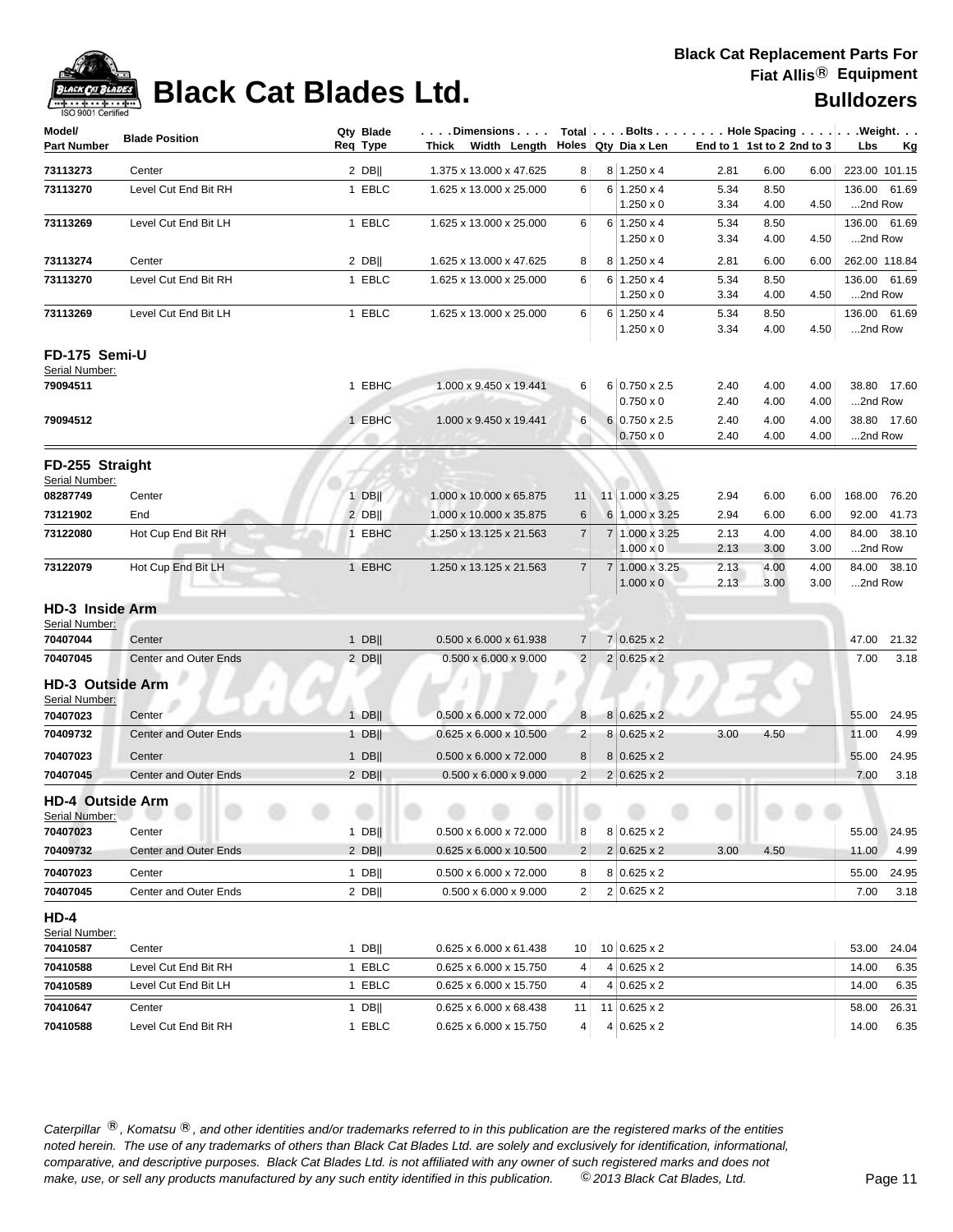

| Model/<br><b>Part Number</b>   | <b>Blade Position</b>        | Qty Blade<br>Req Type | Dimensions   Total   Bolts    Hole Spacing    Weight<br>Thick Width Length |                | Holes   Qty Dia x Len                     |              | End to 1 1st to 2 2nd to 3 |      | Lbs              | <u>Kg</u>   |
|--------------------------------|------------------------------|-----------------------|----------------------------------------------------------------------------|----------------|-------------------------------------------|--------------|----------------------------|------|------------------|-------------|
| 70410589                       | Level Cut End Bit LH         | 1 EBLC                | 0.625 x 6.000 x 15.750                                                     | 4              | $4 0.625 \times 2$                        |              |                            |      | 14.00            | 6.35        |
| <b>HD-5</b><br>Serial Number:  |                              |                       |                                                                            |                |                                           |              |                            |      |                  |             |
| 70607544                       | Center                       | $1$ DB                | 0.625 x 6.000 x 66.000                                                     | 11             | 11 0.625 x 2                              | 3.00         | 6.00                       | 6.00 | 63.00            | 28.58       |
| 70609562                       | <b>Center and Outer Ends</b> | $2$ DB                | 0.750 x 6.000 x 15.000                                                     | 4              | $4 0.625 \times 2$                        | 2.50         | 3.00                       | 4.00 | 18.00            | 8.16        |
| 70607153                       | Center                       | 1 DB                  | $0.500 \times 6.000 \times 99.000$                                         | 15             | $15 0.625 \times 2$                       | 2.50         | 6.00                       | 6.00 | 74.00            | 33.57       |
| 70606759                       | Level Cut End Bit RH         | 1 EBLC                | 0.625 x 7.000 x 9.250                                                      | 4              | $4 0.625 \times 2$                        | 1.25         | 3.38                       |      | 13.00            | 5.90        |
|                                |                              |                       |                                                                            |                | $0.625 \times 0$                          | 1.25         | 4.00                       |      | 2nd Row          |             |
| 70606760                       | Level Cut End Bit LH         | 1 EBLC                | 0.625 x 7.000 x 9.250                                                      | 4              | $4 0.625 \times 2$                        | 1.25         | 3.38                       |      | 13.00            | 5.90        |
|                                |                              |                       |                                                                            |                | $0.625 \times 0$                          | 1.25         | 4.00                       |      | 2nd Row          |             |
| 70607880                       | Center                       | $1$ DB                | 0.500 x 6.000 x 103.000                                                    | 17             | $17 0.625 \times 2$                       |              |                            |      |                  |             |
| 70606759                       | Level Cut End Bit RH         | 1 EBLC                | 0.625 x 7.000 x 9.250                                                      | 4              | $4 0.625 \times 2$                        | 1.25         | 3.38                       |      | 13.00            | 5.90        |
|                                |                              |                       |                                                                            |                | $0.625 \times 0$                          | 1.25         | 4.00                       |      | 2nd Row          |             |
| 70606760                       | Level Cut End Bit LH         | 1 EBLC                | 0.625 x 7.000 x 9.250                                                      | $\overline{4}$ | $4 0.625 \times 2$<br>$0.625 \times 0$    | 1.25<br>1.25 | 3.38<br>4.00               |      | 13.00<br>2nd Row | 5.90        |
|                                |                              |                       |                                                                            |                |                                           |              |                            |      |                  |             |
| HD-6 HD-6B HD-6E-EP            |                              |                       |                                                                            |                |                                           |              |                            |      |                  |             |
| Serial Number:<br>70609563     | Center                       | $1$ DB                | 0.500 x 6.000 x 65.750                                                     | 11             | 11 0.625 x 2.25                           |              |                            |      | 48.00            | 21.77       |
| 70609562                       | <b>Center and Outer Ends</b> | $2$ DB                | $0.750 \times 6.000 \times 15.000$                                         | 4              | $4 0.625 \times 2$                        | 2.50         | 3.00                       | 4.00 | 18.00            | 8.16        |
|                                |                              |                       |                                                                            |                |                                           |              |                            |      |                  |             |
| 70619541                       | Center                       | $1$ DB                | $0.625 \times 6.000 \times 65.750$                                         | 11             | 11 0.625 x 2.5                            | 2.88         | 6.00                       | 6.00 | 63.00            | 28.58       |
| 70609562                       | <b>Center and Outer Ends</b> | $2$ DB                | $0.750 \times 6.000 \times 15.000$                                         | $\overline{4}$ | $4 0.625 \times 2$                        | 2.50         | 3.00                       | 4.00 | 18.00            | 8.16        |
| 70614704                       | Center                       | $1$ DB                | $0.500 \times 6.000 \times 78.750$                                         | 13             | 13 0.625 x 2.5                            |              |                            |      |                  |             |
| 70612680                       | Level Cut End Bit RH         | 1 EBLC                | 0.750 x 6.000 x 15.688                                                     | $\overline{4}$ | $4 0.625 \times 2.5$                      | 2.00         | 3.50                       | 3.50 | 18.00            | 8.16        |
| 70612679                       | Level Cut End Bit LH         | 1 EBLC                | $0.750 \times 6.000 \times 15.688$                                         | $\overline{4}$ | $4 0.625 \times 2.5$                      | 2.00         | 3.50                       | 3.50 | 18.00            | 8.16        |
| 70612678                       | Center                       | $1$ DB                | $0.500 \times 6.000 \times 96.000$                                         | 16             | $16$ 0.625 x 2.25                         | 3.00         | 6.00                       | 6.00 | 85.00            | 38.56       |
| 70612680                       | Level Cut End Bit RH         | 1 EBLC                | $0.750 \times 6.000 \times 15.688$                                         | 4              | $\overline{4}$<br>$0.625 \times 2.25$     | 2.00         | 3.50                       | 3.50 | 18.00            | 8.16        |
| 70612679                       | Level Cut End Bit LH         | 1 EBLC                | $0.750 \times 6.000 \times 15.688$                                         | $\overline{4}$ | $0.625 \times 2.25$<br>4                  | 2.00         | 3.50                       | 3.50 | 18.00            | 8.16        |
| 70619722                       | Center                       | $1$ DB                | 0.625 x 6.000 x 96.000                                                     | 16             | 16 0.625 x 2.25                           | 3.00         | 6.00                       | 6.00 | 92.00            | 41.73       |
| 70612680                       | Level Cut End Bit RH         | 1 EBLC                | 0.750 x 6.000 x 15.688                                                     | $\overline{4}$ | 4 0.625 x 2.25                            | 2.00         | 3.50                       | 3.50 | 18.00            | 8.16        |
| 70612679                       | Level Cut End Bit LH         | 1 EBLC                | 0.750 x 6.000 x 15.688                                                     | $\overline{4}$ | $4 0.625 \times 2.25$                     | 2.00         | 3.50                       | 3.50 | 18.00            | 8.16        |
| <b>HD-7W</b><br>Serial Number: |                              |                       |                                                                            |                |                                           |              |                            |      |                  |             |
| 70606888                       | Center                       | 1 DB                  | $0.500 \times 6.000 \times 100.875$                                        |                | 17 17 0.625 x 2                           |              |                            |      | 74.00            | 33.57       |
| $HD-9$<br>Serial Number:       |                              |                       |                                                                            |                |                                           |              |                            |      |                  |             |
| 70607673                       | Center                       | $1$ DB                | $0.750 \times 8.000 \times 78.000$                                         | 13             | 13 0.750 x 3                              |              |                            |      | 124.00 56.25     |             |
| 70691684                       | Level Cut End Bit LH/RH      | 2 EBLC                | 1.250 x 8.250 x 18.000                                                     | 6              | $6 0.750 \times 2.75$                     | 5.00         | 8.00                       |      |                  | 48.00 21.77 |
|                                |                              |                       |                                                                            |                | $0.750 \times 0$                          | 3.00         | 4.00                       | 4.00 | 2nd Row          |             |
| 70606741                       | Level Cut End Bit LH/RH      | 2 EBLC                | 1.375 x 8.000 x 18.000                                                     | 6              | 6 0.750 x 2.75                            |              |                            |      |                  | 48.00 21.77 |
| 70607718                       | Center                       | $1$ DB                | 0.750 x 8.000 x 96.000                                                     | 16             | $16 0.750 \times 3$                       | 3.00         | 6.00                       | 6.00 | 147.00 66.68     |             |
| 70694290                       | Level Cut End Bit RH         | 1 EBLC                | 1.000 x 8.000 x 20.750                                                     | 6              | $6 0.750 \times 2.5$                      | 5.00         | 8.00                       |      |                  | 43.00 19.50 |
|                                |                              |                       |                                                                            |                | $0.750 \times 0$                          | 3.00         | 4.00                       | 4.00 | 2nd Row          |             |
| 70694289                       | Level Cut End Bit LH         | 1 EBLC                | 1.000 x 8.000 x 20.750                                                     | 6              | $6 0.750 \times 2.5$                      | 5.00         | 8.00                       |      |                  | 43.00 19.50 |
|                                |                              |                       |                                                                            |                | $0.750 \times 0$                          | 3.00         | 4.00                       | 4.00 | 2nd Row          |             |
| 70607719                       | Level Cut End Bit RH         | 1 EBLC                | 1.000 x 8.000 x 20.750                                                     | 6              | $6 0.750 \times 2.75$<br>$0.750 \times 0$ | 5.00<br>3.00 | 8.00<br>4.00               | 4.00 | 2nd Row          | 43.00 19.50 |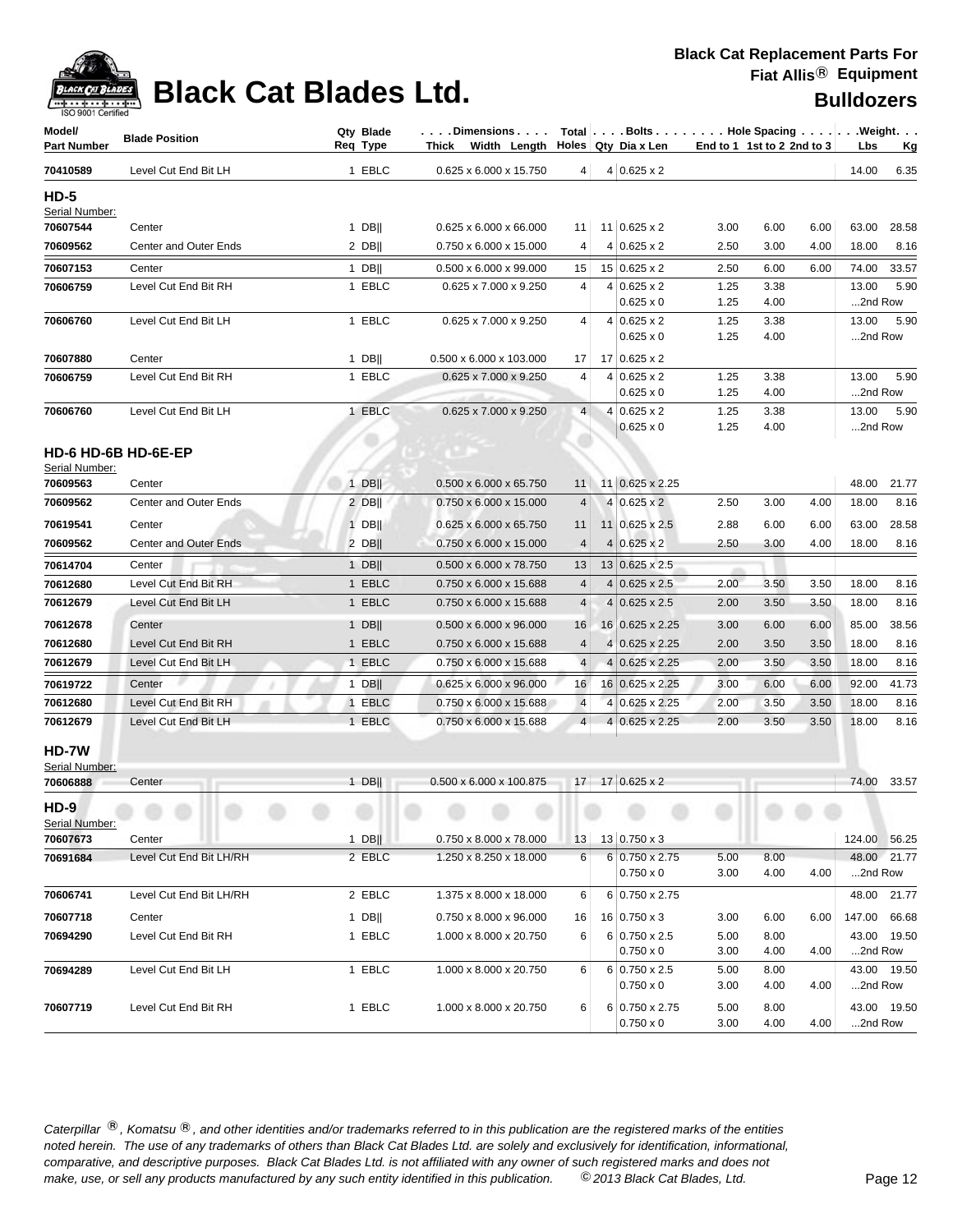

# **Black Cat Blades Ltd. Black Cat Blades Ltd. Black Cat Blades Ltd.**

| Model/<br><b>Part Number</b>          | <b>Blade Position</b>   | Qty Blade<br>Req Type | Dimensions<br>Width Length<br>Thick |                |          | Holes Qty Dia x Len                |              | End to 1 1st to 2 2nd to 3 |      | Total Bolts Hole Spacing Weight.<br>Lbs<br><u>Kg</u> |
|---------------------------------------|-------------------------|-----------------------|-------------------------------------|----------------|----------|------------------------------------|--------------|----------------------------|------|------------------------------------------------------|
| 70607720                              | Level Cut End Bit LH    | 1 EBLC                | 1.000 x 8.000 x 20.750              | 6              |          | 6 0.750 x 2.75<br>$0.750 \times 0$ | 5.00<br>3.00 | 8.00<br>4.00               | 4.00 | 43.00 19.50<br>2nd Row                               |
| 70607826                              | Center                  | $1$ DB                | 0.750 x 8.000 x 59.750              | 10             |          | $10$ 0.750 x 3                     |              |                            |      | 95.00 43.09                                          |
| 70691684                              | Level Cut End Bit LH/RH | 2 EBLC                | 1.250 x 8.250 x 18.000              | 6              |          | 6 0.750 x 2.75                     | 5.00         | 8.00                       |      | 48.00 21.77                                          |
|                                       |                         |                       |                                     |                |          | $0.750 \times 0$                   | 3.00         | 4.00                       | 4.00 | 2nd Row                                              |
| 70606741                              | Level Cut End Bit LH/RH | 2 EBLC                | 1.375 x 8.000 x 18.000              | 6              |          | 6 0.750 x 2.75                     |              |                            |      | 48.00 21.77                                          |
| <b>HD-10</b><br>Serial Number:        |                         |                       |                                     |                |          |                                    |              |                            |      |                                                      |
| 70606872                              | Center                  | $1$ DB                | 0.625 x 6.000 x 122.500             | 16             |          | 16 0.625 x 2.5                     |              |                            |      |                                                      |
| <b>HD-11 HD-11B</b><br>Serial Number: |                         |                       |                                     |                |          |                                    |              |                            |      |                                                      |
| 70606229                              | Center                  | 1 DB                  | 0.750 x 8.000 x 81.750              | 14             |          | $14$ 0.750 x 3                     | 1.88         | 6.00                       | 6.00 | 129.00<br>58.51                                      |
| 70694316                              |                         | 1                     |                                     |                |          | $6 \times 2.75$                    |              |                            |      | 33.11                                                |
| 70694315                              |                         | $\mathbf{1}$          |                                     |                |          | $6 \times 2.75$                    |              |                            |      | 33.11                                                |
| 70694316                              |                         | 1                     |                                     |                |          | $6 \times 2.75$                    |              |                            |      | 33.11                                                |
| 70694315                              |                         | 1                     |                                     |                |          | $6 \times 2.75$                    |              |                            |      | 33.11                                                |
| 70691684                              | Level Cut End Bit LH/RH | 2 EBLC                | 1.250 x 8.250 x 18.000              | 6              |          | 6 0.750 x 2.75                     | 5.00         | 8.00                       |      | 48.00 21.77                                          |
|                                       |                         |                       |                                     |                |          | $0.750 \times 0$                   | 3.00         | 4.00                       | 4.00 | 2nd Row                                              |
| 70606741                              | Level Cut End Bit LH/RH | 2 EBLC                | 1.375 x 8.000 x 18.000              | 6              |          | 6 0.750 x 2.75                     |              |                            |      | 48.00<br>21.77                                       |
| 70695517                              | Center                  | 3 DB                  | 0.750 x 8.000 x 29.750              | 5              |          | $5 0.750 \times 3$                 |              |                            |      | 21.32<br>47.00                                       |
| 70686568                              | Hot Cup End Bit RH      | 1 EBHC                | 1.250 x 8.000 x 17.438              | 6              |          | 6 0.750 x 2.75                     |              |                            |      | 31.30<br>69.00                                       |
| 70686567                              | Hot Cup End Bit LH      | 1 EBHC                | 1.250 x 8.000 x 17.438              | 6              |          | 6 0.750 x 2.75                     |              |                            |      | 31.30<br>69.00                                       |
| 70686568                              | Hot Cup End Bit RH      | 1 EBHC                | 1.250 x 8.000 x 17.438              | 6              |          | $6 0.750 \times 2.75$              |              |                            |      | 31.30<br>69.00                                       |
| 70686567                              | Hot Cup End Bit LH      | 1 EBHC                | 1.250 x 8.000 x 17.438              | 6              |          | $6 0.750 \times 2.75$              |              |                            |      | 69.00<br>31.30                                       |
| 70606548                              | Center                  | $1$ DB                | 0.750 x 8.000 x 108.250             | 18             |          | $18 0.750 \times 3$                | 3.13         | 6.00                       | 6.00 | 170.00<br>77.11                                      |
| 70694316                              |                         | $\mathbf{1}$          |                                     |                |          | $6 \times 2.75$                    |              |                            |      | 33.11                                                |
| 70694315                              |                         | 1                     |                                     |                |          | $6 \times 2.75$                    |              |                            |      | 33.11                                                |
| 70694316                              |                         | $\mathbf{1}$          |                                     |                |          | $6 \times 2.75$                    |              |                            |      | 33.11                                                |
| 70694315                              |                         | $\mathbf{1}$          |                                     |                | $6 \mid$ | x 2.75                             |              |                            |      | 33.11                                                |
| 70606548                              | Center                  | 1 DB                  | 0.750 x 8.000 x 108.250             | 18             |          | $18 0.750 \times 3$                | 3.13         | 6.00                       | 6.00 | 170.00<br>77.11                                      |
| 70694290                              | Level Cut End Bit RH    | 1 EBLC                | 1.000 x 8.000 x 20.750              | 6              |          | $6 0.750 \times 2.75$              | 5.00         | 8.00                       |      | 43.00 19.50                                          |
|                                       |                         |                       |                                     |                |          | $0.750 \times 0$                   | 3.00         | 4.00                       | 4.00 | 2nd Row                                              |
| 70694289                              | Level Cut End Bit LH    | 1 EBLC                | 1.000 x 8.000 x 20.750              | 6              |          | 6 0.750 x 2.75                     | 5.00         | 8.00                       |      | 43.00<br>19.50                                       |
|                                       | .<br>m                  | an i<br>m             | m<br>œ                              |                |          | $0.750 \times 0$                   | 3.00         | 4.00                       | 4.00 | 2nd Row                                              |
| 70607719                              | Level Cut End Bit RH    | 1 EBLC                | 1.000 x 8.000 x 20.750              | 6              |          | 6 0.750 x 2.75                     | 5.00         | 8.00                       |      | 43.00 19.50                                          |
|                                       |                         |                       |                                     |                |          | $0.750 \times 0$                   | 3.00         | 4.00                       | 4.00 | 2nd Row                                              |
| 70607720                              | Level Cut End Bit LH    | 1 EBLC                | 1.000 x 8.000 x 20.750              | 6              |          | 6 0.750 x 2.75<br>$0.750 \times 0$ | 5.00<br>3.00 | 8.00<br>4.00               | 4.00 | 43.00 19.50<br>2nd Row                               |
| HD-11B Straight                       |                         |                       |                                     |                |          |                                    |              |                            |      |                                                      |
| Serial Number:                        |                         |                       |                                     |                |          |                                    |              |                            |      |                                                      |
| 70695517                              | Center                  | 3 DB                  | 0.750 x 8.000 x 29.750              | 5 <sup>1</sup> |          | $5 0.750 \times 3$                 |              |                            |      | 47.00 21.32                                          |
| 70694316                              |                         | $\mathbf{1}$          |                                     |                |          | $6 \times 2.75$                    |              |                            |      | 33.11                                                |
| 70694315                              |                         | $\mathbf{1}$          |                                     |                |          | $6 \times 2.75$                    |              |                            |      | 33.11                                                |
| 70694316                              |                         | $\mathbf{1}$          |                                     |                |          | $6 \times 2.75$                    |              |                            |      | 33.11                                                |
| 70694315                              |                         | $\mathbf{1}$          |                                     |                |          | $6 \times 2.75$                    |              |                            |      | 33.11                                                |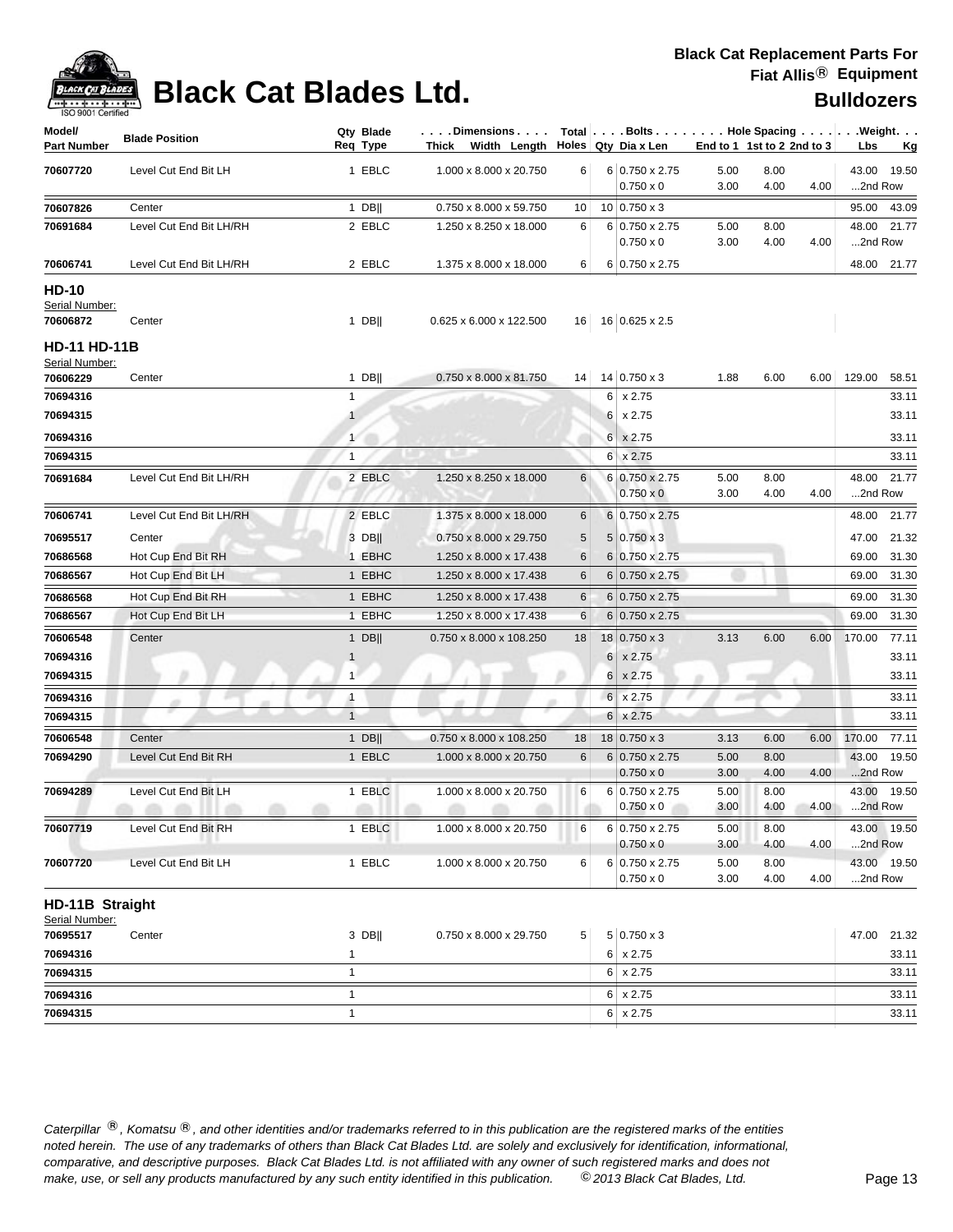

## **Black Cat Blades Ltd. Black Cat Blades Ltd. Bulldozers**

| Model/<br>Part Number                             | <b>Blade Position</b>   | Qty Blade<br>Req Type | . Dimensions<br>Width Length Holes Qty Dia x Len<br>Thick |    |   |                                           |              | End to 1 1st to 2 2nd to 3 |      | $Total   \ldots$ Bolts $\ldots   \ldots$ . Hole Spacing $\ldots   \ldots$ . Weight. $\ldots$<br>Lbs<br><u>Kg</u> |
|---------------------------------------------------|-------------------------|-----------------------|-----------------------------------------------------------|----|---|-------------------------------------------|--------------|----------------------------|------|------------------------------------------------------------------------------------------------------------------|
| 70606228                                          | Level Cut End Bit LH/RH | 2 EBLC                | 1.000 x 8.000 x 18.000                                    | 6  |   | 6 0.750 x 2.75<br>$0.750 \times 0$        | 5.00<br>3.00 | 8.00<br>4.00               | 4.00 | 36.70 16.65<br>2nd Row                                                                                           |
| 70606741                                          | Level Cut End Bit LH/RH | 2 EBLC                | 1.375 x 8.000 x 18.000                                    | 6  |   | 6 0.750 x 2.75                            |              |                            |      | 48.00 21.77                                                                                                      |
| 70606548                                          | Center                  | $1$ DB                | 0.750 x 8.000 x 108.250                                   | 18 |   | 18 0.750 x 3                              | 3.13         | 6.00                       | 6.00 | 77.11<br>170.00                                                                                                  |
| 70694316                                          |                         | $\mathbf{1}$          |                                                           |    |   | $6 \times 2.75$                           |              |                            |      | 33.11                                                                                                            |
| 70694315                                          |                         | $\mathbf{1}$          |                                                           |    |   | $6 \times 2.75$                           |              |                            |      | 33.11                                                                                                            |
| 70694316                                          |                         | $\mathbf{1}$          |                                                           |    | 6 | x 2.75                                    |              |                            |      | 33.11                                                                                                            |
| 70694315                                          |                         | $\mathbf{1}$          |                                                           |    |   | $6 \times 2.75$                           |              |                            |      | 33.11                                                                                                            |
| 70694290                                          | Level Cut End Bit RH    | 1 EBLC                | 1.000 x 8.000 x 20.750                                    | 6  |   | 6 0.750 x 2.75<br>$0.750 \times 0$        | 5.00<br>3.00 | 8.00<br>4.00               | 4.00 | 43.00<br>19.50<br>2nd Row                                                                                        |
| 70694289                                          | Level Cut End Bit LH    | 1 EBLC                | 1.000 x 8.000 x 20.750                                    | 6  |   | 6 0.750 x 2.75<br>$0.750 \times 0$        | 5.00<br>3.00 | 8.00<br>4.00               | 4.00 | 43.00 19.50<br>2nd Row                                                                                           |
| 70607719                                          | Level Cut End Bit RH    | 1 EBLC                | 1.000 x 8.000 x 20.750                                    | 6  |   | 6 0.750 x 2.75<br>$0.750 \times 0$        | 5.00<br>3.00 | 8.00<br>4.00               | 4.00 | 43.00 19.50<br>2nd Row                                                                                           |
| 70607720                                          | Level Cut End Bit LH    | 1 EBLC                | 1.000 x 8.000 x 20.750                                    | 6  |   | $6 0.750 \times 2.75$<br>$0.750 \times 0$ | 5.00<br>3.00 | 8.00<br>4.00               | 4.00 | 43.00 19.50<br>2nd Row                                                                                           |
| <b>HD-14 HD-14C</b><br>Serial Number:<br>70606872 | Center                  | $1$ DB                | 0.625 x 6.000 x 122.500                                   | 16 |   | 16 0.625 x 2.5                            |              |                            |      |                                                                                                                  |
| <b>HD-15</b><br>Serial Number:<br>70607664        | Center                  | $1$ DB                | 0.875 x 8.000 x 85.000                                    | 14 |   | 14 0.875 x 3.5                            |              |                            |      | 159.00<br>72.12                                                                                                  |
| 70691674                                          | Level Cut End Bit LH/RH | 2 EBLC                | 1.375 x 8.250 x 18.000                                    | 6  |   | $6 0.875 \times 3.5$                      |              |                            |      | 50.00<br>22.68                                                                                                   |
| <b>HD-15</b><br>Serial Number:<br>70612055        | Center                  | $1$ DB                | 0.750 x 8.000 x 59.750                                    | 10 |   | $10 0.875 \times 3.5$                     |              |                            |      | 112.00<br>50.80                                                                                                  |
| 70691674                                          | Level Cut End Bit LH/RH | 2 EBLC                | 1.375 x 8.250 x 18.000                                    | 6  |   | $6 0.875 \times 3.5$                      |              |                            |      | 50.00<br>22.68                                                                                                   |
| 70670089                                          | Center                  | $1$ DB                | 0.875 x 8.000 x 96.750                                    | 16 |   | 16 0.875 x 3.5                            | 3.38         | 6.00                       | 6.00 | 177.00<br>80.29                                                                                                  |
| 70606742                                          | Level Cut End Bit LH/RH | 2 EBLC                | 1.250 x 8.000 x 18.000                                    | 6  |   | $6 0.875 \times 3.5$<br>$0.875 \times 0$  | 5.00<br>3.00 | 8.00<br>4.00               | 4.00 | 46.00<br>20.87<br>2nd Row                                                                                        |
| 70691674                                          | Level Cut End Bit LH/RH | 2 EBLC                | 1.375 x 8.250 x 18.000                                    | 6  |   | $6 0.875 \times 3.5$                      |              |                            |      | 22.68<br>50.00                                                                                                   |
| 70666908                                          | Center                  | $1$ DB                | 0.875 x 8.000 x 115.250                                   | 19 |   | 19 0.875 x 3.5                            | 3.63         | 6.00                       | 6.00 | 210.00<br>95.25                                                                                                  |
| 70690676                                          | Level Cut End Bit RH    | 1 EBLC                | 1.375 x 8.500 x 21.000                                    | 6  |   | $6 0.875 \times 3.5$<br>$0.875 \times 0$  | 5.00<br>3.00 | 8.00<br>4.00               | 4.00 | 63.00<br>28.58<br>2nd Row                                                                                        |
| 70690675                                          | Level Cut End Bit LH    | 1 EBLC                | 1.375 x 8.500 x 21.000                                    | 6  |   | 6 0.875 x 3.5<br>$0.875 \times 0$         | 5.00<br>3.00 | 8.00<br>4.00               | 4.00 | 63.00 28.58<br>2nd Row                                                                                           |
| 70690676                                          | Level Cut End Bit RH    | 1 EBLC                | 1.375 x 8.500 x 21.000                                    | 6  |   | $6 0.875 \times 3.5$                      | 5.00         | 8.00                       |      | 63.00 28.58                                                                                                      |
|                                                   |                         |                       |                                                           |    |   | $0.875 \times 0$                          | 3.00         | 4.00                       | 4.00 | 2nd Row                                                                                                          |
| 70690675                                          | Level Cut End Bit LH    | 1 EBLC                | 1.375 x 8.500 x 21.000                                    | 6  |   | $6 0.875 \times 3.5$<br>$0.875 \times 0$  | 5.00<br>3.00 | 8.00<br>4.00               | 4.00 | 63.00 28.58<br>2nd Row                                                                                           |
| <b>HD-16</b><br>Serial Number:                    |                         |                       |                                                           |    |   |                                           |              |                            |      |                                                                                                                  |
| 70617282                                          | Center                  | $1$ DB                | 1.250 x 8.000 x 41.250                                    | 7  |   | 7 0.875 x 3.5                             | 2.63         | 6.00                       | 6.00 | 107.00<br>48.53                                                                                                  |
| 70617297                                          | End                     | $2$ DB                | 1.250 x 8.000 x 36.750                                    | 6  |   | $6 0.875 \times 3.5$                      | 3.25         | 6.00                       | 6.00 | 95.00<br>43.09                                                                                                   |
| 70691058                                          | Hot Cup End Bit RH      | 1 EBHC                | 1.375 x 10.000 x 21.750                                   | 6  |   | $6 0.875 \times 3$<br>$0.875 \times 0$    | 5.00<br>3.00 | 8.00<br>4.00               | 4.00 | 71.00 32.21<br>2nd Row                                                                                           |
| 70691057                                          | Hot Cup End Bit LH      | 1 EBHC                | 1.375 x 10.000 x 21.750                                   | 6  |   | $6 0.875 \times 3$<br>$0.875 \times 0$    | 5.00<br>3.00 | 8.00<br>4.00               | 4.00 | 71.00 32.21<br>2nd Row                                                                                           |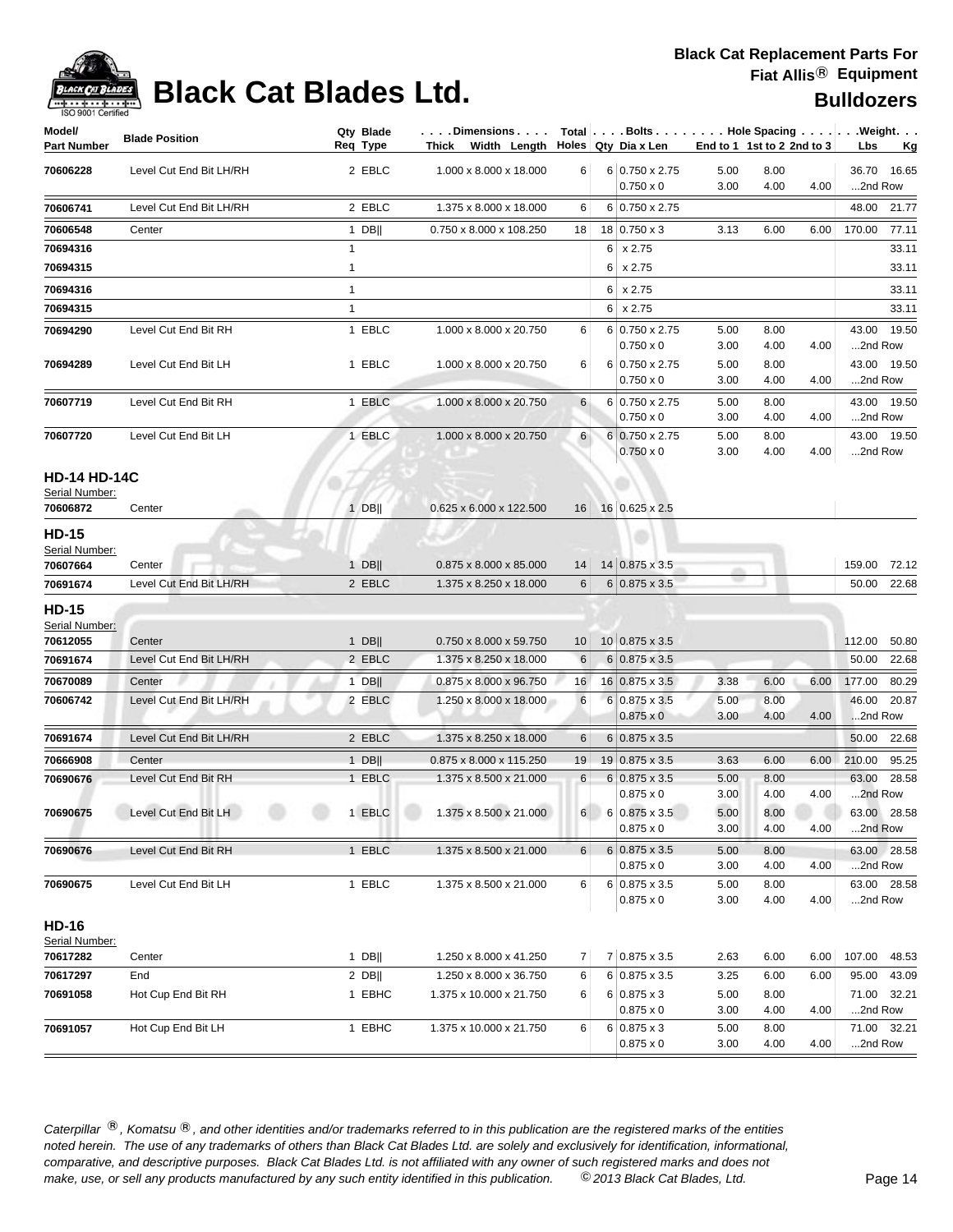

| Model/<br><b>Part Number</b>          | <b>Blade Position</b>       | Qty Blade<br>Req Type | . Dimensions  <br>Thick Width Length Holes Qty Dia x Len |                 | Total   Bolts   Hole Spacing   Weight.                        |                      | End to 1 1st to 2 2nd to 3 |              | Lbs                | <u>Kg</u>            |
|---------------------------------------|-----------------------------|-----------------------|----------------------------------------------------------|-----------------|---------------------------------------------------------------|----------------------|----------------------------|--------------|--------------------|----------------------|
| 70690676                              | Level Cut End Bit RH        | 1 EBLC                | 1.375 x 8.500 x 21.000                                   | 6               | $6 0.875 \times 3.5$<br>$0.875 \times 0$                      | 5.00<br>3.00         | 8.00<br>4.00               | 4.00         | 2nd Row            | 63.00 28.58          |
| 70690675                              | Level Cut End Bit LH        | 1 EBLC                | 1.375 x 8.500 x 21.000                                   | 6               | $6 0.875 \times 3.5$<br>$0.875 \times 0$                      | 5.00<br>3.00         | 8.00<br>4.00               | 4.00         | 2nd Row            | 63.00 28.58          |
| 70635561                              | Level Cut End Bit RH        | 1 EBLC                | 1.500 x 11.500 x 21.000                                  | 6               | $6 0.875 \times 3.5$                                          |                      |                            |              | 100.00             | 45.36                |
| 70635562                              | Level Cut End Bit LH        | 1 EBLC                | 1.500 x 11.500 x 21.000                                  | 6               | 6 0.875 x 3.5                                                 |                      |                            |              | 100.00             | 45.36                |
| 70670089                              | Center                      | $1$ DB                | 0.875 x 8.000 x 96.750                                   | 16              | 16 0.875 x 3.5                                                | 3.38                 | 6.00                       | 6.00         | 177.00             | 80.29                |
| 70691686                              | Hot Cup End Bit RH          | 1 EBHC                | 1.375 x 10.750 x 23.000                                  | 6               | $6 0.875 \times 3$<br>$0.875 \times 0$                        | 5.00<br>3.00         | 8.00<br>4.00               | 4.00         | 76.00<br>2nd Row   | 34.47                |
| 70691685                              | Hot Cup End Bit LH          | 1 EBHC                | 1.375 x 10.750 x 23.000                                  | 6               | $6 0.875 \times 3$<br>$0.875 \times 0$                        | 5.00<br>3.00         | 8.00<br>4.00               | 4.00         | 2nd Row            | 76.00 34.47          |
| 70691686                              | Hot Cup End Bit RH          | 1 EBHC                | 1.375 x 10.750 x 23.000                                  | 6               | $6 0.875 \times 3$<br>$0.875 \times 0$                        | 5.00<br>3.00         | 8.00<br>4.00               | 4.00         | 2nd Row            | 76.00 34.47          |
| 70691685                              | Hot Cup End Bit LH          | 1 EBHC                | 1.375 x 10.750 x 23.000                                  | $6\overline{6}$ | $6 0.875 \times 3$<br>$0.875 \times 0$                        | 5.00<br>3.00         | 8.00<br>4.00               | 4.00         | 2nd Row            | 76.00 34.47          |
| 70691674                              | Level Cut End Bit LH/RH     | 2 EBLC                | 1.375 x 8.250 x 18.000                                   | $6 \mid$        | $6 0.875 \times 3$                                            |                      |                            |              |                    | 50.00 22.68          |
| 70666908                              | Center                      | $1$ DB                | 0.875 x 8.000 x 115.250                                  | 19              | 19 0.875 x 3.5                                                | 3.63                 | 6.00                       | 6.00         | 210.00             | 95.25                |
| 70691058                              | Hot Cup End Bit RH          | 1 EBHC                | 1.375 x 10.000 x 21.750                                  | 6               | $6 0.875 \times 3$<br>$0.875 \times 0$                        | 5.00<br>3.00         | 8.00<br>4.00               | 4.00         | 2nd Row            | 71.00 32.21          |
| 70691057                              | Hot Cup End Bit LH          | 1 EBHC                | 1.375 x 10.000 x 21.750                                  | 6               | $6 0.875 \times 3$<br>$0.875 \times 0$                        | 5.00<br>3.00         | 8.00<br>4.00               | 4.00         | 2nd Row            | 71.00 32.21          |
| 70691058                              | Hot Cup End Bit RH          | 1 EBHC                | 1.375 x 10.000 x 21.750                                  | 6               | $6 0.875 \times 3$<br>$0.875 \times 0$                        | 5.00<br>3.00         | 8.00<br>4.00               | 4.00         | 2nd Row            | 71.00 32.21          |
| 70691057                              | Hot Cup End Bit LH          | 1 EBHC                | 1.375 x 10.000 x 21.750                                  | 6               | $6 0.875 \times 3$<br>$0.875 \times 0$                        | 5.00<br>3.00         | 8.00<br>4.00               | 4.00         | 2nd Row            | 71.00 32.21          |
| 70690676                              | Level Cut End Bit RH        | 1 EBLC                | 1.375 x 8.500 x 21.000                                   | 6               | $6 0.875 \times 3.5$<br>$0.875 \times 0$                      | 5.00<br>3.00         | 8.00<br>4.00               | 4.00         | 2nd Row            | 63.00 28.58          |
| 70690675                              | Level Cut End Bit LH        | 1 EBLC                | 1.375 x 8.500 x 21.000                                   | 6               | $6 0.875 \times 3.5$<br>$0.875 \times 0$                      | 5.00<br>3.00         | 8.00<br>4.00               | 4.00         | 2nd Row            | 63.00 28.58          |
| 70635562                              | Level Cut End Bit LH        | 1 EBLC                | 1.500 x 11.500 x 21.000                                  | 6               | $6 0.875 \times 3.5$                                          |                      |                            |              | 100.00             | 45.36                |
| 70635561                              | Level Cut End Bit RH        | 1 EBLC                | 1.500 x 11.500 x 21.000                                  | 6               | $6 0.875 \times 3.5$                                          |                      |                            |              | 100.00             | 45.36                |
| HD-16 HD-16B Full-U<br>Serial Number: |                             |                       |                                                          |                 |                                                               |                      |                            |              |                    |                      |
| 70673565                              | Center                      | $1$ DB                | 1.125 x 8.000 x 65.625                                   | 11              | $11$ 0.875 x 3                                                | 2.81                 | 6.00                       | 6.00         | 145.70             | 66.09                |
| 70673566<br>70690676                  | End<br>Level Cut End Bit RH | $2$ DB  <br>1 EBLC    | 1.125 x 8.000 x 22.750<br>1.375 x 8.500 x 21.000         | 4<br>6          | $4 0.875 \times 3$<br>6 0.875 x 2.75                          | 2.38<br>5.00         | 6.00<br>8.00               | 6.00         | 51.20              | 23.22<br>63.00 28.58 |
| 70690675                              | Level Cut End Bit LH        | 1 EBLC                | 1.375 x 8.500 x 21.000                                   | 6               | $0.875 \times 0$<br>$6 0.875 \times 2.75$<br>$0.875 \times 0$ | 3.00<br>5.00<br>3.00 | 4.00<br>8.00<br>4.00       | 4.00<br>4.00 | 2nd Row<br>2nd Row | 63.00 28.58          |
| 70691058                              | Hot Cup End Bit RH          | 1 EBHC                | 1.375 x 10.000 x 21.750                                  | 6               | $6 0.875 \times 3$<br>$0.875 \times 0$                        | 5.00<br>3.00         | 8.00<br>4.00               | 4.00         | 2nd Row            | 71.00 32.21          |
| 70691057                              | Hot Cup End Bit LH          | 1 EBHC                | 1.375 x 10.000 x 21.750                                  | 6               | $6 0.875 \times 3$<br>$0.875 \times 0$                        | 5.00<br>3.00         | 8.00<br>4.00               | 4.00         | 2nd Row            | 71.00 32.21          |
| Serial Number:                        | HD-16 HD-16B Semi-U         |                       |                                                          |                 |                                                               |                      |                            |              |                    |                      |
| 70666909                              | Center                      | $1$ DB                | 0.750 x 10.000 x 103.500                                 | 17              | 17 1.000 x 3.5                                                |                      |                            |              | 205.00 92.99       |                      |
| 70661214                              | Hot Cup End Bit RH          | 1 EBHC                | 1.375 x 13.100 x 24.020                                  | $\overline{7}$  | 7 1.000 x 3.5<br>$1.000 \times 0$                             | 2.88<br>3.00         | 4.00<br>3.00               | 4.00<br>3.00 | 2nd Row            | 85.00 38.56          |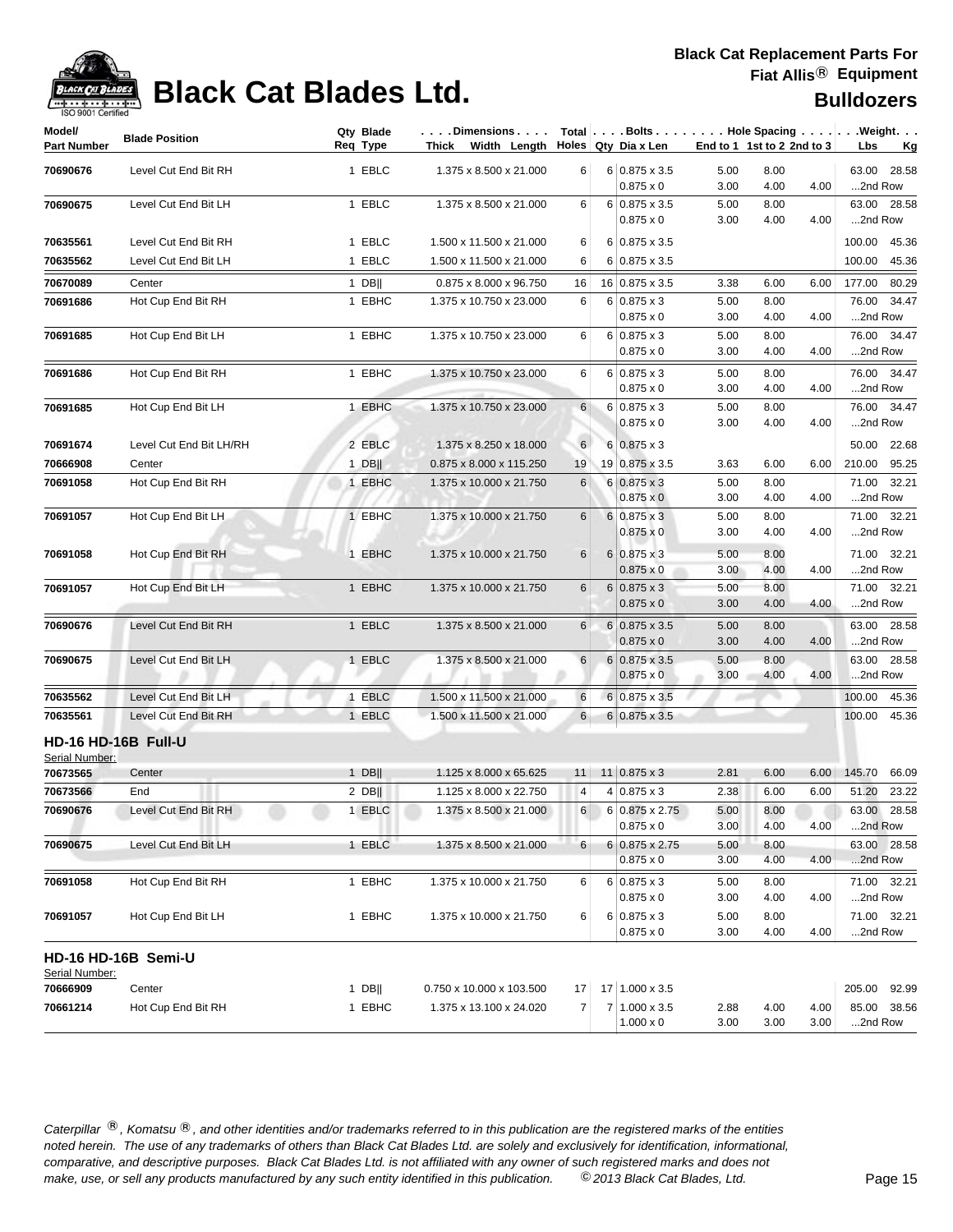

# **Black Cat Blades Ltd. Black Cat Blades Ltd.**

| <b>Bulldozers</b> |
|-------------------|
|-------------------|

| Model/<br><b>Part Number</b> | <b>Blade Position</b>    |             | Qty Blade<br>Req Type | $\ldots$ . Dimensions $\ldots$ .<br>Thick Width Length |                 |                | Holes Qty Dia x Len                         | End to 1 1st to 2 2nd to 3 |              |              | $Total   \ldots$ Bolts $\ldots   \ldots$ . Hole Spacing $\ldots   \ldots$ . Weight. $\ldots$<br>Lbs<br><u>Kg</u> |
|------------------------------|--------------------------|-------------|-----------------------|--------------------------------------------------------|-----------------|----------------|---------------------------------------------|----------------------------|--------------|--------------|------------------------------------------------------------------------------------------------------------------|
| 70661213                     | Hot Cup End Bit LH       |             | 1 EBHC                | 1.375 x 13.100 x 24.020                                | $\overline{7}$  |                | 7 1.000 x 3.5                               | 2.88                       | 4.00         | 4.00         | 85.00 38.56                                                                                                      |
|                              |                          |             |                       |                                                        |                 |                | $1.000 \times 0$                            | 2.88                       | 3.00         | 3.00         | 2nd Row                                                                                                          |
| 70661214                     | Hot Cup End Bit RH       |             | 1 EBHC                | 1.375 x 13.100 x 24.020                                | 7               | $\overline{7}$ | $1.000 \times 3.5$                          | 2.88                       | 4.00         | 4.00         | 85.00 38.56                                                                                                      |
|                              |                          |             |                       |                                                        |                 |                | $1.000 \times 0$                            | 3.00                       | 3.00         | 3.00         | 2nd Row                                                                                                          |
| 70661213                     | Hot Cup End Bit LH       |             | 1 EBHC                | 1.375 x 13.100 x 24.020                                | $\overline{7}$  |                | 7 1.000 x 3.5                               | 2.88                       | 4.00         | 4.00         | 85.00 38.56                                                                                                      |
|                              |                          |             |                       |                                                        |                 |                | $1.000 \times 0$                            | 2.88                       | 3.00         | 3.00         | 2nd Row                                                                                                          |
| 70673082                     | Hot Cup End Bit RH       |             | 1 EBHC                | 1.375 x 13.000 x 24.000                                | $\overline{7}$  |                | 7 1.000 x 3.5                               | 2.75                       | 4.00         | 4.00         | 94.00 42.64                                                                                                      |
|                              |                          |             |                       |                                                        |                 |                | $1.000 \times 0$                            | 2.75                       | 3.00         | 3.00         | 2nd Row                                                                                                          |
| 70673081                     | Hot Cup End Bit LH       |             | 1 EBHC                | 1.375 x 13.000 x 24.000                                | 7               |                | $7 1.000 \times 3.5$                        | 2.75                       | 4.00         | 4.00         | 94.00 42.64                                                                                                      |
|                              |                          |             |                       |                                                        |                 |                | $1.000 \times 0$                            | 2.75                       | 3.00         | 3.00         | 2nd Row                                                                                                          |
| 70672194                     | Center                   |             | $2$ DB                | 1.000 x 10.000 x 54.625                                | 9               |                | $9 1.000 \times 2.75$                       | 3.94                       | 6.00         | 6.00         | 132.00 59.87                                                                                                     |
| 70661214                     | Hot Cup End Bit RH       |             | 1 EBHC                | 1.375 x 13.100 x 24.020                                | $\overline{7}$  |                | $7 1.000 \times 3.5$<br>$1.000 \times 0$    | 2.88<br>3.00               | 4.00<br>3.00 | 4.00<br>3.00 | 85.00 38.56<br>2nd Row                                                                                           |
| 70661213                     | Hot Cup End Bit LH       |             | 1 EBHC                | 1.375 x 13.100 x 24.020                                | $\overline{7}$  |                | $7 1.000 \times 3.5$                        | 2.88                       | 4.00         | 4.00         | 85.00 38.56                                                                                                      |
|                              |                          |             |                       |                                                        |                 |                | $1.000 \times 0$                            | 2.88                       | 3.00         | 3.00         | 2nd Row                                                                                                          |
| 73113299                     | Center                   |             | $2$ DB                | 1.250 x 10.000 x 54.625                                | 9               |                | $9 1.000 \times 2.75$                       | 3.31                       | 6.00         | 6.00         | 175.00 79.38                                                                                                     |
| 70661214                     | Hot Cup End Bit RH       |             | 1 EBHC                | 1.375 x 13.100 x 24.020                                | $\overline{7}$  | $\overline{7}$ | 1.000 x 3.5                                 | 2.88                       | 4.00         | 4.00         | 85.00 38.56                                                                                                      |
|                              |                          |             |                       |                                                        |                 |                | $1.000 \times 0$                            | 3.00                       | 3.00         | 3.00         | 2nd Row                                                                                                          |
| 70661213                     | Hot Cup End Bit LH       |             | 1 EBHC                | 1.375 x 13.100 x 24.020                                | $\overline{7}$  |                | 7 1.000 x 3.5                               | 2.88                       | 4.00         | 4.00         | 85.00 38.56                                                                                                      |
|                              |                          |             |                       |                                                        |                 |                | $1.000 \times 0$                            | 2.88                       | 3.00         | 3.00         | 2nd Row                                                                                                          |
| 70673082                     | Hot Cup End Bit RH       |             | 1 EBHC                | 1.375 x 13.000 x 24.000                                | $\overline{7}$  |                | 7 1.000 x 3.5                               | 2.75                       | 4.00         | 4.00         | 94.00 42.64                                                                                                      |
|                              |                          |             |                       |                                                        |                 |                | $1.000 \times 0$                            | 2.75                       | 3.00         | 3.00         | 2nd Row                                                                                                          |
| 70673081                     | Hot Cup End Bit LH       |             | 1 EBHC                | 1.375 x 13.000 x 24.000                                | $\overline{7}$  |                | $7 1.000 \times 3.5$                        | 2.75                       | 4.00         | 4.00         | 94.00 42.64                                                                                                      |
|                              |                          |             |                       |                                                        |                 |                | $1.000 \times 0$                            | 2.75                       | 3.00         | 3.00         | 2nd Row                                                                                                          |
| 73113366                     | Hot Cup End Bit RH       |             | 1 EBHC                | 1.750 x 10.500 x 16.406                                | $\overline{7}$  |                | $7 1.000 \times 3.5$                        |                            |              |              | 109.00<br>49.44                                                                                                  |
| 73113365                     | Hot Cup End Bit LH       |             | 1 EBHC                | 1.750 x 10.500 x 16.406                                | 7 <sup>1</sup>  | $\overline{7}$ | $1.000 \times 3.5$                          |                            |              |              | 109.00<br>49.44                                                                                                  |
|                              | HD-16 HD-16B Angle       |             |                       |                                                        |                 |                |                                             |                            |              |              |                                                                                                                  |
| Serial Number:               |                          |             |                       |                                                        |                 |                |                                             |                            |              |              |                                                                                                                  |
| 70668615                     | Center                   |             | $2$ DB                | $0.750 \times 8.000 \times 61.500$                     | 10 <sup>1</sup> |                | 10 0.875 x 2.75                             | 3.75                       | 6.00         | 6.00         | 97.00 44.00                                                                                                      |
| 70691058                     | Hot Cup End Bit RH       |             | 1 EBHC                | 1.375 x 10.000 x 21.750                                | 6               |                | $6 0.875 \times 3$<br>$0.875 \times 0$      | 5.00<br>3.00               | 8.00<br>4.00 | 4.00         | 71.00 32.21<br>2nd Row                                                                                           |
| 70617079                     | Hot Cup End Bit LH       |             | 1 EBHC                | 1.375 x 10.000 x 21.750                                | 6               |                | $6 0.875 \times 3$                          | 5.00                       | 8.00         |              | 82.00 37.19                                                                                                      |
|                              |                          |             |                       |                                                        |                 |                | $0.875 \times 0$                            | 3.00                       | 4.00         | 4.00         | 2nd Row                                                                                                          |
| 73113297                     | Center                   |             | $2$ DB                | 1.000 x 8.000 x 61.500                                 | 10              |                | $10 0.875 \times 2.75$                      | 3.75                       | 6.00         | 6.00         | 129.00 58.51                                                                                                     |
| 70691058                     | Hot Cup End Bit RH       |             | 1 EBHC                | 1.375 x 10.000 x 21.750                                | 6               |                | $6 0.875 \times 3$                          | 5.00                       | 8.00         |              | 71.00<br>32.21                                                                                                   |
|                              | allow the same<br>at the | m<br>all in | all in                | m<br>all life                                          |                 |                | $0.875 \times 0$                            | 3.00                       | 4.00         | 4.00         | 2nd Row                                                                                                          |
| 70691057                     | Hot Cup End Bit LH       |             | 1 EBHC                | 1.375 x 10.000 x 21.750                                | 6               |                | $6 0.875 \times 3$                          | 5.00                       | 8.00         |              | 71.00 32.21                                                                                                      |
|                              |                          |             |                       |                                                        |                 |                | $0.875 \times 0$                            | 3.00                       | 4.00         | 4.00         | 2nd Row                                                                                                          |
| 70690676                     | Level Cut End Bit RH     |             | 1 EBLC                | 1.375 x 8.500 x 21.000                                 | 6               |                | $6 0.875 \times 3$                          | 5.00                       | 8.00         |              | 63.00 28.58                                                                                                      |
|                              |                          |             |                       |                                                        |                 |                | $0.875 \times 0$                            | 3.00                       | 4.00         | 4.00         | 2nd Row                                                                                                          |
| 70690675                     | Level Cut End Bit LH     |             | 1 EBLC                | 1.375 x 8.500 x 21.000                                 | 6               |                | $6 0.875 \times 3$                          | 5.00<br>3.00               | 8.00<br>4.00 | 4.00         | 63.00 28.58                                                                                                      |
|                              |                          |             |                       |                                                        |                 |                | $0.875 \times 0$                            |                            |              |              | 2nd Row                                                                                                          |
| 73113302                     | Hot Cup End Bit RH       |             | 1 EBHC                | 1.750 x 8.500 x 18.313                                 | 6               |                | $6 0.875 \times 3$                          |                            |              |              | 44.00<br>97.00                                                                                                   |
| 73113301                     | Hot Cup End Bit LH       |             | 1 EBHC                | 1.750 x 8.500 x 18.313                                 | 6               |                | $6 0.875 \times 3$                          |                            |              |              | 97.00<br>44.00                                                                                                   |
| Serial Number:               | HD-16 HD-16B Straight    |             |                       |                                                        |                 |                |                                             |                            |              |              |                                                                                                                  |
| 70673000                     | Center                   |             | $2$ DB                | 0.750 x 8.000 x 51.250                                 | 9               |                | $9 0.875 \times 3$                          | 1.63                       | 6.00         | 6.00         | 79.00 35.83                                                                                                      |
| 70691686                     | Hot Cup End Bit RH       |             | 1 EBHC                | 1.375 x 10.750 x 23.000                                | 6               |                | $6 \mid 0.875 \times 3$<br>$0.875 \times 0$ | 5.00<br>3.00               | 8.00<br>4.00 | 4.00         | 76.00 34.47<br>2nd Row                                                                                           |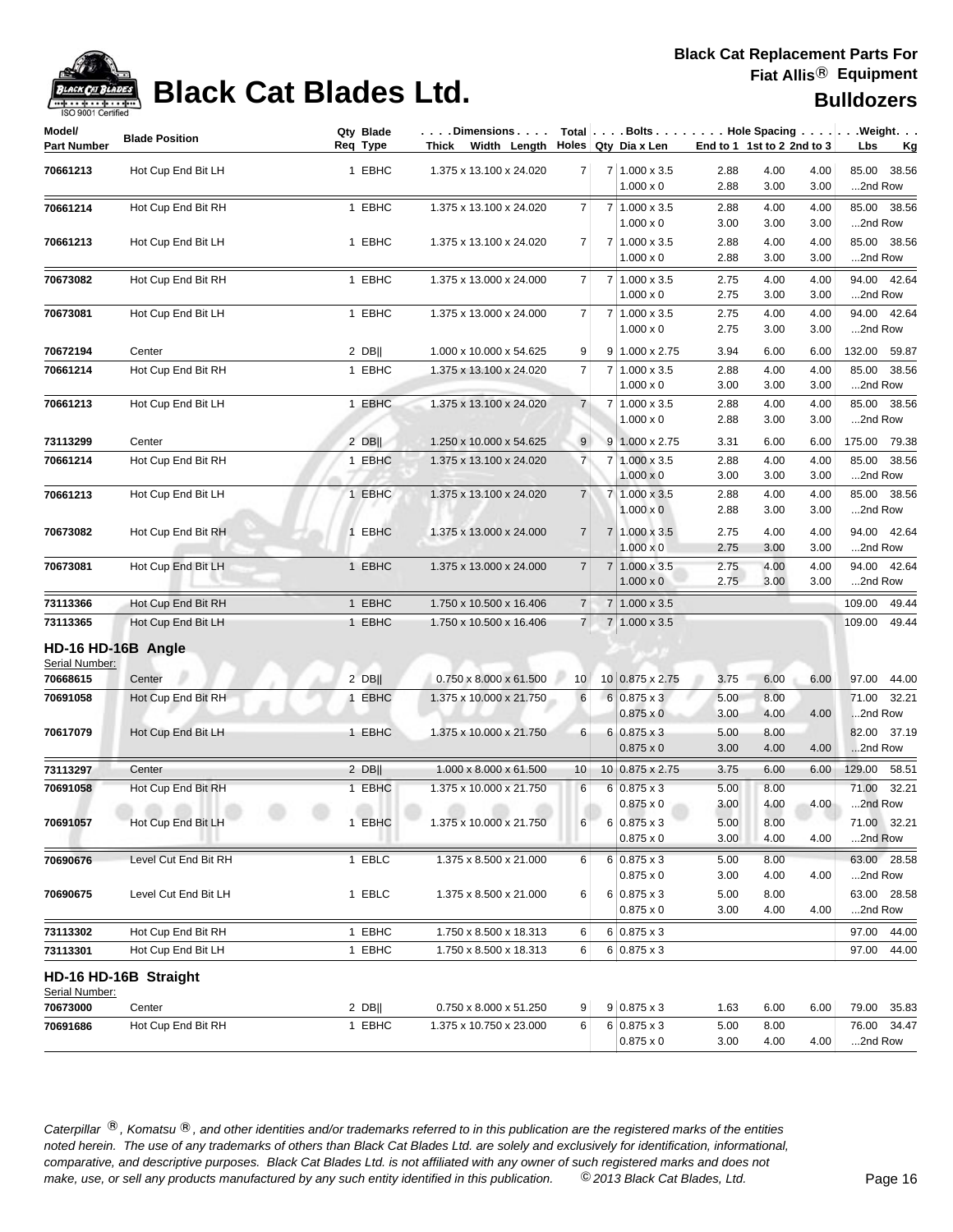

| Model/<br><b>Part Number</b>               | <b>Blade Position</b>   | Qty Blade<br>Req Type | . Dimensions<br>Thick Width Length |          | Holes Qty Dia x Len                            | End to 1 1st to 2 2nd to 3 |              |      | $Total   \ldots$ Bolts $\dots   \ldots$ . Hole Spacing $\dots   \ldots$ . Weight. $\dots$<br>Lbs<br><u>Kg</u> |
|--------------------------------------------|-------------------------|-----------------------|------------------------------------|----------|------------------------------------------------|----------------------------|--------------|------|---------------------------------------------------------------------------------------------------------------|
| 70691685                                   | Hot Cup End Bit LH      | 1 EBHC                | 1.375 x 10.750 x 23.000            | 6        | 3 0.875<br>0.875                               | 5.00<br>3.00               | 8.00<br>4.00 | 4.00 | 76.00 34.47<br>2nd Row                                                                                        |
| 70691686                                   | Hot Cup End Bit RH      | 1 EBHC                | 1.375 x 10.750 x 23.000            | 6        | $6 0.875 \times 3$<br>$0.875 \times 0$         | 5.00<br>3.00               | 8.00<br>4.00 | 4.00 | 76.00 34.47<br>2nd Row                                                                                        |
| 70691685                                   | Hot Cup End Bit LH      | 1 EBHC                | 1.375 x 10.750 x 23.000            | 6        | $6 0.875 \times 3$<br>$0.875 \times 0$         | 5.00<br>3.00               | 8.00<br>4.00 | 4.00 | 76.00 34.47<br>2nd Row                                                                                        |
| 70691674                                   | Level Cut End Bit LH/RH | 2 EBLC                | 1.375 x 8.250 x 18.000             | 6        | $6 0.875 \times 2.5$                           |                            |              |      | 50.00 22.68                                                                                                   |
| 73113296                                   | Hot Cup End Bit RH      | 1 EBHC                | 1.500 x 10.750 x 23.000            | 6        | $6 0.875 \times 3$<br>$0.875 \times 0$         | 5.00<br>3.00               | 8.00<br>4.00 | 4.00 | 81.00 36.74<br>2nd Row                                                                                        |
| 73113295                                   | Hot Cup End Bit LH      | 1 EBHC                | 1.500 x 10.750 x 23.000            | 6        | $6 0.875 \times 3$<br>$0.875 \times 0$         | 5.00<br>3.00               | 8.00<br>4.00 | 4.00 | 81.00 36.74<br>2nd Row                                                                                        |
| <b>HD-19</b><br>Serial Number:             |                         |                       |                                    |          |                                                |                            |              |      |                                                                                                               |
| 70670089                                   | Center                  | $1$ DB                | 0.875 x 8.000 x 96.750             | 16       | 16 0.875 x 3.5                                 | 3.38                       | 6.00         | 6.00 | 177.00<br>80.29                                                                                               |
| 70691674<br><b>HD-20</b><br>Serial Number: | Level Cut End Bit LH/RH | 2 EBLC                | 1.375 x 8.250 x 18.000             | 6        | 6 0.875 x 3.5                                  |                            |              |      | 50.00<br>22.68                                                                                                |
| 70670089                                   | Center                  | $1$ DB                | 0.875 x 8.000 x 96.750             | 16       | 16 0.875 x 3.5                                 | 3.38                       | 6.00         | 6.00 | 177.00<br>80.29                                                                                               |
| 70691674                                   | Level Cut End Bit LH/RH | 2 EBLC                | 1.375 x 8.250 x 18.000             | 6        | 6 0.875 x 3.5                                  |                            |              |      | 50.00 22.68                                                                                                   |
| 70607849                                   | Center                  | $1$ DB                | 1.000 x 8.000 x 108.750            | 18       | 18 0.875 x 3.5                                 | 3.38                       | 6.00         | 6.00 | 227.30 103.10                                                                                                 |
| 70691674                                   | Level Cut End Bit LH/RH | 2 EBLC                | 1.375 x 8.250 x 18.000             | 6        | $6 0.875 \times 3.5$                           |                            |              |      | 50.00<br>22.68                                                                                                |
| 70609281                                   | Center                  | $1$ DB                | 1.000 x 8.000 x 137.250            | 23       | 23 0.875 x 3.5                                 |                            |              |      | 296.00 134.26                                                                                                 |
| 70690676                                   | Level Cut End Bit RH    | 1 EBLC                | 1.375 x 8.500 x 21.000             | 6        | $6 0.875 \times 3.5$<br>$0.875 \times 0$       | 5.00<br>3.00               | 8.00<br>4.00 | 4.00 | 63.00 28.58<br>2nd Row                                                                                        |
| 70690675                                   | Level Cut End Bit LH    | 1 EBLC                | 1.375 x 8.500 x 21.000             | $6 \mid$ | $6 0.875 \times 3.5$<br>$0.875 \times 0$       | 5.00<br>3.00               | 8.00<br>4.00 | 4.00 | 63.00<br>28.58<br>2nd Row                                                                                     |
| 70675496                                   | Center                  | $1$ DB                | 1.000 x 10.000 x 65.250            | 11       | $11$   1.000 x 3.5                             | 2.63                       | 6.00         | 6.00 | 166.00<br>75.30                                                                                               |
| 70670247                                   | End                     | $2$ DB                | 1.000 x 10.000 x 36.500            | 6        | $6 1.000 \times 3.5$                           | 3.25                       | 6.00         | 6.00 | 93.00<br>42.18                                                                                                |
| 70691744                                   | Hot Cup End Bit RH      | 1 EBHC                | 1.375 x 13.063 x 21.625            | 6        | 6 1.000 x 3.5<br>$1.000 \times 0$              | 4.25<br>2.31               | 8.00<br>4.00 | 4.00 | 100.00<br>45.36<br>2nd Row                                                                                    |
| 70691743                                   | Hot Cup End Bit LH      | 1 EBHC                | 1.375 x 13.063 x 21.625            | 6        | $6 1.000 \times 3.5$<br>$1.000 \times 0$       | 4.25<br>2.31               | 8.00<br>4.00 | 4.00 | 100.00<br>45.36<br>2nd Row                                                                                    |
| 70619646                                   | Center                  | $1$ DB                | 1.000 x 10.000 x 138.250           | 23       | 23 0.875 x 3.5                                 |                            |              |      | 370.00 167.83                                                                                                 |
| 70691744                                   | Hot Cup End Bit RH      | 1 EBHC                | 1.375 x 13.063 x 21.625            | 6        | 6 1.000 x 3.5<br>$1.000 \times 0$              | 4.25<br>2.31               | 8.00<br>4.00 | 4.00 | 100.00<br>45.36<br>2nd Row                                                                                    |
| 70691743                                   | Hot Cup End Bit LH      | 1 EBHC                | 1.375 x 13.063 x 21.625            |          | $6 \ 6 \ 1.000 \times 3.5$<br>$1.000 \times 0$ | 4.25<br>2.31               | 8.00<br>4.00 | 4.00 | 100.00 45.36<br>2nd Row                                                                                       |
| 70691722                                   | Level Cut End Bit RH    | 1 EBLC                | 1.500 x 10.000 x 21.500            | 6        | $6 \mid 1.000 \times 3.5$<br>$1.000 \times 0$  | 4.25<br>2.25               | 8.00<br>4.00 | 4.00 | 82.20 37.29<br>2nd Row                                                                                        |
| 70691721                                   | Level Cut End Bit LH    | 1 EBLC                | 1.500 x 10.000 x 21.500            | 6        | 6 1.000 x 3.5<br>$1.000 \times 0$              | 4.25<br>2.25               | 8.00<br>4.00 | 4.00 | 82.20 37.29<br>2nd Row                                                                                        |
| 70619404                                   | Center                  | 1 DB                  | 1.250 x 10.000 x 41.000            | 7        | 7 1.000 x 3.5                                  | 2.50                       | 6.00         | 6.00 | 131.00 59.42                                                                                                  |
| 70619720                                   | Center                  | $2$ DB                | 1.250 x 10.000 x 48.500            | 8        | 8 1.000 x 3.5                                  | 3.25                       | 6.00         | 6.00 | 155.00 70.31                                                                                                  |
| 70691744                                   | Hot Cup End Bit RH      | 1 EBHC                | 1.375 x 13.063 x 21.625            | 6        | $6 1.000 \times 3.5$<br>$1.000 \times 0$       | 4.25<br>2.31               | 8.00<br>4.00 | 4.00 | 100.00 45.36<br>2nd Row                                                                                       |
| 70691743                                   | Hot Cup End Bit LH      | 1 EBHC                | 1.375 x 13.063 x 21.625            | 6        | $6 1.000 \times 3.5$<br>$1.000 \times 0$       | 4.25<br>2.31               | 8.00<br>4.00 | 4.00 | 100.00 45.36<br>2nd Row                                                                                       |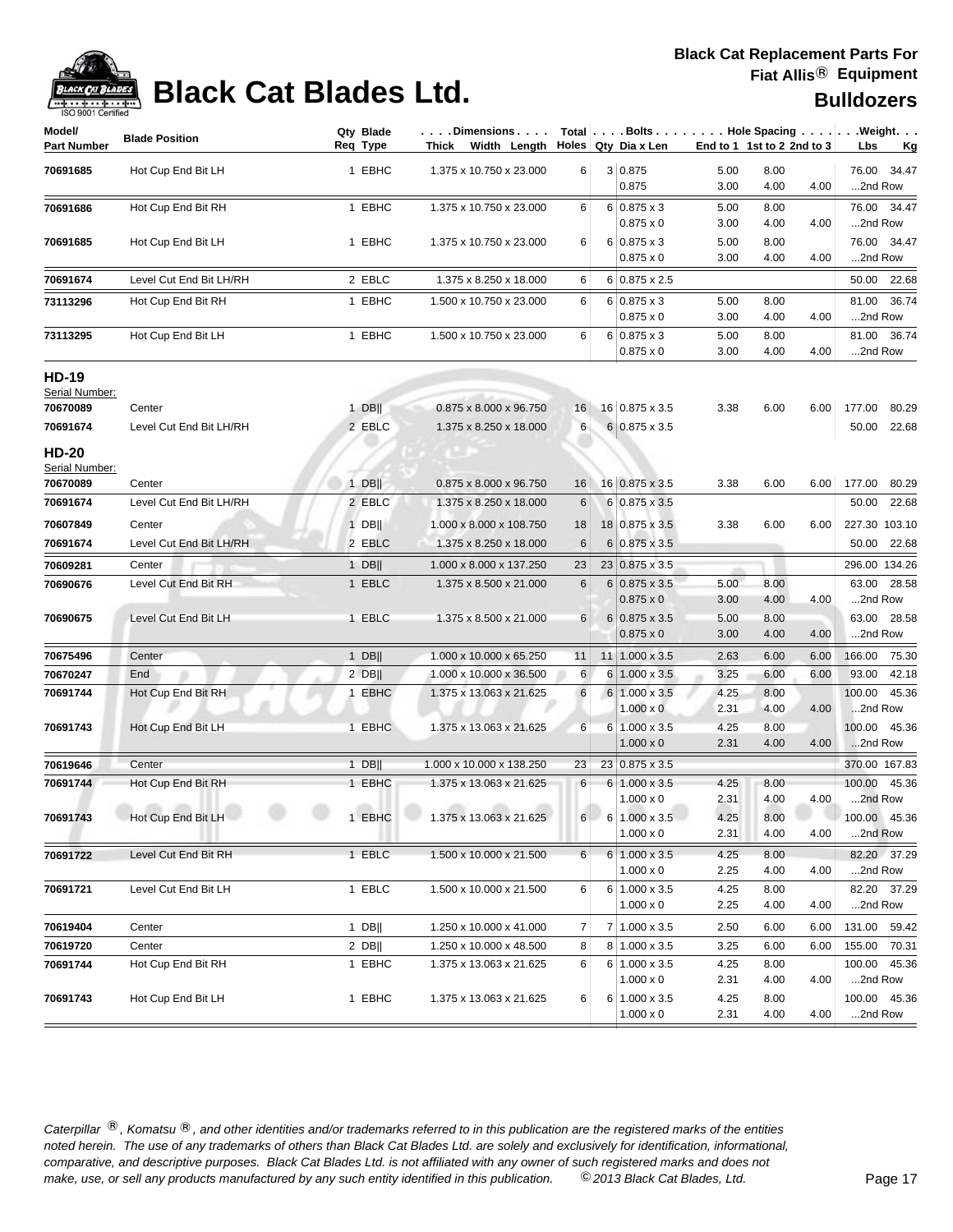

| Model/<br><b>Part Number</b>   | <b>Blade Position</b>          | Qty Blade<br>Req Type | .Dimensions<br>Thick Width Length |                |                | Holes   Qty Dia x Len                  |              | End to 1 1st to 2 2nd to 3 |      | Total $\vert \ldots$ Bolts $\ldots \vert \ldots$ Hole Spacing $\ldots \vert \ldots$ Weight. $\ldots$<br>Lbs<br><u>Kg</u> |
|--------------------------------|--------------------------------|-----------------------|-----------------------------------|----------------|----------------|----------------------------------------|--------------|----------------------------|------|--------------------------------------------------------------------------------------------------------------------------|
| 70691722                       | Level Cut End Bit RH           | 1 EBLC                | 1.500 x 10.000 x 21.500           | 6              |                | $6 1.000 \times 3.5$                   | 4.25         | 8.00                       |      | 82.20 37.29                                                                                                              |
|                                |                                |                       |                                   |                |                | $1.000 \times 0$                       | 2.25         | 4.00                       | 4.00 | 2nd Row                                                                                                                  |
| 70691721                       | Level Cut End Bit LH           | 1 EBLC                | 1.500 x 10.000 x 21.500           | 6              | $6 \mid$       | $1.000 \times 3.5$                     | 4.25         | 8.00                       |      | 82.20 37.29                                                                                                              |
|                                |                                |                       |                                   |                |                | $1.000 \times 0$                       | 2.25         | 4.00                       | 4.00 | 2nd Row                                                                                                                  |
| <b>HD-21</b><br>Serial Number: |                                |                       |                                   |                |                |                                        |              |                            |      |                                                                                                                          |
| 70607849                       | Center                         | $1$ DB                | 1.000 x 8.000 x 108.750           | 18             |                | 18 0.875 x 3.5                         | 3.38         | 6.00                       | 6.00 | 227.30 103.10                                                                                                            |
| 70691686                       | Hot Cup End Bit RH             | 1 EBHC                | 1.375 x 10.750 x 23.000           | 6              |                | $6 0.875 \times 3$                     | 5.00         | 8.00                       |      | 76.00 34.47                                                                                                              |
|                                |                                |                       |                                   |                |                | $0.875 \times 0$                       | 3.00         | 4.00                       | 4.00 | 2nd Row                                                                                                                  |
| 70691685                       | Hot Cup End Bit LH             | 1 EBHC                | 1.375 x 10.750 x 23.000           | 6              |                | $6 0.875 \times 3$                     | 5.00         | 8.00                       |      | 76.00<br>34.47                                                                                                           |
|                                |                                |                       |                                   |                |                | $0.875 \times 0$                       | 3.00         | 4.00                       | 4.00 | 2nd Row                                                                                                                  |
| 70691674                       | Level Cut End Bit LH/RH        | 2 EBLC                | 1.375 x 8.250 x 18.000            | 6              |                | $6 0.875 \times 3.5$                   |              |                            |      | 50.00<br>22.68                                                                                                           |
| 70609281                       | Center                         | $1$ DB                | 1.000 x 8.000 x 137.250           | 23             |                | 23 0.875 x 3.5                         |              |                            |      | 296.00 134.26                                                                                                            |
| 70691058                       | Hot Cup End Bit RH             | 1 EBHC                | 1.375 x 10.000 x 21.750           | 6              |                | $6 0.875 \times 3$<br>$0.875 \times 0$ | 5.00<br>3.00 | 8.00<br>4.00               | 4.00 | 71.00<br>32.21<br>2nd Row                                                                                                |
| 70691057                       | Hot Cup End Bit LH             | 1 EBHC                | 1.375 x 10.000 x 21.750           | 6              |                | $6 \mid 0.875 \times 3$                | 5.00         | 8.00                       |      | 71.00<br>32.21                                                                                                           |
|                                |                                |                       |                                   |                |                | $0.875 \times 0$                       | 3.00         | 4.00                       | 4.00 | 2nd Row                                                                                                                  |
| 70690676                       | Level Cut End Bit RH           | 1 EBLC                | 1.375 x 8.500 x 21.000            | 6              |                | $6 0.875 \times 3.25$                  | 5.00         | 8.00                       |      | 63.00<br>28.58                                                                                                           |
|                                |                                |                       |                                   |                |                | $0.875 \times 0$                       | 3.00         | 4.00                       | 4.00 | 2nd Row                                                                                                                  |
| 70690675                       | Level Cut End Bit LH           | 1 EBLC                | 1.375 x 8.500 x 21.000            | 6              |                | 6 0.875 x 3.25                         | 5.00         | 8.00                       |      | 63.00 28.58                                                                                                              |
|                                |                                |                       |                                   |                |                | 0.875 x 0                              | 3.00         | 4.00                       | 4.00 | 2nd Row                                                                                                                  |
| 70614460                       | Center                         | $1$ DB                | 1.000 x 8.000 x 136.875           | 23             |                | 23 1.000 x 3.5                         |              |                            |      |                                                                                                                          |
| 70614492                       | Hot Cup End Bit RH             | 1 EBHC                |                                   | 5              |                | $5 0.750 \times 3.5$                   |              |                            |      |                                                                                                                          |
| 70614491                       | Hot Cup End Bit LH             | 1 EBHC                |                                   | 5              |                | $5 0.750 \times 3.5$                   |              |                            |      |                                                                                                                          |
| 70614492                       | Hot Cup End Bit RH             | 1 EBHC                |                                   | 5              |                | $5 0.750 \times 3.5$                   |              |                            |      |                                                                                                                          |
| 70614491                       | Hot Cup End Bit LH             | 1 EBHC                |                                   | 5              |                | $5 0.750 \times 3.5$                   |              |                            |      |                                                                                                                          |
| 70619404                       | Center                         | $1$ DB                | 1.250 x 10.000 x 41.000           | $\overline{7}$ | $\overline{7}$ | $1.000 \times 3.5$                     | 2.50         | 6.00                       | 6.00 | 59.42<br>131.00                                                                                                          |
| 70619445                       | End                            | $2$ DB                | 1.250 x 10.000 x 29.000           | 5              | 6              | $1.000 \times 3.5$                     |              |                            |      | 97.00<br>44.00                                                                                                           |
| 70619398                       | Hot Cup End Bit RH             | 1 EBHC                | 1.500 x 10.375 x 17.938           | 6              | 6              | $1.000 \times 3.5$                     |              |                            |      | 47.63<br>105.00                                                                                                          |
| 70619397                       | Hot Cup End Bit LH             | 1 EBHC                | 1.500 x 10.375 x 17.938           | 6              | 6              | $1.000 \times 3.5$                     |              |                            |      | 47.63<br>105.00                                                                                                          |
| 70619776                       | Hot Cup End Bit RH             | 1 EBHC                | 1.500 x 13.000 x 22.000           | 6              | 6              | $1.000 \times 3.5$                     |              |                            |      | 103.00<br>46.72                                                                                                          |
| 70619775                       | Hot Cup End Bit LH             | 1 EBHC                | 1.500 x 13.000 x 22.000           | 6              | 6              | $1.000 \times 3.5$                     |              |                            |      | 103.00<br>46.72                                                                                                          |
| <b>HD-21A</b>                  |                                |                       |                                   |                |                |                                        |              |                            |      |                                                                                                                          |
| Serial Number:<br>70619404     | Center<br><b>SOL</b><br>m<br>m | $1$ DB                | 1.250 x 10.000 x 41.000           |                |                | 7 7 1.000 x 3.5                        | 2.50         | 6.00                       |      | 6.00 131.00 59.42                                                                                                        |
| 70619403                       | End                            | $2$ DB                | 1.250 x 10.000 x 36.750           | 6              |                | 6 1.000 x 3.5                          |              |                            |      | 55.79<br>123.00                                                                                                          |
| 70619398                       | Hot Cup End Bit RH             | 1 EBHC                | 1.500 x 10.375 x 17.938           | 6              | 6              | $1.000 \times 3.5$                     |              | 1.1.1                      |      | 105.00<br>47.63                                                                                                          |
| 70619397                       | Hot Cup End Bit LH             | 1 EBHC                | 1.500 x 10.375 x 17.938           | 6              | 6              | $1.000 \times 3.5$                     |              |                            |      | 105.00<br>47.63                                                                                                          |
| 70619398                       | Hot Cup End Bit RH             | 1 EBHC                | 1.500 x 10.375 x 17.938           | 6              | 6              | $1.000 \times 3.5$                     |              |                            |      | 47.63<br>105.00                                                                                                          |
| 70619397                       | Hot Cup End Bit LH             | 1 EBHC                | 1.500 x 10.375 x 17.938           | 6              | 6              | 1.000 x 3.5                            |              |                            |      | 105.00<br>47.63                                                                                                          |
| 70691694                       | Level Cut End Bit LH/RH        | 2 EBLC                | 1.500 x 11.000 x 18.000           | 6              | 6              | $1.000 \times 3.5$                     |              |                            |      | 78.00<br>35.38                                                                                                           |
| 70619776                       | Hot Cup End Bit RH             | 1 EBHC                | 1.500 x 13.000 x 22.000           | 6              | 6              | $1.000 \times 3.5$                     |              |                            |      | 103.00<br>46.72                                                                                                          |
| 70619775                       | Hot Cup End Bit LH             | 1 EBHC                | 1.500 x 13.000 x 22.000           | 6              | 6              | 1.000 x 3.5                            |              |                            |      | 103.00<br>46.72                                                                                                          |
|                                | HD-21A HD-21B Angle            |                       |                                   |                |                |                                        |              |                            |      |                                                                                                                          |
| Serial Number:                 |                                |                       |                                   |                |                |                                        |              |                            |      |                                                                                                                          |
| 70619404                       | Center                         | $1$ DB                | 1.250 x 10.000 x 41.000           |                |                | $7 \mid 7 \mid 1.000 \times 3.5$       | 2.50         | 6.00                       |      | 6.00 131.00 59.42                                                                                                        |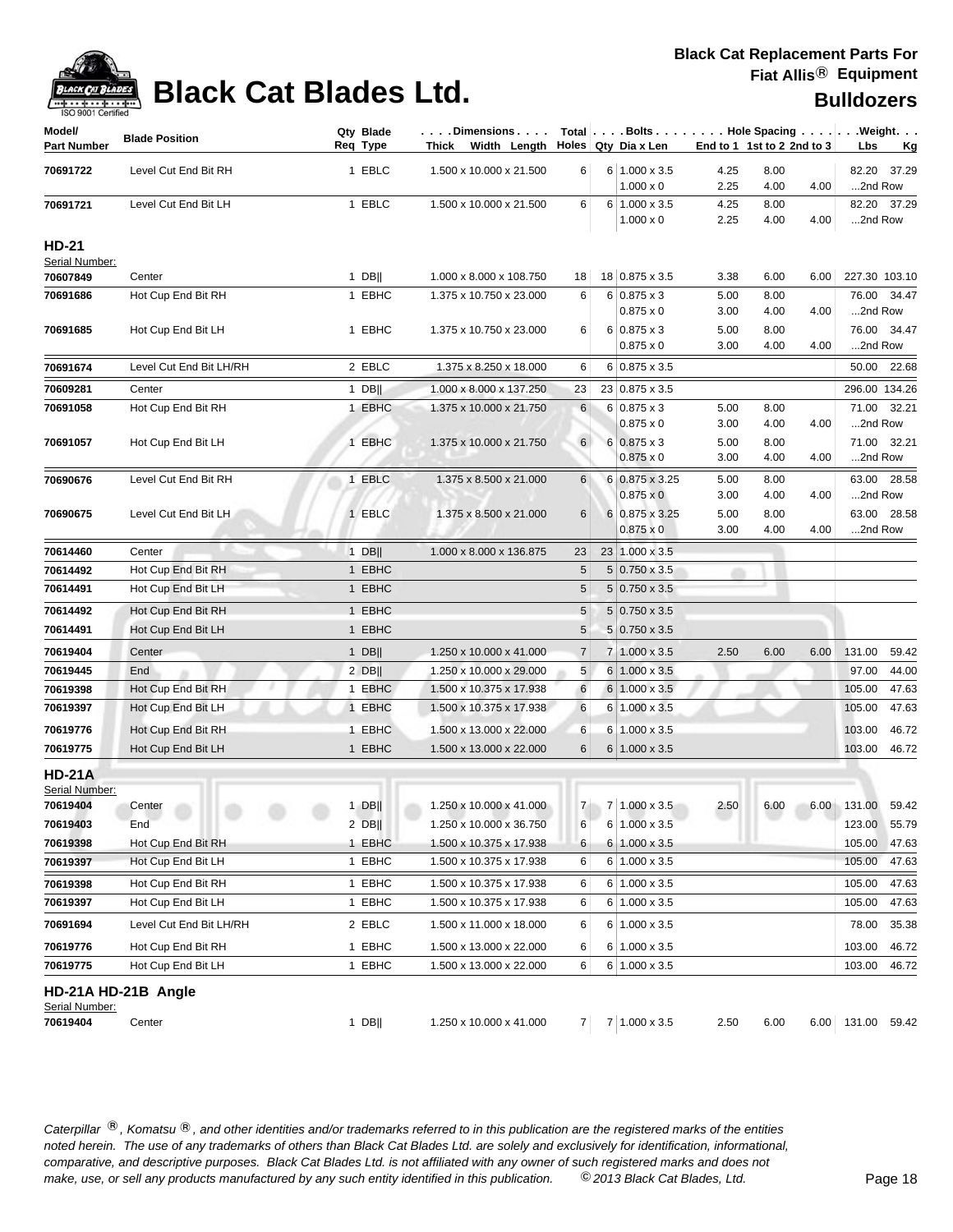

# **Black Cat Blades Ltd. Black Cat Blades Ltd. Black Cat Blades Ltd. Bulldozers**

| Model/<br><b>Part Number</b> | <b>Blade Position</b>          | Qty Blade<br>Req Type | $\dots$ . Dimensions $\dots$ .<br>Thick Width Length |                 | $Total   \ldots$ Bolts $\ldots   \ldots$ . Hole Spacing $\ldots   \ldots$ Weight. $\ldots$<br>Holes   Qty Dia x Len |              | End to 1 1st to 2 2nd to 3 |              | Lbs                     | <u>Kg</u>   |
|------------------------------|--------------------------------|-----------------------|------------------------------------------------------|-----------------|---------------------------------------------------------------------------------------------------------------------|--------------|----------------------------|--------------|-------------------------|-------------|
| 70619720                     | Center                         | $2$ DB                | 1.250 x 10.000 x 48.500                              | 8               | 8 1.000 x 3.5                                                                                                       | 3.25         | 6.00                       | 6.00         | 155.00                  | 70.31       |
| 70691744                     | Hot Cup End Bit RH             | 1 EBHC                | 1.375 x 13.063 x 21.625                              | 6               | $6 1.000 \times 3.5$                                                                                                | 4.25         | 8.00                       |              | 100.00                  | 45.36       |
|                              |                                |                       |                                                      |                 | $1.000 \times 0$                                                                                                    | 2.31         | 4.00                       | 4.00         | 2nd Row                 |             |
| 70691743                     | Hot Cup End Bit LH             | 1 EBHC                | 1.375 x 13.063 x 21.625                              | 6               | $6 1.000 \times 3.5$                                                                                                | 4.25         | 8.00                       |              | 100.00                  | 45.36       |
|                              |                                |                       |                                                      |                 | $1.000 \times 0$                                                                                                    | 2.31         | 4.00                       | 4.00         | 2nd Row                 |             |
| 70675496                     | Center                         | $1$ DB                | 1.000 x 10.000 x 65.250                              | 11              | 11 1.000 x 3.5                                                                                                      | 2.63         | 6.00                       | 6.00         | 166.00 75.30            |             |
| 70670247                     | End                            | $2$ DB                | 1.000 x 10.000 x 36.500                              | 6               | $6 1.000 \times 3.5$                                                                                                | 3.25         | 6.00                       | 6.00         | 93.00                   | 42.18       |
| 70691744                     | Hot Cup End Bit RH             | 1 EBHC                | 1.375 x 13.063 x 21.625                              | 6               | 6 1.000 x 3.5<br>$1.000 \times 0$                                                                                   | 4.25<br>2.31 | 8.00<br>4.00               | 4.00         | 100.00<br>2nd Row       | 45.36       |
| 70691743                     | Hot Cup End Bit LH             | 1 EBHC                | 1.375 x 13.063 x 21.625                              | 6               | $6 1.000 \times 3.5$<br>$1.000 \times 0$                                                                            | 4.25<br>2.31 | 8.00<br>4.00               | 4.00         | 100.00<br>2nd Row       | 45.36       |
| 70619646                     | Center                         | $1$ DB                | 1.000 x 10.000 x 138.250                             | 23              | 23 0.875 x 3.5                                                                                                      |              |                            |              | 370.00 167.83           |             |
| 70691744                     | Hot Cup End Bit RH             | 1 EBHC                | 1.375 x 13.063 x 21.625                              | 6               | 6 1.000 x 3.5                                                                                                       | 4.25         | 8.00                       |              | 100.00                  | 45.36       |
|                              |                                |                       |                                                      |                 | $1.000 \times 0$                                                                                                    | 2.31         | 4.00                       | 4.00         | 2nd Row                 |             |
| 70691743                     | Hot Cup End Bit LH             | 1 EBHC                | 1.375 x 13.063 x 21.625                              | 6               | 6 1.000 x 3.5                                                                                                       | 4.25         | 8.00                       |              | 100.00 45.36            |             |
|                              |                                |                       |                                                      |                 | $1.000 \times 0$                                                                                                    | 2.31         | 4.00                       | 4.00         | 2nd Row                 |             |
| 70691722                     | Level Cut End Bit RH           | 1 EBLC                | 1.500 x 10.000 x 21.500                              | 6               | 6 1.000 x 3.5                                                                                                       | 4.25         | 8.00                       |              | 82.20                   | 37.29       |
|                              |                                |                       |                                                      |                 | $1.000 \times 0$                                                                                                    | 2.25         | 4.00                       | 4.00         | 2nd Row                 |             |
| 70691721                     | Level Cut End Bit LH           | 1 EBLC                | 1.500 x 10.000 x 21.500                              | $6\phantom{.}$  | 6 1.000 x 3.5<br>$1.000 \times 0$                                                                                   | 4.25<br>2.25 | 8.00<br>4.00               | 4.00         | 2nd Row                 | 82.20 37.29 |
| Serial Number:<br>70669676   | HD-21A HD-21B Full-U<br>Center | $1$ DB                | 1.000 x 10.000 x 77.750                              | 13              | $13 1.000 \times 3.5$                                                                                               | 2.88         | 6.00                       | 6.00         | 199.00                  | 90.26       |
| 70669675                     | End                            | $2$ DB                | 1.000 x 10.000 x 29.750                              | 5               | $5 1.000 \times 3.5$                                                                                                | 2.88         | 6.00                       | 6.00         | 76.00                   | 34.47       |
| 70691722                     | Level Cut End Bit RH           | 1 EBLC                | 1.500 x 10.000 x 21.500                              | 6               | $6 1.000 \times 3.5$                                                                                                | 4.25         | 8.00                       |              |                         | 82.20 37.29 |
|                              |                                |                       |                                                      |                 | $1.000 \times 0$                                                                                                    | 2.25         | 4.00                       | 4.00         | 2nd Row                 |             |
| 70691721                     | Level Cut End Bit LH           | 1 EBLC                | 1.500 x 10.000 x 21.500                              | 6               | 6 1.000 x 3.5                                                                                                       | 4.25         | 8.00                       |              |                         | 82.20 37.29 |
|                              |                                |                       |                                                      |                 | $1.000 \times 0$                                                                                                    | 2.25         | 4.00                       | 4.00         | 2nd Row                 |             |
| 70691744                     | Hot Cup End Bit RH             | 1 EBHC                | 1.375 x 13.063 x 21.625                              | 6               | $6 1.000 \times 3.5$<br>$1.000 \times 0$                                                                            | 4.25<br>2.31 | 8.00<br>4.00               | 4.00         | 100.00 45.36<br>2nd Row |             |
| 70691743                     | Hot Cup End Bit LH             | 1 EBHC                | 1.375 x 13.063 x 21.625                              | $6 \mid$        | $6 1.000 \times 3.5$                                                                                                | 4.25         | 8.00                       |              | 100.00 45.36            |             |
|                              |                                |                       |                                                      |                 | $1.000 \times 0$                                                                                                    | 2.31         | 4.00                       | 4.00         | 2nd Row                 |             |
| 73113372                     | Center                         | 1 $DB$                | 1.625 x 10.000 x 77.625                              | 13              | $13 \mid 1.000 \times 3.5$                                                                                          |              |                            |              | 337.00 152.86           |             |
| 73113373                     | End                            | $2$ DB                | 1.625 x 10.000 x 29.625                              | 5 <sub>5</sub>  | $5 1.000 \times 3.5$                                                                                                |              |                            |              | 130.00 58.97            |             |
| 73113364                     | Hot Cup End Bit RH             | 1 EBHC                | 2.000 x 13.060 x 21.640                              | 6               | 6 1.000 x 3.5<br>$1.000 \times 0$                                                                                   | 4.25<br>2.25 | 8.00<br>4.00               | 4.00         | 151.00<br>2nd Row       | 68.49       |
| 73113363                     | Hot Cup End Bit LH             | 1 EBHC                | 2.000 x 13.060 x 21.640                              | 6               | $6 1.000 \times 3.5$                                                                                                | 4.25         | 8.00                       |              | 151.00 68.49            |             |
|                              |                                |                       |                                                      |                 | $1.000 \times 0$                                                                                                    | 2.25         | 4.00                       | 4.00         | 2nd Row                 |             |
| Serial Number:               | HD-21A HD-21B Semi-U           |                       |                                                      |                 |                                                                                                                     |              |                            |              |                         |             |
| 70670252                     | Center                         | $2$ DB                | 1.000 x 10.000 x 59.875                              | 10 <sup>1</sup> | 10 1.000 x 3.25                                                                                                     | 2.94         | 6.00                       | 6.00         | 153.00 69.40            |             |
| 73143234                     | Level Cut End Bit RH           | 1 EBLC                | 1.375 x 10.500 x 20.938                              | 7 <sup>1</sup>  | 7 1.000 x 3.5                                                                                                       | 2.88         | 4.00                       | 4.00         |                         | 79.00 35.83 |
|                              |                                |                       |                                                      |                 | $1.000 \times 0$                                                                                                    | 2.88         | 3.00                       | 3.00         | 2nd Row                 |             |
| 73143233                     | Level Cut End Bit LH           | 1 EBLC                | 1.375 x 10.500 x 20.938                              | 7               | 7 1.000 x 3.5                                                                                                       | 2.88         | 4.00                       | 4.00         |                         | 79.00 35.83 |
|                              |                                |                       |                                                      |                 | $1.000 \times 0$                                                                                                    | 2.88         | 3.00                       | 3.00         | 2nd Row                 |             |
| 70661214                     | Hot Cup End Bit RH             | 1 EBHC                | 1.375 x 13.100 x 24.020                              | $\overline{7}$  | 7 1.000 x 3.5                                                                                                       | 2.88         | 4.00                       | 4.00         |                         | 85.00 38.56 |
| 70661213                     | Hot Cup End Bit LH             | 1 EBHC                | 1.375 x 13.100 x 24.020                              | $\overline{7}$  | $1.000 \times 0$<br>7 1.000 x 3.5                                                                                   | 3.00<br>2.88 | 3.00<br>4.00               | 3.00<br>4.00 | 2nd Row                 | 85.00 38.56 |
|                              |                                |                       |                                                      |                 | $1.000 \times 0$                                                                                                    | 2.88         | 3.00                       | 3.00         | 2nd Row                 |             |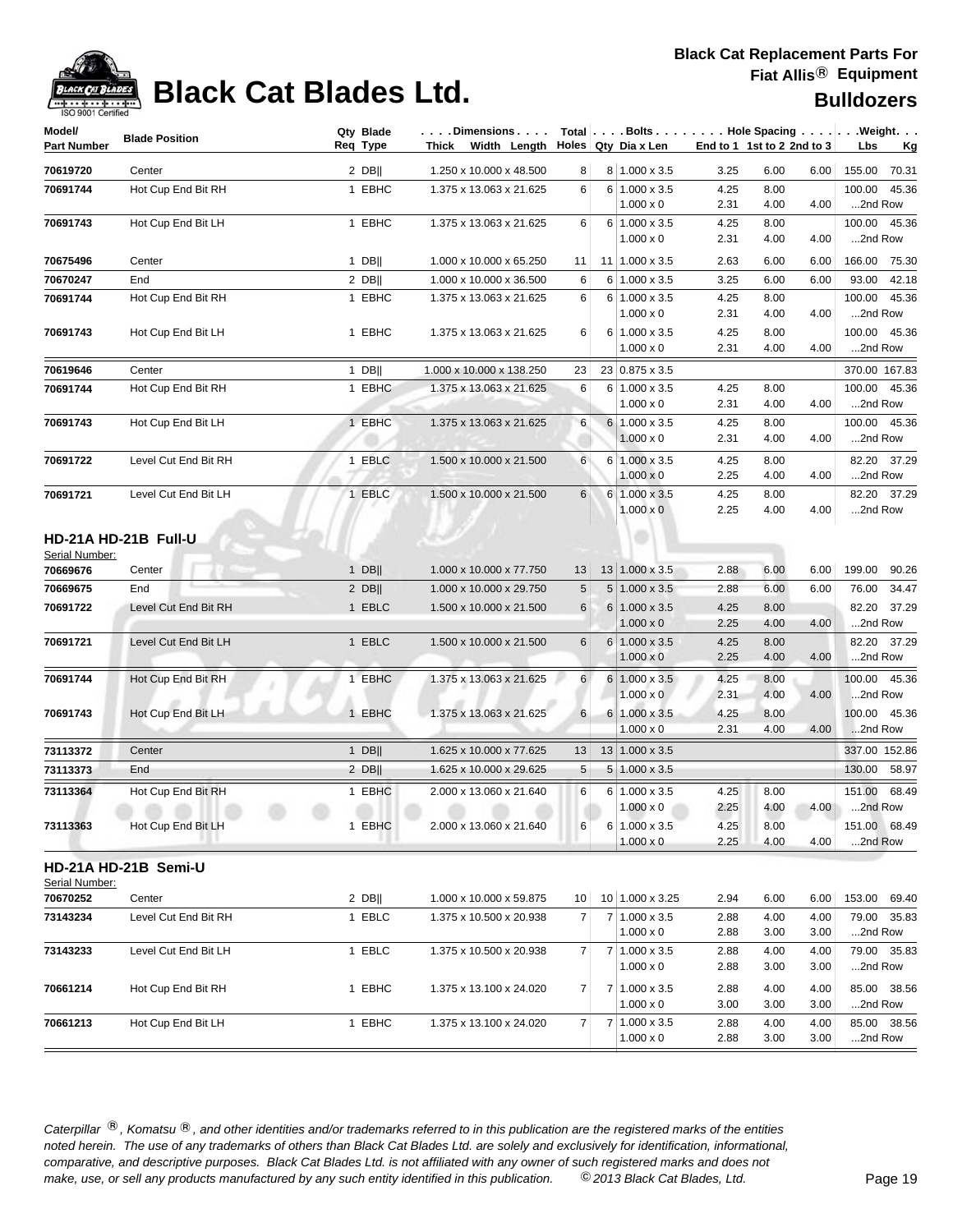

# **Black Cat Blades Ltd. Black Cat Blades Ltd. Bulldozers**

| Model/<br><b>Part Number</b>               | <b>Blade Position</b> | Qty Blade<br>Req Type | $\dots$ . Dimensions $\dots$ .<br>Thick Width Length $\vert$ Holes Qty Dia x Len |                |                |                                                            | End to 1 1st to 2 2nd to 3 |                      |                      | $Total   \ldots$ Bolts $\ldots   \ldots$ . Hole Spacing $\ldots   \ldots$ . Weight. $\ldots$<br>Lbs<br><u>Kg</u> |
|--------------------------------------------|-----------------------|-----------------------|----------------------------------------------------------------------------------|----------------|----------------|------------------------------------------------------------|----------------------------|----------------------|----------------------|------------------------------------------------------------------------------------------------------------------|
| 73113360                                   | Center                | 2 $DB$                | 1.500 x 10.000 x 59.875                                                          | 10             |                | 10 1.000 x 3.25                                            | 2.94                       | 6.00                 | 6.00                 | 233.00 105.69                                                                                                    |
| 70673082                                   | Hot Cup End Bit RH    | 1 EBHC                | 1.375 x 13.000 x 24.000                                                          | 7              |                | 7 1.000 x 3.5                                              | 2.75                       | 4.00                 | 4.00                 | 94.00 42.64                                                                                                      |
|                                            |                       |                       |                                                                                  |                |                | $1.000 \times 0$                                           | 2.75                       | 3.00                 | 3.00                 | 2nd Row                                                                                                          |
| 70673081                                   | Hot Cup End Bit LH    | 1 EBHC                | 1.375 x 13.000 x 24.000                                                          | 7              |                | 7 1.000 x 3.5<br>$1.000 \times 0$                          | 2.75<br>2.75               | 4.00<br>3.00         | 4.00<br>3.00         | 94.00 42.64<br>2nd Row                                                                                           |
| 73113369                                   | Center                | $2$ DB                | 1.625 x 10.000 x 59.875                                                          | 10             |                | 10 1.000 x 3.25                                            | 2.94                       | 6.00                 | 6.00                 | 253.00 114.76                                                                                                    |
| 73113366                                   | Hot Cup End Bit RH    | 1 EBHC                | 1.750 x 10.500 x 16.406                                                          | $\overline{7}$ |                | 7 1.000 x 3.5                                              |                            |                      |                      | 109.00<br>49.44                                                                                                  |
| 73113365                                   | Hot Cup End Bit LH    | 1 EBHC                | 1.750 x 10.500 x 16.406                                                          | 7              |                | $7 1.000 \times 3.5$                                       |                            |                      |                      | 109.00<br>49.44                                                                                                  |
| 73143234                                   | Level Cut End Bit RH  | 1 EBLC                | 1.375 x 10.500 x 20.938                                                          | 7              |                | 7 1.000 x 3.5<br>$1.000 \times 0$                          | 2.88<br>2.88               | 4.00<br>3.00         | 4.00<br>3.00         | 79.00<br>35.83<br>2nd Row                                                                                        |
| 73143233                                   | Level Cut End Bit LH  | 1 EBLC                | 1.375 x 10.500 x 20.938                                                          | $\overline{7}$ | 7 <sup>1</sup> | $1.000 \times 3.5$<br>$1.000 \times 0$                     | 2.88<br>2.88               | 4.00<br>3.00         | 4.00<br>3.00         | 79.00 35.83<br>2nd Row                                                                                           |
| 70661214                                   | Hot Cup End Bit RH    | 1 EBHC                | 1.375 x 13.100 x 24.020                                                          | 7              | 7 <sup>1</sup> | $1.000 \times 3.5$<br>$1.000 \times 0$                     | 2.88<br>3.00               | 4.00<br>3.00         | 4.00<br>3.00         | 85.00 38.56<br>2nd Row                                                                                           |
| 70661213                                   | Hot Cup End Bit LH    | 1 EBHC                | 1.375 x 13.100 x 24.020                                                          | $\overline{7}$ |                | $1.000 \times 3.5$<br>$1.000 \times 0$                     | 2.88<br>2.88               | 4.00<br>3.00         | 4.00<br>3.00         | 85.00<br>38.56<br>2nd Row                                                                                        |
| 73113368                                   | Hot Cup End Bit RH    | 1 EBHC                | 2.000 x 10.500 x 16.500                                                          | $\overline{7}$ |                | 7 1.000 x 3.5                                              |                            |                      |                      | 125.00<br>56.70                                                                                                  |
| 73113367                                   | Hot Cup End Bit LH    | 1 EBHC                | 2.000 x 10.500 x 16.500                                                          | $\overline{7}$ |                | $7 1.000 \times 3.5$                                       |                            |                      |                      | 125.00<br>56.70                                                                                                  |
| HD-41 Full-U<br>Serial Number:<br>70663503 | Center                | $2$ DB                | 1.250 x 13.000 x 53.875                                                          | 9              |                | $9 1.250 \times 4$                                         | 2.94                       | 3.00                 | 3.00                 | 232.00 105.23                                                                                                    |
| 70696790                                   | End                   | $2$ DB                | 1.625 x 12.000 x 48.750                                                          | 8              |                | $8 1.250 \times 4$                                         |                            |                      |                      | 257.00 116.57                                                                                                    |
| 73115304                                   | Hot Cup End Bit RH    | 1 EBHC                | 1.750 x 15.500 x 28.594                                                          | 8              |                | $8 1.250 \times 4$                                         | 3.25                       | 4.50                 | 4.50                 | 197.00 89.36                                                                                                     |
| 73115303                                   | Hot Cup End Bit LH    | 1 EBHC                | 1.750 x 15.500 x 28.594                                                          | 8              |                | $1.250 \times 0$<br>$8 1.250 \times 4$<br>$1.250 \times 0$ | 5.63<br>3.25<br>5.63       | 4.50<br>4.50<br>4.50 | 4.50<br>4.50<br>4.50 | 2nd Row<br>197.00 89.36<br>2nd Row                                                                               |
| 70696788                                   | Center                | $2$ DB                | 1.625 x 13.000 x 53.875                                                          | 9              | 9 <sup>1</sup> | $1.250 \times 4$                                           | 2.94                       | 6.00                 | 6.00                 | 296.00 134.26                                                                                                    |
| 70696790                                   | End                   | $2$ DB                | 1.625 x 12.000 x 48.750                                                          | 8              |                | $8 1.250 \times 4$                                         |                            |                      |                      | 257.00 116.57                                                                                                    |
| 73115304                                   | Hot Cup End Bit RH    | 1 EBHC                | 1.750 x 15.500 x 28.594                                                          | 8              | 8              | $1.250 \times 4$<br>$1.250 \times 0$                       | 3.25<br>5.63               | 4.50<br>4.50         | 4.50<br>4.50         | 197.00 89.36<br>2nd Row                                                                                          |
| 73115303                                   | Hot Cup End Bit LH    | 1 EBHC                | 1.750 x 15.500 x 28.594                                                          | 8 <sup>1</sup> |                | 8 1.250 x 4<br>$1.250 \times 0$                            | 3.25<br>5.63               | 4.50<br>4.50         | 4.50<br>4.50         | 197.00 89.36<br>2nd Row                                                                                          |
| HD-41 Semi-U<br>Serial Number:             |                       |                       |                                                                                  |                |                |                                                            |                            |                      |                      |                                                                                                                  |
| 70663503                                   | Center                | $3$ DB                | 1.250 x 13.000 x 53.875                                                          | 9              |                | $9 1.250 \times 4$                                         | 2.94                       | 3.00                 | 3.00                 | 232.00 105.23                                                                                                    |
| 73115302                                   | Hot Cup End Bit RH    | 1 EBHC                | 1.750 x 15.750 x 28.050                                                          | 7              |                | 7 1.250 x 4<br>$1.250 \times 0$                            | 3.88<br>3.88               | 6.00<br>4.50         | 4.50                 | 6.00 160.80 72.94<br>2nd Row                                                                                     |
| 73115301                                   | Hot Cup End Bit LH    | 1 EBHC                | 1.750 x 15.750 x 28.050                                                          | $\overline{7}$ | 7              | $1.250 \times 4$<br>$1.250 \times 0$                       | 3.88<br>3.88               | 6.00<br>4.50         | 6.00<br>4.50         | 160.80 72.94<br>2nd Row                                                                                          |
| 70696788                                   | Center                | $3$ DB                | 1.625 x 13.000 x 53.875                                                          | 9              |                | $9 \mid 1.250 \times 4$                                    | 2.94                       | 6.00                 | 6.00                 | 296.00 134.26                                                                                                    |
| 73115302                                   | Hot Cup End Bit RH    | 1 EBHC                | 1.750 x 15.750 x 28.050                                                          | 7              | 71             | $1.250 \times 4$<br>$1.250 \times 0$                       | 3.88<br>3.88               | 6.00<br>4.50         | 6.00<br>4.50         | 160.80 72.94<br>2nd Row                                                                                          |
| 73115301                                   | Hot Cup End Bit LH    | 1 EBHC                | 1.750 x 15.750 x 28.050                                                          | $\overline{7}$ |                | 7 1.250 x 4<br>$1.250 \times 0$                            | 3.88<br>3.88               | 6.00<br>4.50         | 6.00<br>4.50         | 160.80 72.94<br>2nd Row                                                                                          |
| HD-41 Straight<br>Serial Number:           |                       |                       |                                                                                  |                |                |                                                            |                            |                      |                      |                                                                                                                  |
| 73113273                                   | Center                | $2$ DB                | 1.375 x 13.000 x 47.625                                                          | 8              |                | $8 1.250 \times 4$                                         | 2.81                       | 6.00                 | 6.00                 | 223.00 101.15                                                                                                    |
| 73113270                                   | Level Cut End Bit RH  | 1 EBLC                | 1.625 x 13.000 x 25.000                                                          | 6              |                | $6 1.250 \times 4$<br>$1.250 \times 0$                     | 5.34<br>3.34               | 8.50<br>4.00         | 4.50                 | 136.00 61.69<br>2nd Row                                                                                          |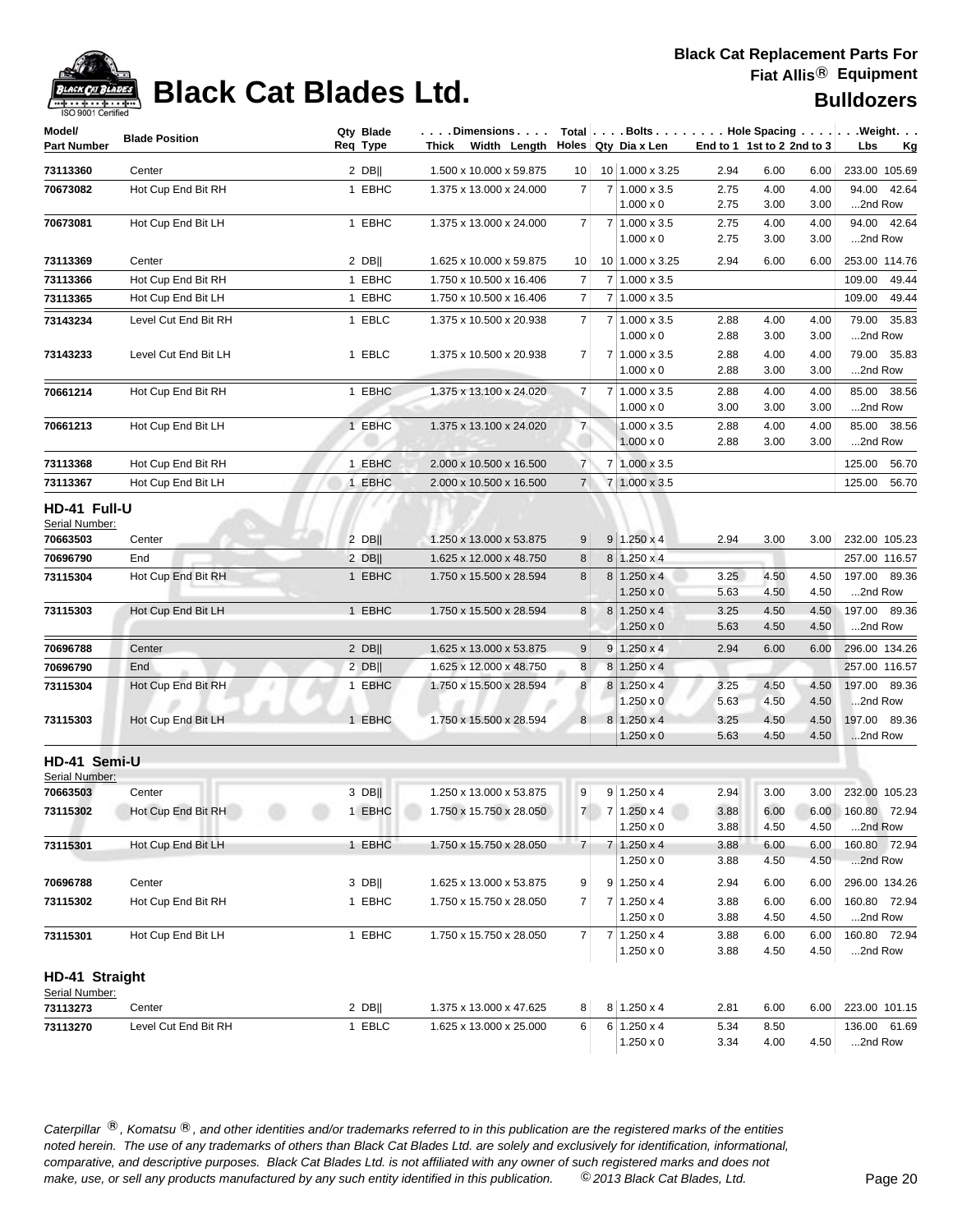

## **Black Cat Blades Ltd. Black Cat Blades Ltd. Black Cat Blades Ltd. Bulldozers**

| Model/                 | <b>Blade Position</b> | Qtv Blade   |       | . Dimensions            |                |                | Total $\ldots$ Bolts $\ldots$ $\ldots$ . $\ldots$ Hole Spacing $\ldots$ . |      |                            |      |               | .Weight. |
|------------------------|-----------------------|-------------|-------|-------------------------|----------------|----------------|---------------------------------------------------------------------------|------|----------------------------|------|---------------|----------|
| <b>Part Number</b>     |                       | Req Type    | Thick | Width Lenath            |                |                | Holes   Qty Dia x Len                                                     |      | End to 1 1st to 2 2nd to 3 |      | <b>Lbs</b>    | Kg       |
| 73113269               | Level Cut End Bit LH  | <b>EBLC</b> |       | 1.625 x 13.000 x 25.000 | $6 \mid$       |                | $6 \mid 1.250 \times 4$                                                   | 5.34 | 8.50                       |      | 136.00 61.69  |          |
|                        |                       |             |       |                         |                |                | $1.250 \times 0$                                                          | 3.34 | 4.00                       | 4.50 | 2nd Row       |          |
| 73113274               | Center                | 2 DBII      |       | 1.625 x 13.000 x 47.625 | 8 <sup>1</sup> | 8              | $1.250 \times 4$                                                          | 2.81 | 6.00                       | 6.00 | 262.00 118.84 |          |
| 73113270               | Level Cut End Bit RH  | EBLC        |       | 1.625 x 13.000 x 25.000 | $6 \mid$       | 6 <sup>1</sup> | $1.250 \times 4$                                                          | 5.34 | 8.50                       |      | 136.00 61.69  |          |
|                        |                       |             |       |                         |                |                | $1.250 \times 0$                                                          | 3.34 | 4.00                       | 4.50 | 2nd Row       |          |
| 73113269               | Level Cut End Bit LH  | EBLC        |       | 1.625 x 13.000 x 25.000 | $6 \mid$       | 61             | $1.250 \times 4$                                                          | 5.34 | 8.50                       |      | 136.00 61.69  |          |
|                        |                       |             |       |                         |                |                | $1.250 \times 0$                                                          | 3.34 | 4.00                       | 4.50 | 2nd Row       |          |
| <b>HD-4 Inside Arm</b> |                       |             |       |                         |                |                |                                                                           |      |                            |      |               |          |
| Serial Number:         |                       |             |       |                         |                |                |                                                                           |      |                            |      |               |          |

| 70407044 | Center                   | <b>DB</b> | x 61.938<br>$\sim$ 6.000<br>וחה ר | -      | $\sim$ 0.000 $\sim$<br><b>U.U.L.J.A.</b>   | $\sim$<br>$\ldots$ | .<br>.34                 |
|----------|--------------------------|-----------|-----------------------------------|--------|--------------------------------------------|--------------------|--------------------------|
| 70407045 | Outer Ends<br>≿enter and | DB        | x 9.000<br>0.00<br>ה ה            | $\sim$ | 0.005<br>$\rightarrow$<br><b>U.ULU A L</b> | 7.00<br>.uu        | $\overline{a}$<br>، ۱۰ ت |

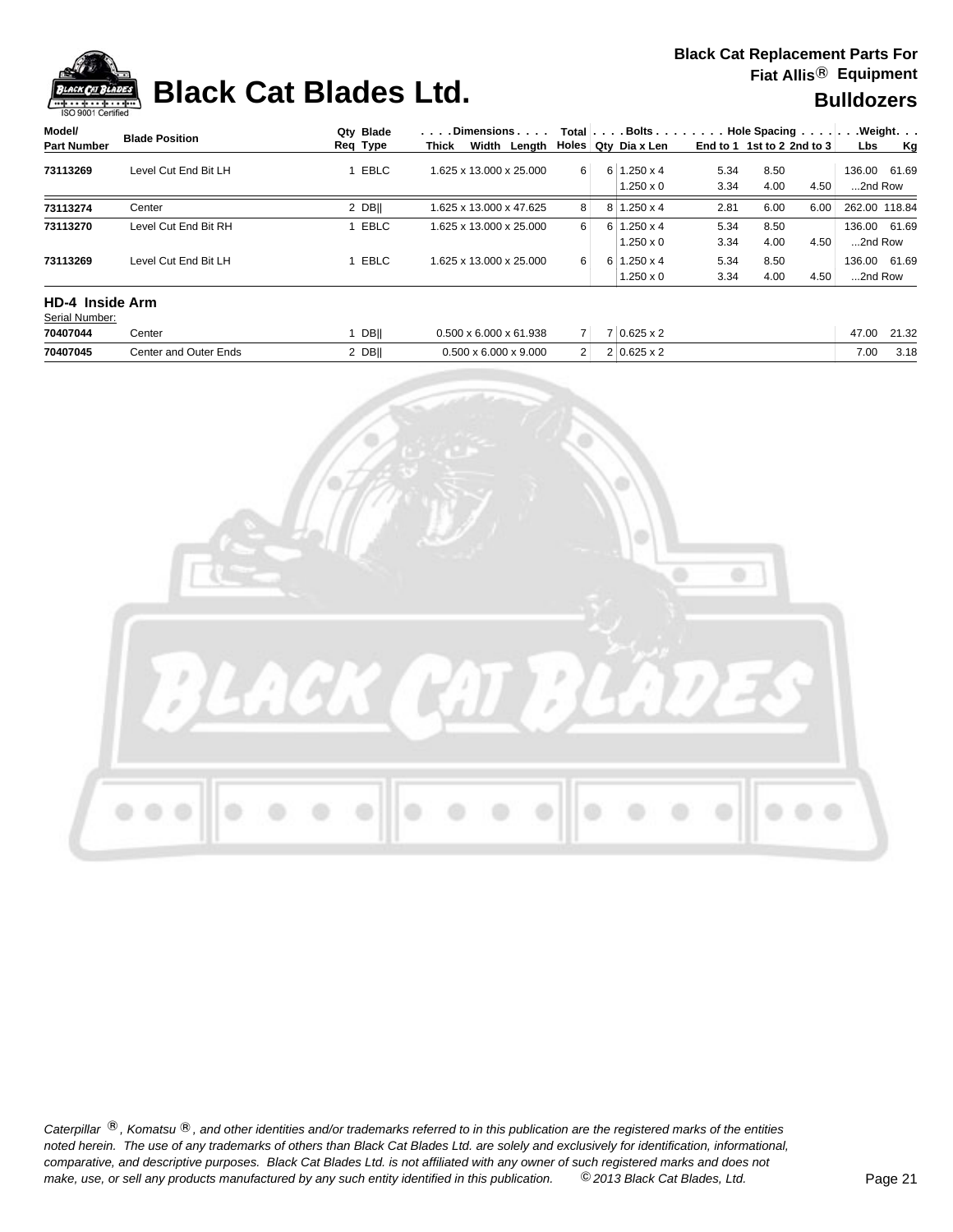

### **Black Cat Blades Ltd. Loaders Leaders Loaders**

**Black Cat Replacement Parts For Fiat Allis**® **Equipment**

| Model/<br><b>Part Number</b>                       | <b>Blade Position</b> | Qty Blade<br>Req Type               | $\ldots$ . Dimensions. $\ldots$<br>Thick Width Length Holes Qty Dia x Len |                      | Total   Bolts   Hole Spacing   Weight. | End to 1 1st to 2 2nd to 3 |              |              | Lbs           | <u>Kg</u>   |
|----------------------------------------------------|-----------------------|-------------------------------------|---------------------------------------------------------------------------|----------------------|----------------------------------------|----------------------------|--------------|--------------|---------------|-------------|
| 6G                                                 |                       |                                     |                                                                           |                      |                                        |                            |              |              |               |             |
| Serial Number:                                     |                       |                                     |                                                                           |                      |                                        |                            |              |              |               |             |
| 73056389                                           | Base Edge             | 1 SB-                               | 0.750 x 8.000 x 74.500                                                    | 20                   |                                        |                            |              |              | 139.00 63.05  |             |
| 73004947                                           |                       | 1                                   | 0.750 x 8.000 x 74.500                                                    | 20                   |                                        |                            |              |              |               |             |
| 73056390                                           | Base Edge             | 1 WOSB                              | 0.750 x 8.000 x 74.500                                                    | 20                   |                                        |                            |              |              |               |             |
| 73004395                                           |                       | 1 SB-                               | 0.750 x 8.000 x 74.500                                                    | 20                   | 0.500                                  |                            |              |              |               |             |
| 73021759                                           | Base Edge             | 1 SB-                               | 0.750 x 8.000 x 93.875                                                    |                      |                                        |                            |              |              |               |             |
| 7G<br>Serial Number:<br>70653338                   | Base Edge             | 1 WOSB                              | 1.000 x 8.000 x 84.156                                                    | 18                   |                                        |                            |              |              |               |             |
| 70654148                                           | Center                | $1$ DB                              | 0.625 x 6.000 x 60.250                                                    | 10                   | 10 0.750 x 2.5                         |                            |              |              |               |             |
| 70654149                                           |                       | $2$ DB                              | 0.750 x 6.000 x 13.000                                                    | 3                    | $3 0.750 \times 2.5$                   | 2.00                       | 4.50         | 4.50         | 15.00         | 6.80        |
| 70653349                                           | Center                | 1 WOSB                              | 0.500 x 6.500 x 84.625                                                    |                      |                                        |                            |              |              |               |             |
| 180<br>Serial Number:<br>79097025<br>73160629      | Center                | $1$ DB  <br>$\overline{\mathbf{c}}$ | 1.000 x 13.000 x 87.992<br>1.000 x 13.000 x 15.354                        | 13<br>$\overline{2}$ | 13 99.999 x 2.75<br>2 99.999 x 2.75    | 3.50<br>4.28               | 6.79<br>6.79 | 6.79         | 296.10 134.31 | 51.80 23.50 |
| 345 345B<br>Serial Number:<br>73070015<br>73070014 | Center<br>End         | $1$ DB  <br>$2$ DB                  | 1.000 x 10.000 x 49.000<br>1.000 x 10.000 x 20.250                        | $\overline{7}$<br>3  | 7 0.750 x 3<br>$3 0.750 \times 3$      | 6.50<br>4.13               | 6.00<br>6.00 | 6.00<br>6.00 | 127.10 57.65  | 52.50 23.81 |
|                                                    |                       |                                     |                                                                           |                      |                                        |                            |              |              |               |             |
| 545 545B 545D 545H<br>Serial Number:               |                       |                                     |                                                                           |                      |                                        |                            |              |              |               |             |
| 73021759                                           | <b>Base Edge</b>      | 1 SB-                               | 0.750 x 8.000 x 93.875                                                    |                      |                                        |                            |              |              |               |             |
| 73065704                                           | Base Edge             | 1 WOSB                              | 1.125 x 10.000 x 95.250                                                   | 23                   |                                        |                            |              |              | 280.00 127.01 |             |
| 73064167                                           | Corner RH/LH          | 2 WOSB                              |                                                                           |                      |                                        |                            |              |              |               |             |
| 73064170                                           | Center                | $1$ DB                              | 1.000 x 13.000 x 54.750                                                   | 9                    | $9 0.750 \times 3$                     | 3.38                       | 6.00         | 6.00         | 188.00        | 85.28       |
| 73064139                                           | End                   | $2$ DB                              | 1.000 x 13.000 x 20.250                                                   | 3                    | $3 0.750 \times 3$                     | 4.13                       | 6.00         | 6.00         | 69.00         | 31.30       |
| 73064546                                           | Base Edge             | 1 WOSB                              | 1.125 x 10.000 x 105.500                                                  | 17                   |                                        |                            |              |              | 309.00 140.16 |             |
| 73064167                                           | Corner RH/LH          | 2 WOSB                              |                                                                           |                      |                                        |                            |              |              |               |             |
| 73064171                                           | Center                | 1 DB                                | 1.000 x 13.000 x 64.500                                                   | 11                   | $11 \mid 0.750 \times 3$               | 2.25                       | 6.00         | 6.00         | 214.00        | 97.07       |
| 73064139                                           | End                   | $2$ DB                              | 1.000 x 13.000 x 20.250                                                   | 3                    | $3 0.750 \times 3$                     | 4.13                       | 6.00         | 6.00         | 69.00         | 31.30       |
| 70654263                                           | Base Edge             | 1 WOSB                              | 0.750 x 8.000 x 94.063                                                    |                      |                                        |                            |              |              |               |             |
| 70654248                                           | Center                | 1 $DB$                              | 0.750 x 6.000 x 70.375                                                    | 12                   | 12 0.750 x 2.5                         | 2.19                       | 6.00         | 6.00         |               | 82.00 37.19 |
| 70654149                                           |                       | $2$ DB                              | 0.750 x 6.000 x 13.000                                                    | 3                    | $3 0.750 \times 2.5$                   | 2.00                       | 4.50         | 4.50         | 15.00         | 6.80        |
| 70654264                                           | Center                | 1 WOSB                              | 0.500 x 7.000 x 94.250                                                    |                      |                                        |                            |              |              |               |             |
| 605B<br>Serial Number:                             |                       |                                     |                                                                           |                      |                                        |                            |              |              |               |             |
| 73021759                                           | Base Edge             | 1 SB-                               | 0.750 x 8.000 x 93.875                                                    |                      |                                        |                            |              |              |               |             |
| 73065704                                           | Base Edge             | 1 WOSB                              | 1.125 x 10.000 x 95.250                                                   | 23                   |                                        |                            |              |              | 280.00 127.01 |             |
| 73064167                                           | Corner RH/LH          | 2 WOSB                              |                                                                           |                      |                                        |                            |              |              |               |             |
| 73064170                                           | Center                | 1 DB                                | 1.000 x 13.000 x 54.750                                                   | 9                    | $9 0.750 \times 3$                     | 3.38                       | 6.00         | 6.00         | 188.00        | 85.28       |
| 73064139                                           | End                   | $2$ DB                              | 1.000 x 13.000 x 20.250                                                   | 3                    | $3 0.750 \times 3$                     | 4.13                       | 6.00         | 6.00         |               | 69.00 31.30 |
| 73064546                                           | Base Edge             | 1 WOSB                              | 1.125 x 10.000 x 105.500                                                  | 17                   |                                        |                            |              |              | 309.00 140.16 |             |
| 73064167                                           | Corner RH/LH          | 2 WOSB                              |                                                                           |                      |                                        |                            |              |              |               |             |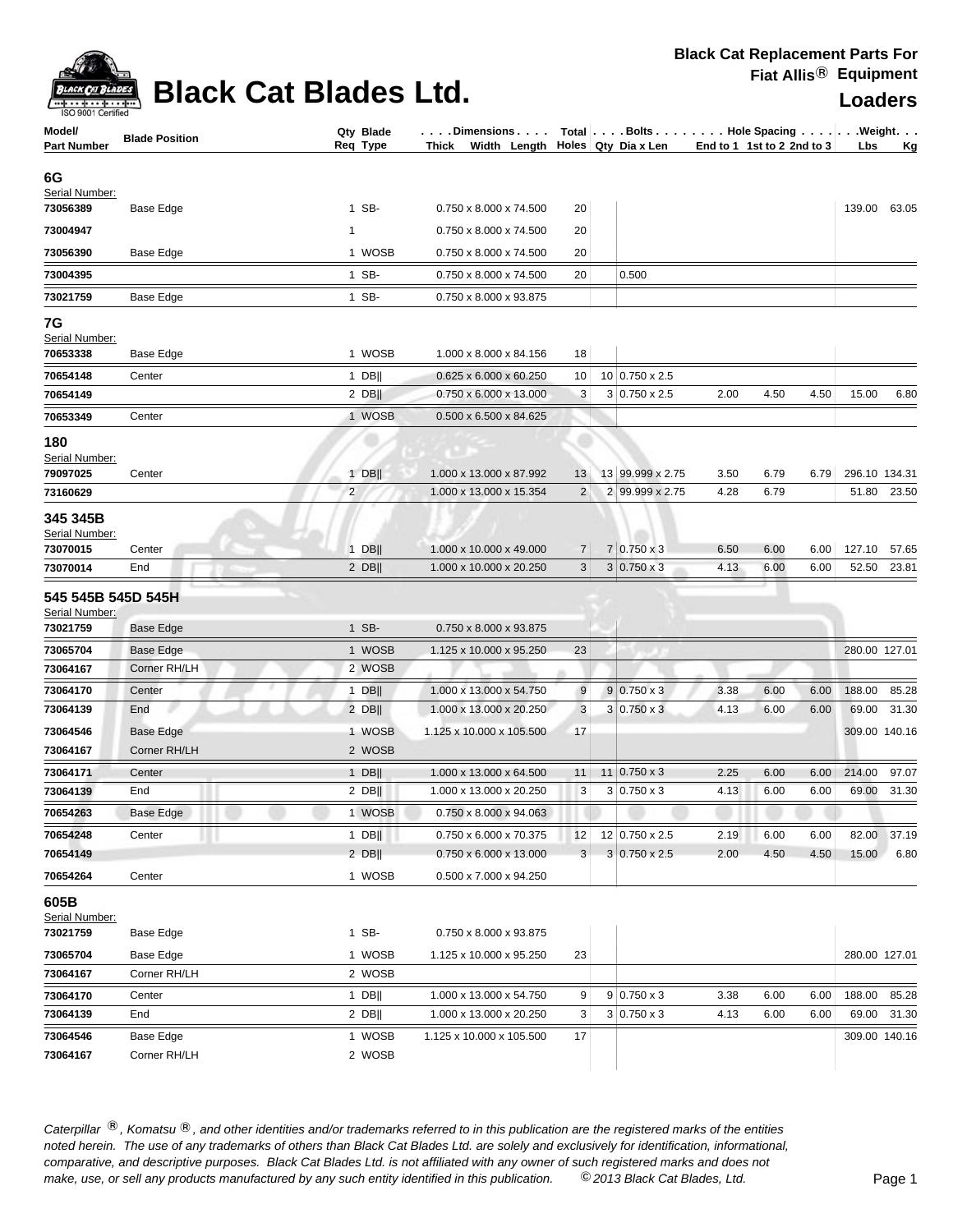| ACK CAT |
|---------|
|         |

### **Black Cat Blades Ltd. Loaders**

| ISO 9001 Certified                    |                       |                       |                                                               |                |                                    |                            |      |      |        |               |
|---------------------------------------|-----------------------|-----------------------|---------------------------------------------------------------|----------------|------------------------------------|----------------------------|------|------|--------|---------------|
| Model/<br><b>Part Number</b>          | <b>Blade Position</b> | Qty Blade<br>Req Type | .Dimensions<br>Thick Width Length $\vert$ Holes Qty Dia x Len |                | Total   Bolts Hole Spacing Weight. | End to 1 1st to 2 2nd to 3 |      |      | Lbs    | <u>Kg</u>     |
| 73064171                              | Center                | $1$ DB                | 1.000 x 13.000 x 64.500                                       | 11             | $3 0.750 \times 3$                 | 2.25                       | 6.00 | 6.00 | 214.00 | 97.07         |
| 73064139                              | End                   | $2$ DB                | 1.000 x 13.000 x 20.250                                       | 3              | $3 0.750 \times 3$                 | 4.13                       | 6.00 | 6.00 | 69.00  | 31.30         |
| 605B 4 IN 1<br>Serial Number:         |                       |                       |                                                               |                |                                    |                            |      |      |        |               |
| 70654263                              | Base Edge             | 1 WOSB                | 0.750 x 8.000 x 94.063                                        |                |                                    |                            |      |      |        |               |
| 70654248                              | Center                | $1$ DB                | 0.750 x 6.000 x 70.375                                        | 12             | 12 0.750 x 2.5                     | 2.19                       | 6.00 | 6.00 | 82.00  | 37.19         |
| 70654149                              |                       | $2$ DB                | 0.750 x 6.000 x 13.000                                        | 3              | $3 0.750 \times 2.5$               | 2.00                       | 4.50 | 4.50 | 15.00  | 6.80          |
| 70654264                              | Center                | 1 WOSB                | 0.500 x 7.000 x 94.250                                        |                |                                    |                            |      |      |        |               |
| 645 645B<br>Serial Number:            |                       |                       |                                                               |                |                                    |                            |      |      |        |               |
| 73065704                              | Base Edge             | 1 WOSB                | 1.125 x 10.000 x 95.250                                       | 23             |                                    |                            |      |      |        | 280.00 127.01 |
| 73064167                              | Corner RH/LH          | 2 WOSB                |                                                               |                |                                    |                            |      |      |        |               |
| 73064170                              | Center                | $1$ DB                | 1.000 x 13.000 x 54.750                                       | 9              | $9 0.750 \times 3$                 | 3.38                       | 6.00 | 6.00 | 188.00 | 85.28         |
| 73064139                              | End                   | $2$ DB                | 1.000 x 13.000 x 20.250                                       | 3              | $3 0.750 \times 3$                 | 4.13                       | 6.00 | 6.00 | 69.00  | 31.30         |
| 73064546                              | Base Edge             | 1 WOSB                | 1.125 x 10.000 x 105.500                                      | 17             |                                    |                            |      |      |        | 309.00 140.16 |
| 73064167                              | Corner RH/LH          | 2 WOSB                |                                                               |                |                                    |                            |      |      |        |               |
| 73064171                              | Center                | $1$ DB                | 1.000 x 13.000 x 64.500                                       | 11             | 11   0.750 x 3                     | 2.25                       | 6.00 | 6.00 | 214.00 | 97.07         |
| 73064139                              | End                   | $2$ DB                | 1.000 x 13.000 x 20.250                                       | 3              | $3 \mid 0.750 \times 3$            | 4.13                       | 6.00 | 6.00 | 69.00  | 31.30         |
| 73069345                              | Base Edge             | 1 WOSB                | 1.125 x 10.000 x 105.500                                      |                |                                    |                            |      |      |        | 319.00 144.70 |
| 73069346                              | Corner RH/LH          | 2 WOSB                |                                                               |                |                                    |                            |      |      |        |               |
| 645 645B<br>Serial Number:            |                       |                       |                                                               |                |                                    | o                          |      |      |        |               |
| 70654276                              | Base Edge             | 1 WOSB                | 0.750 x 8.000 x 104.563                                       | 20             |                                    |                            |      |      |        |               |
| 70654266                              | Center                | $1$ DB                | 0.625 x 6.000 x 80.750                                        | 14             | 14 0.750 x 2.5                     |                            |      |      |        |               |
| 70654149                              |                       | $2$ DB                | 0.750 x 6.000 x 13.000                                        | 3              | $3 0.750 \times 2.5$               | 2.00                       | 4.50 | 4.50 | 15.00  | 6.80          |
| 70654278                              | Center                | 1 WOSB                | 0.500 x 8.000 x 79.563                                        |                |                                    |                            |      |      |        |               |
| 655<br>Serial Number:                 |                       |                       |                                                               |                |                                    |                            |      |      |        |               |
| 70253025                              | Base Edge             | 1 WOSB                | 0.625 x 6.000 x 68.000                                        | 12             |                                    |                            |      |      |        |               |
| 70245883                              |                       | 1 WOSB                | 0.500 x 8.000 x 79.563                                        | $\overline{7}$ |                                    |                            |      |      |        |               |
| 715715B<br>Serial Number:<br>71004510 |                       | 1 SB-                 | $0.750 \times 8.000 \times 84.500$                            | 20             |                                    |                            |      |      |        | 146.00 66.22  |
|                                       |                       |                       |                                                               |                |                                    |                            |      |      |        |               |
| 745 745B 745C 745H<br>Serial Number:  |                       |                       |                                                               |                |                                    |                            |      |      |        |               |
| 73066524                              | Base Edge             | 1 WOSB                | 1.500 x 10.125 x 118.000                                      | 24             |                                    |                            |      |      |        | 472.00 214.10 |
| 73064471                              | Corner RH/LH          | 2 WOSB                | 1.250 x 9.875 x 10.000                                        |                |                                    |                            |      |      |        | 32.00 14.51   |
| 73068280                              | Center                | 1 DB                  | 1.000 x 16.000 x 69.750                                       | 9              | $9 1.000 \times 3.5$               | 7.25                       | 7.00 | 6.88 |        | 290.00 131.54 |
| 73064504                              | End                   | $2$ DB                | 1.000 x 16.000 x 23.800                                       | 3              | $3 1.000 \times 3.5$               | 5.00                       | 6.90 | 6.90 |        | 99.20 45.00   |
| 745 745B 745C 745H<br>Serial Number:  |                       |                       |                                                               |                |                                    |                            |      |      |        |               |
| 70664538                              | Base Edge             | 1 WOSB                | 1.250 x 8.000 x 113.625                                       |                |                                    |                            |      |      |        |               |

Caterpillar ®, Komatsu ®, and other identities and/or trademarks referred to in this publication are the registered marks of the entities *noted herein. The use of any trademarks of others than Black Cat Blades Ltd. are solely and exclusively for identification, informational, make, use, or sell any products manufactured by any such entity identified in this publication. comparative, and descriptive purposes. Black Cat Blades Ltd. is not affiliated with any owner of such registered marks and does not* ©*2013 Black Cat Blades, Ltd.* Page 2

**70664539** Center 1 WOSB 0.625 x 8.000 x 113.750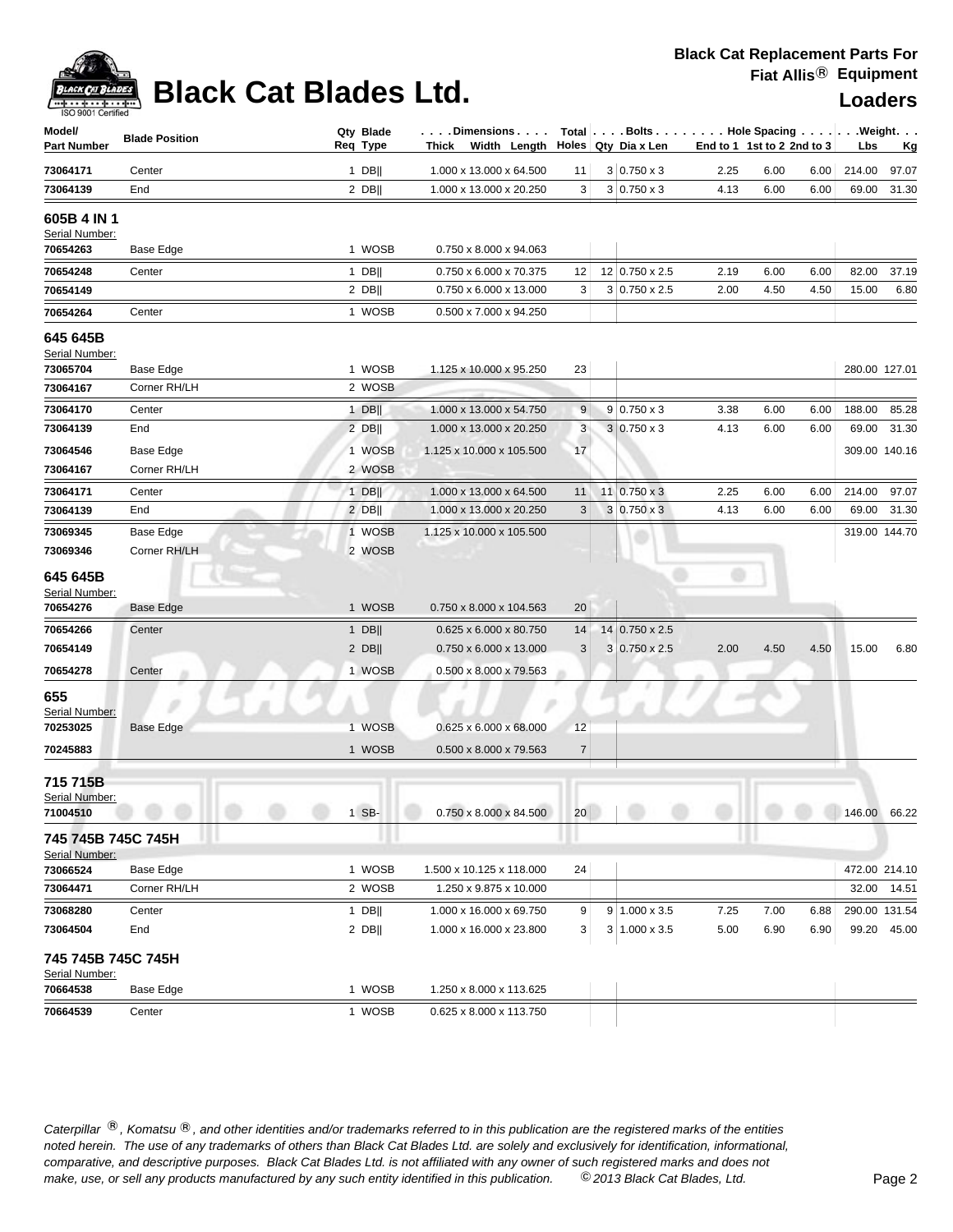

## **Black Cat Blades Ltd. Loaders Leaders**

| Model/<br><b>Part Number</b>                      | <b>Blade Position</b> | Qty Blade<br>Req Type | . Dimensions<br>Thick Width Length               |    | Holes Qty Dia x Len  | Total Bolts Hole Spacing Weight.<br>End to 1 1st to 2 2nd to 3 | Lbs           | <u>Kg</u> |
|---------------------------------------------------|-----------------------|-----------------------|--------------------------------------------------|----|----------------------|----------------------------------------------------------------|---------------|-----------|
| 70664541                                          | Center                | $1$ DB                | 0.750 x 8.000 x 89.000                           | 15 | 15 0.750 x 2.5       |                                                                |               |           |
| 70664540                                          |                       | $2$ DB                | 0.875 x 8.000 x 13.063                           | 3  | $3 0.750 \times 2.5$ |                                                                |               |           |
| 816 840 840B 840C<br>Serial Number:               |                       |                       |                                                  |    |                      |                                                                |               |           |
| 71004510                                          |                       | 1 SB-                 | 0.750 x 8.000 x 84.500                           | 20 |                      |                                                                | 146.00        | 66.22     |
| 71005245                                          |                       | 1 SB-                 | 0.750 x 8.000 x 86.500                           | 20 |                      |                                                                | 148.00        | 67.13     |
| 71005244                                          |                       | 1 SB-                 | 0.750 x 8.000 x 88.500                           | 20 |                      |                                                                | 151.00        | 68.49     |
| 71005765                                          |                       | 1 SB-                 | 0.750 x 8.000 x 92.375                           | 20 |                      |                                                                | 159.00        | 72.12     |
| 71023734                                          | Center                | $1$ DB                | $0.750 \times 8.000 \times 91.000$               | 10 | 0.500                |                                                                | 144.00        | 65.32     |
| 940<br>Serial Number:                             |                       |                       |                                                  |    |                      |                                                                |               |           |
| 71005245                                          |                       | 1 SB-                 | 0.750 x 8.000 x 86.500                           | 20 |                      |                                                                | 148.00        | 67.13     |
| 71005244                                          |                       | 1 SB-                 | 0.750 x 8.000 x 88.500                           | 20 |                      |                                                                | 151.00        | 68.49     |
| 71005765                                          |                       | 1 SB-                 | 0.750 x 8.000 x 92.375                           | 20 |                      |                                                                | 159.00 72.12  |           |
| 945 945B<br>Serial Number:<br>70671533            | Base Edge             | 1 WOSB                | 1.750 x 12.000 x 135.000                         | 16 |                      |                                                                |               |           |
| 1066<br>Serial Number:<br>70339696                | Base Edge             | 1 WOSB                | 0.625 x 6.000 x 66.625                           |    |                      |                                                                |               |           |
| FL-5<br>Serial Number:<br>73144129                | Base Edge             | 1 WOSB                | 0.750 x 8.000 x 72.750                           | 14 |                      |                                                                |               |           |
| FL-7<br>Serial Number:                            |                       |                       |                                                  |    |                      |                                                                |               |           |
| 79044742                                          | <b>Base Edge</b>      | 1 WOSB                | $0.750 \times 8.000 \times 76.000$               | 14 |                      |                                                                | 139.00        | 63.05     |
| FL-9 FL-9B<br>Serial Number:                      |                       |                       |                                                  |    |                      |                                                                |               |           |
| 73070348                                          | Center                | 1 WOSB                | 1.000 x 9.000 x 79.531                           | 14 |                      |                                                                |               |           |
| 73072189                                          | Corner RH/LH          | 2 WOSB                | 1.000 x 8.750 x 7.875                            |    |                      |                                                                |               |           |
| <b>FL-10B FL10C</b><br>Serial Number:<br>08285215 | Center                | 1 WOSB                | 0.750 x 10.625 x 76.625                          | 16 |                      |                                                                |               |           |
| 09501948                                          |                       | 1 WOSB                | 0.750 x 10.625 x 9.000                           |    |                      | ٠                                                              |               |           |
| 09501947                                          |                       | 1 WOSB                | 0.750 x 10.625 x 9.000                           |    |                      |                                                                |               |           |
| 73070347                                          | Center                | 1 WOSB                | 1.000 x 9.000 x 82.688                           | 16 |                      |                                                                |               |           |
| 73072189                                          | Corner RH/LH          | 2 WOSB                | 1.000 x 8.750 x 7.875                            |    |                      |                                                                |               |           |
| 73070346                                          | Center                | 1 WOSB                | 1.000 x 9.000 x 84.250                           | 16 |                      |                                                                |               |           |
| <b>FL-14B FL-14C</b><br>Serial Number:            |                       |                       |                                                  |    |                      |                                                                |               |           |
| 08285064                                          | Base Edge             | 1 WOSB                | 0.750 x 10.625 x 90.156                          | 18 |                      |                                                                |               |           |
| 09501948<br>09501947                              |                       | 1 WOSB<br>1 WOSB      | 0.750 x 10.625 x 9.000<br>0.750 x 10.625 x 9.000 |    |                      |                                                                |               |           |
| 73065704                                          | <b>Base Edge</b>      | 1 WOSB                | 1.125 x 10.000 x 95.250                          | 23 |                      |                                                                | 280.00 127.01 |           |
|                                                   |                       |                       |                                                  |    |                      |                                                                |               |           |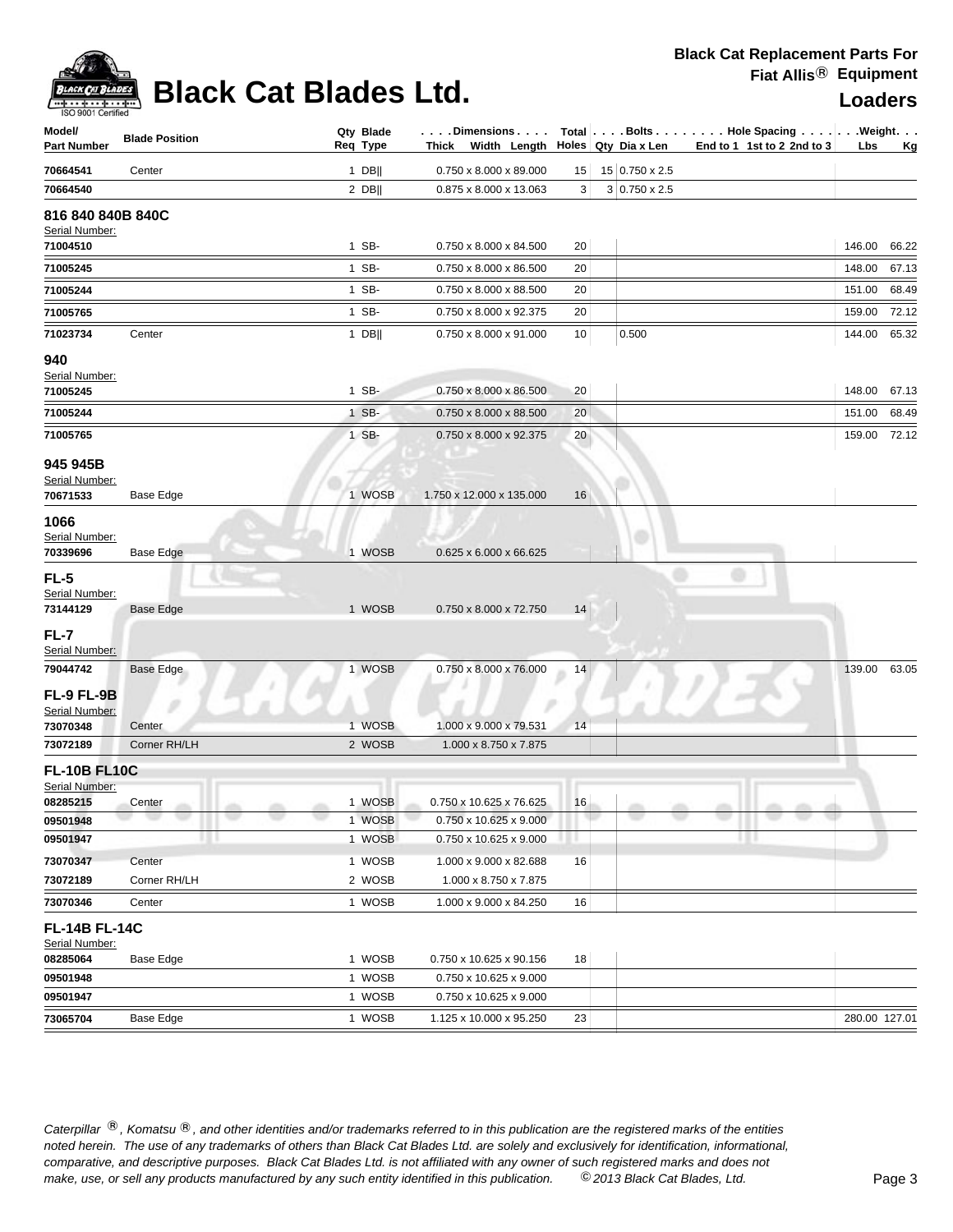## **Black Cat Blades Ltd. Loaders Leaders**

| Holes Qty Dia x Len<br>End to 1 1st to 2 2nd to 3<br><b>Part Number</b><br>Thick Width Length<br>Lbs<br><u>Kg</u><br>1.000 x 13.000 x 54.750<br>$9 0.750 \times 3$<br>73064170<br>$1$ DB  <br>6.00<br>188.00<br>85.28<br>Center<br>9<br>3.38<br>6.00<br>$3 0.750 \times 3$<br>73064139<br>$2$ DB  <br>1.000 x 13.000 x 20.250<br>3<br>4.13<br>6.00<br>6.00<br>69.00<br>31.30<br>End<br>73068266<br>Base Edge<br>1 WOSB<br>1.250 x 10.500 x 96.000<br>340.00 154.22<br>18<br>1 WOSB<br>08288584<br>Base Edge<br>1.250 x 10.500 x 96.750<br>18<br>Corner RH/LH<br>2 WOSB<br>73072190<br>1.250 x 9.250 x 10.250<br>1 WOSB<br>Base Edge<br>1.125 x 10.000 x 105.500<br>17<br>309.00 140.16<br>73064546<br>$1$ DB  <br>1.000 x 13.000 x 64.500<br>$11 \mid 0.750 \times 3$<br>2.25<br>6.00<br>6.00<br>214.00<br>97.07<br>73064171<br>Center<br>11<br>$2$ DB  <br>1.000 x 13.000 x 20.250<br>3<br>$3 0.750 \times 3$<br>4.13<br>6.00<br>6.00<br>69.00<br>73064139<br>End<br>31.30<br>76012730<br>Base Edge<br>1 WOSB<br>1.250 x 10.625 x 110.250<br>26<br>393.00 178.26<br>$1$ DB  <br>225.00 102.06<br>76011739<br>Center<br>1.000 x 13.000 x 67.688<br>11<br>11   0.875 x 3<br>3.84<br>6.00<br>6.00<br>$2$ DB  <br>$3 99.999 \times 3$<br>76012763<br>1.000 x 13.000 x 21.063<br>3<br>3.78<br>6.75<br>6.75<br>71.90 32.61<br>76011740<br>$2$ DB  <br>1.000 x 13.000 x 19.438<br>3<br>3 0.875 x 2.75<br><b>FL-20C</b><br>Serial Number:<br>1.500 x 10.000 x 104.000<br>08299446<br>Base Edge<br>1 WOSB<br>18<br>2 WOSB<br>08291849<br>Corner no holes LH<br>1.250 x 10.000 x 9.813<br>79042484<br>Base Edge<br>1 WOSB<br>1.500 x 11.375 x 117.563<br>24<br>Center<br>$1$ DB  <br>1.000 x 16.000 x 69.750<br>9<br>$9 1.000 \times 3.5$<br>7.25<br>7.00<br>6.88<br>290.00 131.54<br>73068280<br>$2$ DB  <br>3<br>$3 1.000 \times 3.5$<br>5.00<br>6.90<br>99.20<br>45.00<br>73064504<br>End<br>1.000 x 16.000 x 23.800<br>6.90<br>1 WOSB<br>472.00 214.10<br>1.500 x 10.125 x 118.000<br>24<br>Base Edge<br>73066524<br>m<br>Corner RH/LH<br>2 WOSB<br>32.00<br>73064471<br>1.250 x 9.875 x 10.000<br>14.51<br>$1$ DB  <br>1.000 x 16.000 x 69.750<br>9<br>$9 1.000 \times 3.5$<br>7.00<br>6.88<br>290.00 131.54<br>73068280<br>Center<br>7.25<br>3<br>99.20 45.00<br>73064504<br>End<br>$2$ DB  <br>1.000 x 16.000 x 23.800<br>$3 1.000 \times 3.5$<br>5.00<br>6.90<br>6.90<br>FR-9B<br>Serial Number:<br>76016357<br>1 WOSB<br>0.750 x 8.000 x 92.531<br>21<br>Base Edge<br>76016358<br>$1$ DB  <br>0.750 x 8.000 x 58.504<br>9<br>$9 0.750 \times 2.25$<br>3.16<br>6.52<br>6.52<br>90.80<br>41.19<br>Center<br>76016359<br>$2$ DB  <br>$\overline{2}$<br>2 0.750 x 2.25<br>2.76<br>10.89<br>25.90 11.75<br>0.750 x 8.000 x 16.614<br>73107228<br>5<br>5 0.750 x 2.25<br>1 DB<br>0.750 x 8.000 x 27.938<br>Center<br>3<br>73107224<br>$2$ DB  <br>0.750 x 8.000 x 16.938<br>$3 0.750 \times 2.25$<br>$\overline{7}$<br>$7 0.750 \times 2$<br>73107525<br>$1$ DB  <br>$0.625 \times 6.000 \times 40.000$<br>Center<br>73107526<br>$2$ DB  <br>$3 0.750 \times 2$<br>$0.625 \times 6.000 \times 20.000$<br>3<br><b>COL</b><br>m<br>-FB<br>$9 0.750 \times 3$<br>79084655<br>Center<br>$1$ DB  <br>0.750 x 8.000 x 57.000<br>9<br>4.50<br>6.00<br>6.00<br>90.00<br>40.82<br>79084656<br>$2$ DB  <br>0.750 x 8.000 x 17.500<br>$3 0.750 \times 3$<br>2.75<br>6.00<br>6.00<br>27.00<br>12.25<br>3<br>$1$ DB  <br>1.000 x 13.000 x 55.375<br>$9 0.750 \times 2.5$<br>177.00<br>80.29<br>79064570<br>Center<br>9<br>6.00<br>3.69<br>6.00<br>79064571<br>$2$ DB  <br>3 <sup>2</sup><br>$3 0.750 \times 2.5$<br>1.000 x 13.000 x 18.701<br>3.35<br>6.00<br>6.00<br>62.10<br>28.17<br><b>FR-10</b><br>Serial Number:<br>1 SB-<br>73021759<br>0.750 x 8.000 x 93.875<br>Base Edge<br>1 WOSB<br>280.00 127.01<br>Base Edge<br>1.125 x 10.000 x 95.250<br>23<br>73065704<br>Corner RH/LH<br>2 WOSB<br>73064167<br>$1$ DB  <br>1.000 x 13.000 x 54.750<br>$9 0.750 \times 3$<br>3.38<br>6.00<br>188.00<br>85.28<br>73064170<br>Center<br>9<br>6.00<br>73064139<br>$2$ DB  <br>$3 0.750 \times 3$<br>69.00<br>31.30<br>End<br>1.000 x 13.000 x 20.250<br>3<br>4.13<br>6.00<br>6.00<br>1 WOSB<br>Base Edge<br>1.125 x 10.000 x 105.500<br>17<br>309.00 140.16<br>73064546 | Model/ | <b>Blade Position</b> | Qty Blade | . Dimensions |  | Total $\left[\ldots\right]$ Bolts $\ldots$ $\left[\ldots\right]$ Hole Spacing $\ldots\left[\ldots\right]$ . Weight. $\ldots$ |  |  |  |
|-----------------------------------------------------------------------------------------------------------------------------------------------------------------------------------------------------------------------------------------------------------------------------------------------------------------------------------------------------------------------------------------------------------------------------------------------------------------------------------------------------------------------------------------------------------------------------------------------------------------------------------------------------------------------------------------------------------------------------------------------------------------------------------------------------------------------------------------------------------------------------------------------------------------------------------------------------------------------------------------------------------------------------------------------------------------------------------------------------------------------------------------------------------------------------------------------------------------------------------------------------------------------------------------------------------------------------------------------------------------------------------------------------------------------------------------------------------------------------------------------------------------------------------------------------------------------------------------------------------------------------------------------------------------------------------------------------------------------------------------------------------------------------------------------------------------------------------------------------------------------------------------------------------------------------------------------------------------------------------------------------------------------------------------------------------------------------------------------------------------------------------------------------------------------------------------------------------------------------------------------------------------------------------------------------------------------------------------------------------------------------------------------------------------------------------------------------------------------------------------------------------------------------------------------------------------------------------------------------------------------------------------------------------------------------------------------------------------------------------------------------------------------------------------------------------------------------------------------------------------------------------------------------------------------------------------------------------------------------------------------------------------------------------------------------------------------------------------------------------------------------------------------------------------------------------------------------------------------------------------------------------------------------------------------------------------------------------------------------------------------------------------------------------------------------------------------------------------------------------------------------------------------------------------------------------------------------------------------------------------------------------------------------------------------------------------------------------------------------------------------------------------------------------------------------------------------------------------------------------------------------------------------------------------------------------------------------------------------------------------------------------------------------------------------------------------------------------------------------------------------------------------------------------------------------------------------------------------------------------------------------|--------|-----------------------|-----------|--------------|--|------------------------------------------------------------------------------------------------------------------------------|--|--|--|
|                                                                                                                                                                                                                                                                                                                                                                                                                                                                                                                                                                                                                                                                                                                                                                                                                                                                                                                                                                                                                                                                                                                                                                                                                                                                                                                                                                                                                                                                                                                                                                                                                                                                                                                                                                                                                                                                                                                                                                                                                                                                                                                                                                                                                                                                                                                                                                                                                                                                                                                                                                                                                                                                                                                                                                                                                                                                                                                                                                                                                                                                                                                                                                                                                                                                                                                                                                                                                                                                                                                                                                                                                                                                                                                                                                                                                                                                                                                                                                                                                                                                                                                                                                                                                                                     |        |                       | Req Type  |              |  |                                                                                                                              |  |  |  |
|                                                                                                                                                                                                                                                                                                                                                                                                                                                                                                                                                                                                                                                                                                                                                                                                                                                                                                                                                                                                                                                                                                                                                                                                                                                                                                                                                                                                                                                                                                                                                                                                                                                                                                                                                                                                                                                                                                                                                                                                                                                                                                                                                                                                                                                                                                                                                                                                                                                                                                                                                                                                                                                                                                                                                                                                                                                                                                                                                                                                                                                                                                                                                                                                                                                                                                                                                                                                                                                                                                                                                                                                                                                                                                                                                                                                                                                                                                                                                                                                                                                                                                                                                                                                                                                     |        |                       |           |              |  |                                                                                                                              |  |  |  |
|                                                                                                                                                                                                                                                                                                                                                                                                                                                                                                                                                                                                                                                                                                                                                                                                                                                                                                                                                                                                                                                                                                                                                                                                                                                                                                                                                                                                                                                                                                                                                                                                                                                                                                                                                                                                                                                                                                                                                                                                                                                                                                                                                                                                                                                                                                                                                                                                                                                                                                                                                                                                                                                                                                                                                                                                                                                                                                                                                                                                                                                                                                                                                                                                                                                                                                                                                                                                                                                                                                                                                                                                                                                                                                                                                                                                                                                                                                                                                                                                                                                                                                                                                                                                                                                     |        |                       |           |              |  |                                                                                                                              |  |  |  |
|                                                                                                                                                                                                                                                                                                                                                                                                                                                                                                                                                                                                                                                                                                                                                                                                                                                                                                                                                                                                                                                                                                                                                                                                                                                                                                                                                                                                                                                                                                                                                                                                                                                                                                                                                                                                                                                                                                                                                                                                                                                                                                                                                                                                                                                                                                                                                                                                                                                                                                                                                                                                                                                                                                                                                                                                                                                                                                                                                                                                                                                                                                                                                                                                                                                                                                                                                                                                                                                                                                                                                                                                                                                                                                                                                                                                                                                                                                                                                                                                                                                                                                                                                                                                                                                     |        |                       |           |              |  |                                                                                                                              |  |  |  |
|                                                                                                                                                                                                                                                                                                                                                                                                                                                                                                                                                                                                                                                                                                                                                                                                                                                                                                                                                                                                                                                                                                                                                                                                                                                                                                                                                                                                                                                                                                                                                                                                                                                                                                                                                                                                                                                                                                                                                                                                                                                                                                                                                                                                                                                                                                                                                                                                                                                                                                                                                                                                                                                                                                                                                                                                                                                                                                                                                                                                                                                                                                                                                                                                                                                                                                                                                                                                                                                                                                                                                                                                                                                                                                                                                                                                                                                                                                                                                                                                                                                                                                                                                                                                                                                     |        |                       |           |              |  |                                                                                                                              |  |  |  |
|                                                                                                                                                                                                                                                                                                                                                                                                                                                                                                                                                                                                                                                                                                                                                                                                                                                                                                                                                                                                                                                                                                                                                                                                                                                                                                                                                                                                                                                                                                                                                                                                                                                                                                                                                                                                                                                                                                                                                                                                                                                                                                                                                                                                                                                                                                                                                                                                                                                                                                                                                                                                                                                                                                                                                                                                                                                                                                                                                                                                                                                                                                                                                                                                                                                                                                                                                                                                                                                                                                                                                                                                                                                                                                                                                                                                                                                                                                                                                                                                                                                                                                                                                                                                                                                     |        |                       |           |              |  |                                                                                                                              |  |  |  |
|                                                                                                                                                                                                                                                                                                                                                                                                                                                                                                                                                                                                                                                                                                                                                                                                                                                                                                                                                                                                                                                                                                                                                                                                                                                                                                                                                                                                                                                                                                                                                                                                                                                                                                                                                                                                                                                                                                                                                                                                                                                                                                                                                                                                                                                                                                                                                                                                                                                                                                                                                                                                                                                                                                                                                                                                                                                                                                                                                                                                                                                                                                                                                                                                                                                                                                                                                                                                                                                                                                                                                                                                                                                                                                                                                                                                                                                                                                                                                                                                                                                                                                                                                                                                                                                     |        |                       |           |              |  |                                                                                                                              |  |  |  |
|                                                                                                                                                                                                                                                                                                                                                                                                                                                                                                                                                                                                                                                                                                                                                                                                                                                                                                                                                                                                                                                                                                                                                                                                                                                                                                                                                                                                                                                                                                                                                                                                                                                                                                                                                                                                                                                                                                                                                                                                                                                                                                                                                                                                                                                                                                                                                                                                                                                                                                                                                                                                                                                                                                                                                                                                                                                                                                                                                                                                                                                                                                                                                                                                                                                                                                                                                                                                                                                                                                                                                                                                                                                                                                                                                                                                                                                                                                                                                                                                                                                                                                                                                                                                                                                     |        |                       |           |              |  |                                                                                                                              |  |  |  |
|                                                                                                                                                                                                                                                                                                                                                                                                                                                                                                                                                                                                                                                                                                                                                                                                                                                                                                                                                                                                                                                                                                                                                                                                                                                                                                                                                                                                                                                                                                                                                                                                                                                                                                                                                                                                                                                                                                                                                                                                                                                                                                                                                                                                                                                                                                                                                                                                                                                                                                                                                                                                                                                                                                                                                                                                                                                                                                                                                                                                                                                                                                                                                                                                                                                                                                                                                                                                                                                                                                                                                                                                                                                                                                                                                                                                                                                                                                                                                                                                                                                                                                                                                                                                                                                     |        |                       |           |              |  |                                                                                                                              |  |  |  |
|                                                                                                                                                                                                                                                                                                                                                                                                                                                                                                                                                                                                                                                                                                                                                                                                                                                                                                                                                                                                                                                                                                                                                                                                                                                                                                                                                                                                                                                                                                                                                                                                                                                                                                                                                                                                                                                                                                                                                                                                                                                                                                                                                                                                                                                                                                                                                                                                                                                                                                                                                                                                                                                                                                                                                                                                                                                                                                                                                                                                                                                                                                                                                                                                                                                                                                                                                                                                                                                                                                                                                                                                                                                                                                                                                                                                                                                                                                                                                                                                                                                                                                                                                                                                                                                     |        |                       |           |              |  |                                                                                                                              |  |  |  |
|                                                                                                                                                                                                                                                                                                                                                                                                                                                                                                                                                                                                                                                                                                                                                                                                                                                                                                                                                                                                                                                                                                                                                                                                                                                                                                                                                                                                                                                                                                                                                                                                                                                                                                                                                                                                                                                                                                                                                                                                                                                                                                                                                                                                                                                                                                                                                                                                                                                                                                                                                                                                                                                                                                                                                                                                                                                                                                                                                                                                                                                                                                                                                                                                                                                                                                                                                                                                                                                                                                                                                                                                                                                                                                                                                                                                                                                                                                                                                                                                                                                                                                                                                                                                                                                     |        |                       |           |              |  |                                                                                                                              |  |  |  |
|                                                                                                                                                                                                                                                                                                                                                                                                                                                                                                                                                                                                                                                                                                                                                                                                                                                                                                                                                                                                                                                                                                                                                                                                                                                                                                                                                                                                                                                                                                                                                                                                                                                                                                                                                                                                                                                                                                                                                                                                                                                                                                                                                                                                                                                                                                                                                                                                                                                                                                                                                                                                                                                                                                                                                                                                                                                                                                                                                                                                                                                                                                                                                                                                                                                                                                                                                                                                                                                                                                                                                                                                                                                                                                                                                                                                                                                                                                                                                                                                                                                                                                                                                                                                                                                     |        |                       |           |              |  |                                                                                                                              |  |  |  |
|                                                                                                                                                                                                                                                                                                                                                                                                                                                                                                                                                                                                                                                                                                                                                                                                                                                                                                                                                                                                                                                                                                                                                                                                                                                                                                                                                                                                                                                                                                                                                                                                                                                                                                                                                                                                                                                                                                                                                                                                                                                                                                                                                                                                                                                                                                                                                                                                                                                                                                                                                                                                                                                                                                                                                                                                                                                                                                                                                                                                                                                                                                                                                                                                                                                                                                                                                                                                                                                                                                                                                                                                                                                                                                                                                                                                                                                                                                                                                                                                                                                                                                                                                                                                                                                     |        |                       |           |              |  |                                                                                                                              |  |  |  |
|                                                                                                                                                                                                                                                                                                                                                                                                                                                                                                                                                                                                                                                                                                                                                                                                                                                                                                                                                                                                                                                                                                                                                                                                                                                                                                                                                                                                                                                                                                                                                                                                                                                                                                                                                                                                                                                                                                                                                                                                                                                                                                                                                                                                                                                                                                                                                                                                                                                                                                                                                                                                                                                                                                                                                                                                                                                                                                                                                                                                                                                                                                                                                                                                                                                                                                                                                                                                                                                                                                                                                                                                                                                                                                                                                                                                                                                                                                                                                                                                                                                                                                                                                                                                                                                     |        |                       |           |              |  |                                                                                                                              |  |  |  |
|                                                                                                                                                                                                                                                                                                                                                                                                                                                                                                                                                                                                                                                                                                                                                                                                                                                                                                                                                                                                                                                                                                                                                                                                                                                                                                                                                                                                                                                                                                                                                                                                                                                                                                                                                                                                                                                                                                                                                                                                                                                                                                                                                                                                                                                                                                                                                                                                                                                                                                                                                                                                                                                                                                                                                                                                                                                                                                                                                                                                                                                                                                                                                                                                                                                                                                                                                                                                                                                                                                                                                                                                                                                                                                                                                                                                                                                                                                                                                                                                                                                                                                                                                                                                                                                     |        |                       |           |              |  |                                                                                                                              |  |  |  |
|                                                                                                                                                                                                                                                                                                                                                                                                                                                                                                                                                                                                                                                                                                                                                                                                                                                                                                                                                                                                                                                                                                                                                                                                                                                                                                                                                                                                                                                                                                                                                                                                                                                                                                                                                                                                                                                                                                                                                                                                                                                                                                                                                                                                                                                                                                                                                                                                                                                                                                                                                                                                                                                                                                                                                                                                                                                                                                                                                                                                                                                                                                                                                                                                                                                                                                                                                                                                                                                                                                                                                                                                                                                                                                                                                                                                                                                                                                                                                                                                                                                                                                                                                                                                                                                     |        |                       |           |              |  |                                                                                                                              |  |  |  |
|                                                                                                                                                                                                                                                                                                                                                                                                                                                                                                                                                                                                                                                                                                                                                                                                                                                                                                                                                                                                                                                                                                                                                                                                                                                                                                                                                                                                                                                                                                                                                                                                                                                                                                                                                                                                                                                                                                                                                                                                                                                                                                                                                                                                                                                                                                                                                                                                                                                                                                                                                                                                                                                                                                                                                                                                                                                                                                                                                                                                                                                                                                                                                                                                                                                                                                                                                                                                                                                                                                                                                                                                                                                                                                                                                                                                                                                                                                                                                                                                                                                                                                                                                                                                                                                     |        |                       |           |              |  |                                                                                                                              |  |  |  |
|                                                                                                                                                                                                                                                                                                                                                                                                                                                                                                                                                                                                                                                                                                                                                                                                                                                                                                                                                                                                                                                                                                                                                                                                                                                                                                                                                                                                                                                                                                                                                                                                                                                                                                                                                                                                                                                                                                                                                                                                                                                                                                                                                                                                                                                                                                                                                                                                                                                                                                                                                                                                                                                                                                                                                                                                                                                                                                                                                                                                                                                                                                                                                                                                                                                                                                                                                                                                                                                                                                                                                                                                                                                                                                                                                                                                                                                                                                                                                                                                                                                                                                                                                                                                                                                     |        |                       |           |              |  |                                                                                                                              |  |  |  |
|                                                                                                                                                                                                                                                                                                                                                                                                                                                                                                                                                                                                                                                                                                                                                                                                                                                                                                                                                                                                                                                                                                                                                                                                                                                                                                                                                                                                                                                                                                                                                                                                                                                                                                                                                                                                                                                                                                                                                                                                                                                                                                                                                                                                                                                                                                                                                                                                                                                                                                                                                                                                                                                                                                                                                                                                                                                                                                                                                                                                                                                                                                                                                                                                                                                                                                                                                                                                                                                                                                                                                                                                                                                                                                                                                                                                                                                                                                                                                                                                                                                                                                                                                                                                                                                     |        |                       |           |              |  |                                                                                                                              |  |  |  |
|                                                                                                                                                                                                                                                                                                                                                                                                                                                                                                                                                                                                                                                                                                                                                                                                                                                                                                                                                                                                                                                                                                                                                                                                                                                                                                                                                                                                                                                                                                                                                                                                                                                                                                                                                                                                                                                                                                                                                                                                                                                                                                                                                                                                                                                                                                                                                                                                                                                                                                                                                                                                                                                                                                                                                                                                                                                                                                                                                                                                                                                                                                                                                                                                                                                                                                                                                                                                                                                                                                                                                                                                                                                                                                                                                                                                                                                                                                                                                                                                                                                                                                                                                                                                                                                     |        |                       |           |              |  |                                                                                                                              |  |  |  |
|                                                                                                                                                                                                                                                                                                                                                                                                                                                                                                                                                                                                                                                                                                                                                                                                                                                                                                                                                                                                                                                                                                                                                                                                                                                                                                                                                                                                                                                                                                                                                                                                                                                                                                                                                                                                                                                                                                                                                                                                                                                                                                                                                                                                                                                                                                                                                                                                                                                                                                                                                                                                                                                                                                                                                                                                                                                                                                                                                                                                                                                                                                                                                                                                                                                                                                                                                                                                                                                                                                                                                                                                                                                                                                                                                                                                                                                                                                                                                                                                                                                                                                                                                                                                                                                     |        |                       |           |              |  |                                                                                                                              |  |  |  |
|                                                                                                                                                                                                                                                                                                                                                                                                                                                                                                                                                                                                                                                                                                                                                                                                                                                                                                                                                                                                                                                                                                                                                                                                                                                                                                                                                                                                                                                                                                                                                                                                                                                                                                                                                                                                                                                                                                                                                                                                                                                                                                                                                                                                                                                                                                                                                                                                                                                                                                                                                                                                                                                                                                                                                                                                                                                                                                                                                                                                                                                                                                                                                                                                                                                                                                                                                                                                                                                                                                                                                                                                                                                                                                                                                                                                                                                                                                                                                                                                                                                                                                                                                                                                                                                     |        |                       |           |              |  |                                                                                                                              |  |  |  |
|                                                                                                                                                                                                                                                                                                                                                                                                                                                                                                                                                                                                                                                                                                                                                                                                                                                                                                                                                                                                                                                                                                                                                                                                                                                                                                                                                                                                                                                                                                                                                                                                                                                                                                                                                                                                                                                                                                                                                                                                                                                                                                                                                                                                                                                                                                                                                                                                                                                                                                                                                                                                                                                                                                                                                                                                                                                                                                                                                                                                                                                                                                                                                                                                                                                                                                                                                                                                                                                                                                                                                                                                                                                                                                                                                                                                                                                                                                                                                                                                                                                                                                                                                                                                                                                     |        |                       |           |              |  |                                                                                                                              |  |  |  |
|                                                                                                                                                                                                                                                                                                                                                                                                                                                                                                                                                                                                                                                                                                                                                                                                                                                                                                                                                                                                                                                                                                                                                                                                                                                                                                                                                                                                                                                                                                                                                                                                                                                                                                                                                                                                                                                                                                                                                                                                                                                                                                                                                                                                                                                                                                                                                                                                                                                                                                                                                                                                                                                                                                                                                                                                                                                                                                                                                                                                                                                                                                                                                                                                                                                                                                                                                                                                                                                                                                                                                                                                                                                                                                                                                                                                                                                                                                                                                                                                                                                                                                                                                                                                                                                     |        |                       |           |              |  |                                                                                                                              |  |  |  |
|                                                                                                                                                                                                                                                                                                                                                                                                                                                                                                                                                                                                                                                                                                                                                                                                                                                                                                                                                                                                                                                                                                                                                                                                                                                                                                                                                                                                                                                                                                                                                                                                                                                                                                                                                                                                                                                                                                                                                                                                                                                                                                                                                                                                                                                                                                                                                                                                                                                                                                                                                                                                                                                                                                                                                                                                                                                                                                                                                                                                                                                                                                                                                                                                                                                                                                                                                                                                                                                                                                                                                                                                                                                                                                                                                                                                                                                                                                                                                                                                                                                                                                                                                                                                                                                     |        |                       |           |              |  |                                                                                                                              |  |  |  |
|                                                                                                                                                                                                                                                                                                                                                                                                                                                                                                                                                                                                                                                                                                                                                                                                                                                                                                                                                                                                                                                                                                                                                                                                                                                                                                                                                                                                                                                                                                                                                                                                                                                                                                                                                                                                                                                                                                                                                                                                                                                                                                                                                                                                                                                                                                                                                                                                                                                                                                                                                                                                                                                                                                                                                                                                                                                                                                                                                                                                                                                                                                                                                                                                                                                                                                                                                                                                                                                                                                                                                                                                                                                                                                                                                                                                                                                                                                                                                                                                                                                                                                                                                                                                                                                     |        |                       |           |              |  |                                                                                                                              |  |  |  |
|                                                                                                                                                                                                                                                                                                                                                                                                                                                                                                                                                                                                                                                                                                                                                                                                                                                                                                                                                                                                                                                                                                                                                                                                                                                                                                                                                                                                                                                                                                                                                                                                                                                                                                                                                                                                                                                                                                                                                                                                                                                                                                                                                                                                                                                                                                                                                                                                                                                                                                                                                                                                                                                                                                                                                                                                                                                                                                                                                                                                                                                                                                                                                                                                                                                                                                                                                                                                                                                                                                                                                                                                                                                                                                                                                                                                                                                                                                                                                                                                                                                                                                                                                                                                                                                     |        |                       |           |              |  |                                                                                                                              |  |  |  |
|                                                                                                                                                                                                                                                                                                                                                                                                                                                                                                                                                                                                                                                                                                                                                                                                                                                                                                                                                                                                                                                                                                                                                                                                                                                                                                                                                                                                                                                                                                                                                                                                                                                                                                                                                                                                                                                                                                                                                                                                                                                                                                                                                                                                                                                                                                                                                                                                                                                                                                                                                                                                                                                                                                                                                                                                                                                                                                                                                                                                                                                                                                                                                                                                                                                                                                                                                                                                                                                                                                                                                                                                                                                                                                                                                                                                                                                                                                                                                                                                                                                                                                                                                                                                                                                     |        |                       |           |              |  |                                                                                                                              |  |  |  |
|                                                                                                                                                                                                                                                                                                                                                                                                                                                                                                                                                                                                                                                                                                                                                                                                                                                                                                                                                                                                                                                                                                                                                                                                                                                                                                                                                                                                                                                                                                                                                                                                                                                                                                                                                                                                                                                                                                                                                                                                                                                                                                                                                                                                                                                                                                                                                                                                                                                                                                                                                                                                                                                                                                                                                                                                                                                                                                                                                                                                                                                                                                                                                                                                                                                                                                                                                                                                                                                                                                                                                                                                                                                                                                                                                                                                                                                                                                                                                                                                                                                                                                                                                                                                                                                     |        |                       |           |              |  |                                                                                                                              |  |  |  |
|                                                                                                                                                                                                                                                                                                                                                                                                                                                                                                                                                                                                                                                                                                                                                                                                                                                                                                                                                                                                                                                                                                                                                                                                                                                                                                                                                                                                                                                                                                                                                                                                                                                                                                                                                                                                                                                                                                                                                                                                                                                                                                                                                                                                                                                                                                                                                                                                                                                                                                                                                                                                                                                                                                                                                                                                                                                                                                                                                                                                                                                                                                                                                                                                                                                                                                                                                                                                                                                                                                                                                                                                                                                                                                                                                                                                                                                                                                                                                                                                                                                                                                                                                                                                                                                     |        |                       |           |              |  |                                                                                                                              |  |  |  |
|                                                                                                                                                                                                                                                                                                                                                                                                                                                                                                                                                                                                                                                                                                                                                                                                                                                                                                                                                                                                                                                                                                                                                                                                                                                                                                                                                                                                                                                                                                                                                                                                                                                                                                                                                                                                                                                                                                                                                                                                                                                                                                                                                                                                                                                                                                                                                                                                                                                                                                                                                                                                                                                                                                                                                                                                                                                                                                                                                                                                                                                                                                                                                                                                                                                                                                                                                                                                                                                                                                                                                                                                                                                                                                                                                                                                                                                                                                                                                                                                                                                                                                                                                                                                                                                     |        |                       |           |              |  |                                                                                                                              |  |  |  |
|                                                                                                                                                                                                                                                                                                                                                                                                                                                                                                                                                                                                                                                                                                                                                                                                                                                                                                                                                                                                                                                                                                                                                                                                                                                                                                                                                                                                                                                                                                                                                                                                                                                                                                                                                                                                                                                                                                                                                                                                                                                                                                                                                                                                                                                                                                                                                                                                                                                                                                                                                                                                                                                                                                                                                                                                                                                                                                                                                                                                                                                                                                                                                                                                                                                                                                                                                                                                                                                                                                                                                                                                                                                                                                                                                                                                                                                                                                                                                                                                                                                                                                                                                                                                                                                     |        |                       |           |              |  |                                                                                                                              |  |  |  |
|                                                                                                                                                                                                                                                                                                                                                                                                                                                                                                                                                                                                                                                                                                                                                                                                                                                                                                                                                                                                                                                                                                                                                                                                                                                                                                                                                                                                                                                                                                                                                                                                                                                                                                                                                                                                                                                                                                                                                                                                                                                                                                                                                                                                                                                                                                                                                                                                                                                                                                                                                                                                                                                                                                                                                                                                                                                                                                                                                                                                                                                                                                                                                                                                                                                                                                                                                                                                                                                                                                                                                                                                                                                                                                                                                                                                                                                                                                                                                                                                                                                                                                                                                                                                                                                     |        |                       |           |              |  |                                                                                                                              |  |  |  |
|                                                                                                                                                                                                                                                                                                                                                                                                                                                                                                                                                                                                                                                                                                                                                                                                                                                                                                                                                                                                                                                                                                                                                                                                                                                                                                                                                                                                                                                                                                                                                                                                                                                                                                                                                                                                                                                                                                                                                                                                                                                                                                                                                                                                                                                                                                                                                                                                                                                                                                                                                                                                                                                                                                                                                                                                                                                                                                                                                                                                                                                                                                                                                                                                                                                                                                                                                                                                                                                                                                                                                                                                                                                                                                                                                                                                                                                                                                                                                                                                                                                                                                                                                                                                                                                     |        |                       |           |              |  |                                                                                                                              |  |  |  |
|                                                                                                                                                                                                                                                                                                                                                                                                                                                                                                                                                                                                                                                                                                                                                                                                                                                                                                                                                                                                                                                                                                                                                                                                                                                                                                                                                                                                                                                                                                                                                                                                                                                                                                                                                                                                                                                                                                                                                                                                                                                                                                                                                                                                                                                                                                                                                                                                                                                                                                                                                                                                                                                                                                                                                                                                                                                                                                                                                                                                                                                                                                                                                                                                                                                                                                                                                                                                                                                                                                                                                                                                                                                                                                                                                                                                                                                                                                                                                                                                                                                                                                                                                                                                                                                     |        |                       |           |              |  |                                                                                                                              |  |  |  |
|                                                                                                                                                                                                                                                                                                                                                                                                                                                                                                                                                                                                                                                                                                                                                                                                                                                                                                                                                                                                                                                                                                                                                                                                                                                                                                                                                                                                                                                                                                                                                                                                                                                                                                                                                                                                                                                                                                                                                                                                                                                                                                                                                                                                                                                                                                                                                                                                                                                                                                                                                                                                                                                                                                                                                                                                                                                                                                                                                                                                                                                                                                                                                                                                                                                                                                                                                                                                                                                                                                                                                                                                                                                                                                                                                                                                                                                                                                                                                                                                                                                                                                                                                                                                                                                     |        |                       |           |              |  |                                                                                                                              |  |  |  |
|                                                                                                                                                                                                                                                                                                                                                                                                                                                                                                                                                                                                                                                                                                                                                                                                                                                                                                                                                                                                                                                                                                                                                                                                                                                                                                                                                                                                                                                                                                                                                                                                                                                                                                                                                                                                                                                                                                                                                                                                                                                                                                                                                                                                                                                                                                                                                                                                                                                                                                                                                                                                                                                                                                                                                                                                                                                                                                                                                                                                                                                                                                                                                                                                                                                                                                                                                                                                                                                                                                                                                                                                                                                                                                                                                                                                                                                                                                                                                                                                                                                                                                                                                                                                                                                     |        |                       |           |              |  |                                                                                                                              |  |  |  |
|                                                                                                                                                                                                                                                                                                                                                                                                                                                                                                                                                                                                                                                                                                                                                                                                                                                                                                                                                                                                                                                                                                                                                                                                                                                                                                                                                                                                                                                                                                                                                                                                                                                                                                                                                                                                                                                                                                                                                                                                                                                                                                                                                                                                                                                                                                                                                                                                                                                                                                                                                                                                                                                                                                                                                                                                                                                                                                                                                                                                                                                                                                                                                                                                                                                                                                                                                                                                                                                                                                                                                                                                                                                                                                                                                                                                                                                                                                                                                                                                                                                                                                                                                                                                                                                     |        |                       |           |              |  |                                                                                                                              |  |  |  |
|                                                                                                                                                                                                                                                                                                                                                                                                                                                                                                                                                                                                                                                                                                                                                                                                                                                                                                                                                                                                                                                                                                                                                                                                                                                                                                                                                                                                                                                                                                                                                                                                                                                                                                                                                                                                                                                                                                                                                                                                                                                                                                                                                                                                                                                                                                                                                                                                                                                                                                                                                                                                                                                                                                                                                                                                                                                                                                                                                                                                                                                                                                                                                                                                                                                                                                                                                                                                                                                                                                                                                                                                                                                                                                                                                                                                                                                                                                                                                                                                                                                                                                                                                                                                                                                     |        |                       |           |              |  |                                                                                                                              |  |  |  |
|                                                                                                                                                                                                                                                                                                                                                                                                                                                                                                                                                                                                                                                                                                                                                                                                                                                                                                                                                                                                                                                                                                                                                                                                                                                                                                                                                                                                                                                                                                                                                                                                                                                                                                                                                                                                                                                                                                                                                                                                                                                                                                                                                                                                                                                                                                                                                                                                                                                                                                                                                                                                                                                                                                                                                                                                                                                                                                                                                                                                                                                                                                                                                                                                                                                                                                                                                                                                                                                                                                                                                                                                                                                                                                                                                                                                                                                                                                                                                                                                                                                                                                                                                                                                                                                     |        |                       |           |              |  |                                                                                                                              |  |  |  |
|                                                                                                                                                                                                                                                                                                                                                                                                                                                                                                                                                                                                                                                                                                                                                                                                                                                                                                                                                                                                                                                                                                                                                                                                                                                                                                                                                                                                                                                                                                                                                                                                                                                                                                                                                                                                                                                                                                                                                                                                                                                                                                                                                                                                                                                                                                                                                                                                                                                                                                                                                                                                                                                                                                                                                                                                                                                                                                                                                                                                                                                                                                                                                                                                                                                                                                                                                                                                                                                                                                                                                                                                                                                                                                                                                                                                                                                                                                                                                                                                                                                                                                                                                                                                                                                     |        |                       |           |              |  |                                                                                                                              |  |  |  |
|                                                                                                                                                                                                                                                                                                                                                                                                                                                                                                                                                                                                                                                                                                                                                                                                                                                                                                                                                                                                                                                                                                                                                                                                                                                                                                                                                                                                                                                                                                                                                                                                                                                                                                                                                                                                                                                                                                                                                                                                                                                                                                                                                                                                                                                                                                                                                                                                                                                                                                                                                                                                                                                                                                                                                                                                                                                                                                                                                                                                                                                                                                                                                                                                                                                                                                                                                                                                                                                                                                                                                                                                                                                                                                                                                                                                                                                                                                                                                                                                                                                                                                                                                                                                                                                     |        |                       |           |              |  |                                                                                                                              |  |  |  |
|                                                                                                                                                                                                                                                                                                                                                                                                                                                                                                                                                                                                                                                                                                                                                                                                                                                                                                                                                                                                                                                                                                                                                                                                                                                                                                                                                                                                                                                                                                                                                                                                                                                                                                                                                                                                                                                                                                                                                                                                                                                                                                                                                                                                                                                                                                                                                                                                                                                                                                                                                                                                                                                                                                                                                                                                                                                                                                                                                                                                                                                                                                                                                                                                                                                                                                                                                                                                                                                                                                                                                                                                                                                                                                                                                                                                                                                                                                                                                                                                                                                                                                                                                                                                                                                     |        |                       |           |              |  |                                                                                                                              |  |  |  |
|                                                                                                                                                                                                                                                                                                                                                                                                                                                                                                                                                                                                                                                                                                                                                                                                                                                                                                                                                                                                                                                                                                                                                                                                                                                                                                                                                                                                                                                                                                                                                                                                                                                                                                                                                                                                                                                                                                                                                                                                                                                                                                                                                                                                                                                                                                                                                                                                                                                                                                                                                                                                                                                                                                                                                                                                                                                                                                                                                                                                                                                                                                                                                                                                                                                                                                                                                                                                                                                                                                                                                                                                                                                                                                                                                                                                                                                                                                                                                                                                                                                                                                                                                                                                                                                     |        |                       |           |              |  |                                                                                                                              |  |  |  |
|                                                                                                                                                                                                                                                                                                                                                                                                                                                                                                                                                                                                                                                                                                                                                                                                                                                                                                                                                                                                                                                                                                                                                                                                                                                                                                                                                                                                                                                                                                                                                                                                                                                                                                                                                                                                                                                                                                                                                                                                                                                                                                                                                                                                                                                                                                                                                                                                                                                                                                                                                                                                                                                                                                                                                                                                                                                                                                                                                                                                                                                                                                                                                                                                                                                                                                                                                                                                                                                                                                                                                                                                                                                                                                                                                                                                                                                                                                                                                                                                                                                                                                                                                                                                                                                     |        |                       |           |              |  |                                                                                                                              |  |  |  |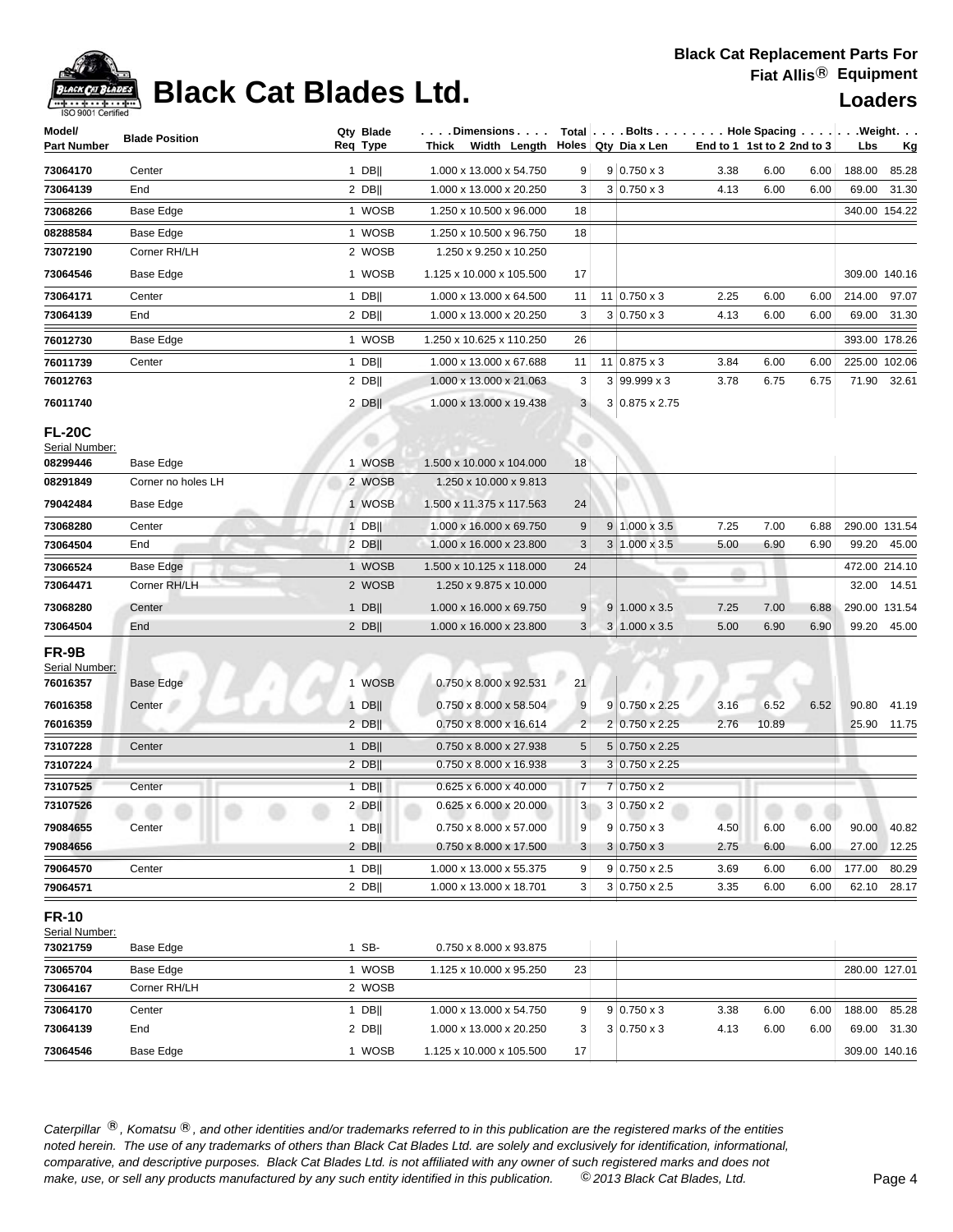## **Black Cat Blades Ltd. Loaders Leaders Loaders**

| Model/<br><b>Part Number</b>                                             | <b>Blade Position</b> | Qty Blade<br>Reg Type      | Dimensions<br>Thick Width Length Holes Qty Dia x Len                        |                     | Total $\vert \ldots$ . Bolts $\ldots \vert \ldots$ . Hole Spacing $\ldots \vert \ldots$ . Weight. $\ldots$ |      | End to 1 1st to 2 2nd to 3 |              | Lbs           | <u>Kg</u>   |
|--------------------------------------------------------------------------|-----------------------|----------------------------|-----------------------------------------------------------------------------|---------------------|------------------------------------------------------------------------------------------------------------|------|----------------------------|--------------|---------------|-------------|
| 73064167                                                                 | Corner RH/LH          | 2 WOSB                     |                                                                             |                     |                                                                                                            |      |                            |              |               |             |
| 73064171                                                                 | Center                | $1$ DB                     | 1.000 x 13.000 x 64.500                                                     | 11                  | $11 0.750 \times 3$                                                                                        | 2.25 | 6.00                       | 6.00         | 214.00        | 97.07       |
| 73064139                                                                 | End                   | $2$ DB                     | 1.000 x 13.000 x 20.250                                                     | 3                   | $3 0.750 \times 3$                                                                                         | 4.13 | 6.00                       | 6.00         | 69.00         | 31.30       |
| <b>FR-10B</b><br>Serial Number:<br>76016355                              | Center                | $1$ DB                     | 1.000 x 13.000 x 58.504                                                     | 9                   | $9 0.750 \times 2.5$                                                                                       | 3.16 | 6.52                       | 6.52         | 197.90        | 89.77       |
| 76016356                                                                 |                       | $2$ DB                     | 1.000 x 13.000 x 17.008                                                     | $\overline{2}$      | 2 0.750 x 2.5                                                                                              | 2.95 | 11.06                      |              | 57.70         | 26.17       |
| <b>FR-10ZF</b><br>Serial Number:<br>76007487                             | Center                | 1 WOSB                     | 1.000 x 9.000 x 95.188                                                      | 23                  |                                                                                                            |      |                            |              |               |             |
| 76011088                                                                 | Center                | $1$ DB                     | 1.000 x 13.000 x 54.750                                                     | 9                   | $9 0.750 \times 2.75$                                                                                      | 3.38 | 6.00                       | 6.00         | 185.00        | 83.91       |
| 76011089                                                                 |                       | $2$ DB                     | 1.000 x 13.000 x 19.875                                                     | 3                   | $3 0.750 \times 2.75$                                                                                      | 3.94 | 6.00                       | 6.00         | 67.20         | 30.48       |
| 73107228                                                                 | Center                | $1$ DB  <br>$2$ DB         | 0.750 x 8.000 x 27.938<br>0.750 x 8.000 x 16.938                            | 5 <sup>5</sup><br>3 | 5 0.750 x 2.25<br>3 0.750 x 2.25                                                                           |      |                            |              |               |             |
| 73107224                                                                 |                       |                            |                                                                             |                     |                                                                                                            |      |                            |              |               |             |
| 73107525<br>73107526                                                     | Center                | $1$ DB<br>$2$ DB           | $0.625 \times 6.000 \times 40.000$<br>0.625 x 6.000 x 20.000                | $\overline{7}$<br>3 | 7 0.750 x 2<br>$3 0.750 \times 2$                                                                          |      |                            |              |               |             |
| 79064570                                                                 |                       |                            | 1.000 x 13.000 x 55.375                                                     | 9                   | $9 0.750 \times 2.5$                                                                                       | 3.69 | 6.00                       |              | 177.00        | 80.29       |
| 79064571                                                                 | Center                | $1$ DB  <br>$2$ DB         | 1.000 x 13.000 x 18.701                                                     | 3                   | 3 0.750 x 2.5                                                                                              | 3.35 | 6.00                       | 6.00<br>6.00 | 62.10         | 28.17       |
| <b>FR-10 FR-12</b><br>Serial Number:<br>08285064<br>09501948<br>09501947 | Base Edge             | 1 WOSB<br>1 WOSB<br>1 WOSB | 0.750 x 10.625 x 90.156<br>0.750 x 10.625 x 9.000<br>0.750 x 10.625 x 9.000 | 18                  | m                                                                                                          | m    |                            |              |               |             |
| 73065704                                                                 | Base Edge             | 1 WOSB                     | 1.125 x 10.000 x 95.250                                                     | 23                  |                                                                                                            |      |                            |              | 280.00 127.01 |             |
| 73064170                                                                 | Center                | $1$ DB                     | 1.000 x 13.000 x 54.750                                                     | 9                   | $9 0.750 \times 3$                                                                                         | 3.38 | 6.00                       | 6.00         | 188.00        | 85.28       |
| 73064139                                                                 | End                   | $2$ DB                     | 1.000 x 13.000 x 20.250                                                     | 3                   | $3 0.750 \times 3$                                                                                         | 4.13 | 6.00                       | 6.00         |               | 69.00 31.30 |
| 73068266                                                                 | Base Edge             | 1 WOSB                     | 1.250 x 10.500 x 96.000                                                     | 18                  |                                                                                                            |      |                            |              | 340.00 154.22 |             |
| 08288584                                                                 | <b>Base Edge</b>      | 1 WOSB                     | 1.250 x 10.500 x 96.750                                                     | 18                  |                                                                                                            |      |                            |              |               |             |
| 73072190                                                                 | Corner RH/LH          | 2 WOSB                     | 1.250 x 9.250 x 10.250                                                      |                     |                                                                                                            |      |                            |              |               |             |
| 73064546                                                                 | <b>Base Edge</b>      | 1 WOSB                     | 1.125 x 10.000 x 105.500                                                    | 17                  |                                                                                                            |      |                            |              | 309.00 140.16 |             |
| 73064171                                                                 | Center                | $1$ DB                     | 1.000 x 13.000 x 64.500                                                     | 11                  | $11 0.750 \times 3$                                                                                        | 2.25 | 6.00                       | 6.00         | 214.00 97.07  |             |
| 73064139                                                                 | End                   | $2$ DB                     | 1.000 x 13.000 x 20.250                                                     | 3                   | $3 0.750 \times 3$                                                                                         | 4.13 | 6.00                       | 6.00         |               | 69.00 31.30 |
| 76012730                                                                 | Base Edge             | 1 WOSB                     | 1.250 x 10.625 x 110.250                                                    | 26                  |                                                                                                            |      |                            |              | 393.00 178.26 |             |
| 76011739                                                                 | Center                | $1$ DB                     | 1.000 x 13.000 x 67.688                                                     | 11                  | $11 0.875 \times 3$                                                                                        | 3.84 | 6.00                       | 6.00         | 225.00 102.06 |             |
| 76012763                                                                 |                       | $2$ DB                     | 1.000 x 13.000 x 21.063                                                     | 3                   | $3 99.999 \times 3$                                                                                        | 3.78 | 6.75                       | 6.75         |               | 71.90 32.61 |
| 76011740                                                                 |                       | $2$ DB                     | 1.000 x 13.000 x 19.438                                                     | 3 <sup>1</sup>      | $3 0.875 \times 2.75$                                                                                      |      |                            |              |               |             |
| <b>FR-12B</b><br>Serial Number:<br>76012837                              | Base Edge             | 1 WOSB                     | 1.000 x 9.000 x 102.375                                                     | 23                  |                                                                                                            |      |                            |              | 267.00 121.11 |             |
| 76011642                                                                 | Center                | 1 DB                       | 1.000 x 13.000 x 59.409                                                     | 9                   | $9 0.750 \times 2.5$                                                                                       | 5.71 | 6.00                       | 6.00         | 201.00        | 91.17       |
| 76012845                                                                 |                       | $2$ DB                     | 1.000 x 13.000 x 21.875                                                     | 3                   | $3 0.750 \times 2.5$                                                                                       | 3.94 | 7.00                       | 7.00         | 74.00         | 33.57       |
| 76011642                                                                 | Center                | $1$ DB                     | 1.000 x 13.000 x 59.409                                                     | 9 <sup>°</sup>      | $9 0.750 \times 2.5$                                                                                       | 5.71 | 6.00                       | 6.00         | 201.00 91.17  |             |
| 76011643                                                                 |                       | $2$ DB                     | 1.000 x 13.000 x 19.000                                                     | 3 <sup>1</sup>      | $3 0.750 \times 2.5$                                                                                       | 3.50 | 6.00                       | 6.00         |               | 64.00 29.03 |

**FR-15 FR-15B** 

Serial Number: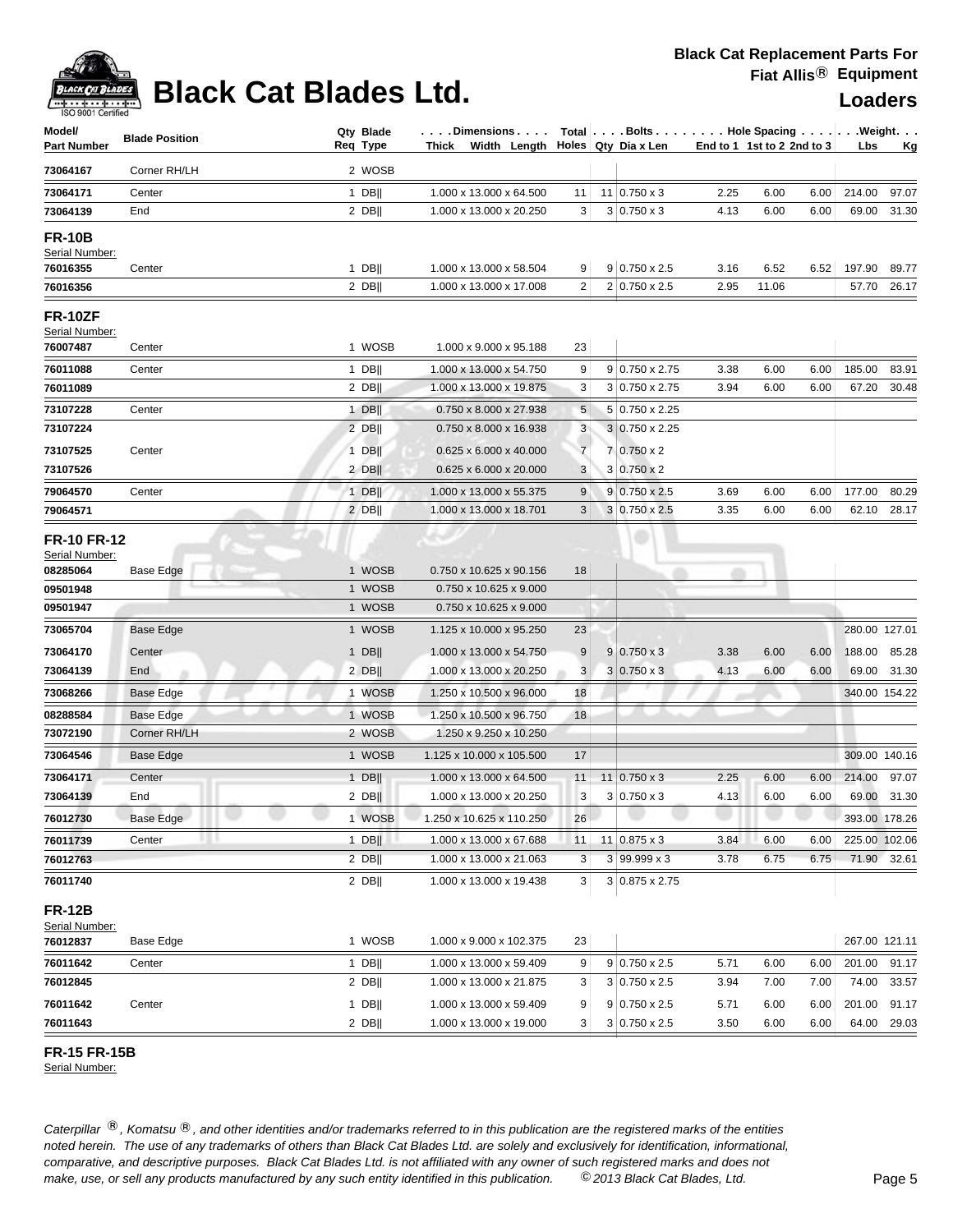

## **Black Cat Blades Ltd. Loaders Legaters Loaders**

| Model/                           | <b>Blade Position</b>                | Qty Blade | Dimensions                             |                 | Total Bolts Hole Spacing Weight. |                            |      |       |               |               |
|----------------------------------|--------------------------------------|-----------|----------------------------------------|-----------------|----------------------------------|----------------------------|------|-------|---------------|---------------|
| <b>Part Number</b>               |                                      | Req Type  | Thick Width Length Holes Qty Dia x Len |                 |                                  | End to 1 1st to 2 2nd to 3 |      |       | Lbs           | <u>Kg</u>     |
| 08285064                         | Base Edge                            | 1 WOSB    | 0.750 x 10.625 x 90.156                | 18              |                                  |                            |      |       |               |               |
| 09501948                         |                                      | 1 WOSB    | 0.750 x 10.625 x 9.000                 |                 |                                  |                            |      |       |               |               |
| 09501947                         |                                      | 1 WOSB    | 0.750 x 10.625 x 9.000                 |                 |                                  |                            |      |       |               |               |
| 73065704                         | Base Edge                            | 1 WOSB    | 1.125 x 10.000 x 95.250                | 23              |                                  |                            |      |       |               | 280.00 127.01 |
| 73064167                         | Corner RH/LH                         | 2 WOSB    |                                        |                 |                                  |                            |      |       |               |               |
| 73064170                         | Center                               | $1$ DB    | 1.000 x 13.000 x 54.750                | 9               | $9 0.750 \times 3$               | 3.38                       | 6.00 | 6.00  | 188.00        | 85.28         |
| 73064139                         | End                                  | $2$ DB    | 1.000 x 13.000 x 20.250                | 3               | $3 0.750 \times 3$               | 4.13                       | 6.00 | 6.00  |               | 69.00 31.30   |
| 73068266                         | Base Edge                            | 1 WOSB    | 1.250 x 10.500 x 96.000                | 18              |                                  |                            |      |       |               | 340.00 154.22 |
| 08288584                         | Base Edge                            | 1 WOSB    | 1.250 x 10.500 x 96.750                | 18              |                                  |                            |      |       |               |               |
| 73072190                         | Corner RH/LH                         | 2 WOSB    | 1.250 x 9.250 x 10.250                 |                 |                                  |                            |      |       |               |               |
| 73064546                         | Base Edge                            | 1 WOSB    | 1.125 x 10.000 x 105.500               | 17              |                                  |                            |      |       |               | 309.00 140.16 |
| 73064167                         | Corner RH/LH                         | 2 WOSB    |                                        |                 |                                  |                            |      |       |               |               |
| 73064171                         | Center                               | $1$ DB    | 1.000 x 13.000 x 64.500                | 11              | 11 0.750 x 3                     | 2.25                       | 6.00 | 6.00  | 214.00 97.07  |               |
| 73064139                         | End                                  | $2$ DB    | 1.000 x 13.000 x 20.250                | 3 <sup>1</sup>  | $3 0.750 \times 3$               | 4.13                       | 6.00 | 6.00  |               | 69.00 31.30   |
| 73069345                         | Base Edge                            | 1 WOSB    | 1.125 x 10.000 x 105.500               |                 |                                  |                            |      |       |               | 319.00 144.70 |
| 73069346                         | Corner RH/LH                         | 2 WOSB    |                                        |                 |                                  |                            |      |       |               |               |
| 76012730                         | Base Edge                            | 1 WOSB    | 1.250 x 10.625 x 110.250               | 26              |                                  |                            |      |       |               | 393.00 178.26 |
| 76011739                         | Center                               | $1$ DB    | 1.000 x 13.000 x 67.688                | 11              | 11   0.875 x 3                   | 3.84                       | 6.00 | 6.00  |               | 225.00 102.06 |
| 76012763                         |                                      | $2$ DB    | 1.000 x 13.000 x 21.063                | 3               | $3 99.999 \times 3$              | 3.78                       | 6.75 | 6.75  |               | 71.90 32.61   |
| 76011740                         |                                      | $2$ DB    | 1.000 x 13.000 x 19.438                | 3               | $3 0.875 \times 2.75$            |                            |      |       |               |               |
|                                  |                                      |           |                                        |                 |                                  |                            |      |       |               |               |
| <b>FR-16.2</b><br>Serial Number: |                                      |           |                                        |                 |                                  |                            |      |       |               |               |
| 76033830                         | Base Edge For Bolt-on Edges or Teeth | $1$ SB    | 1.250 x 10.630 x 110.236               | 30 <sup>°</sup> |                                  |                            |      |       |               | 381.10 172.86 |
| 76034786                         | Center                               | $1$ DB    | 1.000 x 13.000 x 51.417                | 5               | 5 99.999 x 3                     | 2.48                       | 9.65 | 13.58 |               | 174.10 78.97  |
| 76034787                         | End                                  | $2$ DB    | 1.000 x 13.000 x 29.528                | 3 <sup>1</sup>  | $3 99.999 \times 3$              | 5.12                       | 9.65 | 9.65  |               | 99.90 45.31   |
| <b>FR-20</b>                     |                                      |           |                                        |                 |                                  |                            |      |       |               |               |
| Serial Number:                   |                                      |           |                                        |                 |                                  |                            |      |       |               |               |
| 08299446                         | Base Edge                            | 1 WOSB    | 1.500 x 10.000 x 104.000               | 18              |                                  |                            |      |       |               |               |
| 08291849                         | Corner no holes LH                   | 2 WOSB    | 1.250 x 10.000 x 9.813                 |                 |                                  |                            |      |       |               |               |
| 79042484                         | Base Edge                            | 1 WOSB    | 1.500 x 11.375 x 117.563               | 24              |                                  |                            |      |       |               |               |
| 73068280                         | Center                               | $1$ DB    | 1.000 x 16.000 x 69.750                | 9               | $9 1.000 \times 3.5$             | 7.25                       | 7.00 | 6.88  | 290.00 131.54 |               |
| 73064504                         | End                                  | $2$ DB    | 1.000 x 16.000 x 23.800                | 3 <sup>1</sup>  | 3 1.000 x 3.5                    | 5.00                       | 6.90 | 6.90  |               | 99.20 45.00   |
| 73066524                         | <b>Base Edge</b>                     | 1 WOSB    | 1.500 x 10.125 x 118.000               | 24              |                                  |                            |      |       |               | 472.00 214.10 |
| 73064471                         | Corner RH/LH                         | 2 WOSB    | 1.250 x 9.875 x 10.000                 |                 |                                  |                            |      |       |               | 32.00 14.51   |
| 73068280                         | Center                               | 1 DB      | 1.000 x 16.000 x 69.750                | 9               | $9 1.000 \times 3.5$             | 7.25                       | 7.00 | 6.88  |               | 290.00 131.54 |
| 73064504                         | End                                  | $2$ DB    | 1.000 x 16.000 x 23.800                | 3               | $3 1.000 \times 3.5$             | 5.00                       | 6.90 | 6.90  |               | 99.20 45.00   |
| 70654278                         | Center                               | 1 WOSB    | 0.500 x 8.000 x 79.563                 |                 |                                  |                            |      |       |               |               |
| <b>FR-20</b>                     |                                      |           |                                        |                 |                                  |                            |      |       |               |               |
| Serial Number:                   |                                      |           |                                        |                 |                                  |                            |      |       |               |               |
| 70654276                         | Base Edge                            | 1 WOSB    | 0.750 x 8.000 x 104.563                | 20              |                                  |                            |      |       |               |               |
| 70654266                         | Center                               | 1 DB      | 0.625 x 6.000 x 80.750                 | 14              | 14 0.750 x 2.25                  |                            |      |       |               |               |
| 70654149                         |                                      | $2$ DB    | 0.750 x 6.000 x 13.000                 | 3 <sup>2</sup>  | 3 0.750 x 2.25                   | 2.00                       | 4.50 | 4.50  | 15.00         | 6.80          |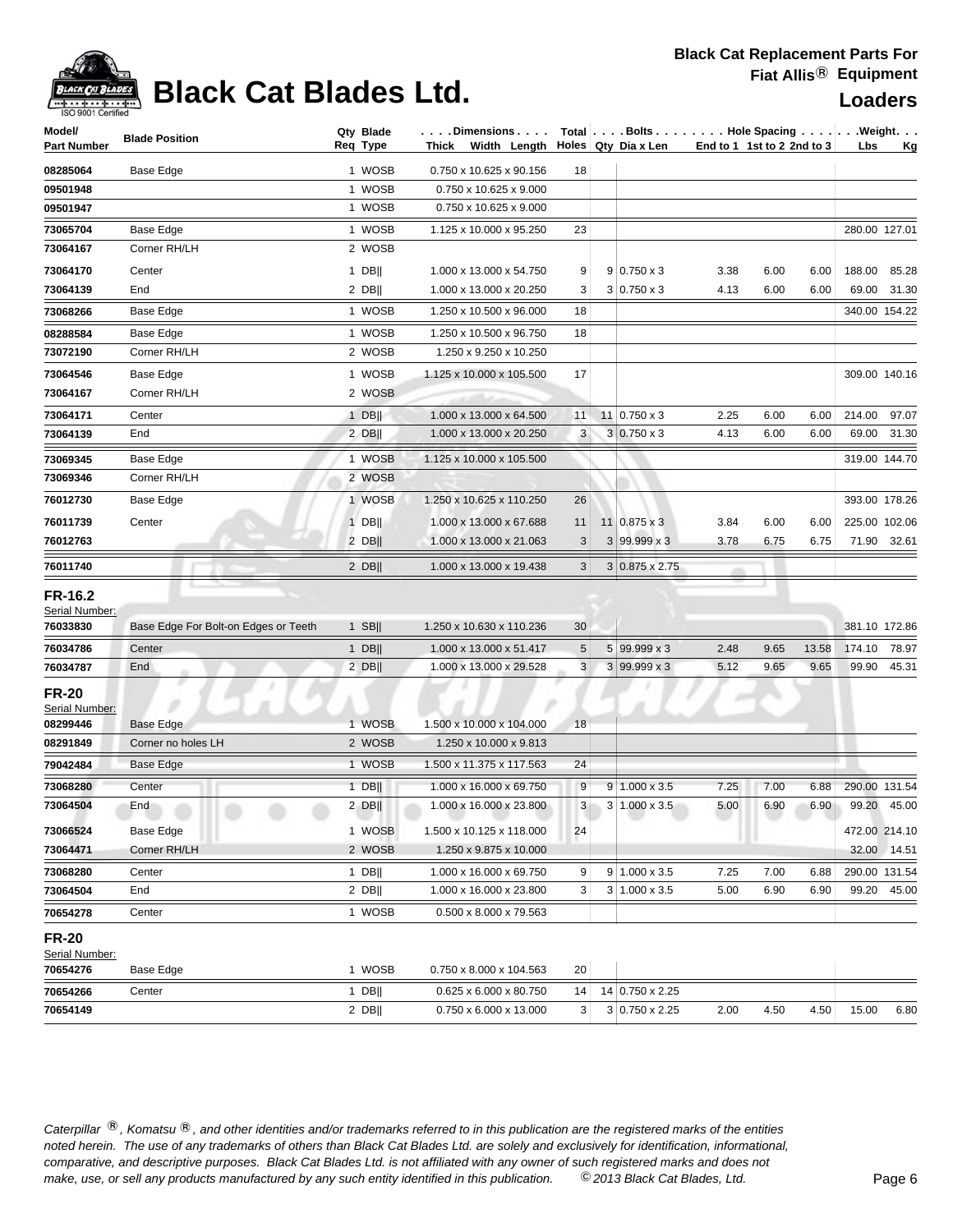

# **Black Cat Blades Ltd. Loaders Leaders Loaders**

| Model/<br><b>Part Number</b>      | <b>Blade Position</b> |                                      | Qty Blade<br>Reg Type | . Dimensions<br>Thick Width Length |                         | Total   Bolts   Hole Spacing   Weight.<br>Holes Qty Dia x Len | End to 1 1st to 2 2nd to 3 |            |       | Lbs                | <u>Kg</u>   |
|-----------------------------------|-----------------------|--------------------------------------|-----------------------|------------------------------------|-------------------------|---------------------------------------------------------------|----------------------------|------------|-------|--------------------|-------------|
| 70654278                          | Center                |                                      | 1 WOSB                | 0.500 x 8.000 x 79.563             |                         |                                                               |                            |            |       |                    |             |
| 70664538                          | Base Edge             |                                      | 1 WOSB                | 1.250 x 8.000 x 113.625            |                         |                                                               |                            |            |       |                    |             |
| 70664541                          | Center                |                                      | $1$ DB                | 0.750 x 8.000 x 89.000             | 15                      | 15 0.750 x 2.5                                                |                            |            |       |                    |             |
| 70664540                          |                       |                                      | $2$ DB                | 0.875 x 8.000 x 13.063             | 3                       | $3 0.750 \times 2.5$                                          |                            |            |       |                    |             |
| 70664539                          | Center                |                                      | 1 WOSB                | 0.625 x 8.000 x 113.750            |                         |                                                               |                            |            |       |                    |             |
| FR-30 FR-35<br>Serial Number:     |                       |                                      |                       |                                    |                         |                                                               |                            |            |       |                    |             |
| 70671533                          | Base Edge             |                                      | 1 WOSB                | 1.750 x 12.000 x 135.000           | 16                      |                                                               |                            |            |       |                    |             |
| FR-130.2<br>Serial Number:        |                       |                                      |                       |                                    |                         |                                                               |                            |            |       |                    |             |
| 76034784                          |                       |                                      | $\mathbf{1}$          | 1.000 x 13.000 x 56.535            | 6                       | 6 0.750 x 2.75                                                | 2.48                       | 7.28       | 11.12 | 194.50             | 88.22       |
| 76034785                          |                       |                                      | 2                     | 1.000 x 13.000 x 24.213            | $\overline{c}$          | 2 0.750 x 2.75                                                | 4.72                       | 14.76      |       | 82.40              | 37.38       |
| FR-140 FR-140.2<br>Serial Number: |                       |                                      |                       |                                    |                         |                                                               |                            |            |       |                    |             |
| 79097011                          |                       |                                      | $\mathbf{1}$          | 1.000 x 13.000 x 81.890            | 11                      | 11 0.750 x 2.5                                                | 4.13                       | 7.38       | 7.38  | 277.50 125.87      |             |
| 76026011                          |                       |                                      | $\overline{2}$        | 1.000 x 13.000 x 11.220            | $\overline{c}$          | $2 0.750 \times 3$                                            | 3.05                       | 5.12       |       |                    | 37.90 17.19 |
| <b>FR-160</b><br>Serial Number:   |                       |                                      |                       |                                    |                         |                                                               |                            |            |       |                    |             |
| 79097025                          | Center                |                                      | $1$ DB                | 1.000 x 13.000 x 87.992            | 13                      | 13 99.999 x 3.5                                               | 3.50                       | 6.79       | 6.79  | 296.10 134.31      |             |
| 79097026                          |                       |                                      | $2$ DB                | 1.000 x 13.000 x 11.125            | $\overline{\mathbf{c}}$ | $2 1.000 \times 3.5 $                                         | 3.15                       | 4.82       |       |                    | 37.00 16.78 |
| <b>FR-220</b><br>Serial Number:   |                       |                                      |                       |                                    |                         |                                                               |                            |            |       |                    |             |
| 79112891                          | Center                |                                      | $1$ DB                | 1.000 x 16.000 x 93.656            | 13                      | 13 0.875 x 3.5                                                |                            |            |       | 379.27 172.03      |             |
| 76026036                          | End                   |                                      | $2$ DB                | 1.000 x 16.000 x 12.000            | 2                       | $2 0.875 \times 3.5$                                          | 4.30                       | 3.41       |       | 47.00              | 21.32       |
| 76031851                          | <b>Base Edge</b>      |                                      | $1$ SB                | 1.500 x 11.420 x 124.020           | 24                      |                                                               |                            |            |       | 564.00 255.83      |             |
| 79111855                          | Center                |                                      | $1$ DB                | 1.000 x 16.000 x 99.720            | 13                      | $13 0.875 \times 3.5$                                         | 3.56                       | 7.72       | 7.72  | 416.70 189.01      |             |
| 76026036                          | End                   |                                      | $2$ DB                | 1.000 x 16.000 x 12.000            | $\overline{\mathbf{c}}$ | $2 0.875 \times 3.5$                                          | 4.30                       | 3.41<br>79 |       | 47.00              | 21.32       |
| FR-220.2<br>Serial Number:        | s                     |                                      |                       |                                    |                         |                                                               |                            |            |       |                    |             |
| 76034788                          | Center                |                                      | $1$ DB                | 1.000 x 16.000 x 55.315            | 5                       | 5 99.999 x 3.5                                                | 2.95                       | 10.14      | 14.57 | 228.40 103.60      |             |
| 76034789                          | End                   |                                      | $2$ DB                | 1.000 x 16.000 x 31.535            | 3                       | $3 0.875 \times 3.5$                                          | 5.61                       | 10.14      | 10.14 | 132.00             | 59.87       |
| 76034446                          |                       | Base Edge For Bolt-on Edges or Teeth | $1$ SB                | 1.500 x 11.811 x 124.016           | 30                      |                                                               |                            |            |       | 575.00 260.82      |             |
| 76034790                          | Center                |                                      | $1$ DB                | 1.000 x 16.000 x 59.803            | 5                       | 5 99.999 x 3.5                                                | 3.50                       | 10.97      | 15.43 | 247.10 112.08      |             |
| 76034791<br>$HD-3$                | End                   |                                      | $2$ DB                | 1.000 x 16.000 x 32.244            | 3 <sup>1</sup>          | $3 0.875 \times 3.5$                                          | 5.16                       | 10.97      |       | 10.97 133.10 60.37 |             |
| Serial Number:                    |                       |                                      |                       |                                    |                         |                                                               |                            |            |       |                    |             |
| 70339696<br><b>HD-5</b>           | Base Edge             |                                      | 1 WOSB                | $0.625 \times 6.000 \times 66.625$ |                         |                                                               |                            |            |       |                    |             |
| Serial Number:<br>73004947        |                       |                                      | 1                     | 0.750 x 8.000 x 74.500             | 20                      |                                                               |                            |            |       |                    |             |
| 73056390                          | Base Edge             |                                      | 1 WOSB                | 0.750 x 8.000 x 74.500             | 20                      |                                                               |                            |            |       |                    |             |
| 73056389                          | Base Edge             |                                      | 1 SB-                 | 0.750 x 8.000 x 74.500             | 20                      |                                                               |                            |            |       | 139.00             | 63.05       |
| 73004395                          |                       |                                      | 1 SB-                 | 0.750 x 8.000 x 74.500             | 20                      | 0.500                                                         |                            |            |       |                    |             |
| HD-6 HD-6B HD-6E-EP               |                       |                                      |                       |                                    |                         |                                                               |                            |            |       |                    |             |
| Serial Number:<br>73056389        | Base Edge             |                                      | 1 SB-                 | 0.750 x 8.000 x 74.500             | 20                      |                                                               |                            |            |       | 139.00 63.05       |             |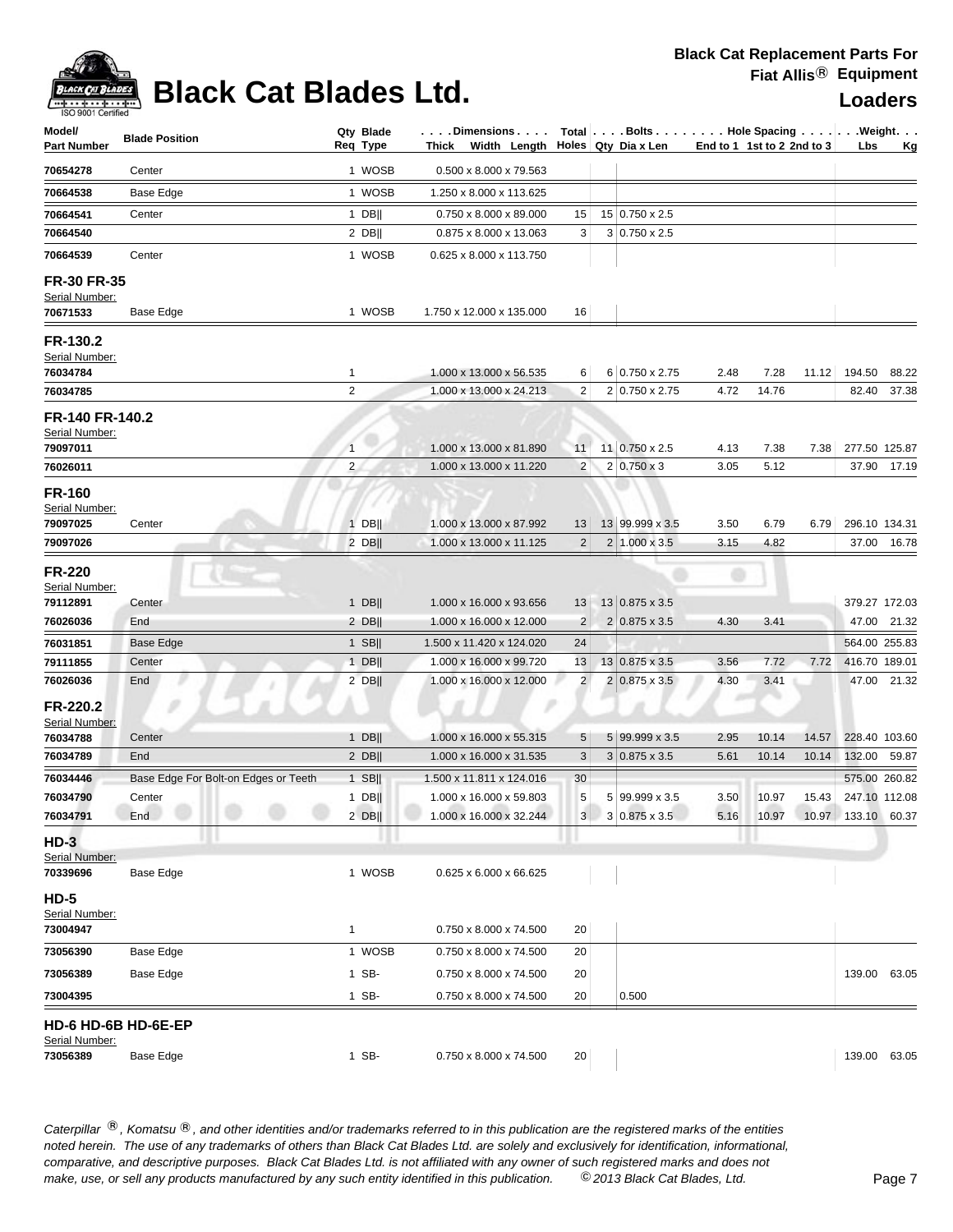

# **Black Cat Blades Ltd. Loaders Leaders**

| $\mathbf{1}$<br>0.750 x 8.000 x 74.500<br>73004947<br>20<br>1 WOSB<br>73056390<br>Base Edge<br>0.750 x 8.000 x 74.500<br>20<br>1 SB-<br>0.750 x 8.000 x 74.500<br>0.500<br>73004395<br>20<br>1 SB-<br>73021759<br>Base Edge<br>0.750 x 8.000 x 93.875<br><b>HD-9 HD-11</b><br>Serial Number:<br>73021759<br>1 SB-<br>0.750 x 8.000 x 93.875<br>Base Edge<br><b>TL-10</b><br>Serial Number:<br>1 SB-<br>0.750 x 8.000 x 74.500<br>20<br>139.00 63.05<br>73056389<br>Base Edge<br><b>TL-11</b><br>Serial Number:<br>1 SB-<br>73056389<br>Base Edge<br>0.750 x 8.000 x 74.500<br>20<br>139.00 63.05<br>73004395<br>1 SB-<br>46 0.500 x 2<br>0.750 x 8.000 x 74.500<br>20<br><b>TL-12</b><br>Serial Number:<br>1 SB-<br>139.00 63.05<br>73056389<br>Base Edge<br>0.750 x 8.000 x 74.500<br>20<br>73023933<br>1 SB-<br>26 0.500 x 2<br>0.750 x 8.000 x 83.125<br>20<br><b>TL-14</b><br>Serial Number:<br>1 SB-<br>0.750 x 8.000 x 74.500<br>Base Edge<br>20<br>139.00 63.05<br>73056389<br>73023933<br>1 SB-<br>0.750 x 8.000 x 83.125<br>$26 0.500 \times 2$<br>20<br>73004395<br>46 0.500 x 2<br>1 SB-<br>20<br>0.750 x 8.000 x 74.500<br><b>TL-16</b><br>Serial Number:<br>26 0.500 x 2<br>1 SB-<br>0.750 x 8.000 x 83.125<br>20 <br>73023933<br>26 0.500 x 2<br>73023933<br>1 SB-<br>0.750 x 8.000 x 83.125<br>20 <sub>1</sub><br><b>TL-20</b><br>Serial Number:<br>1 SB-<br>$0.750 \times 8.000 \times 93.875$<br>73021759<br><b>Base Edge</b><br>$TS-5$<br>Serial Number:<br>73004947<br>0.750 x 8.000 x 74.500<br>20 <sub>1</sub><br>$26 \times 2$<br>$1 -$<br>73056390<br>Base Edge<br>1 WOSB<br>0.750 x 8.000 x 74.500<br>20<br>73056389<br>1 SB-<br>$0.750 \times 8.000 \times 74.500$<br>139.00 63.05<br><b>Base Edge</b><br>20<br>1 SB-<br>46 0.500 x 2<br>20<br>73004395<br>0.750 x 8.000 x 74.500<br><b>TS-6</b><br>Serial Number:<br>73056389<br>1 SB-<br>0.750 x 8.000 x 74.500<br>20<br>139.00<br>Base Edge<br>73004947<br>$26 \times 2$<br>$\mathbf{1}$<br>0.750 x 8.000 x 74.500<br>20<br>1 WOSB<br>$0.750 \times 8.000 \times 74.500$<br>20<br>Base Edge<br>73056390<br>1 SB-<br>$0.750 \times 8.000 \times 74.500$<br>46 0.500 x 2<br>20<br>73004395<br>73021759<br>Base Edge<br>1 SB-<br>0.750 x 8.000 x 93.875 | Model/<br><b>Part Number</b> | <b>Blade Position</b> | Qty Blade<br>Req Type | . Dimensions  <br>Thick Width Length $\vert$ Holes Qty Dia x Len |  |  | Total $\vert \ldots$ Bolts $\ldots \vert \ldots$ Hole Spacing $\ldots \vert \ldots$ Weight. $\ldots$<br>End to 1 1st to 2 2nd to 3 | Lbs | <u>Kg</u> |
|----------------------------------------------------------------------------------------------------------------------------------------------------------------------------------------------------------------------------------------------------------------------------------------------------------------------------------------------------------------------------------------------------------------------------------------------------------------------------------------------------------------------------------------------------------------------------------------------------------------------------------------------------------------------------------------------------------------------------------------------------------------------------------------------------------------------------------------------------------------------------------------------------------------------------------------------------------------------------------------------------------------------------------------------------------------------------------------------------------------------------------------------------------------------------------------------------------------------------------------------------------------------------------------------------------------------------------------------------------------------------------------------------------------------------------------------------------------------------------------------------------------------------------------------------------------------------------------------------------------------------------------------------------------------------------------------------------------------------------------------------------------------------------------------------------------------------------------------------------------------------------------------------------------------------------------------------------------------------------------------------------------------------------------------------------------------------------------------------------------------------------------------------------------------------------------------------------------------------------|------------------------------|-----------------------|-----------------------|------------------------------------------------------------------|--|--|------------------------------------------------------------------------------------------------------------------------------------|-----|-----------|
|                                                                                                                                                                                                                                                                                                                                                                                                                                                                                                                                                                                                                                                                                                                                                                                                                                                                                                                                                                                                                                                                                                                                                                                                                                                                                                                                                                                                                                                                                                                                                                                                                                                                                                                                                                                                                                                                                                                                                                                                                                                                                                                                                                                                                                  |                              |                       |                       |                                                                  |  |  |                                                                                                                                    |     |           |
|                                                                                                                                                                                                                                                                                                                                                                                                                                                                                                                                                                                                                                                                                                                                                                                                                                                                                                                                                                                                                                                                                                                                                                                                                                                                                                                                                                                                                                                                                                                                                                                                                                                                                                                                                                                                                                                                                                                                                                                                                                                                                                                                                                                                                                  |                              |                       |                       |                                                                  |  |  |                                                                                                                                    |     |           |
|                                                                                                                                                                                                                                                                                                                                                                                                                                                                                                                                                                                                                                                                                                                                                                                                                                                                                                                                                                                                                                                                                                                                                                                                                                                                                                                                                                                                                                                                                                                                                                                                                                                                                                                                                                                                                                                                                                                                                                                                                                                                                                                                                                                                                                  |                              |                       |                       |                                                                  |  |  |                                                                                                                                    |     |           |
|                                                                                                                                                                                                                                                                                                                                                                                                                                                                                                                                                                                                                                                                                                                                                                                                                                                                                                                                                                                                                                                                                                                                                                                                                                                                                                                                                                                                                                                                                                                                                                                                                                                                                                                                                                                                                                                                                                                                                                                                                                                                                                                                                                                                                                  |                              |                       |                       |                                                                  |  |  |                                                                                                                                    |     |           |
|                                                                                                                                                                                                                                                                                                                                                                                                                                                                                                                                                                                                                                                                                                                                                                                                                                                                                                                                                                                                                                                                                                                                                                                                                                                                                                                                                                                                                                                                                                                                                                                                                                                                                                                                                                                                                                                                                                                                                                                                                                                                                                                                                                                                                                  |                              |                       |                       |                                                                  |  |  |                                                                                                                                    |     |           |
|                                                                                                                                                                                                                                                                                                                                                                                                                                                                                                                                                                                                                                                                                                                                                                                                                                                                                                                                                                                                                                                                                                                                                                                                                                                                                                                                                                                                                                                                                                                                                                                                                                                                                                                                                                                                                                                                                                                                                                                                                                                                                                                                                                                                                                  |                              |                       |                       |                                                                  |  |  |                                                                                                                                    |     |           |
|                                                                                                                                                                                                                                                                                                                                                                                                                                                                                                                                                                                                                                                                                                                                                                                                                                                                                                                                                                                                                                                                                                                                                                                                                                                                                                                                                                                                                                                                                                                                                                                                                                                                                                                                                                                                                                                                                                                                                                                                                                                                                                                                                                                                                                  |                              |                       |                       |                                                                  |  |  |                                                                                                                                    |     |           |
|                                                                                                                                                                                                                                                                                                                                                                                                                                                                                                                                                                                                                                                                                                                                                                                                                                                                                                                                                                                                                                                                                                                                                                                                                                                                                                                                                                                                                                                                                                                                                                                                                                                                                                                                                                                                                                                                                                                                                                                                                                                                                                                                                                                                                                  |                              |                       |                       |                                                                  |  |  |                                                                                                                                    |     |           |
|                                                                                                                                                                                                                                                                                                                                                                                                                                                                                                                                                                                                                                                                                                                                                                                                                                                                                                                                                                                                                                                                                                                                                                                                                                                                                                                                                                                                                                                                                                                                                                                                                                                                                                                                                                                                                                                                                                                                                                                                                                                                                                                                                                                                                                  |                              |                       |                       |                                                                  |  |  |                                                                                                                                    |     |           |
|                                                                                                                                                                                                                                                                                                                                                                                                                                                                                                                                                                                                                                                                                                                                                                                                                                                                                                                                                                                                                                                                                                                                                                                                                                                                                                                                                                                                                                                                                                                                                                                                                                                                                                                                                                                                                                                                                                                                                                                                                                                                                                                                                                                                                                  |                              |                       |                       |                                                                  |  |  |                                                                                                                                    |     |           |
|                                                                                                                                                                                                                                                                                                                                                                                                                                                                                                                                                                                                                                                                                                                                                                                                                                                                                                                                                                                                                                                                                                                                                                                                                                                                                                                                                                                                                                                                                                                                                                                                                                                                                                                                                                                                                                                                                                                                                                                                                                                                                                                                                                                                                                  |                              |                       |                       |                                                                  |  |  |                                                                                                                                    |     |           |
|                                                                                                                                                                                                                                                                                                                                                                                                                                                                                                                                                                                                                                                                                                                                                                                                                                                                                                                                                                                                                                                                                                                                                                                                                                                                                                                                                                                                                                                                                                                                                                                                                                                                                                                                                                                                                                                                                                                                                                                                                                                                                                                                                                                                                                  |                              |                       |                       |                                                                  |  |  |                                                                                                                                    |     |           |
|                                                                                                                                                                                                                                                                                                                                                                                                                                                                                                                                                                                                                                                                                                                                                                                                                                                                                                                                                                                                                                                                                                                                                                                                                                                                                                                                                                                                                                                                                                                                                                                                                                                                                                                                                                                                                                                                                                                                                                                                                                                                                                                                                                                                                                  |                              |                       |                       |                                                                  |  |  |                                                                                                                                    |     |           |
|                                                                                                                                                                                                                                                                                                                                                                                                                                                                                                                                                                                                                                                                                                                                                                                                                                                                                                                                                                                                                                                                                                                                                                                                                                                                                                                                                                                                                                                                                                                                                                                                                                                                                                                                                                                                                                                                                                                                                                                                                                                                                                                                                                                                                                  |                              |                       |                       |                                                                  |  |  |                                                                                                                                    |     |           |
|                                                                                                                                                                                                                                                                                                                                                                                                                                                                                                                                                                                                                                                                                                                                                                                                                                                                                                                                                                                                                                                                                                                                                                                                                                                                                                                                                                                                                                                                                                                                                                                                                                                                                                                                                                                                                                                                                                                                                                                                                                                                                                                                                                                                                                  |                              |                       |                       |                                                                  |  |  |                                                                                                                                    |     |           |
|                                                                                                                                                                                                                                                                                                                                                                                                                                                                                                                                                                                                                                                                                                                                                                                                                                                                                                                                                                                                                                                                                                                                                                                                                                                                                                                                                                                                                                                                                                                                                                                                                                                                                                                                                                                                                                                                                                                                                                                                                                                                                                                                                                                                                                  |                              |                       |                       |                                                                  |  |  |                                                                                                                                    |     |           |
|                                                                                                                                                                                                                                                                                                                                                                                                                                                                                                                                                                                                                                                                                                                                                                                                                                                                                                                                                                                                                                                                                                                                                                                                                                                                                                                                                                                                                                                                                                                                                                                                                                                                                                                                                                                                                                                                                                                                                                                                                                                                                                                                                                                                                                  |                              |                       |                       |                                                                  |  |  |                                                                                                                                    |     |           |
|                                                                                                                                                                                                                                                                                                                                                                                                                                                                                                                                                                                                                                                                                                                                                                                                                                                                                                                                                                                                                                                                                                                                                                                                                                                                                                                                                                                                                                                                                                                                                                                                                                                                                                                                                                                                                                                                                                                                                                                                                                                                                                                                                                                                                                  |                              |                       |                       |                                                                  |  |  |                                                                                                                                    |     |           |
|                                                                                                                                                                                                                                                                                                                                                                                                                                                                                                                                                                                                                                                                                                                                                                                                                                                                                                                                                                                                                                                                                                                                                                                                                                                                                                                                                                                                                                                                                                                                                                                                                                                                                                                                                                                                                                                                                                                                                                                                                                                                                                                                                                                                                                  |                              |                       |                       |                                                                  |  |  |                                                                                                                                    |     |           |
|                                                                                                                                                                                                                                                                                                                                                                                                                                                                                                                                                                                                                                                                                                                                                                                                                                                                                                                                                                                                                                                                                                                                                                                                                                                                                                                                                                                                                                                                                                                                                                                                                                                                                                                                                                                                                                                                                                                                                                                                                                                                                                                                                                                                                                  |                              |                       |                       |                                                                  |  |  |                                                                                                                                    |     |           |
|                                                                                                                                                                                                                                                                                                                                                                                                                                                                                                                                                                                                                                                                                                                                                                                                                                                                                                                                                                                                                                                                                                                                                                                                                                                                                                                                                                                                                                                                                                                                                                                                                                                                                                                                                                                                                                                                                                                                                                                                                                                                                                                                                                                                                                  |                              |                       |                       |                                                                  |  |  |                                                                                                                                    |     |           |
|                                                                                                                                                                                                                                                                                                                                                                                                                                                                                                                                                                                                                                                                                                                                                                                                                                                                                                                                                                                                                                                                                                                                                                                                                                                                                                                                                                                                                                                                                                                                                                                                                                                                                                                                                                                                                                                                                                                                                                                                                                                                                                                                                                                                                                  |                              |                       |                       |                                                                  |  |  |                                                                                                                                    |     | 63.05     |
|                                                                                                                                                                                                                                                                                                                                                                                                                                                                                                                                                                                                                                                                                                                                                                                                                                                                                                                                                                                                                                                                                                                                                                                                                                                                                                                                                                                                                                                                                                                                                                                                                                                                                                                                                                                                                                                                                                                                                                                                                                                                                                                                                                                                                                  |                              |                       |                       |                                                                  |  |  |                                                                                                                                    |     |           |
|                                                                                                                                                                                                                                                                                                                                                                                                                                                                                                                                                                                                                                                                                                                                                                                                                                                                                                                                                                                                                                                                                                                                                                                                                                                                                                                                                                                                                                                                                                                                                                                                                                                                                                                                                                                                                                                                                                                                                                                                                                                                                                                                                                                                                                  |                              |                       |                       |                                                                  |  |  |                                                                                                                                    |     |           |
|                                                                                                                                                                                                                                                                                                                                                                                                                                                                                                                                                                                                                                                                                                                                                                                                                                                                                                                                                                                                                                                                                                                                                                                                                                                                                                                                                                                                                                                                                                                                                                                                                                                                                                                                                                                                                                                                                                                                                                                                                                                                                                                                                                                                                                  |                              |                       |                       |                                                                  |  |  |                                                                                                                                    |     |           |
|                                                                                                                                                                                                                                                                                                                                                                                                                                                                                                                                                                                                                                                                                                                                                                                                                                                                                                                                                                                                                                                                                                                                                                                                                                                                                                                                                                                                                                                                                                                                                                                                                                                                                                                                                                                                                                                                                                                                                                                                                                                                                                                                                                                                                                  |                              |                       |                       |                                                                  |  |  |                                                                                                                                    |     |           |

### **TS-9 TS-11 TS-11G**

Serial Number: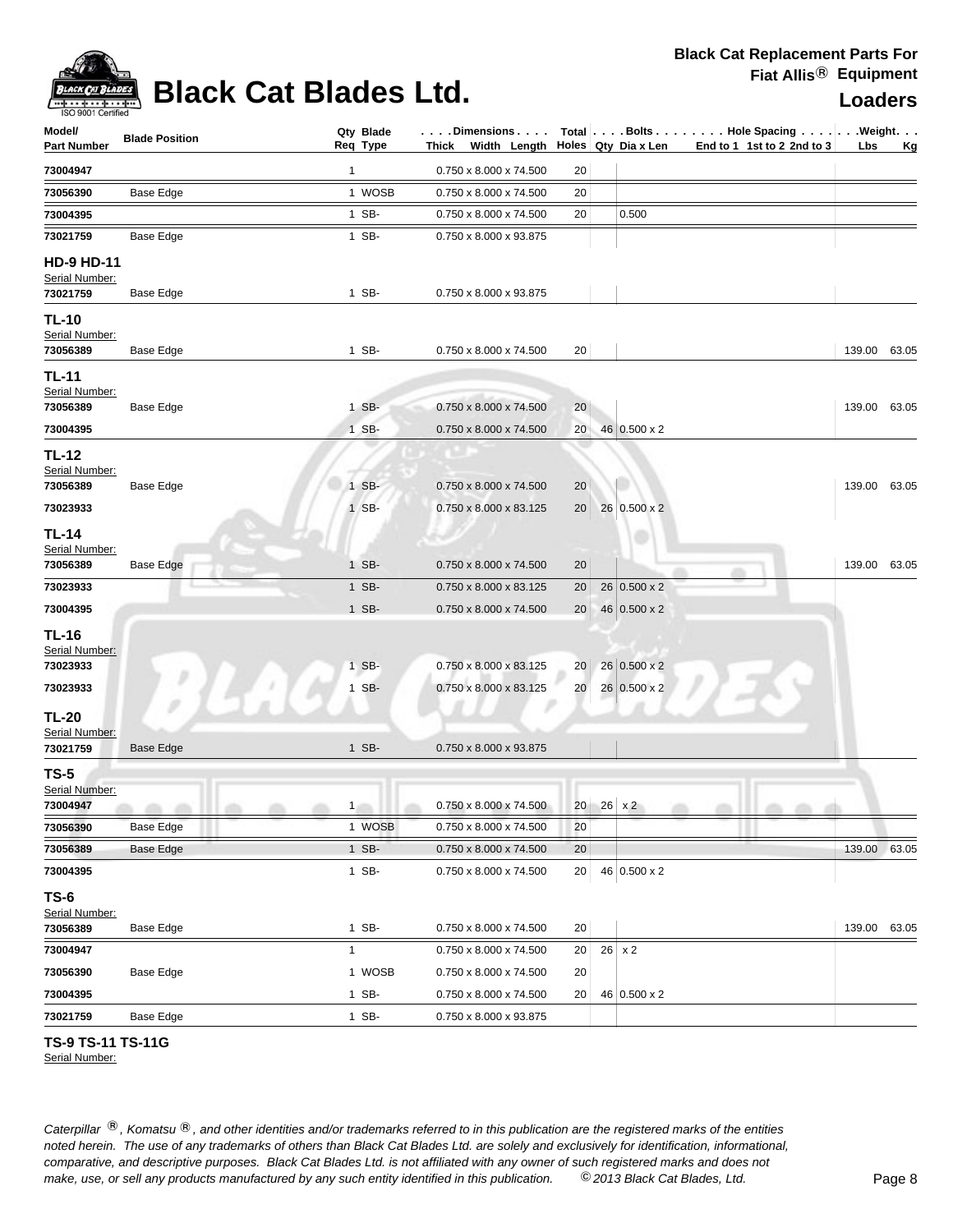

### **Black Cat Blades Ltd. Loaders Leaders**

### **Black Cat Replacement Parts For Fiat Allis**® **Equipment**

| Model/<br><b>Part Number</b>                  | <b>Blade Position</b> | Qtv Blade<br>Req Type | . Dimensions<br>Width<br><b>Thick</b> |    | Length   Holes   Qty Dia x Len | Total Bolts Hole Spacing Weight.<br>End to 1 1st to 2 2nd to 3 | Lbs    | Kg    |
|-----------------------------------------------|-----------------------|-----------------------|---------------------------------------|----|--------------------------------|----------------------------------------------------------------|--------|-------|
| 73021759                                      | Base Edge             | SB-                   | $0.750 \times 8.000 \times 93.875$    |    |                                |                                                                |        |       |
| <b>TS-MISC.</b><br>Serial Number:<br>79044742 | Base Edge             | WOSB                  | $0.750 \times 8.000 \times 76.000$    | 14 |                                |                                                                | 139.00 | 63.05 |

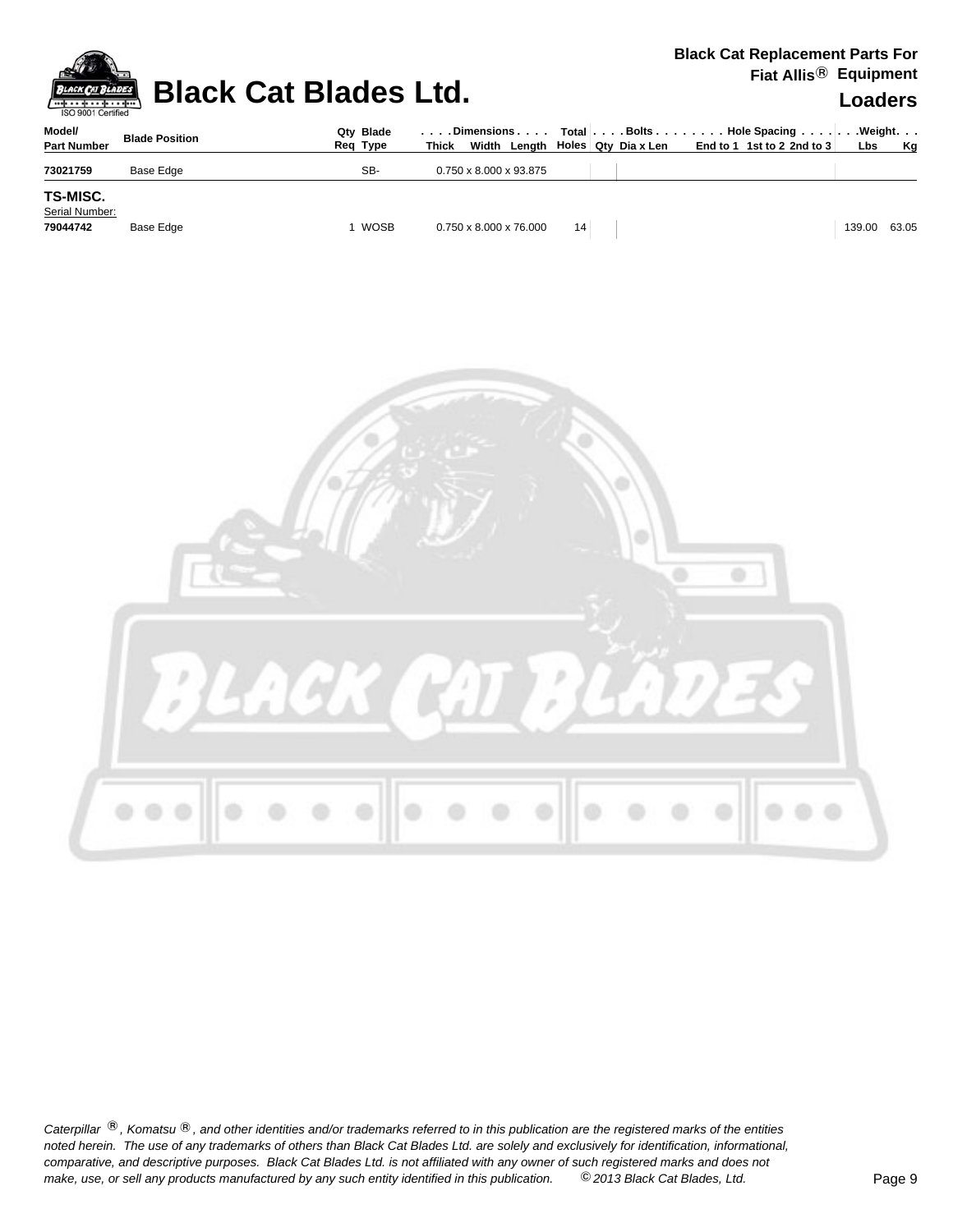| ack Cat        |
|----------------|
| 9001 Certified |

### **Black Cat Blades Ltd.**

| Scraper |
|---------|
|---------|

| Model/<br><b>Part Number</b> | <b>Blade Position</b>       | Qty Blade<br>Req Type | $\ldots$ . Dimensions $\ldots$ .<br>Thick Width Length Holes Qty Dia x Len |                 |                                          |              | Total $\vert \ldots$ . Bolts $\ldots \vert \ldots$ . Hole Spacing $\ldots \vert \ldots$ . Weight. $\ldots$<br>End to 1 1st to 2 2nd to 3 | Lbs<br><u>Kg</u>           |
|------------------------------|-----------------------------|-----------------------|----------------------------------------------------------------------------|-----------------|------------------------------------------|--------------|------------------------------------------------------------------------------------------------------------------------------------------|----------------------------|
|                              |                             |                       |                                                                            |                 |                                          |              |                                                                                                                                          |                            |
| 160E 161                     |                             |                       |                                                                            |                 |                                          |              |                                                                                                                                          |                            |
| Serial Number:<br>70675188   | Center                      | $1$ DB                | 1.000 x 12.000 x 65.813                                                    | 11              | 11 0.750 x 2.75                          |              |                                                                                                                                          |                            |
| 70675187                     | End                         | 2 DB                  | 1.000 x 12.000 x 19.406                                                    | 3               | 3 0.750 x 2.75                           |              |                                                                                                                                          |                            |
| 70198274                     | <b>Router Bit</b>           | $2$ DB                | 0.750 x 6.000 x 15.500                                                     | 4               | $4 0.813 \times 3.5$                     | 3.25         | 3.00<br>3.00                                                                                                                             | 18.00<br>8.16              |
| 70198274                     | <b>Router Bit</b>           | $2$ DB                | 0.750 x 6.000 x 15.500                                                     | 4               | $4 0.813 \times 3.5$                     | 3.25         | 3.00<br>3.00                                                                                                                             | 18.00<br>8.16              |
| 70687035                     | Center                      | 1 DB                  | 1.000 x 13.000 x 65.750                                                    | 22              | 11 0.750 x 2.75                          | 2.88         | 6.00<br>6.00                                                                                                                             | 223.00 101.15              |
|                              |                             |                       |                                                                            |                 | $0.750 \times 0$                         | 2.88         | 6.00<br>6.00                                                                                                                             | 2nd Row                    |
| 70687036                     | End                         | $2$ DB                | 1.000 x 13.000 x 19.375                                                    | 6               | 6 0.750 x 2.75                           | 2.88         | 6.00<br>6.00                                                                                                                             | 66.00 29.94                |
|                              |                             |                       |                                                                            |                 | $0.750 \times 0$                         | 2.88         | 6.00<br>6.00                                                                                                                             | 2nd Row                    |
| 70198274                     | Router Bit                  | 2 DB                  | 0.750 x 6.000 x 15.500                                                     | 4               | $4 0.813 \times 3.5$                     | 3.25         | 3.00<br>3.00                                                                                                                             | 18.00<br>8.16              |
| 70198274                     | <b>Router Bit</b>           | $2$ DB                | 0.750 x 6.000 x 15.500                                                     | 4               | $4 0.813 \times 3.5$                     | 3.25         | 3.00<br>3.00                                                                                                                             | 18.00<br>8.16              |
| 70198274                     | Router Bit                  | $2$ DB                | 0.750 x 6.000 x 15.500                                                     | 4               | $4 0.813 \times 3.5$                     | 3.25         | 3.00<br>3.00                                                                                                                             | 18.00<br>8.16              |
| 260B                         |                             |                       |                                                                            |                 |                                          |              |                                                                                                                                          |                            |
| Serial Number:               |                             |                       |                                                                            |                 |                                          |              |                                                                                                                                          |                            |
| 73105309                     | Router Bit                  | $2$ DB                | 1.000 x 16.000 x 29.750                                                    | 10 <sup>1</sup> | 10 1.000 x 3.5<br>$1.000 \times 0$       | 2.88<br>2.88 | 6.00<br>6.00<br>6.00<br>6.00                                                                                                             | 125.00 56.70<br>2nd Row    |
| 73105310                     | End                         | $2$ DB                | 1.000 x 13.000 x 29.750                                                    | 5               | 5 1.000 x 3.5                            | 2.88         | 6.00<br>6.00                                                                                                                             | 101.00<br>45.81            |
| 73107766                     | <b>Router Bit</b>           | $2$ DB                | 1.000 x 8.500 x 22.000                                                     | 4               | $4 1.000 \times 3$                       | 3.63         | 5.00                                                                                                                                     | 49.00 22.23                |
| 70198598                     | Heavy Duty Center           | $2$ DB                | 1.250 x 16.000 x 29.750                                                    | 10              | 10 1.000 x 3.5                           | 2.88         | 6.00<br>6.00                                                                                                                             | 141.00 63.96               |
|                              |                             |                       |                                                                            |                 | $1.000 \times 0$                         | 2.88         | 6.00<br>6.00                                                                                                                             | 2nd Row                    |
| 73107766                     | Router Bit                  | $2$ DB                | 1.000 x 8.500 x 22.000                                                     | 4               | $4 1.000 \times 3$                       | 3.63         | 5.00                                                                                                                                     | 49.00<br>22.23             |
| 73107766                     | Router Bit                  | $2$ DB                | 1.000 x 8.500 x 22.000                                                     | $\overline{4}$  | $4 1.000 \times 3$                       | 3.63         | 5.00                                                                                                                                     | 49.00 22.23                |
| 73106180                     | <b>Router Bit</b>           | $2$ DB                | 1.000 x 7.000 x 21.250                                                     | 4               | $4 1.000 \times 3$                       |              |                                                                                                                                          |                            |
| 73105309                     | <b>Router Bit</b>           | $2$ DB                | 1.000 x 16.000 x 29.750                                                    | 10              | $10 1.000 \times 3.5$                    | 2.88         | 6.00<br>6.00                                                                                                                             | 125.00<br>56.70            |
|                              |                             |                       |                                                                            |                 | $1.000 \times 0$                         | 2.88         | 6.00<br>6.00                                                                                                                             | 2nd Row                    |
| 73105310                     | End                         | $2$ DB                | 1.000 x 13.000 x 29.750                                                    | 5               | $5 1.000 \times 3.5$                     | 2.88         | 6.00<br>6.00                                                                                                                             | 101.00 45.81               |
| 70198598                     | <b>Heavy Duty Center</b>    | $2$ DB                | 1.250 x 16.000 x 29.750                                                    | 10              | $10 1.000 \times 3.5$                    | 2.88         | 6.00<br>6.00                                                                                                                             | 141.00 63.96               |
|                              |                             |                       |                                                                            |                 | $1.000 \times 0$                         | 2.88         | 6.00<br>6.00                                                                                                                             | 2nd Row                    |
|                              | 260E Elevating Scraper      |                       |                                                                            |                 |                                          |              |                                                                                                                                          |                            |
| Serial Number:               |                             |                       |                                                                            |                 |                                          |              |                                                                                                                                          |                            |
| 102900001                    | Center                      | $4$ DB                | 1.000 x 12.000 x 29.875                                                    |                 | $12 \mid x3$                             |              |                                                                                                                                          |                            |
| 102176012                    | <b>Router Bit</b>           | $2$ DB                | 0.750 x 6.000 x 15.500                                                     | 4 <sup>1</sup>  | 4 0.750 x 2.75                           |              |                                                                                                                                          |                            |
| 102900001                    | Center                      | $2$ DB                | 1.000 x 12.000 x 29.875                                                    |                 | $12 \times 3$                            |              |                                                                                                                                          |                            |
| 102176012                    | Router Bit                  | $2$ DB                | 0.750 x 6.000 x 15.500                                                     | 4               | 4 0.750 x 2.75                           |              |                                                                                                                                          |                            |
| 102900002                    |                             | 8 DB                  | 1.000 x 12.000 x 14.875                                                    | 6               | $6 0.750 \times 3$                       |              |                                                                                                                                          |                            |
| 103176088                    |                             | $2$ DB                | 0.750 x 6.000 x 62.688                                                     | 12              | 12 0.500 x 2                             |              |                                                                                                                                          |                            |
| 103187028                    |                             | $2$ DB                | 0.750 x 6.000 x 62.688                                                     | 12              | 6 0.750                                  |              |                                                                                                                                          |                            |
|                              | 260E 261B Elevating Scraper |                       |                                                                            |                 |                                          |              |                                                                                                                                          |                            |
| Serial Number:               |                             |                       |                                                                            |                 |                                          |              |                                                                                                                                          |                            |
| 70198487                     | Center                      | 4 DB                  | 1.000 x 14.000 x 29.750                                                    | 18 <sup>1</sup> | $18$ 0.750 x 3                           | 2.38         | 5.00<br>5.00                                                                                                                             | 106.00<br>48.08            |
| 70198274                     | Router Bit                  | $2$ DB                | 0.750 x 6.000 x 15.500                                                     | 4               | $0.750 \times 0$<br>$4 0.813 \times 3.5$ | 2.38<br>3.25 | 5.00<br>5.00<br>3.00<br>3.00                                                                                                             | 2nd Row<br>18.00<br>8.16   |
|                              |                             |                       |                                                                            |                 |                                          |              |                                                                                                                                          |                            |
| 70198487                     | Center                      | $2$ DB                | 1.000 x 14.000 x 29.750                                                    | 18              | 18 0.750 x 3<br>$0.750 \times 0$         | 2.38<br>2.38 | 5.00<br>5.00<br>5.00<br>5.00                                                                                                             | 106.00<br>48.08<br>2nd Row |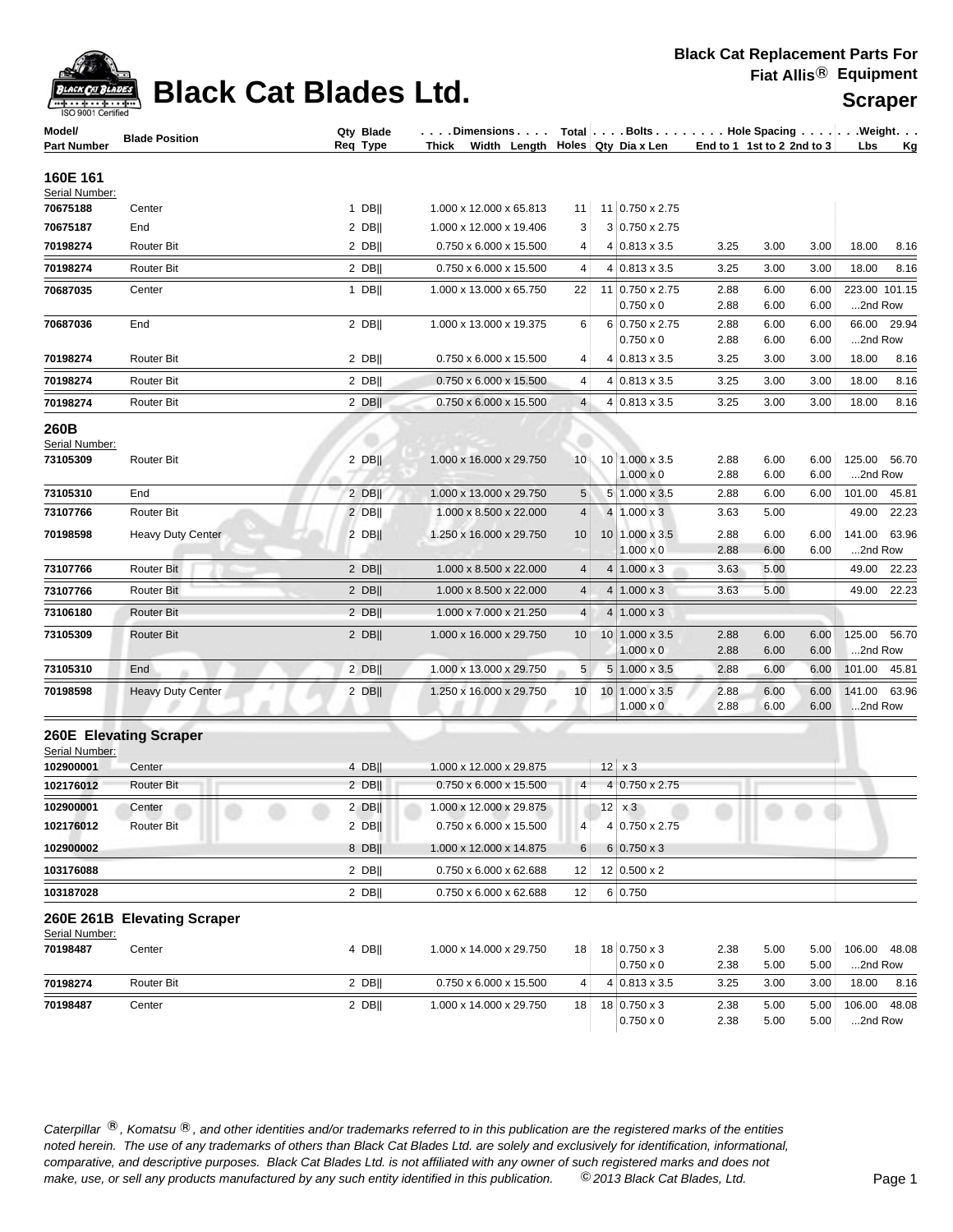

# **Black Cat Blades Ltd. Supplies 1999 Report Cat Blades Ltd.** Scraper

| Model/                         | <b>Blade Position</b>    | Qty Blade |          | . Dimensions |                                                   | Total   Bolts   Hole Spacing   Weight. |                                           |              |                            |              |                   |                             |
|--------------------------------|--------------------------|-----------|----------|--------------|---------------------------------------------------|----------------------------------------|-------------------------------------------|--------------|----------------------------|--------------|-------------------|-----------------------------|
| <b>Part Number</b>             |                          |           | Req Type |              | Thick Width Length Holes Qty Dia x Len            |                                        |                                           |              | End to 1 1st to 2 2nd to 3 |              | Lbs               | <u>Kg</u>                   |
| 70198274                       | Router Bit               |           | $2$ DB   |              | 0.750 x 6.000 x 15.500                            | $\vert 4 \vert$                        | $4 0.813 \times 3.5$                      | 3.25         | 3.00                       | 3.00         | 18.00             | 8.16                        |
| 70198496                       |                          |           | $2$ DB   |              | 0.750 x 6.000 x 62.688                            | 6                                      | 12 0.813                                  | 2.25         | 11.00                      | 11.00        | 66.00             | 29.94                       |
| 262B<br>Serial Number:         |                          |           |          |              |                                                   |                                        |                                           |              |                            |              |                   |                             |
| 73105309                       | <b>Router Bit</b>        |           | $2$ DB   |              | 1.000 x 16.000 x 29.750                           | 10 <sup>1</sup>                        | 10 1.000 x 3.5                            | 2.88         | 6.00                       | 6.00         |                   | 125.00 56.70                |
|                                |                          |           |          |              |                                                   |                                        | $1.000 \times 0$                          | 2.88         | 6.00                       | 6.00         | 2nd Row           |                             |
| 73105310<br>73107766           | End<br><b>Router Bit</b> |           | $2$ DB   |              | 1.000 x 13.000 x 29.750<br>1.000 x 8.500 x 22.000 | 5<br>$\overline{4}$                    | 5 1.000 x 3.5                             | 2.88<br>3.63 | 6.00<br>5.00               | 6.00         |                   | 101.00 45.81<br>49.00 22.23 |
|                                |                          |           | $2$ DB   |              |                                                   |                                        | $4 1.000 \times 3$                        |              |                            |              |                   |                             |
| 70198598                       | <b>Heavy Duty Center</b> |           | $2$ DB   |              | 1.250 x 16.000 x 29.750                           | 10                                     | $10 1.000 \times 3.5$<br>$1.000 \times 0$ | 2.88<br>2.88 | 6.00<br>6.00               | 6.00<br>6.00 | 2nd Row           | 141.00 63.96                |
| 73107766                       | <b>Router Bit</b>        |           | $2$ DB   |              | 1.000 x 8.500 x 22.000                            | 4                                      | $4 1.000 \times 3$                        | 3.63         | 5.00                       |              |                   | 49.00 22.23                 |
| 73106180                       | Router Bit               |           | 2 DB     |              | 1.000 x 7.000 x 21.250                            | 4                                      | $4 1.000 \times 3$                        |              |                            |              |                   |                             |
| 73105309                       | <b>Router Bit</b>        |           | $2$ DB   |              | 1.000 x 16.000 x 29.750                           | 10                                     | 10 1.000 x 3.5<br>$1.000 \times 0$        | 2.88<br>2.88 | 6.00<br>6.00               | 6.00<br>6.00 | 125.00<br>2nd Row | 56.70                       |
| 73105310                       | End                      |           | $2$ DB   |              | 1.000 x 13.000 x 29.750                           | 5                                      | $5 1.000 \times 3.5$                      | 2.88         | 6.00                       | 6.00         |                   | 101.00 45.81                |
| 70198598                       | <b>Heavy Duty Center</b> |           | 2 DB     |              | 1.250 x 16.000 x 29.750                           | 10                                     | 5 1.000 x 3.5<br>$1.000 \times 0$         | 2.88<br>2.88 | 6.00<br>6.00               | 6.00<br>6.00 | 2nd Row           | 141.00 63.96                |
| Serial Number:                 | 263B Elevating Scraper   |           |          |              |                                                   |                                        |                                           |              |                            |              |                   |                             |
| 70198487                       | Center                   |           | $4$ DB   |              | 1.000 x 14.000 x 29.750                           | 18                                     | 18 0.750 x 3<br>$0.750 \times 0$          | 2.38<br>2.38 | 5.00<br>5.00               | 5.00<br>5.00 | 2nd Row           | 106.00 48.08                |
| 73107766                       | Router Bit               |           | $2$ DB   |              | 1.000 x 8.500 x 22.000                            | 4                                      | $4 1.000 \times 3$                        | 3.63         | 5.00                       |              |                   | 49.00 22.23                 |
| 70198487                       | Center                   |           | $2$ DB   |              | 1.000 x 14.000 x 29.750                           | 18                                     | $18 0.750 \times 3$<br>$0.750 \times 0$   | 2.38<br>2.38 | 5.00<br>5.00               | 5.00<br>5.00 | 2nd Row           | 106.00 48.08                |
| 73107766                       | <b>Router Bit</b>        |           | $2$ DB   |              | 1.000 x 8.500 x 22.000                            | 4                                      | $4 1.000 \times 3$                        | 3.63         | 5.00                       |              | 49.00             | 22.23                       |
| 70198496                       |                          |           | $2$ DB   |              | 0.750 x 6.000 x 62.688                            | 6                                      | 12 0.813                                  | 2.25         | 11.00                      | 11.00        | 66.00             | 29.94                       |
| 70198274                       | Router Bit               |           | $2$ DB   |              | 0.750 x 6.000 x 15.500                            | 4 <sup>1</sup>                         | $4 0.813 \times 3.5$                      | 3.25         | 3.00                       | 3.00         | 18.00             | 8.16                        |
| 460B 460C<br>Serial Number:    |                          |           |          |              |                                                   |                                        |                                           |              | ×.                         |              |                   |                             |
| 70198598                       | <b>Heavy Duty Center</b> |           | $2$ DB   |              | 1.250 x 16.000 x 29.750                           | 10 <sup>1</sup>                        | $10 1.000 \times 4$<br>$1.000 \times 0$   | 2.88<br>2.88 | 6.00<br>6.00               | 6.00<br>6.00 | 2nd Row           | 141.00 63.96                |
| 70198599                       |                          |           | $2$ DB   |              | 1.250 x 16.000 x 29.750                           | 5                                      | $5 1.000 \times 4$                        |              |                            |              |                   |                             |
| 70193296                       | <b>Router Bit</b>        |           | $2$ DB   |              | 1.250 x 10.000 x 25.250                           | $\overline{4}$                         | $4 1.000 \times 4.5$                      |              |                            |              |                   |                             |
| 70196655                       | Center                   |           | $2$ DB   |              | 1.250 x 20.000 x 29.750                           | 10 <sub>1</sub>                        | 10 1.000 x 4.5                            |              |                            |              |                   |                             |
| 70196656                       | End                      |           | $2$ DB   |              | 1.250 x 16.000 x 29.750                           | 5 <sup>1</sup>                         | $5 1.000 \times 4.5 $                     |              |                            |              |                   |                             |
| 70193296                       | Router Bit               |           | $2$ DB   |              | 1.250 x 10.000 x 25.250                           | 4                                      | $4 1.000 \times 4.5$                      |              |                            |              |                   |                             |
| 70199579                       | Router Bit               |           | $2$ DB   |              | 1.000 x 8.000 x 23.000                            | 4                                      | $4 1.000 \times 4$                        | 2.00         | 6.00                       | 6.00         |                   | 56.00 25.40                 |
| <b>CW-10</b><br>Serial Number: |                          |           |          |              |                                                   |                                        |                                           |              |                            |              |                   |                             |
| 70180201                       | Center                   |           | $1$ DB   |              | 0.750 x 9.000 x 59.750                            | 11                                     | 11 0.750 x 2.25                           |              |                            |              |                   |                             |
| 70180202                       | End                      |           | 2 DB     |              | 0.750 x 9.000 x 14.750                            | 4                                      | 4 0.750 x 2.25                            |              |                            |              |                   |                             |
| C-42 C-44<br>Serial Number:    |                          |           |          |              |                                                   |                                        |                                           |              |                            |              |                   |                             |
| 70176040                       | Center                   |           | $1$ DB   |              | 0.750 x 10.000 x 33.000                           | 8                                      | 8 0.750 x 2.25                            | 1.63         | 4.25                       | 4.25         | 63.00             | 28.58                       |
| 70175075                       | End                      |           | $2$ DB   |              | 0.750 x 8.000 x 21.125                            | 5 <sup>5</sup>                         | $5 0.750 \times 2.25$                     | 2.06         | 4.25                       | 4.25         |                   | 32.00 14.51                 |

**C-106** 

Serial Number: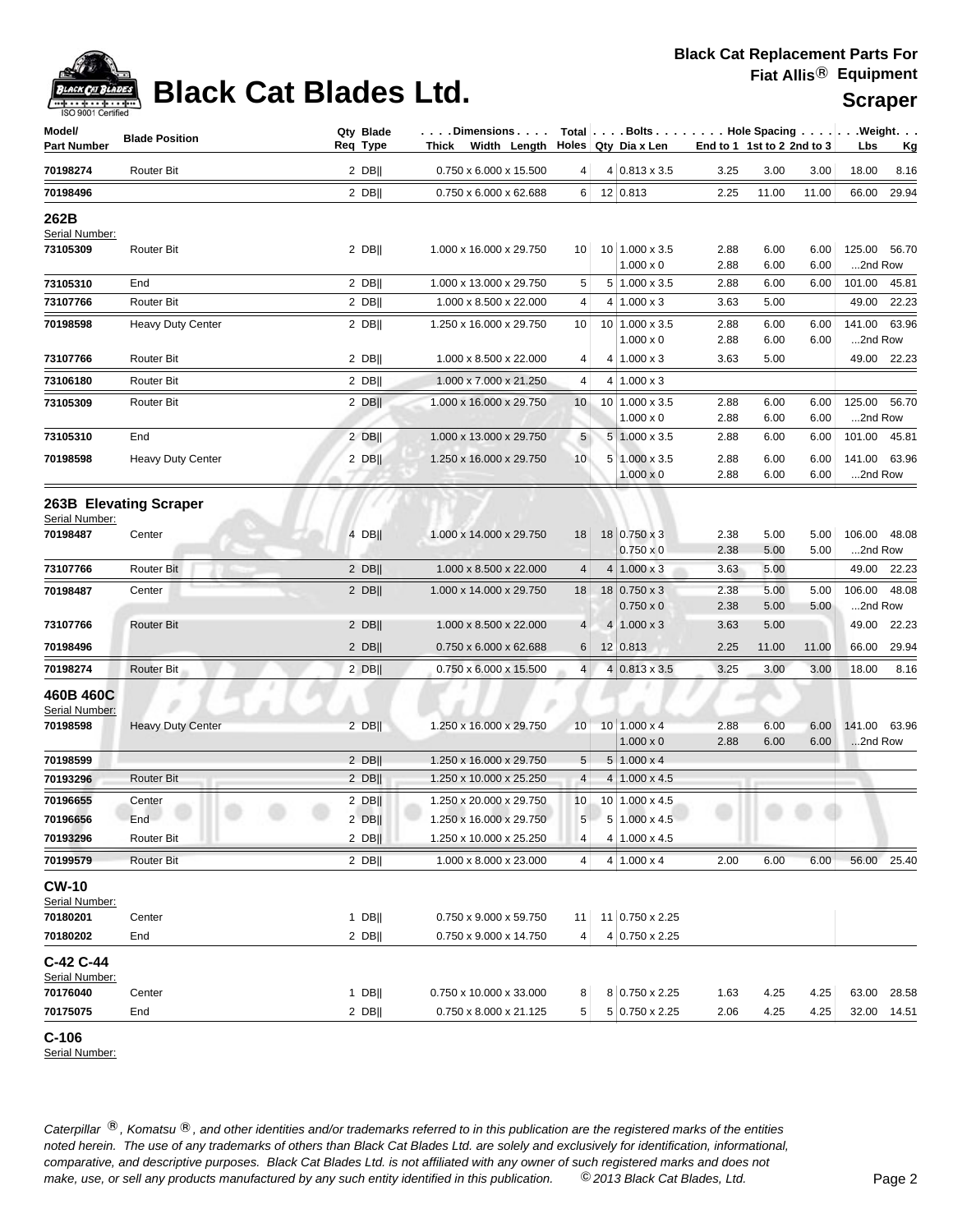

# **Black Cat Blades Ltd. Suppliers Scraper**

| Model/<br>Part Number      | <b>Blade Position</b>   |              | Qty Blade<br>Req Type | $\ldots$ . Dimensions $\ldots$ .<br>Thick Width Length Holes Qty Dia x Len |                     | Total   Bolts   Hole Spacing   Weight. |              | End to 1 1st to 2 2nd to 3 |              | Lbs     | <u>Kg</u>     |
|----------------------------|-------------------------|--------------|-----------------------|----------------------------------------------------------------------------|---------------------|----------------------------------------|--------------|----------------------------|--------------|---------|---------------|
| 70175071                   | Drop Center             |              | $1$ DB                | 0.750 x 10.000 x 50.250                                                    | 24                  | 12 0.750 x 2.25                        | 1.75         | 4.25                       | 4.25         |         | 96.00 43.54   |
|                            |                         |              |                       |                                                                            |                     | $0.750 \times 0$                       | 1.75         | 4.25                       | 4.25         | 2nd Row |               |
| 70175075                   | End                     |              | $2$ DB                | 0.750 x 8.000 x 21.125                                                     | 5                   | 5 0.750 x 2.25                         | 2.06         | 4.25                       | 4.25         |         | 32.00 14.51   |
| 70175074                   | Router Bit              |              | $2$ DB                | 0.750 x 9.250 x 23.500                                                     | 5                   | 5 0.750 x 2.25                         |              |                            |              |         |               |
| $C-108$                    |                         |              |                       |                                                                            |                     |                                        |              |                            |              |         |               |
| Serial Number:             |                         |              |                       |                                                                            |                     |                                        |              |                            |              |         |               |
| 70175068                   | Drop Center             |              | $1$ DB                | 0.750 x 12.000 x 59.375                                                    | 28                  | 28 0.750 x 2.25                        | 2.06         | 4.25                       | 4.25         |         | 140.00 63.50  |
| 70175069                   | End                     |              | 2 DBII                | 0.750 x 10.000 x 21.125                                                    |                     | $0.750 \times 0$<br>5 0.750 x 2.25     | 2.06         | 4.25<br>4.25               | 4.25         | 2nd Row | 47.00 21.32   |
| 70175072                   | <b>Router Bit</b>       |              | 2 DB                  | 0.750 x 10.000 x 32.000                                                    | 5<br>$\overline{7}$ | 7 0.813 x 2.25                         | 2.06<br>1.38 | 5.00                       | 4.25<br>5.00 |         | 61.00 27.67   |
|                            |                         |              |                       |                                                                            |                     |                                        |              |                            |              |         |               |
| 70175072                   | <b>Router Bit</b>       |              | $2$ DB                | 0.750 x 10.000 x 32.000                                                    | $\overline{7}$      | 7 0.813 x 2.25                         | 1.38         | 5.00                       | 5.00         |         | 61.00 27.67   |
| 70175073                   | Center                  |              | $1$ DB                | 0.750 x 12.000 x 101.875                                                   | 48                  | 48 0.750 x 2.25<br>$0.750 \times 0$    | 2.06<br>2.06 | 4.25<br>4.25               | 4.25<br>4.25 | 2nd Row | 253.00 114.76 |
| 70175072                   | <b>Router Bit</b>       |              | $2$ DB                | 0.750 x 10.000 x 32.000                                                    | 7 <sup>1</sup>      | 7 0.813 x 2.25                         | 1.38         | 5.00                       | 5.00         |         | 61.00 27.67   |
| 73105179                   |                         |              | $2$ DB                | 1.250 x 8.000 x 31.500                                                     | $\overline{7}$      | 7 0.750 x 2.25                         |              |                            |              |         |               |
|                            |                         |              |                       |                                                                            |                     |                                        |              |                            |              |         |               |
|                            | C-114 C-314 C-315 C-300 |              |                       |                                                                            |                     |                                        |              |                            |              |         |               |
| Serial Number:<br>70175070 | Drop Center             |              | $1$ DB                | 0.750 x 12.000 x 73.375                                                    | 34                  | 17 0.750 x 2.25                        | 2.69         | 4.25                       | 4.25         |         | 173.00 78.47  |
|                            |                         |              |                       |                                                                            |                     | $0.750 \times 0$                       | 2.69         | 4.25                       | 4.25         | 2nd Row |               |
| 70175069                   | End                     |              | 2 DB                  | 0.750 x 10.000 x 21.125                                                    | 5                   | 5 0.750 x 2.25                         | 2.06         | 4.25                       | 4.25         |         | 47.00 21.32   |
| 70175072                   | <b>Router Bit</b>       |              | $2$ DB                | 0.750 x 10.000 x 32.000                                                    | $\overline{7}$      | $7 0.813 \times 2.25$                  | 1.38         | 5.00                       | 5.00         |         | 61.00 27.67   |
| 70175072                   | Router Bit              |              | $2$ DB                | 0.750 x 10.000 x 32.000                                                    | 7 <sup>1</sup>      | 7 0.813 x 2.25                         | 1.38         | 5.00                       | 5.00         |         | 61.00 27.67   |
| TS-160                     |                         |              |                       |                                                                            |                     |                                        |              |                            |              |         |               |
| Serial Number:             |                         |              |                       |                                                                            |                     |                                        |              |                            |              |         |               |
| 70179888                   | Center                  |              | 3 DB                  | 0.875 x 10.000 x 31.250                                                    | 5 <sup>5</sup>      | $5 0.875 \times 3$                     |              |                            |              |         | 66.00 29.94   |
| 70182705                   |                         |              | $2$ DB                | 1.250 x 6.500 x 22.000                                                     | 6                   | $6 0.750 \times 2$                     |              |                            |              |         |               |
| <b>TS-200 TS-260</b>       |                         |              |                       |                                                                            |                     |                                        |              |                            |              |         |               |
| Serial Number:             |                         |              |                       |                                                                            |                     |                                        |              |                            |              |         |               |
| 70175068                   | <b>Drop Center</b>      | $\mathbf{1}$ | <b>DBII</b>           | $0.750 \times 12.000 \times 59.375$                                        | 28                  | 28 0.750 x 2.25<br>$0.750 \times 0$    | 2.06<br>2.06 | 4.25<br>4.25               | 4.25<br>4.25 | 2nd Row | 140.00 63.50  |
| 70175069                   | End                     |              | $2$ DB                | 0.750 x 10.000 x 21.125                                                    | 5                   | 5 0.750 x 2.25                         | 2.06         | 4.25                       | 4.25         |         | 47.00 21.32   |
|                            |                         |              |                       |                                                                            |                     |                                        |              |                            |              |         |               |
| 70175073                   | Center                  |              | $1$ DB                | 0.750 x 12.000 x 101.875                                                   | 48                  | 48 0.750 x 2.25<br>$0.750 \times 0$    | 2.06<br>2.06 | 4.25<br>4.25               | 4.25<br>4.25 | 2nd Row | 253.00 114.76 |
| 73103472                   | Center                  |              | $3$ DB                | 1.000 x 12.000 x 37.750                                                    | 6                   | $6 0.875 \times 3$                     | 3.88         | 6.00                       | 6.00         |         | 114.60 51.98  |
|                            |                         |              |                       |                                                                            |                     |                                        |              |                            |              |         |               |
| 70182406                   | Drop Center             |              | 1 DB                  | 1.000 x 14.000 x 37.750                                                    | 6                   | $6 \mid 0.875 \times 3$                | 3.88         | 6.00                       | 6.00         |         | 139.00 63.05  |
| 70686801                   | End                     |              | $2$ DB                | 1.000 x 12.000 x 39.000                                                    | 6                   | $6 0.875 \times 3$                     | 3.00         | 3.00                       | 6.00         | 121.00  | 54.88         |
| 70686801                   | End                     |              | $2$ DB                | 1.000 x 12.000 x 39.000                                                    | 6                   | $6 0.875 \times 3$                     | 3.00         | 3.00                       | 6.00         |         | 121.00 54.88  |
| 70181739                   |                         |              | $2$ DB                | 1.500 x 4.250 x 9.000                                                      | 3                   | $3 0.750 \times 2$                     |              |                            |              |         |               |
| <b>TS-300 TS-360</b>       |                         |              |                       |                                                                            |                     |                                        |              |                            |              |         |               |
| Serial Number:             |                         |              |                       |                                                                            |                     |                                        |              |                            |              |         |               |
| 70175070                   | Drop Center             |              | $1$ DB                | 0.750 x 12.000 x 73.375                                                    | 34                  | 17 0.750 x 2.25<br>$0.750 \times 0$    | 2.69<br>2.69 | 4.25<br>4.25               | 4.25<br>4.25 | 2nd Row | 173.00 78.47  |
| 70175069                   | End                     |              | $2$ DB                | 0.750 x 10.000 x 21.125                                                    | 5                   | 5 0.750 x 2.25                         | 2.06         | 4.25                       | 4.25         |         | 47.00 21.32   |
| 70175072                   | Router Bit              |              | $2$ DB                | 0.750 x 10.000 x 32.000                                                    | 7                   | 7 0.813 x 2.25                         | 1.38         | 5.00                       | 5.00         |         | 61.00 27.67   |
|                            | Router Bit              |              |                       | 0.750 x 10.000 x 32.000                                                    | $\overline{7}$      | 7 0.813 x 2.25                         | 1.38         | 5.00                       | 5.00         |         |               |
| 70175072                   |                         |              | $2$ DB                |                                                                            |                     |                                        |              |                            |              |         | 61.00 27.67   |

**TS-360 TS-460** 

Serial Number: